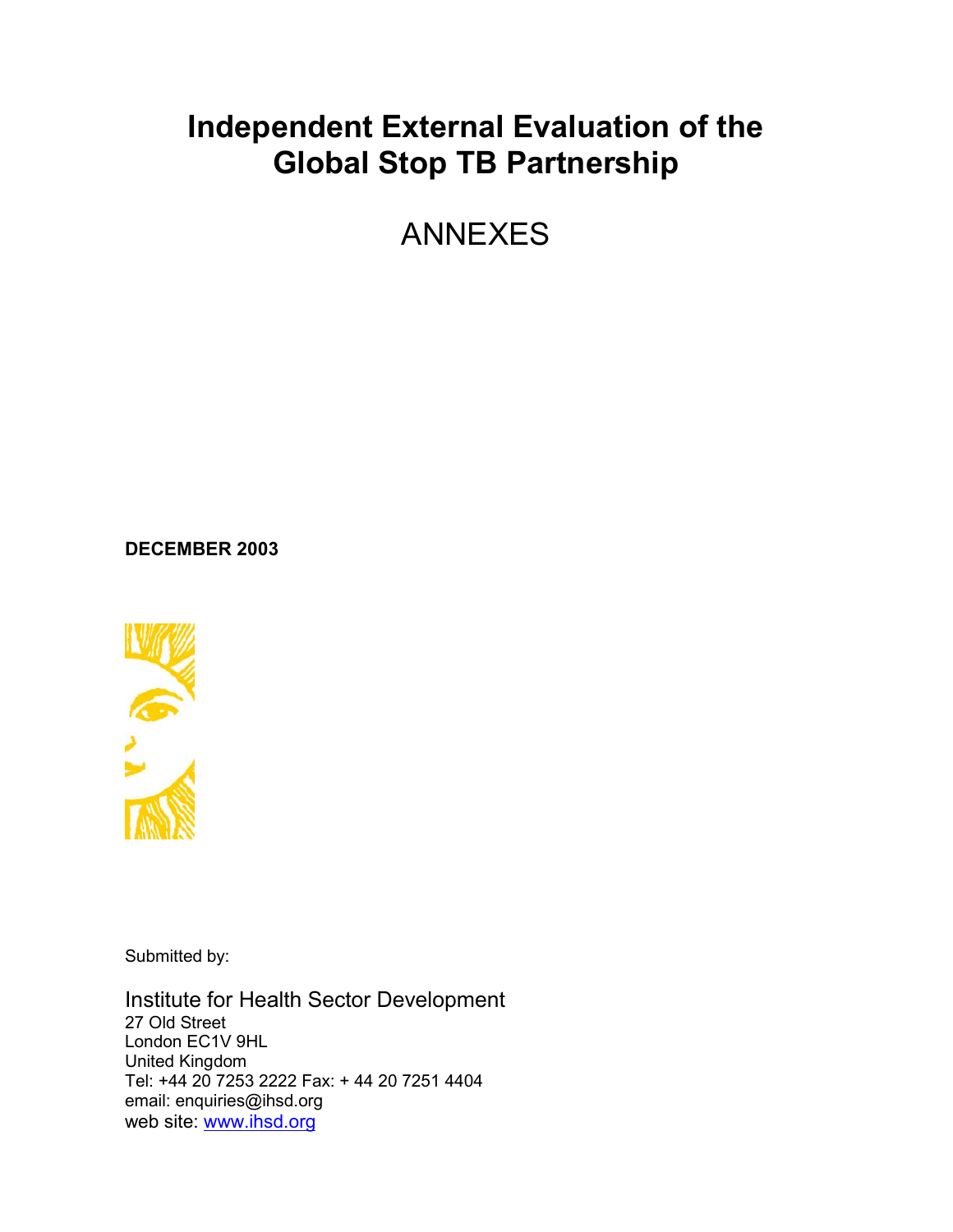# **CONTENTS**

| <b>ANNEX A:</b> | <b>INDEPENDENT EVALUATION OF THE GLOBAL STOP TB</b> |    |
|-----------------|-----------------------------------------------------|----|
|                 |                                                     |    |
| <b>ANNEX B:</b> | EVALUATION METHODOLOGY AND INTERVIEWEES  11         |    |
| <b>ANNEX C:</b> | THE GLOBAL STOP TB PARTNERSHIP AT COUNTRY AND       |    |
|                 |                                                     | 21 |
| <b>ANNEX D:</b> |                                                     |    |
| <b>ANNEX E:</b> | STAFFING OF THE PARTNERSHIP SECRETARIAT  51         |    |
| <b>ANNEX F:</b> | STOP TB PARTNERSHIP SECRETARIAT VACANCIES AND       |    |
|                 |                                                     | 52 |
| <b>ANNEX G:</b> | PROPOSED BOARD PAPER FRONT PAGE                     | 53 |
| <b>ANNEX H:</b> | PLANNED AND ACTUAL PARTERSHIP SECRETARIAT           |    |
|                 | <b>EXPENDITURE 2002-5</b>                           | 54 |
| <b>ANNEX J:</b> |                                                     |    |
| <b>ANNEX K:</b> | FORMAT FOR SUMMARY BOARD REPORT ON GDF  57          |    |
| <b>ANNEX L:</b> | GDF COMPREHENSIVE MONITORING REPORT 59              |    |
| <b>ANNEX M:</b> | <b>GLOBAL FINANCIAL MONITORING FRAMEWORK 63</b>     |    |
| <b>ANNEX N:</b> | SUGGESTED FORMAT FOR FINANCIAL REPORTING 64         |    |
| <b>ANNEX O:</b> | <b>BIBLIOGRAPHY</b>                                 |    |
| <b>ANNEX P:</b> | REPORT ON THE MEETING OF THE SECOND AD HOC          |    |
|                 | COMMITTEE ON THE TB EPIDEMIC: RECOMMENDATIONS TO    |    |
|                 | <b>STOP TB PARTNERS</b>                             | 67 |
| <b>ANNEX Q:</b> |                                                     | 77 |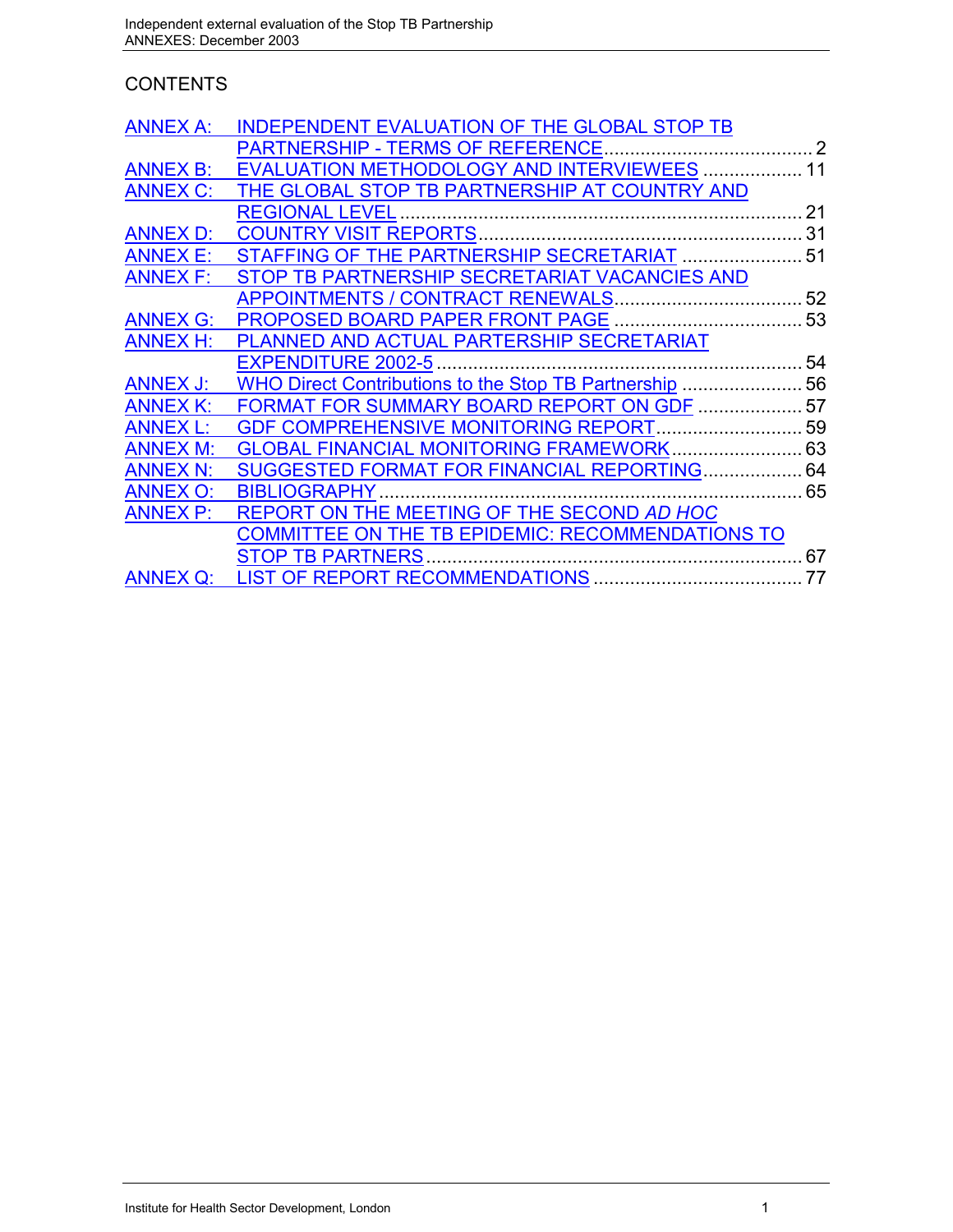## **ANNEX A: INDEPENDENT EVALUATION OF THE GLOBAL STOP TB PARTNERSHIP - TERMS OF REFERENCE**

May 29, 2003.

#### **Purpose**

The evaluation is being commissioned by the Stop TB Partnership Secretariat at the World Health Organization at the request of the Coordinating Board of the Global Partnership to Stop TB. The purpose of the evaluation is to examine the functions and structure of the Partnership and its components, and the degree to which the functions of the Partnership foster progress at the country level. The fundamental question to be addressed is "Does the Partnership add value to the global efforts to control tuberculosis over and above what would be accomplished without the Partnership?" The expected result is recommendations to help expand the strengths and overcome the weaknesses of its structure and interactions in order to improve the capacity of the Partnership to achieve its mission over the next five to seven years.

#### **Context**

The Global Partnership to Stop TB is a global movement to accelerate social and political action to stop the unnecessary spread of tuberculosis around the world. "Our vision is a TBfree world. The first children born this millennium will see TB eliminated in their lifetime." The Stop TB mission is to increase access, security, and support to:

- ensure that every TB patient has access to effective diagnosis, treatment and cure
- stop transmission of TB
- reduce the social and economic toll of TB
- develop and implement new preventive, diagnostic and therapeutic tools and strategies to Stop TB

The approach is a coordinated, multinational, multisectoral global effort to control TB. The Partnership operations are outlined within "The Global Plan to Stop TB", a consensus document that is a road map to the work programme of the Partnership from 2001 up to the year 2005.

The Stop TB Partnership is not a separate legal entity, but a group of entities working with a common goal, and with a Secretariat embedded within the World Health Organization (WHO). The Secretariat includes functions to support the Partnership and the Coordinating Board, to carry out communications and advocacy and to manage the Global Drug Facility.

The Partnership will:

- 1. Promote wider and wiser use of existing strategies to interrupt TB transmission, by:
- increasing access to accurate diagnosis and effective treatments by accelerating expansion of DOTS to achieve the global target for TB control.
- increasing the availability, affordability, and quality of TB drugs.
- 2. Adapt existing strategies to address the challenges posed by emerging threats, by:
- developing an effective strategy to prevent and manage multi-drug resistant TB.
- developing an effective strategy to reduce the impact of HIV-related TB.
- 3. Accelerate elimination of TB, by: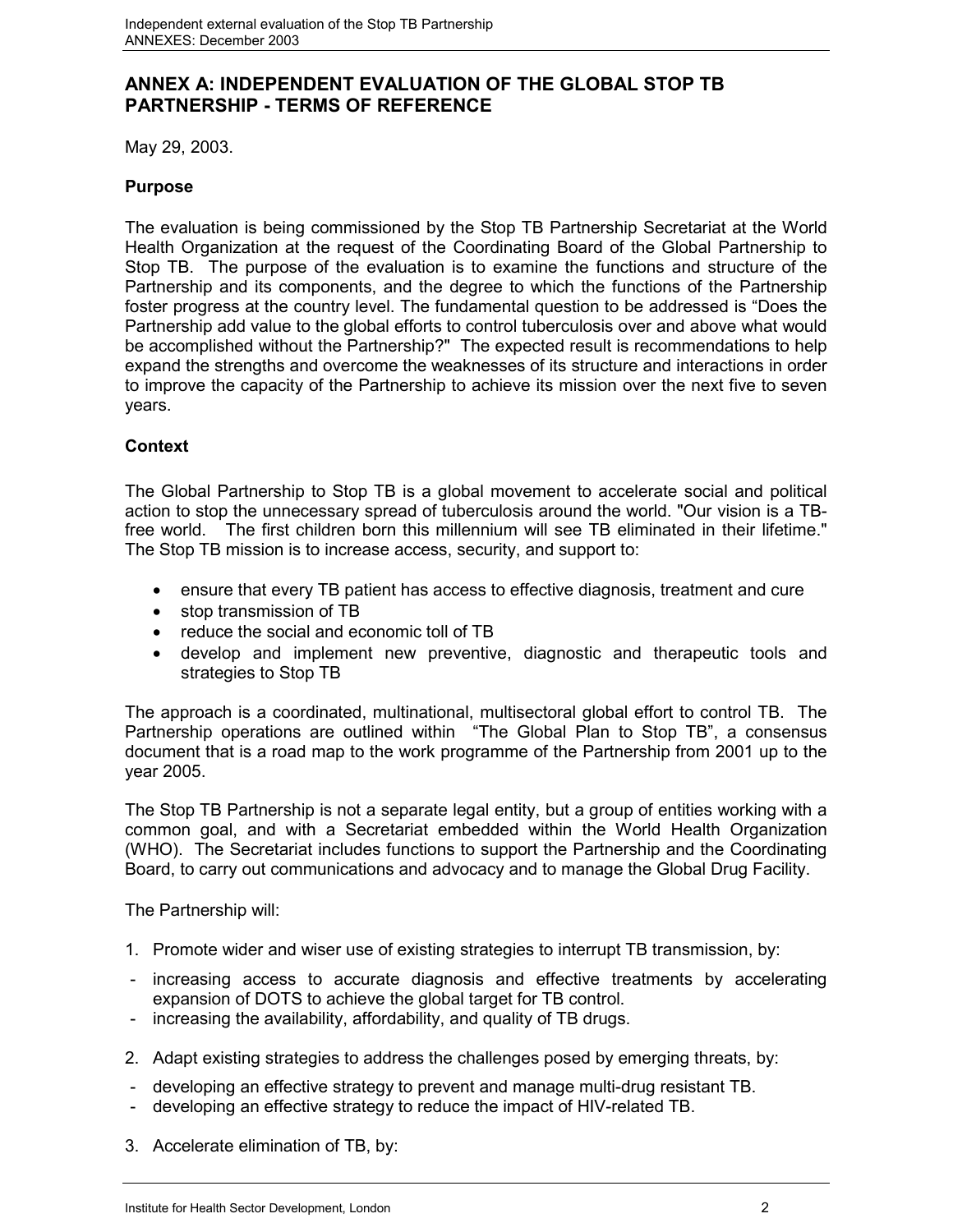- promoting research to develop new and improved diagnostic tests, drugs and vaccines.
- promoting adoption of new and improved tools by ensuring access and affordability.
- 4. Promote use of the Global Drug Facility (GDF), which is a project of the Stop TB Partnership. By securing the timely supply of quality TB drugs, the GDF will complement other activities designed to improve coverage and quality of global TB control.

The strategic objectives of the Partnership are:

- $\bullet$  to expand DOTS coverage
- to adapt DOTS to address the challenges of HIV-TB co-infection and multi-drug resistant TB
- to accelerate the development of new and improved TB drugs, vaccines and diagnostics
- $\bullet$  to broaden the Partnership.

The Coordinating Board, six Working Groups, the Task Force(s) and the Secretariat put the strategy into action.

The Partnership was first launched as the Stop TB initiative in 1998. As set out in the Basic Framework for the Global Partnership to Stop TB adopted in 2001, its structure includes the Partners' forum, the Coordinating Board, the Secretariat, and six Working Groups.

The Coordinating Board comprises six constituencies: technical agencies and nongovernmental organisations, multi-lateral organisations, geographic regions, countries with a high TB disease burden, donors, and technical Working Groups. In addition, a representative of the WHO Scientific and Technical Advisory Committee on TB (STAG) sits on the Coordinating Board to ensure policy coherence. A working committee of the Coordinating Board has been formed to advise the Secretariat on urgent matters between Coordinating Board meetings.

A number of other Partnership components have been formed. The Green Light Committee has been established by a group of Partners to ensure safe use and access to second line anti-TB drugs against multi-drug resistant TB where appropriate. A Global Drug Facility has been established and is managed by the Secretariat. An independent technical review committee provides advice to the Coordinating Board on proposals to the Global Drug Facility. A task force on communication provides coordination and formulates communication and advocacy plans for the Partnership. A trust fund holding pooled Partnership financial resources has been established under the control of the Coordinating Board. At present, trust fund resources fund Partnership activities such as the Global Drug Facility and the Partners' forum.

The Stop TB Partnership has completed some three years of operation in its present configuration. In the coming years, the Stop TB Coordinating Board wishes to consider how the Partnership can best evolve to meet its strategic objectives and achieve its mission. In order to fulfil these objectives it is anticipated that initiating and continuing key areas of work will be crucial. These are listed below under the objective headings:

- 1. Expanding DOTS coverage:
- accelerating DOTS expansion, and improving the implementation of DOTS, such as by increasing case detection, and to improve access and use especially by the poor
- ensuring universal access to safe high quality anti-TB drugs and accurate diagnostic tests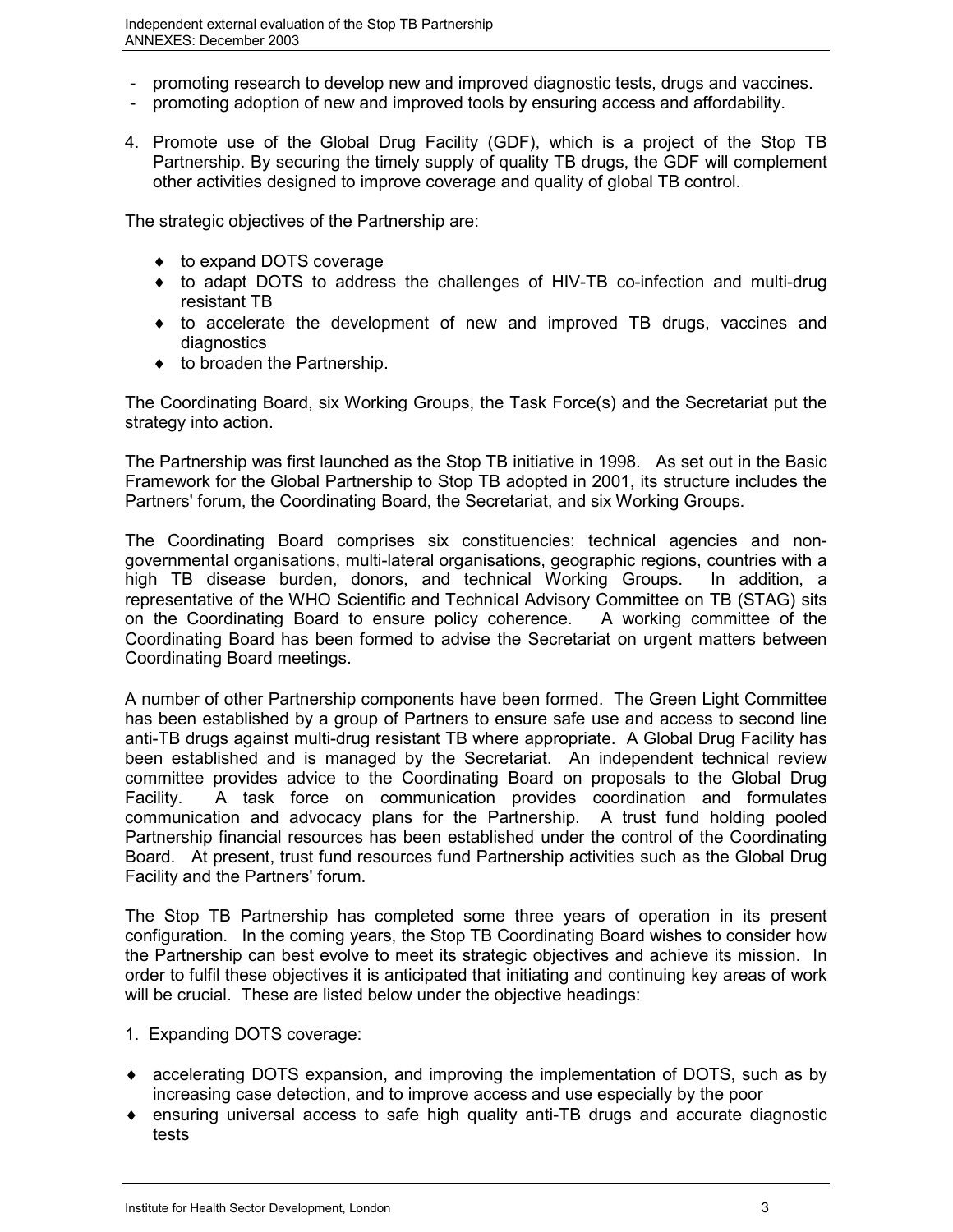- promoting sustainable financing of TB programs
- surmounting systemic barriers to TB control and aligning Stop TB's goals with national health system development

2. Adapting DOTS to address the challenges of HIV-TB co-infection and multi-drug resistant TB:

- ensuring that second line drugs are available where needed and that their use does not promote the emergent of drug resistant strains of TB
- determining and implementing a strategy to address HIV-related TB
- 3. Accelerating the development of new and improved TB drugs, vaccines and diagnostics:
- facilitating the development and appropriate application of new tools for tuberculosis control
- 4. Broadening the Partnership:
- fostering the development of country-level Partnerships that operate to improve tuberculosis control, thereby decreasing the incidence of the disease
- considering whether and how to increase the level of pooled resources and developing mechanisms for their management, allocation and disbursement
- facilitating the alignment of Stop TB's goals and activities with those of the new Global Fund to Fight AIDS, TB and Malaria (GFATM) and other key Partners
- building on existing communication and information systems to accelerate Partner collaboration globally, regionally and nationally
- ensuring that the advocacy, social mobilization, and innovation roles of the Partnership are optimally paired with the policy development, technical capacity and in-country presence of WHO

As Stop TB moves from the start-up phase towards sustainable operations, the Coordinating Board has decided that an independent external evaluation of the Stop TB Partnership should be commissioned. These are the terms of reference for the evaluation.

## **Guiding principles of the evaluation**

- $\bullet$  Target the Coordinating Board as the initial audience<sup>1</sup>, followed by all Partners in the movement to Stop TB.
- Be issue oriented, forward looking and cost effective.
- Avoid duplication of efforts and capitalise on ongoing processes and findings (e.g.: Global Drug Facility evaluation).
- Use stakeholder views as primary source of information and, in this respect; take advantage of relevant venues (Working Group meetings, etc) for stakeholder feedback.
- Satisfy the requirements for independent review of the World Bank Development Grant Facility.

## **Scope of the evaluation**

 $\overline{a}$ 

The evaluation extends to all elements of the Partnership at primarily at global level, but should also evaluate the impact of the Partnership at regional and national levels, and must

 $1$  Note that as a component of the Partnership, the Coordinating Board is also a subject of the evaluation. Therefore, the evaluation must be truly independent.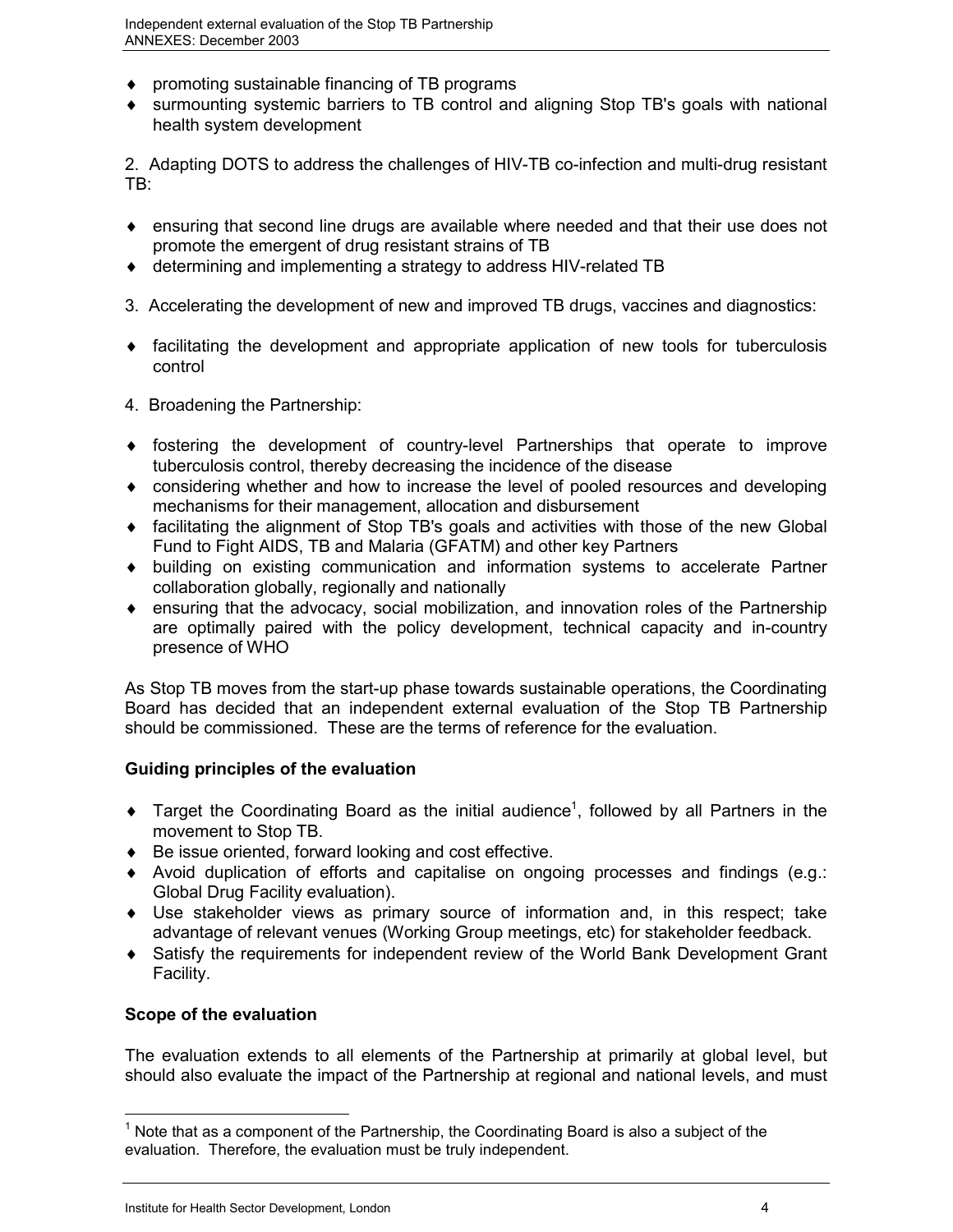include the beneficiaries' viewpoint. The aspects of the Partnership to be evaluated are its relevance, efficacy, efficiency, sustainability, institutional development impact, process, governance and implementation. These terms are further defined below.

## **Outcomes of the evaluation**

This is not a performance evaluation so much as an enquiry as to the optimal structure and function of the Partnership as it seeks to carry out its mission. The outcomes should be an evaluation of the Partnership and its components (e.g.: Coordinating Board, Secretariat, etc.) and recommendations in the form of a roadmap that the Partnership can use in:

- increasing the value it provides to TB control at global, regional and national levels, and
- making the transition between start-up phase and sustainable operations.

Further the evaluation should recommend indicators of Partnership performance (beyond technical indicators of TB control), which can be used to monitor the progress of the Partnership in achieving its objectives.

The evaluation report should comprise the following sections:

- specific description of the Partnership's objectives, structure, activities and of the units being evaluated
- methodology used to develop the evaluation findings
- responses to each of the seven core evaluation questions listed below
- description of administrative covenants and assessment of the extent to which these have been satisfied
- summary of key findings
- conclusions and lessons learned
- recommendations including specific recommendations on governance and options for reform

The evaluation team shall make a presentation of key finding to the Coordinating Board at its next meeting in The Hague, October 2003

## **Core evaluation questions2**

**1. Relevance:** To what extent is the work of the Partnership consistent with the overall development strategy and with the policy priorities of its principal stakeholders? What is the Partnership's comparative advantage (relative to other organisations)? What value does having a Partnership add to global tuberculosis control efforts? What is the relevance at the country level? What is the political commitment to the Partnership among key stakeholders?

**2. Efficacy:** To what extent does the Partnership achieve its stated mission and targets?

**3. Efficiency:** To what extent are the benefits flowing from the Partnership commensurate with inputs in terms of cost and time of implementation? Is resource management optimal or how could it be improved?

**4. Sustainability:** What is the likelihood that the Partnership's benefits and results will be maintained over the intended time period? In other words, what is the resilience to risks (technical, economic, institutional, environmental, etc) of the net benefit flows over time?

 $\overline{a}$ 

<sup>&</sup>lt;sup>2</sup> See annex II for more details.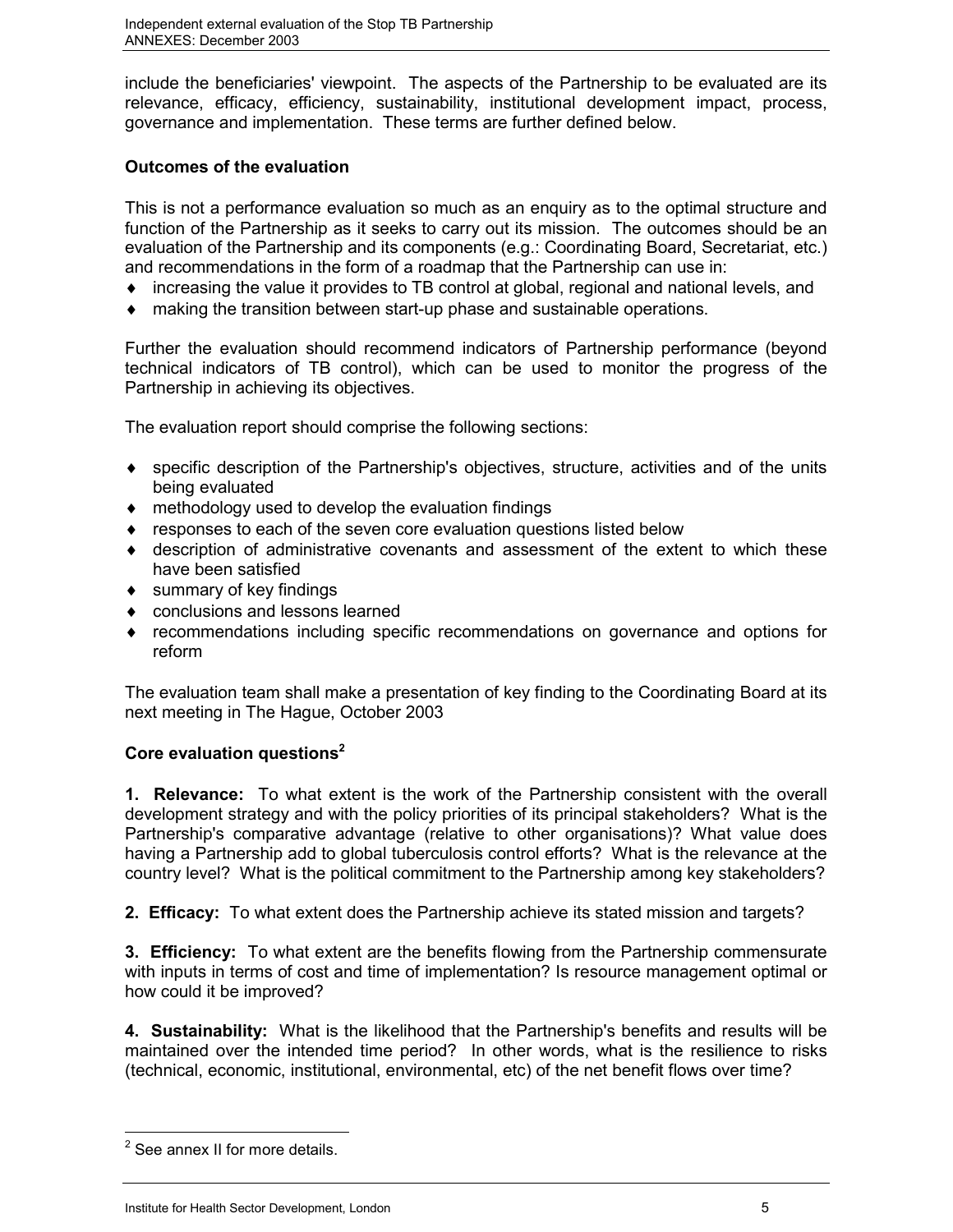**5. Institutional development impact:** To what extent does the Partnership contribute to improved practices through its component elements (Coordinating Board, Secretariat), Partners and direct beneficiaries of support in terms of their impact on TB control? Do the members of the Coordinating Board represent the key stakeholder constituencies and if not, how can the Partnership foster the participation of these constituencies within the TB community? What is the relationship of the Stop TB Partnership to other global TB initiatives - primarily the Global Fund to Fight AIDS, TB and Malaria?

**6. Process, governance and implementation:** Regarding organisational relationships and authorities, to what extent has the Partnership worked well as planned? What communication pathways are needed within the Partnership structure? How best can the Partnership structure accommodate new ideas and new areas of focus? What barriers have been encountered and how have they been surmounted? To what extent is the Partnership design appropriate for its mission, particularly the position, function and governance of the Coordinating Board?

Are resources managed optimally? How are pooled Partnership funds managed and allocated? What is the financial tracking and reporting system and how can it be optimised? Has the work of the Partnership been realistically planned, understood by all parties and managed effectively in terms of its administrative, legal, human resource and financial aspects? Is ongoing monitoring and evaluation conducted and do findings and recommendations result in subsequent modifications?

**7. Coordination:** What are the structure, role, function and authority of the Coordinating Board and its Working Committee and what should they be? Are all important constituencies represented on the Coordinating Board? How do the Coordinating Board and Working Committee work? Does the structure of the Coordinating Board facilitate the job of the Working Groups? How are emerging issues communicated to the Coordinating Board? What is the Coordinating Board coordinating? How should the Coordinating Board deal with issues related to financial resources? What is the function of the Coordinating Board with respect to the Working Groups? Is the Coordinating Board successful in bringing members of the six constituencies<sup>3</sup> into the Partnership and in enhancing coordination between them? What is the effectiveness of the Coordinating Board in doing outreach and representing the broader community?

## **Evaluation Methods4**

The external evaluation should be conducted by a small team of people who are independent of the existing Stop TB Partnership. The consultants should have extensive experience in analysis of institutional arrangements, governance (including associated legal issues) and working of alliances and Partnerships, as well as in management/administration. At least one of the team should have an in depth understanding of the international health infrastructure and the Partnership context. One team member should have knowledge of infectious disease control, particularly TB control.

The evaluation team is responsible for its own logistic arrangements.

The evaluation should as far as possible include interviews with:

• all members of the Coordinating Board;

 $\overline{a}$  $3$  These constituencies are: technical agencies and non-governmental organisations, multi-lateral organisations, geographic regions, countries with a high TB disease burden, donors, and technical Working Groups

<sup>&</sup>lt;sup>4</sup> Details of issues to be examined are provided in Annex II.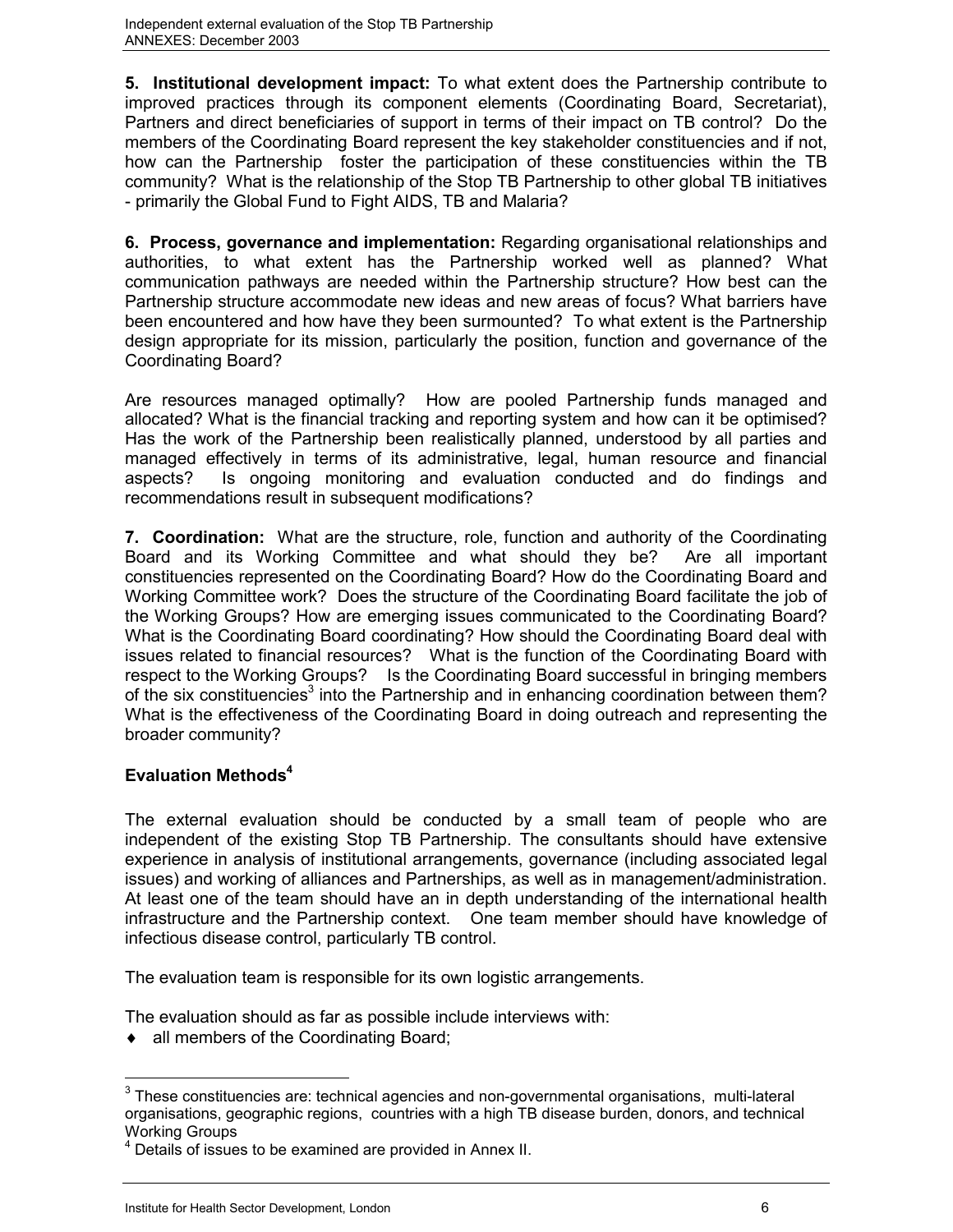- Working Group Core Groups and Secretariats;
- representatives of other Partnership components (Task Forces, etc); and
- $\ddot{\bullet}$  key Partners and stakeholders, including a sample of:
	- Stop TB Partners,
		- $\blacksquare$  high TB disease burden countries<sup>5</sup>,
		- other countries with serious TB control issues, and
		- **EXECOUNTRIES FECEIVING Global Drug Facility support.**

A number of country visits are viewed as essential in order to gain an understanding of the impact of the Partnership at field level. In addition the consultants are expected to review relevant documents, observe meetings and/or teleconferences, and track decision-making processes.

In light of the key goals and objectives of the Partnership, The evaluators are expected to review:

- the current functions, interactions and impact of the Partnership and its components at global level and (through a limited sample) at regional and country levels
- the current roles and responsibilities of each component of this structure and their relationship with key Partners and beneficiaries
- the composition, staffing, structure and work schedules of the key Partnership components (e.g.: Coordinating Board, Secretariat, etc) including number of members and staff, roles, skills, how they are selected/appointed and the duration of tenure. Evaluate their capacity to meet current and future Partnership management needs. Review the contribution of human resources of Partner agencies to these groups, with a view to assessing the sustainability, in the long run, of the concept of a "lean" Secretariat
- $\ddot{\bullet}$  the processes for decision-making and policy setting within the Partnership, including the respective roles, relationships between and reporting arrangements of the Partnership global and Partners. Review processes for defining and prioritising issues and agenda items for Working Group and Coordinating Board meetings and teleconferences. Review mechanisms for resolution of conflicting viewpoints
- the funding arrangements for the Partnership components at global level, to ensure there are appropriate mechanisms and budgets for funding priority activities
- planned Partnership activities including current workplans

Regional and country level investigations may be carried out through teleconferences and electronic means. Up to six short country visits should be carried out in order to evaluate:

- the impact of the Partnership on political commitment to the movement to Stop TB
- the impact of the Partnership on the availability of high quality anti-TB drugs (first and second line as appropriate)<sup>6</sup>
- the impact of the Partnership on TB awareness and Partnership building.

The choice of countries to be visited should be based on explicit criteria to be developed by the evaluators during the evaluation in consultation with the steering committee managing the evaluation<sup>7</sup>.

 $\overline{a}$ 

 $<sup>5</sup>$  High burden countries are defined as the 22 countries that together constitute 80% of the TB</sup> disease burden: India, China, Indonesia, Nigeria, Bangladesh, Ethiopia, Philippines, Pakistan, South Africa, Russian Federation, DR Congo, Kenya, Viet Nam, UR Tanzania, Brazil, Thailand, Uganda, Myanmar, Mozambique, Cambodia, Zimbabwe, Afghanistan.

 $6$  This work should make use of the findings of the 2003 Global Drug Facility evaluation.

 $<sup>7</sup>$  Note that country visits have already taken place in the context of the evaluation of the Global Drug</sup> Facility.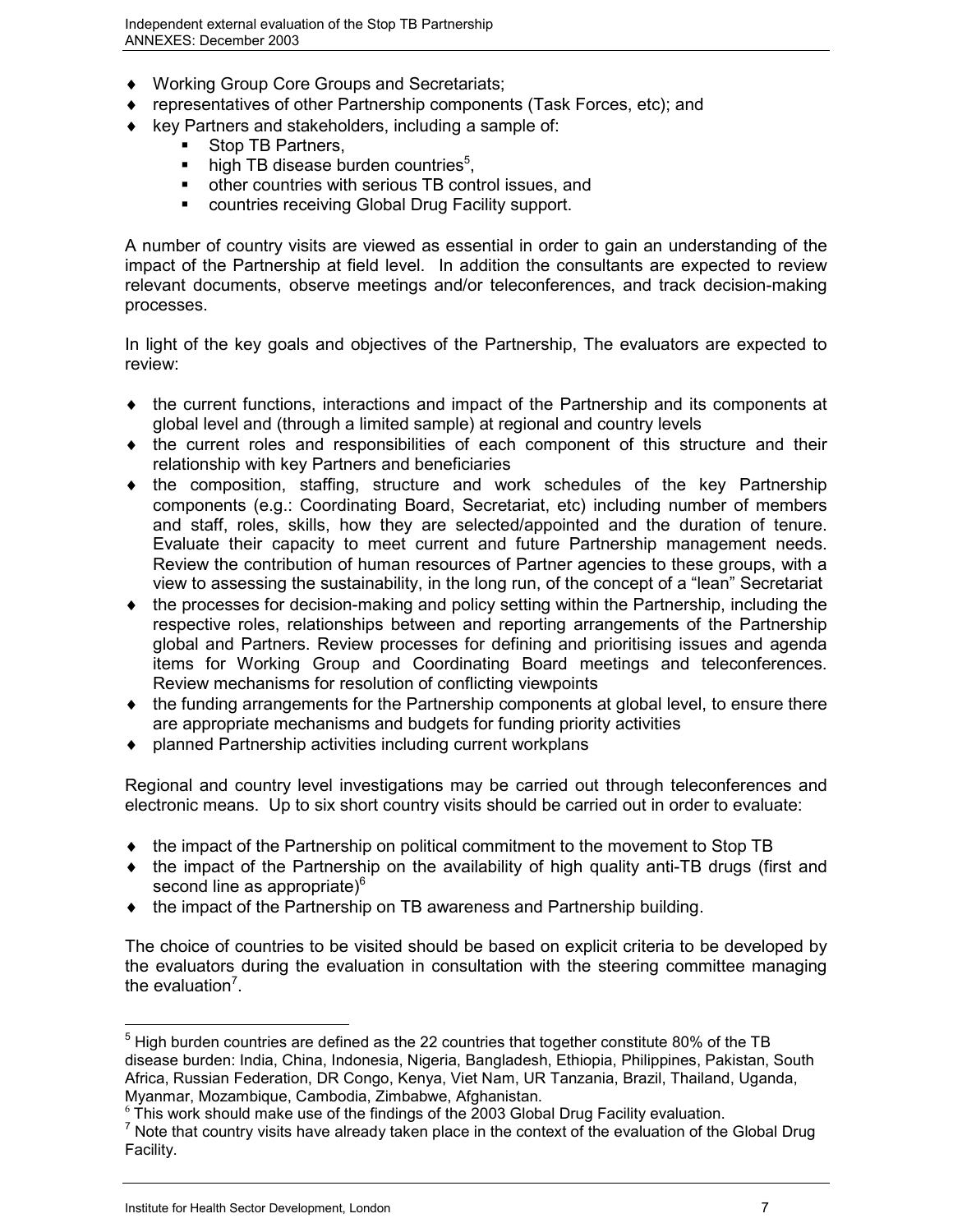## **Timing**

The final report should not exceed 50 pages and should include an executive summary. The draft report will be presented to the Coordinating Board and circulated. The Coordinating Board may request comments from stakeholders.

The first draft of the report will be delivered to the Coordinating Board after two months of work have been completed. An advanced draft report should be sent to the Coordinating Board in late September for discussion at its October 2003 meeting. The consultants may be asked to present to the Coordinating Board.

#### **Management of the evaluation**

The Stop TB Partnership Secretariat at WHO is responsible for the bidding process, the selection of the contractor and the management of the evaluation. In carrying out this function, it is advised by a five-member Steering Committee appointed by the Stop TB Coordinating Board. This Steering Committee will guide the bidding, selection, and briefing of the evaluation team. Funding for the evaluation will be provided through Partnership pooled funds held in the Stop TB trust fund at the World Bank and through financing from the World Bank Development Grant Facility.

## **TOR Annex I: Key documents for the evaluation**

The consultants will need to draw on the following key documents:

Basic Framework for the Global Partnership to Stop TB

Reports of the Coordinating Board meetings

Memorandum of Understanding for the Global Drug Facility

Global Plan to Stop TB

Documentation on WHO procedures, rules, regulations, rights and privileges

## **TOR Annex II: Details of expected outcome**

The outcome of the evaluation should include recommendations in the form of a roadmap that the Partnership can use in successfully making the transition between start-up phase and sustainable operations. These recommendations should include: optimal working arrangements, responsibilities, reporting lines and composition to facilitate successful completion of the above areas of work, with a view to ensuring: appropriate staffing; clear roles and reporting arrangements; realistic workloads; maintenance of flexibility; and appropriate use of Board members' time. Where changes are proposed, the recommendations should include concise terms of reference and expectations such as recommended staffing levels where appropriate.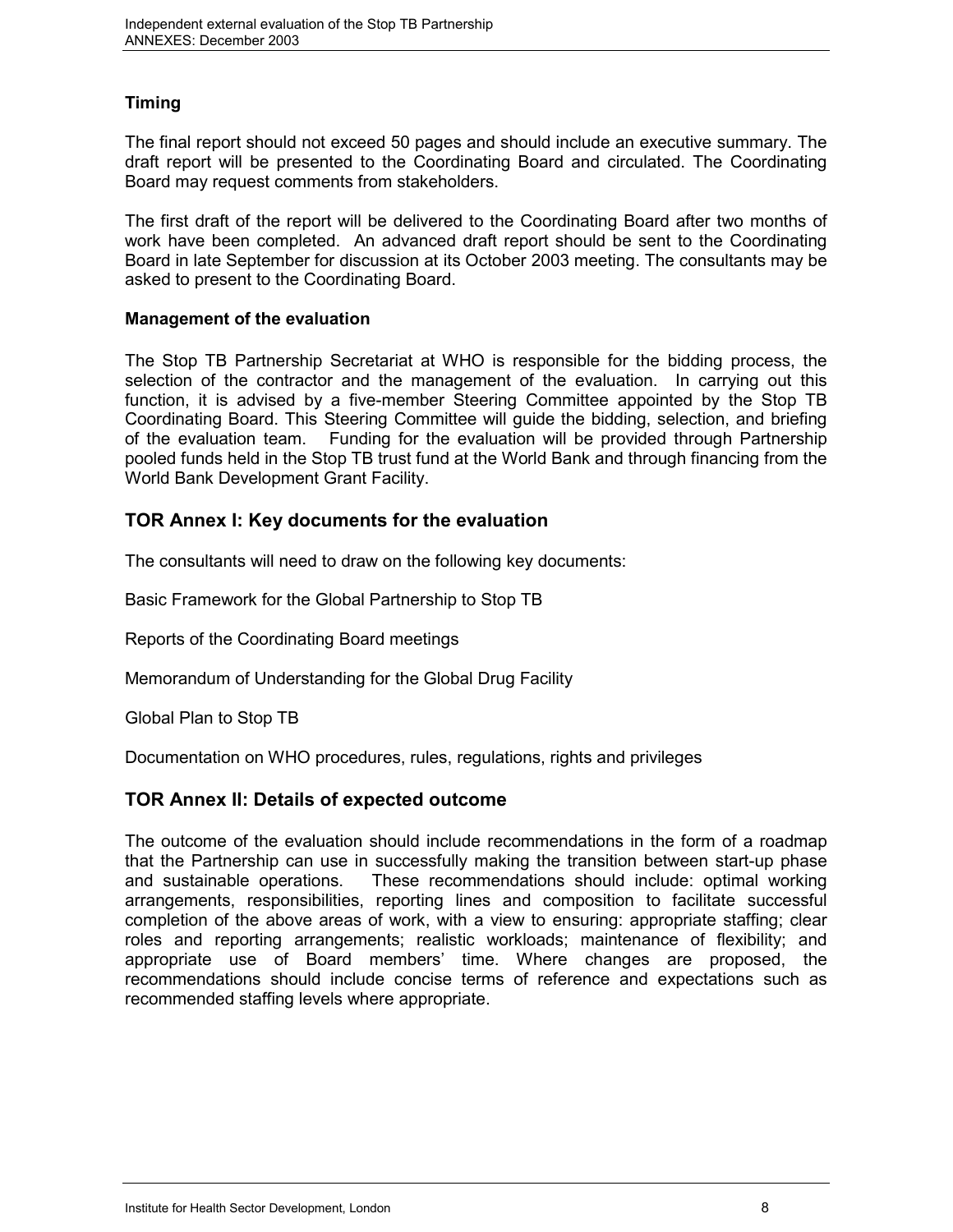## **Highlighted issues**

The following issues have been highlighted as being of particular interest to the Coordinating Board:

## **1. Function of the Global Partnership to Stop TB:**

- How should the Partnership best reflect the needs of the movement to Stop TB in terms of function, structure and composition, scope of operation, and linkages with other movements/alliances/facilities?
- What is the comparative advantage of the Partnership in each key area of activity? In which cases should the Partnership lead and in which cases should a Partner take the lead role?
- What is the value of Stop TB as a "brand" and how can it be best maintained and exploited?
- Where is the Partnership hindering rather than helping, what are its weak points, what factors have contributed to these problems, and how can these be addressed?
- How successful is the high burden country and regional participation?
- What is the utility of the Partnership to high burden countries?
- How is the Partnership engaging new Partners? What is the effectiveness of the Partners' Forum in doing so?
- What are the main risks pertaining to the structure and function of the Partnership that threaten the achievement of its mission?
- What are the successes of the Partnership, what are the factors that have contributed to those successes, and how can these experiences be used as models by other movements/alliances?

#### **2. Organisational relationships and authorities:**

- What is and what should be the role of the Stop TB Partnership with respect to the host agency of the Secretariat, WHO?
- How can the Secretariat function most appropriately, including housing arrangements within WHO, direction by the Coordinating Board and by the Executive Secretary?
- What should the administrative and governance arrangements be for the Global Drug Facility within the Secretariat and Partnership, including the position of the Global Drug Facility manager?
- What should be the role of the Partnership Executive Secretary, what is the most appropriate level of appointment, what should his/her authority and reporting responsibilities be with respect to the Coordinating Board, and with respect to the WHO reporting structure?
- What is and what should be the authority of the Partnership Secretariat in general, with respect to the Coordinating Board and with respect to its host agency, WHO?

## **3. The internal workings of the Global Partnership to Stop TB:**

- What role should the research/new tools Working Groups have and what is their optimal mode of participation in the Partnership and in the Coordinating Board?
- How can the inter-relations among the Working Groups be facilitated?

## **TOR Annex II: Details of expected outcome**

The outcome of the evaluation should include recommendations in the form of a roadmap that the Partnership can use in successfully making the transition between start-up phase and sustainable operations. These recommendations should include: optimal working arrangements, responsibilities, reporting lines and composition to facilitate successful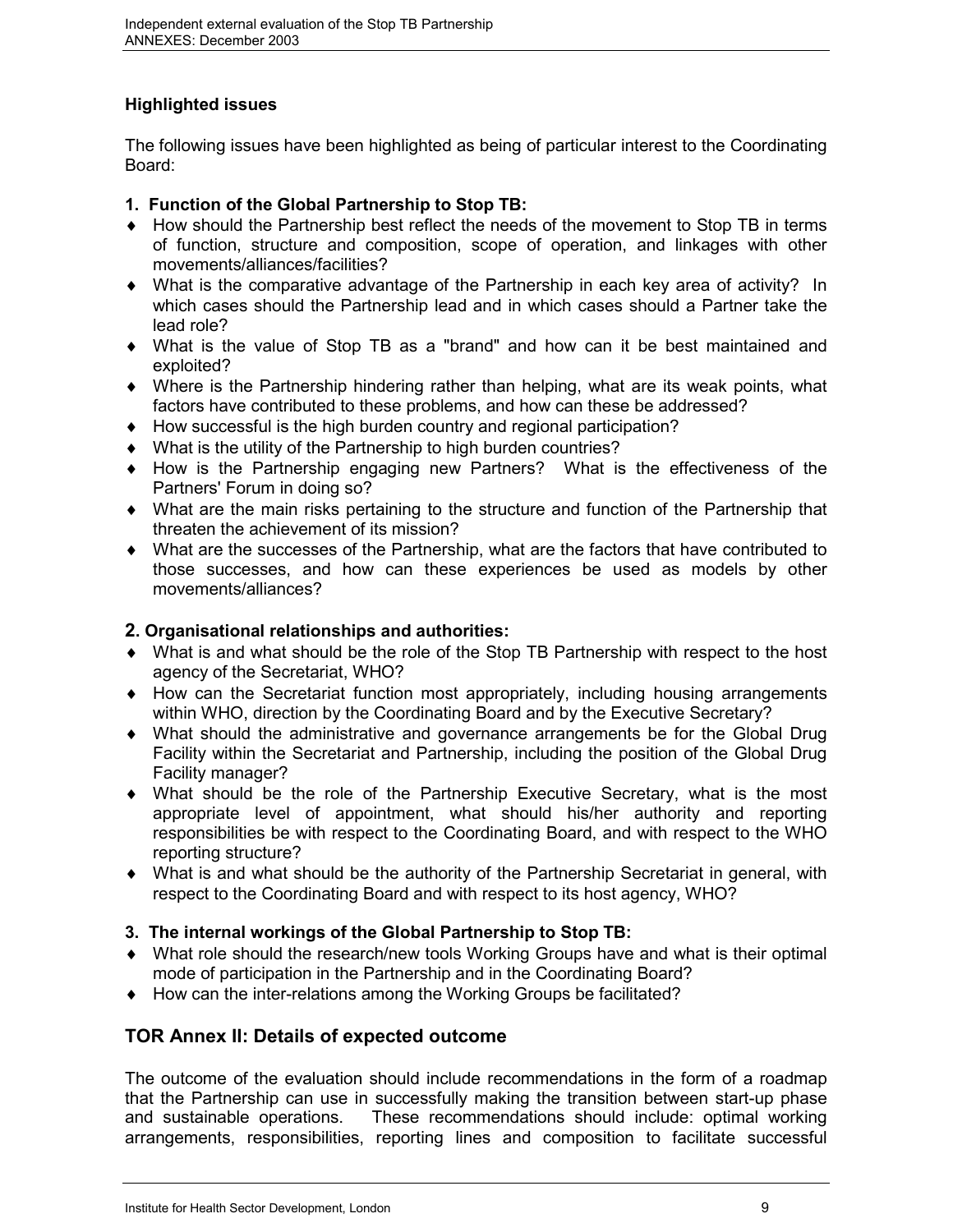completion of the above areas of work, with a view to ensuring: appropriate staffing; clear roles and reporting arrangements; realistic workloads; maintenance of flexibility; and appropriate use of Board members' time. Where changes are proposed, the recommendations should include concise terms of reference and expectations such as recommended staffing levels where appropriate.

## **Highlighted issues**

The following issues have been highlighted as being of particular interest to the Coordinating Board:

### **1. Function of the Global Partnership to Stop TB:**

- How should the Partnership best reflect the needs of the movement to Stop TB in terms of function, structure and composition, scope of operation, and linkages with other movements/alliances/facilities?
- What is the comparative advantage of the Partnership in each key area of activity? In which cases should the Partnership lead and in which cases should a Partner take the lead role?
- What is the value of Stop TB as a "brand" and how can it be best maintained and exploited?
- Where is the Partnership hindering rather than helping, what are its weak points, what factors have contributed to these problems, and how can these be addressed?
- How successful is the high burden country and regional participation?
- What is the utility of the Partnership to high burden countries?
- How is the Partnership engaging new Partners? What is the effectiveness of the Partners' Forum in doing so?
- What are the main risks pertaining to the structure and function of the Partnership that threaten the achievement of its mission?
- What are the successes of the Partnership, what are the factors that have contributed to those successes, and how can these experiences be used as models by other movements/alliances?

## **2. Organisational relationships and authorities:**

- What is and what should be the role of the Stop TB Partnership with respect to the host agency of the Secretariat, WHO?
- How can the Secretariat function most appropriately, including housing arrangements within WHO, direction by the Coordinating Board and by the Executive Secretary?
- What should the administrative and governance arrangements be for the Global Drug Facility within the Secretariat and Partnership, including the position of the Global Drug Facility manager?
- What should be the role of the Partnership Executive Secretary, what is the most appropriate level of appointment, what should his/her authority and reporting responsibilities be with respect to the Coordinating Board, and with respect to the WHO reporting structure?
- What is and what should be the authority of the Partnership Secretariat in general, with respect to the Coordinating Board and with respect to its host agency, WHO?

#### **3. The internal workings of the Global Partnership to Stop TB:**

- What role should the research/new tools Working Groups have and what is their optimal mode of participation in the Partnership and in the Coordinating Board?
- How can the inter-relations among the Working Groups be facilitated?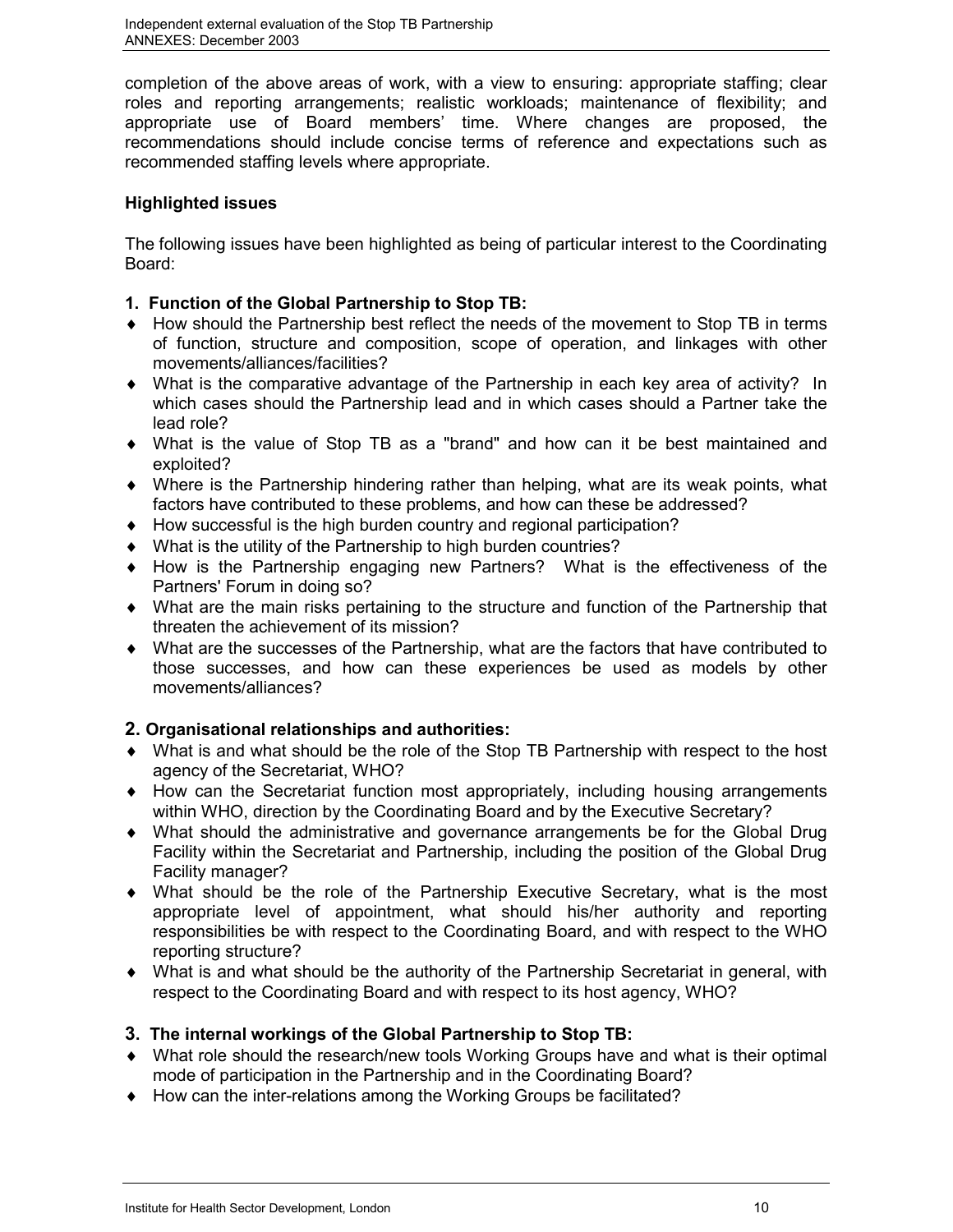# **ANNEX B: EVALUATION METHODOLOGY AND INTERVIEWEES**

## **1. The evaluation**

This independent external evaluation of the Global Stop TB Partnership was commissioned by the Partnership Secretariat at the World Health Organisation from the Institute for Health Sector Development, London, and Department of Community Health, University of Ghana, at the request of the Coordinating Board of the Global Partnership to Stop TB. It was overseen by an Evaluation Steering Committee of the Coordinating Board.

The purpose of the evaluation was to examine the functions and structure of the Stop TB Partnership and its components, and the degree to which the functions of the Partnership foster progress at the country level.

The scope of the evaluation extended to all elements of the Partnership primarily at global level, but also evaluated the impact of the partnership at regional and national levels, the latter primarily on the basis of six country visits. The key evaluation question posed by the Terms of Reference was *"Does the Partnership add value to the global efforts to control tuberculosis over and above what would be accomplished without the partnership?"*

The outputs of the evaluation are a set of recommendations to help the Stop TB Partnership build on the strengths and overcome any weaknesses of its structure and interactions, in order to improve the capacity of the partnership to achieve its mission, respond efficiently and become sustainable.

## **Stop TB Evaluation Team:**

Ms Karen Caines, Team Leader Prof Richard Biritwum Dr Neil Cameron Prof Adukwei Hesse Ms Emma Jefferys Mr Enamul Karim Dr Hatib Njie Mr Mark Pearson Ms Julia Delgado, Project Officer

## **2. Other relevant studies/activities**

The evaluation took place against the background of an independent evaluation of the Partnership's Global Drug Facility (GDF) by McKinsey & Co. from January-March 2003 and simultaneously with a number of other activities of direct relevance, notably:

- the extensive review of implementing global TB control by the  $2^{nd}$  Ad Hoc Committee on the TB Epidemic, convened by the DOTS Expansion Working Group
- the establishment of the Trust Fund Task Force of the Board
- Philip Hopewell's project on Re-examining the Roles and Responsibilities of the Stop TB Working Groups
- a consultancy on resource mobilisation by Finlay Craig

Given the emphasis placed by the Steering Committee and the Secretariat on the guiding principle in the evaluation Terms of Reference to avoid duplication of efforts and capitalise on ongoing processes and findings, issues covered by these studies have not been reexamined in detail by this evaluation. The team has however included the GDF in a wider examination of Secretariat performance and financial management, and reviewed progress on the GDF since the McKinsey evaluation.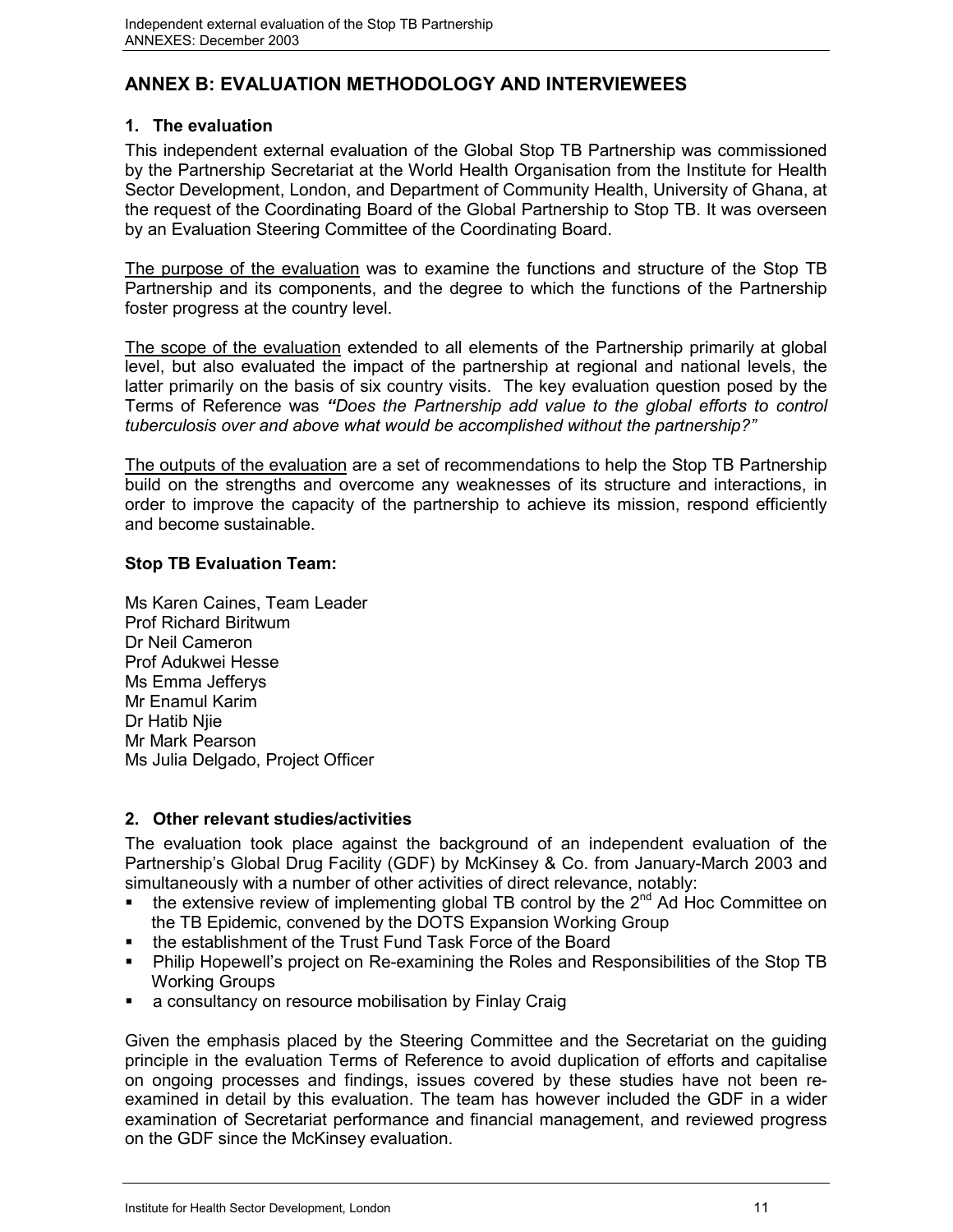## **3. Approach to the evaluation**

In the absence of consensus on the start of the Partnership, this evaluation has focused primarily on events since the Amsterdam Declaration of March 2000 but has recognised both that some developments antedated the Amsterdam Conference and that the formal structures of the Partnership mostly came into effect in 2001.

To evaluate the Partnership at a global level, the evaluation team conducted a literature review and examined internal Partnership documents and data. In line with the Terms of Reference which specified stakeholder views as the primary source of information, 94 semistructured interviews were undertaken with key stakeholders at global level, including Coordinating Board members, key players in the Working Groups, Task Forces, the Partnership Secretariat, WHO and a sample of partners.

The team attended as many meetings of the various components of the Partnership as possible during the period of the evaluation, including meetings of the Coordinating Board, the Working Committee, the DOTS Expansion Working Group, and the Partnership Task Force on Advocacy and Communications. It also observed a Working Committee teleconference and attended the meeting on 18-19 September 2003 of the  $2^{nd}$  Ad Hoc Committee on the TB Epidemic.

Preliminary findings of the evaluation were presented to the Coordinating Board on 10 October 2003. Board members and other attendees had the opportunity to discuss the findings collectively and talk individually with members of the evaluation team. [Partners were also given the opportunity to comment on a complete draft of this report before it was finalised].

To evaluate the Partnership at regional and country level, the team interviewed WHO regional advisers and selected country TB advisers, and undertook visits to six countries selected by the Evaluation Steering Committee: Afghanistan, Brazil, Cambodia, Indonesia, the Russian Federation and South Africa. The Committee's selection criteria were:

- i) only high burden countries
- ii) one country in each of the six WHO regions
- iii) if more than one high burden country in a given region, the country with the highest estimated incidence was chosen
- iv) South Africa was substituted by the Evaluation Committee for Zimbabwe, given current conditions in Zimbabwe

Tools developed for the visits included an explanatory note and questionnaire sent to interviewee/meeting participants, and a tool mapping the chronology of global partnership events against key milestones in country. A note on country and regional issues can be found in Annex C, and summary reports of findings from the country visits, in Annex D.

#### **Acknowledgements**

The evaluation team is hugely indebted to the very many people around the world who gave so freely of their time and contributed so thoughtfully to the evaluation. We are immensely grateful to all those in Afghanistan, Brazil, Cambodia, Indonesia, the Russian Federation and South Africa who enabled the country visits to take place so effectively and at such short notice. Particular thanks go to the members of the Evaluation Steering Committee and above all to the Secretariat who bore the brunt of our detailed enquiries.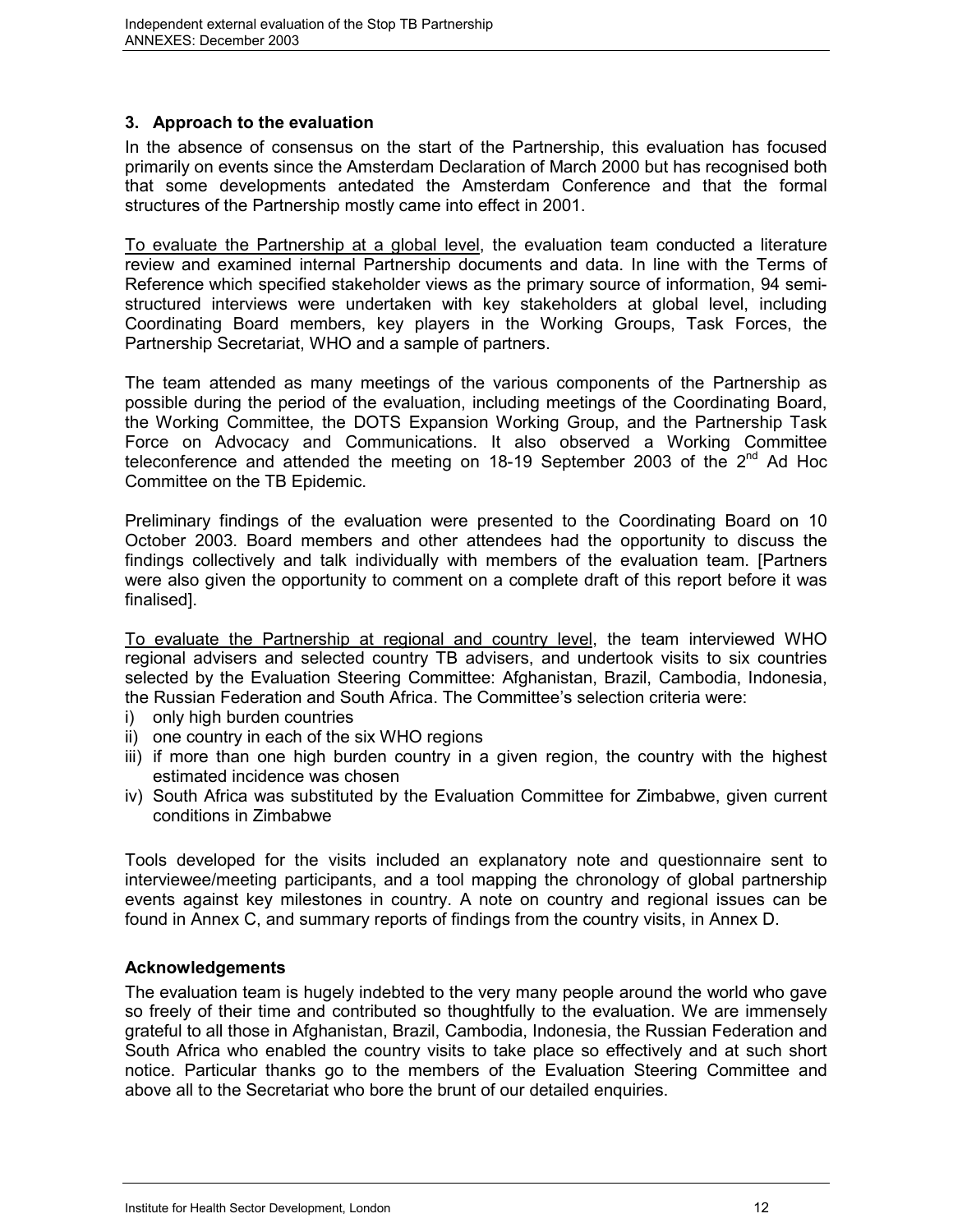#### **LIST OF INTERVIEWEES**

## **Global**

## **Stop TB Coordinating Board Members**

| Dr Ernest R. Loevinsohn<br>(Chair of Board) | <b>CIDA</b>                                                  |
|---------------------------------------------|--------------------------------------------------------------|
| Dr Gijs Elzinga                             | <b>Chair, Working Group on TB and HIV/AIDS</b>               |
| Dr Mario Raviglione                         | <b>WHO</b>                                                   |
|                                             | <b>Recently Chair, Working Group on DOTS Expansion</b>       |
| Dr Kai Vink                                 | Chair, Working Group on DOTS-Plus for MDR-TB                 |
| Dr Maria Freire                             | <b>Chair, New Drugs Working Group</b>                        |
|                                             | <b>CEO, Global Alliance for TB Drug Development</b>          |
| Professor Francis Omaswa                    | <b>African Region</b>                                        |
|                                             | Director-General of Health Services, Uganda                  |
| Dr Roberto Tapia Conyer                     | <b>American Region</b>                                       |
|                                             | Vice-Minister of Health, Mexico                              |
| Mr Ejaz Rahim                               | Eastern Mediterranean Region                                 |
|                                             | Federal Secretary of Health, Pakistan                        |
| Dr Jaap F. Broekmans                        | <b>European Region</b>                                       |
|                                             | Director, Royal Netherlands Tuberculosis Association (KNCV)  |
| Dr Toru Mori                                | <b>Western Pacific Region</b>                                |
|                                             | Director, Research Institute of TB (RIT),                    |
|                                             | Japan Anti-tuberculosis Association, Tokyo                   |
| Dr Kenneth Castro                           | <b>Centers for Disease Control</b>                           |
| Dr Nils Billo                               | <b>International Union Against Lung Diseases, Executive</b>  |
|                                             | <b>Director</b>                                              |
| Dr Jim Rankin                               | <b>Management Sciences for Health (MSH)</b>                  |
|                                             | Director, Center for Pharmaceutical Management               |
| Mr Christopher Lovelace                     | <b>World Bank</b>                                            |
| Mr Rob Hecht                                | <b>World Bank</b>                                            |
| Mr Alistair Robb                            | DfID, UK                                                     |
| (for Dr Julian Lob-Levyt)                   |                                                              |
| Dr Anne Petersen                            | <b>USAID</b>                                                 |
| Dr Irene Koek                               | <b>USAID</b>                                                 |
|                                             | Chief, Environmental Health and Infectious Diseases Division |
| Dr Jarbas Barbosa da                        | Secretario de Vigilancia em Saude                            |
| Silva (for Humberto Sergio                  | <b>Health Surveillance Unit</b>                              |
| Costa Lima)                                 | Ministry of Health, Brazil                                   |
| Dr Takeshi Ken Kasai                        | <b>WPRO</b>                                                  |
|                                             | Regional Office - Manila                                     |
|                                             |                                                              |
| <b>Working Group Secretaries</b>            |                                                              |

| Dr Ulrich Fruth  | <b>TB</b> Vaccines                               |
|------------------|--------------------------------------------------|
| Dr Leopold Blanc | <b>WHO</b>                                       |
|                  | Secretariat Focal Point                          |
|                  | Coordinator - TB Strategy & Operations (TBS)     |
|                  | HIV/AIDS, Tuberculosis and Malaria Cluster (HTM) |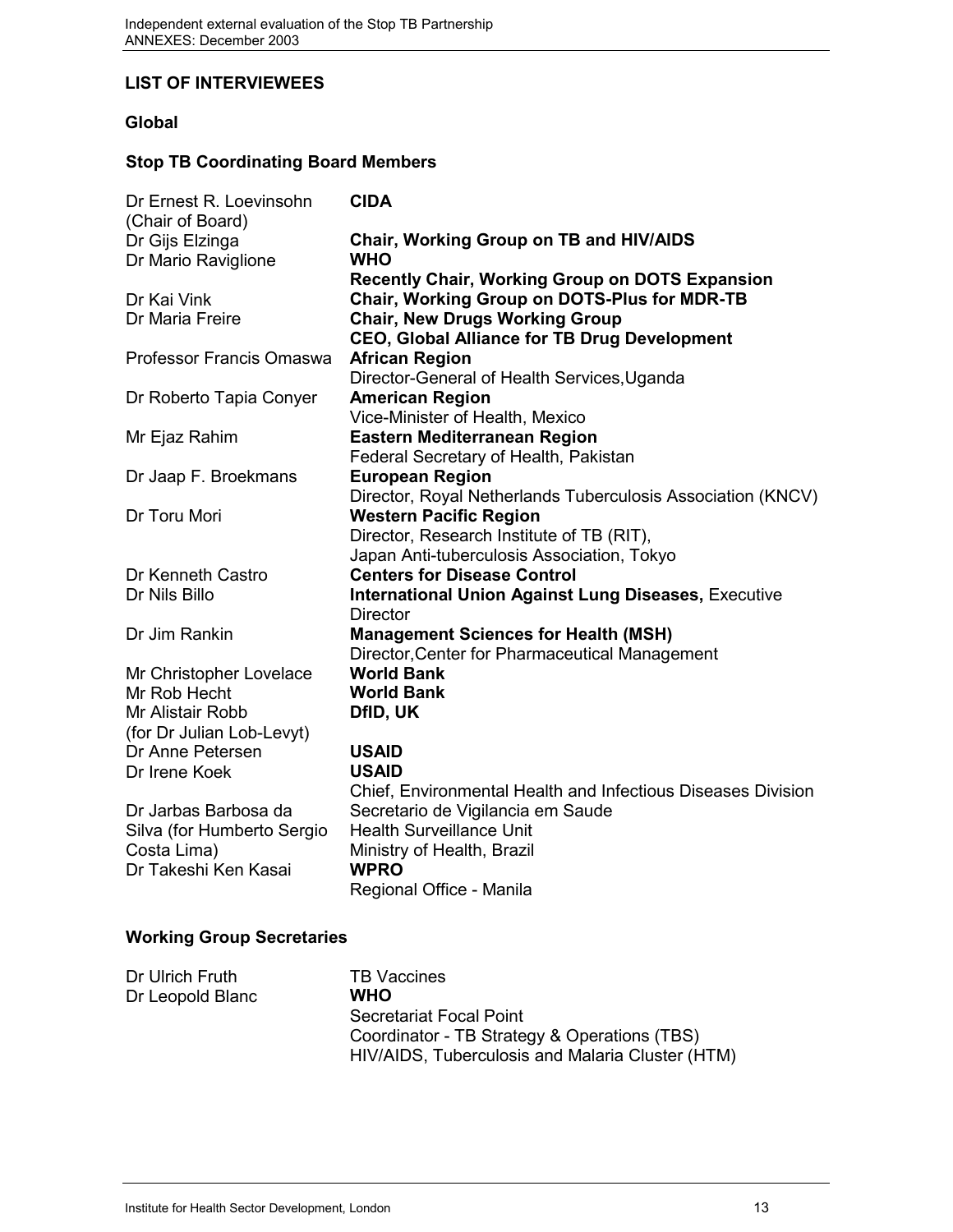| Dr Paul Nunn    | WHO<br><b>Medical Officer</b><br>TB Strategy & Operations                         |
|-----------------|-----------------------------------------------------------------------------------|
|                 | HTM                                                                               |
| Dr Mark Perkins | New Diagnostics - Secretarial Focal Point<br><b>Scientific Director</b>           |
| Dr Rick O'Brien | CDC                                                                               |
|                 | Secretariat Focal Point                                                           |
|                 | Division of Tuberculosis Elimination<br><b>Centres Disease Control/Prevention</b> |

#### **Partnership secretariat**

| Dr Marcos Espinal      | <b>Executive Secretary</b>                        |
|------------------------|---------------------------------------------------|
| Dr Jacob Kumaresan     | Ex-Executive Secretary of the Stop TB Partnership |
| Dr Petra Heitkamp      | <b>Stop TB Partnership Secretariat</b>            |
| Dr Sarah England       | <b>Stop TB Partnership Secretariat</b>            |
| Mr Philip Hopewell     | Stop TB Partnership Secretariat                   |
| Ms Virginia Arnold     | <b>Stop TB Partnership Secretariat</b>            |
| Mr Michael Luhan       | <b>Stop TB Partnership Secretariat</b>            |
| Mr Satya Sarkar        | <b>Stop TB Partnership Secretariat</b>            |
| Dr Ger Steenburgen     | <b>Stop TB Partnership Secretariat</b>            |
| Ms Lina Abraham        | Stop TB Partnership Secretariat                   |
| Mr Robert Hernandez    | <b>Stop TB Partnership Secretariat</b>            |
| Ms Shalu Rosario       | <b>Stop TB Partnership Secretariat</b>            |
| Ms Valerie Diaz        | Stop TB Partnership Secretariat                   |
| Ms Jillian Reichenbach | <b>Stop TB Partnership Secretariat</b>            |
| Mrs Mary Meehan        | <b>Stop TB Partnership Secretariat</b>            |
| Ms Sulo Roy            | <b>Stop TB Partnership Secretariat</b>            |
| Ms Winnie de Guzman    | <b>Stop TB Partnership Secretariat</b>            |
| Ms Luz Baclig          | <b>Stop TB Partnership Secretariat</b>            |
| Ms Hanah Twal          | <b>Stop TB Partnership Secretariat</b>            |
| Mr Tom Moore           | MSH, ex-secondee to Secretariat                   |
| Mr Robert Matiru       | <b>Stop TB Partnership Secretariat</b>            |
| Ms Diane Weil          | Secretariat secondee (50%) to World Bank          |
|                        | Human Development Department                      |
| Mr Finlay Craig        | Consultant to STBP on resource mobilization       |
| Mr Fahad Riahi         | McKinsey GDF evaluation team                      |
|                        |                                                   |

# **WHO**

Chris Dye Stop TB Dept<br>
Dermot Maher Stop TB Dept Brian Williams Stop TB Dept Katherine Floyd Stop TB Dept Tom Topping<br>
Hilary Wild
Hilary Wild
Hilary Wild
Burgung Legal Adviser
Legal Adviser
Hilary Wild
Tinancial
Cont David Nolan Man HR division<br>Alan Findlay MSU Person

Ian Smith Director-General's Office / ex-GDF Manager Stop TB Dept Georgia Galazoula Stop TB Dept Finance Officer Arata Kochi Former head of TB, WHO **Financial Controller MSU Personnel** Richard Laing Essential Drugs Management Yves Bergevin Medical Officer, RBM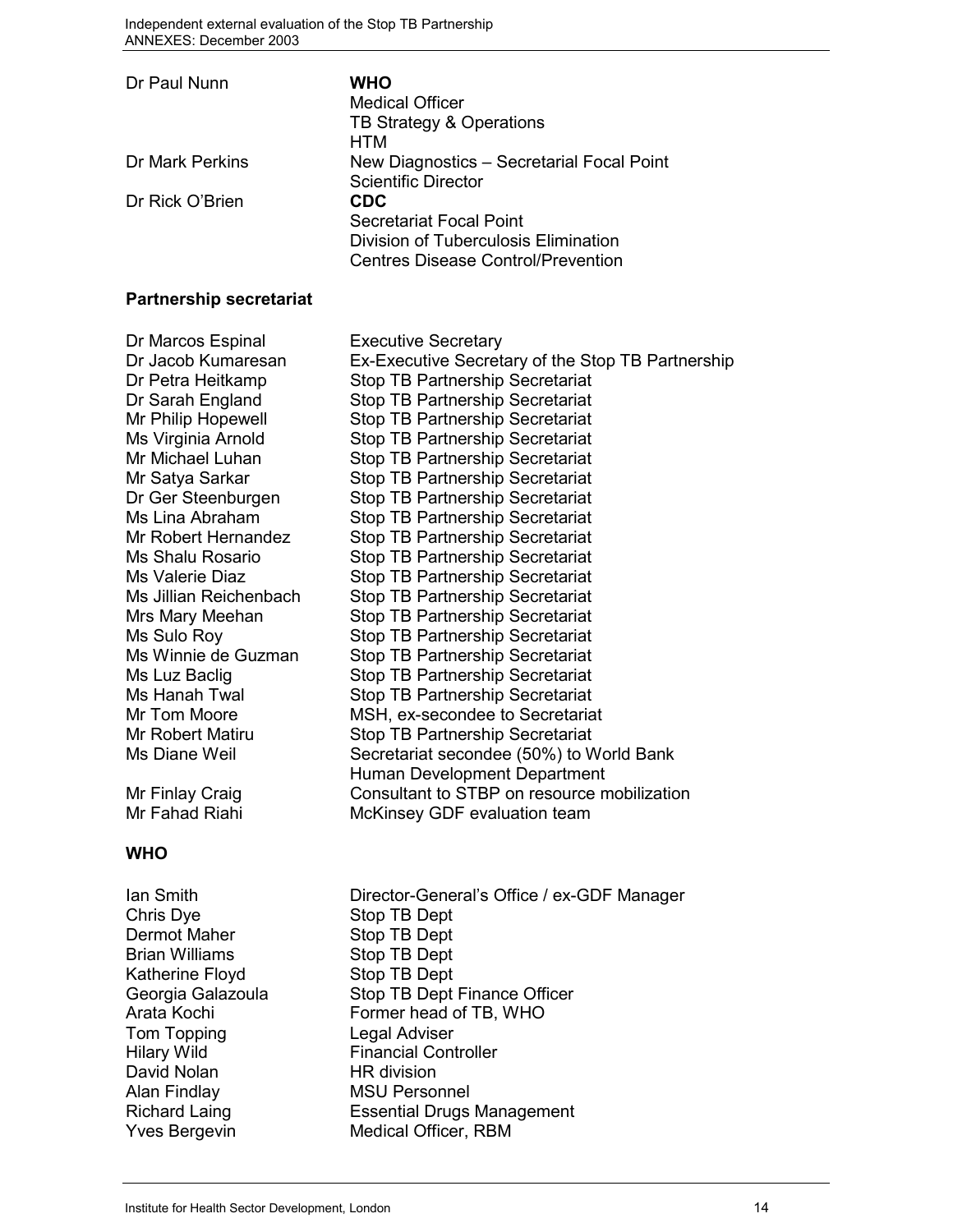# **WHO Regional / Country TB advisers**

| Dr E. Nyarko              | <b>AFRO TB Regional Adviser</b>                                      |
|---------------------------|----------------------------------------------------------------------|
| Dr Rodolfo Rodriguez Cruz | <b>AMRO Acting TB Regional Adviser</b>                               |
| Dr Pilar Ramon            | <b>AMRO TB department</b>                                            |
| Dr Richard Zaleskis       | <b>EURO TB Regional Adviser</b>                                      |
| Dr Jai P. Narain          | SEARO Coordinator, HIV, TB and other Communicable<br><b>Diseases</b> |
| Dr Dong II Ahn            | WPRO Regional Adviser, STB and Leprosy Elimination                   |
| Dr Maarten Bosman         | WHO Medical Officer, Viet Nam                                        |
| Dr Daniel Chin            | WHO Medical Officer TB, China                                        |

#### **Other Partners**

| <b>Roy Widdus</b>      | Initiative on Public-Private Partnerships for Health    |
|------------------------|---------------------------------------------------------|
|                        | Global Forum For Health Research                        |
| Kraig Klaudt           | Massive Effort Campaign                                 |
| Francesca Boldrini     | <b>World Economic Forum</b>                             |
| John Tracey            | Procter & Gamble                                        |
| Patricia Carlevaro     | Eli Lilly                                               |
| Giorgio Roscignio      | <b>FIND</b>                                             |
| Susan Bacheller        | <b>USAID</b>                                            |
| Ms Fran du Melle       | American Lung Association                               |
| Joanne Carter          | <b>RESULTS</b>                                          |
| Edward Tschan          | <b>American Red Cross</b>                               |
| Matt Chico             | <b>American Red Cross</b>                               |
| Francois de la Roche   | <b>American Red Cross</b>                               |
| Paul Robinson          | <b>American Red Cross</b>                               |
| Mary Linehan           | <b>PATH</b>                                             |
| Professor Lee Reichman | Executive Director, National TB Center, New Jersey, USA |
| Christine Whalen       | <b>MSH Boston</b>                                       |
|                        |                                                         |

# **Other Global Health Partnerships**

| <b>Tore Godal</b><br>Umberto Cancellieri<br><b>Bo Stenson</b><br>Lisa Jacobs<br><b>Vinand Nantulya</b><br><b>Brad Herbert</b><br>James Banda | <b>GAVI Executive Secretary</b><br><b>GAVI Secretariat</b><br><b>GAVI Secretariat</b><br><b>GAVI Secretariat</b><br><b>GFATM Secretariat</b><br><b>GFATM Secretariat</b><br><b>Roll Back Malaria</b> |
|----------------------------------------------------------------------------------------------------------------------------------------------|------------------------------------------------------------------------------------------------------------------------------------------------------------------------------------------------------|
| <b>Bruce Aylward</b>                                                                                                                         | <b>Polio Eradication Initiative</b>                                                                                                                                                                  |
| Jennifer Linkins                                                                                                                             | <b>Polio Eradication Initiative</b>                                                                                                                                                                  |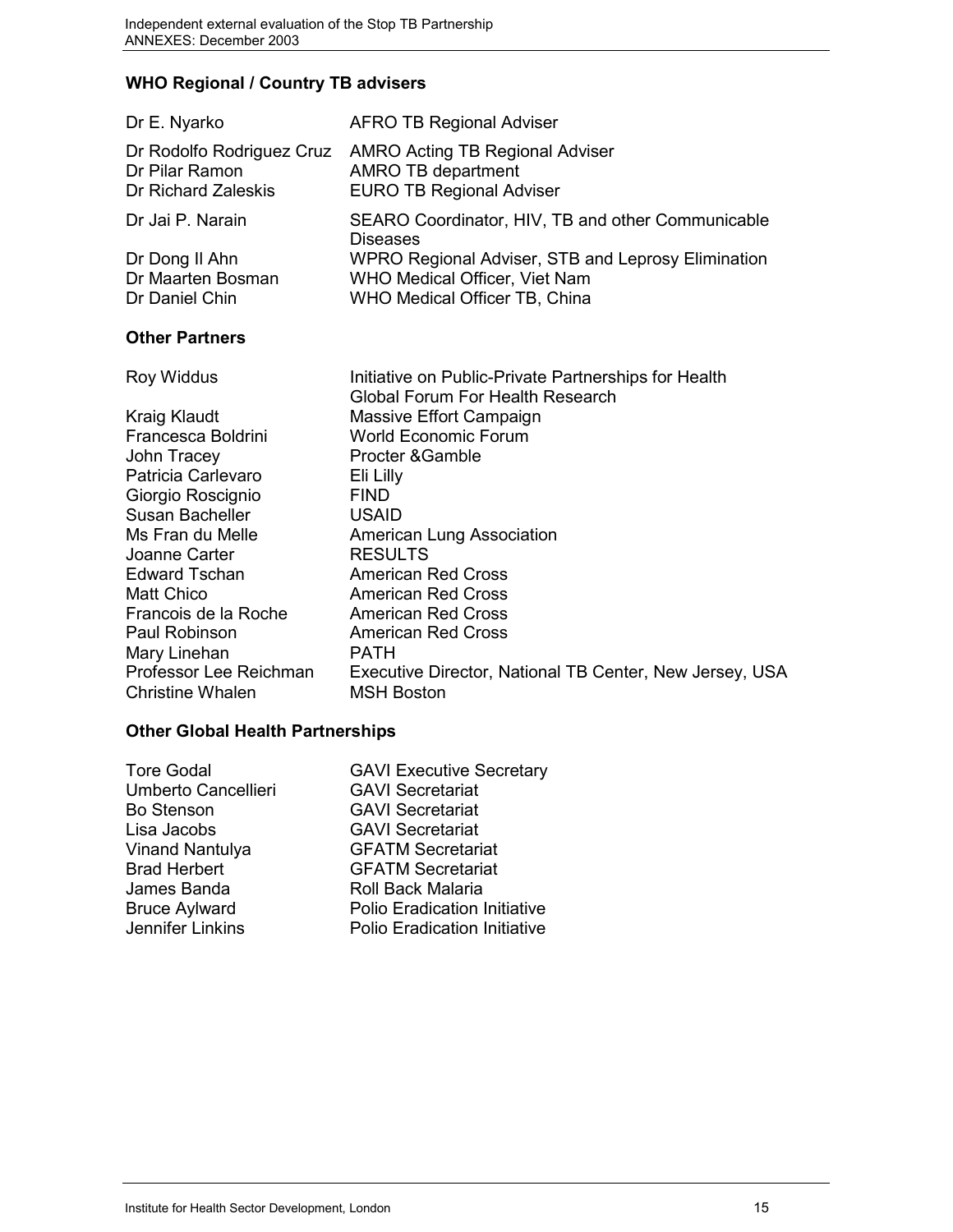## **COUNTRY VISITS**

#### **Russian Federation**

#### *Ministry of Health*

| Professor Anatoliy Vialkov | First Deputy of the Minister of Health                          |
|----------------------------|-----------------------------------------------------------------|
| Dr Natalia Antonova        | Head of Division for Organisation of Medical Care of Infectious |
|                            | Diseases, Health Care Organisation and Development              |
|                            | Department                                                      |

*Ministry of Justice, Medical Department of the Corrections Directorate (GUIN)* General-major Alexander Kononets Head of GUIN Dr Svetlana Safonova Chief TB Specialist, GUIN

|                                                  | Central TB Research Institutes (CTRI), Russian Academy of Medical Sciences |
|--------------------------------------------------|----------------------------------------------------------------------------|
| Professor Olga Demikhova Deputy Director of CTRI |                                                                            |
| Professor Vladislav Erokhin Director of CTRI     |                                                                            |
| Professor Viktor Punga                           | Head of Organisational Research Department, CTRI                           |

*Research Institute of Phthisiopulmonology (RIPP)*

| Academician Mikhail Perelman | Chief TB Specialist, Ministry of Health / RIPP Director, |
|------------------------------|----------------------------------------------------------|
|                              | Sechnov Moscow Medical Academy                           |

#### *Orel Oblast*

| Dr Tatyana Harasheva | Assistant to Head of Oblast TB Department                   |
|----------------------|-------------------------------------------------------------|
| Ms Alla Ivanovna     | Red Cross, The Russian Federation                           |
| Dr Boris Kazionniy   | Head of Oblast TB Department                                |
| Dr Oleg Polyakov     | TB Doctor, Orel Prison                                      |
| Dr Mikhail Shirokov  | Head of Department of Health, Orel Oblast                   |
| Dr Elena Kirianova   | Deputy Head Physician on Surveillance, Oblast TB Dispensary |

#### *World Health Organisation*

| Mr Alexander Egorov   | Personal Assistant, WHO TB Control Programme         |
|-----------------------|------------------------------------------------------|
| Dr Wieslaw Jakubowiak | Coordinator of the WHO TB Control Programme          |
| Mr Konstantin Malakov | TB Assistant, NPO, WHO TB Control Programme          |
| Ms Olga Oleinik       | Secretary, WHO TB Control Programme                  |
| Dr Dmitriy Pashkevich | TB Assistant, NPO, WHO TB Control Programme          |
| Dr Mikko Vienonen     | Special Representative of Director-General in Russia |

#### *International Federation of Red Cross and Crescent Societies*

| Ms Vlada Chugaeva   | Manager Assistant, IFRCCS              |
|---------------------|----------------------------------------|
| Dr Per Jensnaes     | Head of the Russian Delegation, IFRCCS |
| Dr Elena Klotchkova | <b>TB Medical Assistant, IFRCCS</b>    |
| Dr Yuri Kokotov     | TB Medical Officer, IFRCCS             |
| Dr Zlatko Kovac     | TB Programme Manager, IFRCCS           |
|                     |                                        |

#### *Partners in Health, Representative Office in the Russian Federation*

| Ms Oksana Ponomarenko       | Head of Moscow office                    |
|-----------------------------|------------------------------------------|
| Ms Ekaterina Goncharova     | Medical Research Program Director        |
| Dr Irina Gelmanova          | <b>Project Coordinator</b>               |
| <b>Mr Michael Nikiforov</b> | <b>Technical Assistant</b>               |
| Mr Alexey Prorekhin         | Deputy Director on Administrative Issues |
|                             |                                          |

#### *Other international agencies*

Dr Gustavo Aquino **Health Advisor, Centres for Disease Control and Prevention**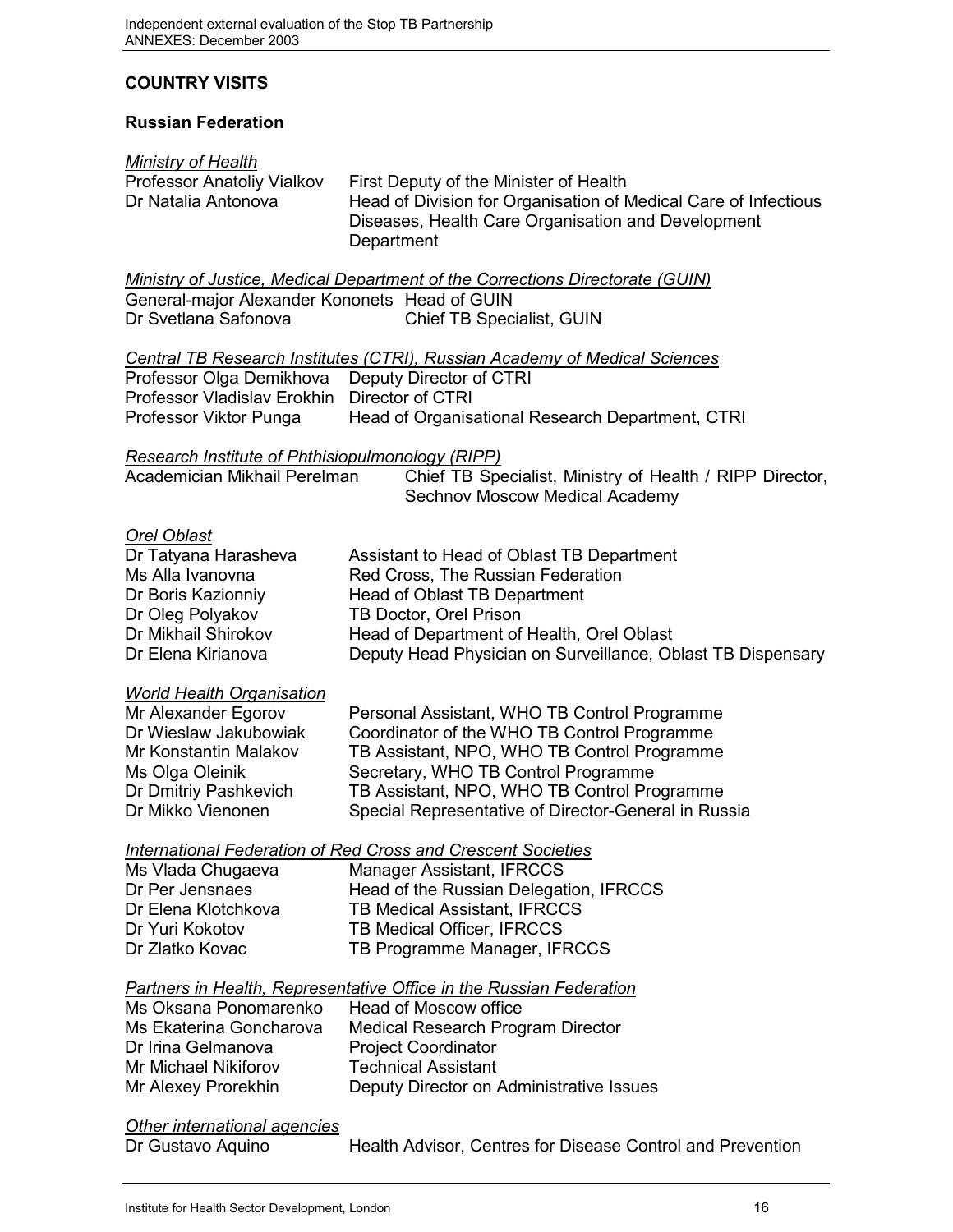| Dr Pedro Chequer<br>Dr Sylva Etian | <b>UNAIDS Representative in the Russian Federation</b><br>Deputy of USAID / Russia's Health Office, USAID, The<br><b>Russian Federation</b> |
|------------------------------------|---------------------------------------------------------------------------------------------------------------------------------------------|
| Ms Tatiana Loginova                | Health Operations Officer, Social and Human Development<br>Programmes, Russia Country Department, World Bank                                |
| Dr Bethanne Moskov                 | HIV/AIDS Advisor, USAID, The Russian Federation                                                                                             |
| Ms Elena Pushkareva                | Health Policy Advisor, Development Section, DFID, Russian<br>Federation                                                                     |
|                                    | Secretariat of the High Level Working Group on TB in the Russian Federation <sup>8</sup>                                                    |
| Dr Svetlana Sidorova               | Chief TB Specialist, Medical Department, Directorate of                                                                                     |
|                                    | Corrections of the Ministry of Justice of the Russian Federation                                                                            |
| Ms Irina Danilova                  | Programme Assistant, WHO TB Control Programme, the<br>Office of the Special Representative of the WHO Director                              |

Ms Ludmila Rybka Programme Assistant, WHO TB Control Programme, the

Mr Lev Kapkov Senior Research Fellow, Head of the Department for

Processing Medical and Statistical data, CTRI

Office of the Special Representative of the WHO Director

Senior Research Fellow, Organizational and Methodical

General in Russia

General in Russia

Department, CTRI

Dr Nana Gvetadze Senior Research Fellow, CTRI

Dr Sergei Popov<br>
Dr Elvira Putova<br>
Dr Elvira Putova<br>
Senior Research Fellow

#### *Cambodia*

| <b>Ministry of Health</b> |                                                               |
|---------------------------|---------------------------------------------------------------|
| Dr Mam Bunheng            | Secretary of State for Health, Cambodia                       |
| Professor Eng Huot        | Director General of Health                                    |
| Dr Lo Vesana Kiry         | Deputy Director, Planning                                     |
| Dr Taing-Se               | OD Chief, Tacmar District, Kandal                             |
| Dr Yath Thoeum            | Kandal                                                        |
| Ms Thawvry                | Deputy Director, Budget, MoH                                  |
| Dr Mean Chhi Vun          | Deputy Director General of Health and Director, National AIDS |
|                           | Programme                                                     |

*National Center for TB and Leprosy Control (CENAT)*

| Dr Khun Kim Eam                  | <b>CENAT</b>                                     |
|----------------------------------|--------------------------------------------------|
| Dr Mao Tan Eang                  | Director, CENAT                                  |
| Dr Saint Saly                    | Chief, Research, Training and Supervision, CENAT |
| <b>World Health Organisation</b> |                                                  |
| Dr Pratap Jayavanth              | Medical Officer, Stop TB, WHO                    |
| Dr Jim Tulloch                   | <b>WHO Country Representative</b>                |

#### *Other international agencies*

| Dr Chak Chantha       | Development Assistance Specialist, USAID                |
|-----------------------|---------------------------------------------------------|
| Mr Jean-Francois Frys | <b>Executive Director, MEDICAM</b>                      |
| Ms Kristina Mitchell  | Health and Nutrition Initiatives Fund Coordinator, CIDA |
| Dr Chawalit Natpratan | Country Director, FHI                                   |
| Dr Kosuke Okada       | Chief Advisor, JICA TB Control Project                  |
| Dr Okusho Onazaki     | Consultant, JICA TB Control Project                     |

<sup>8</sup> not met individually

 $\overline{a}$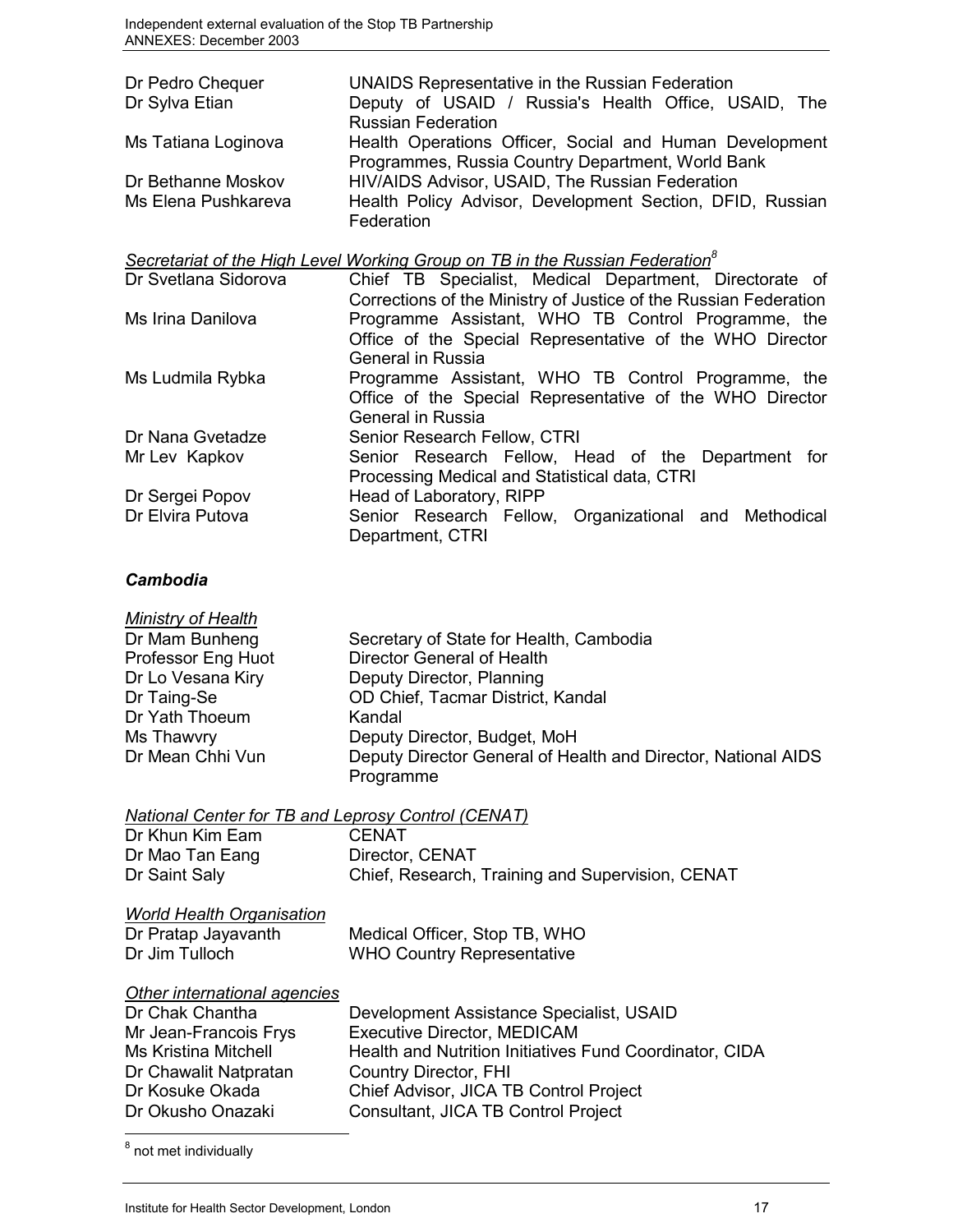| Mr Steven Navon   |                                            |
|-------------------|--------------------------------------------|
| Schonberger       | Senior Operations Officer, World Bank      |
| Mr A. F. Sarkar   | Director, Country Cooperation Office, CIDA |
| Ms Geeta Sethi    | Country Programme Advisor, UNAIDS          |
| Mr Sin Somuny     | <b>MEDICAM</b>                             |
| Mr Jack N Spencer | Chief, CDC Cambodia                        |
|                   |                                            |

### *South Africa*

| <b>National Health Department</b><br>Dr Thuthula Balfour<br>Dr Refiloe Matii<br>Dr Lindiwe Myusi<br>Mr Pumlani Ximiya | Director International Health Liaison<br>Director National TB Programme<br>Principal Medical Officer National TB Programme<br><b>Communications Officer National TB Programme</b> |
|-----------------------------------------------------------------------------------------------------------------------|-----------------------------------------------------------------------------------------------------------------------------------------------------------------------------------|
| Cape Town City Health<br>Dr Virginia Azevido<br>Ms Judy Caldwell<br>Dr Ivan Toms                                      | Principle Medical Officer City of Cape Town<br>Coordinator TB Programme Western Cape Region of<br><b>Provincial Health Services</b><br>Head of Health, City of Cape Town          |
| <b>International Agencies</b><br>Mr Kevin Bellis<br>Mr Bill Coggin<br>Ms Paula Maketsi<br>Dr Welile Shasha            | <b>Management Advisor DFID</b><br><b>Health Advisor CDC</b><br><b>Coordinator SATCI</b><br><b>WHO Liaison Officer</b>                                                             |
| <b>Country NGOs</b><br>Ms Ria Grant<br>Ms Lisa- Marie Smith<br>Dr Shereen Usdin<br>Dr Karin Weyer                     | <b>TB Care</b><br><b>TADSA</b><br>Soul City<br>TB Programme Medical Research Council South Africa                                                                                 |
| <b>Indonesia</b>                                                                                                      |                                                                                                                                                                                   |
| Ministry of Health, Directorate General CDC & EH<br>Dr Carmelia Basri<br>Dr Rosmini Day<br>Dr Haikin Rachmat          | Senior Medical Officer, NTP Programme<br>NTP Manager<br>Director, DTDC                                                                                                            |

# *Jogjakarta district visit*

| Budiyono          | Sub-District P2 TB                                 |
|-------------------|----------------------------------------------------|
| K Chandra         | Chief of Gedongtengen Sub-District Health Centre   |
| Iswanto           | Dinkes Prop District Jogjakarta                    |
| Roni Naning       | Pediatrician (DOTS Committee)                      |
| Ning Rintiswati   | Microbiologist                                     |
| Riyanto           | The Indonesian Association Against TB              |
| Suhanra           | Dinkes Prop District Jogjakarta                    |
| Susilawati        | Dinkes Prop District Jogjakarta                    |
| Sri Retno Irawati | Pediatrician (DOTS Committee) Hospital Association |
| Sri Wulaningsil   | District Health Centre (DOTS Committee)            |
| Yoworohaizi       | Dinkes Prop District Jogjakarta                    |
| Ywruwual          | <b>DOTS Committee</b>                              |
|                   |                                                    |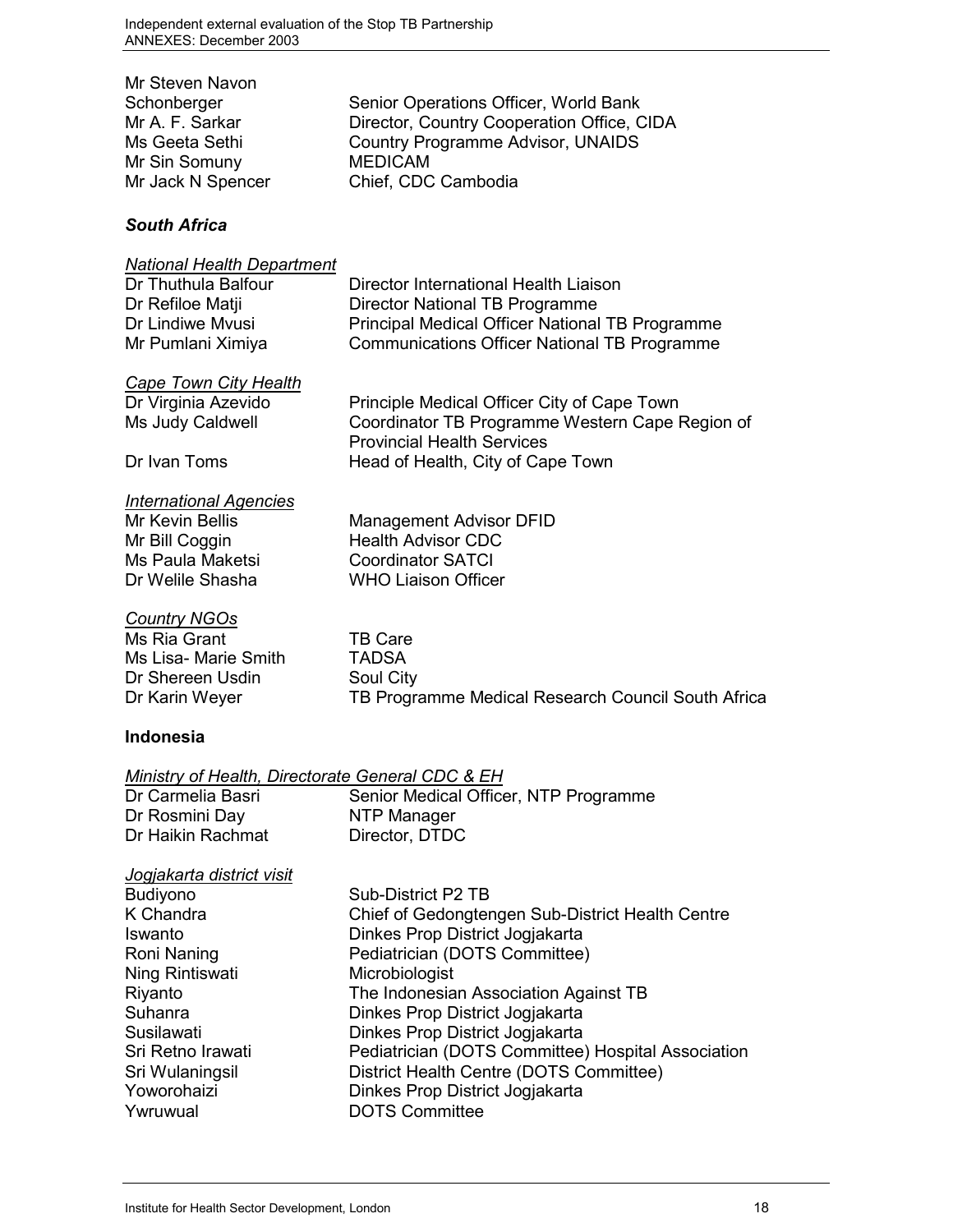# *Panti Rapih Hospital, Jogjakarta*

| Panti Rapin Hospital, Joqjakarta |                                                             |
|----------------------------------|-------------------------------------------------------------|
| Dr Andry Hartono                 | GP, Panti Raiph Hospital                                    |
| Dr Iswanto                       | Pulmonologist, Panti Raiph Hospital                         |
| Laksmita                         | Laboratory Technician, Panti Raiph Hospital                 |
| Elisabeth Retno Lestari          | Nurse, DOTS Corner, Panti Raiph Hospital                    |
| Dr Kartomo                       | Chief of TB Team, Panti Raiph Hospital                      |
| Markus Siryo                     | Medical Records Unit, Panti Raiph Hospital                  |
| J.H.Suei                         | Chief of Inpatient Unit, Panti Raiph Hospital               |
| Dr Trijoko                       | Chief of Laboratory, Panti Raiph Hospital                   |
| Emma Widuriningsih               | Nurse, DOTS Corner, Panti Raiph Hospital                    |
| <b>World Health Organisation</b> |                                                             |
| <b>Ms Sarah Barber</b>           | Donor Coordination / Health Systems                         |
| Dr Roosyana Hasbullah            | <b>WHO Consultant</b>                                       |
| Dr Franky Loprang                | National Professional Officer (TB)                          |
| Dr Firdosi R.Mehta               | Medical Officer (Tuberculosis)                              |
| Dr Georg Peterson                | <b>WHO Country Representative</b>                           |
| Other international agencies     |                                                             |
| Ms Mary Leangkong                | Representative, World Vision Indonesia                      |
| Ms I.E.S.Dwiartini               | Financial Specialist, ICDC (ADB programme)                  |
| Dr Michael Kimerling             | Associate Professor, Gorgas TB Initiative, University of    |
|                                  | Alabama at Birmingham                                       |
| Dr Eddy Lamanepa                 | Technical Coordinator, ICDC (ADB programme)                 |
| Dr Erik Post                     | Representative for Indonesia, NLR                           |
| Dr Jonathan Ross                 | Public Health Advisor, HIV/AIDS & Infectious Diseases Team, |
|                                  | Office of Health, Population & Nutrition, USAID             |
| Dr Marion Steentjes              | Regional Medical Officer, NLR                               |
| Mr Hideharu Tachibana            | Assistant Resident Representative, JICA                     |
| Ms Peggy Thorpe                  | First Secretary (Development), CIDA, Canada                 |
| Dr Jan Voskens                   | Senior Consultant, KNCV                                     |

#### *Agencies at the TB Partners Forum Meeting*

USAID, CIDA, NLR, KNCV, World Vision, WHO, JICA, IMC, FHI, HOPE, WB, Gorgas TB Initiative, PCI, PWC, PPTI, PPTI-Jakarta, Coalition for Healthy Indonesia

#### **Brazil**

#### *Ministry of Health (Secretaria de Vigilancia em Saude - Heath Surveillance Unit)*

| Dr Jarbas Barbosa da Silva Jr | Secretario de Vigilancia em Saude                                                                                       |
|-------------------------------|-------------------------------------------------------------------------------------------------------------------------|
| Ms Adriana Bacelar            | Data analyst, Area Tecnica de Pneumologia Sanitaria                                                                     |
| Dr Ricardo Angnio Barcelos    | Director, Departmento de Assistencia Farmaceutica e<br><b>Insumos Estrategicos</b>                                      |
| Ms Ivanize Cunha              | TB Nurse, Area Tecnica Pneumologia Sanitaria                                                                            |
| Dr Miguel Aiub Hijjar         | Director, Centro de Referencia Prof. Helio Fraga                                                                        |
| Dr Expedito Luna              | Director, Departamento de Vigilancia Epidemiologica                                                                     |
| Ms Rosalia Maia               | Assessora Tecnica, Area Tecnica de Pneumologia<br>Sanitaria                                                             |
| Dr Carmen Lucia Muricy        | Epidemiologista, Area Tecnica de Pneumologia<br>Sanitaria                                                               |
| Dr Joseney Raimundo dos       |                                                                                                                         |
| Santos Pires,                 | Director, Coordenacao Geral de Doencas Endemicas                                                                        |
| Ms Ana Lucia Sarmento         | Laboratorio Central de Saude Publica<br>DF /<br>Representative of Coordenacao Geral de Laboratorios<br>de Saude Publica |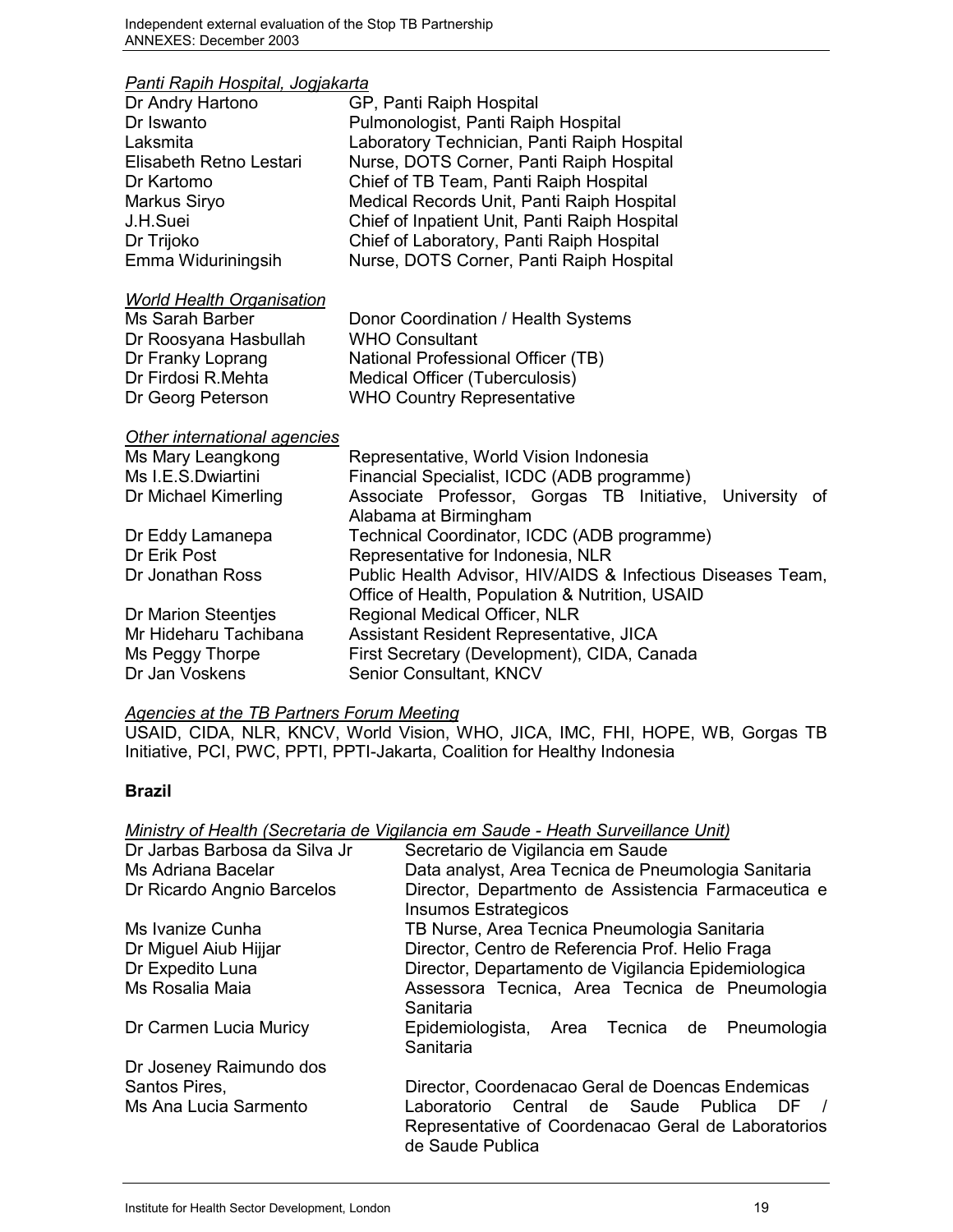*Health Centre Number 1* Health Secretary for TB Programme, Federal District Ms Maria Candida Motta de Assis Nurse, Area Tecnica de Pneumologia Sanitaria Ms Ildenei Reis de Oliveira TB Specialist Nurse, Health Centre No.1 Dr Mario Alberto Vidal Pessolani TB Specialist Doctor, Health Centre No.1

#### *Pan-American Health Organisation / World Health Organisation*

Dr Luis Gerardo Castellanos Coordenador da Area de Prevencao e Controle de Doencas Dr Ademir Alberque Gomes Medical Officer, Tuberculose Control

#### *Other international agencies*

| Ms Vincenza Lorusso | Representante da Fundacao Damien, Conselheira Medica |
|---------------------|------------------------------------------------------|
| Ms Patricia Paine   | <b>HIV-AIDS/TB Technical Advisor, USAID Brazil</b>   |
|                     | Health and Child Survival Fellows Programme          |

#### **Afghanistan**

| <b>Ministry of Health</b> |                                                |
|---------------------------|------------------------------------------------|
| Professor Akhgar          | Director General of Provincial Health          |
| Dr Abdullah Fahim         | Director General of Health Care and Prevention |
| Dr Haidari                | Deputy NTP Manager                             |
| Dr Khaled                 | NTP Manager                                    |
|                           |                                                |

| ,,,,,      |                                        |
|------------|----------------------------------------|
| Dr Hamidi  | Deputy Regional TB Coordinator         |
| Dr Rasooli | National Health Coordinator WHO, Herat |

#### *World Health Organisation*

Dr Keiko Inaba Medical Officer, Stop TB Dr Giampaolo Mezzabotta Project Manager, Stop TB Dr Moussa OIC

#### *Other international agencies*

| Mr Firouz Afrouz       | Local Fund Agent Representative, Afghanistan       |
|------------------------|----------------------------------------------------|
| Mr Tamim Asey          | Development Officer CIDA                           |
| Mr Yoshiyuki Hashimoto | Health Sector Programme Officer JICA               |
| Ms Mariko Minamikawa   | TB Control Programme JICA                          |
| Mr Eric Sinclair       | Country Director, Medair                           |
| Ms Ellen Stamhuis      | TB Project Manager, Medair                         |
| Mr Inoue Takashi       | TB Project Coordinator, TB Control Programme, JICA |
|                        |                                                    |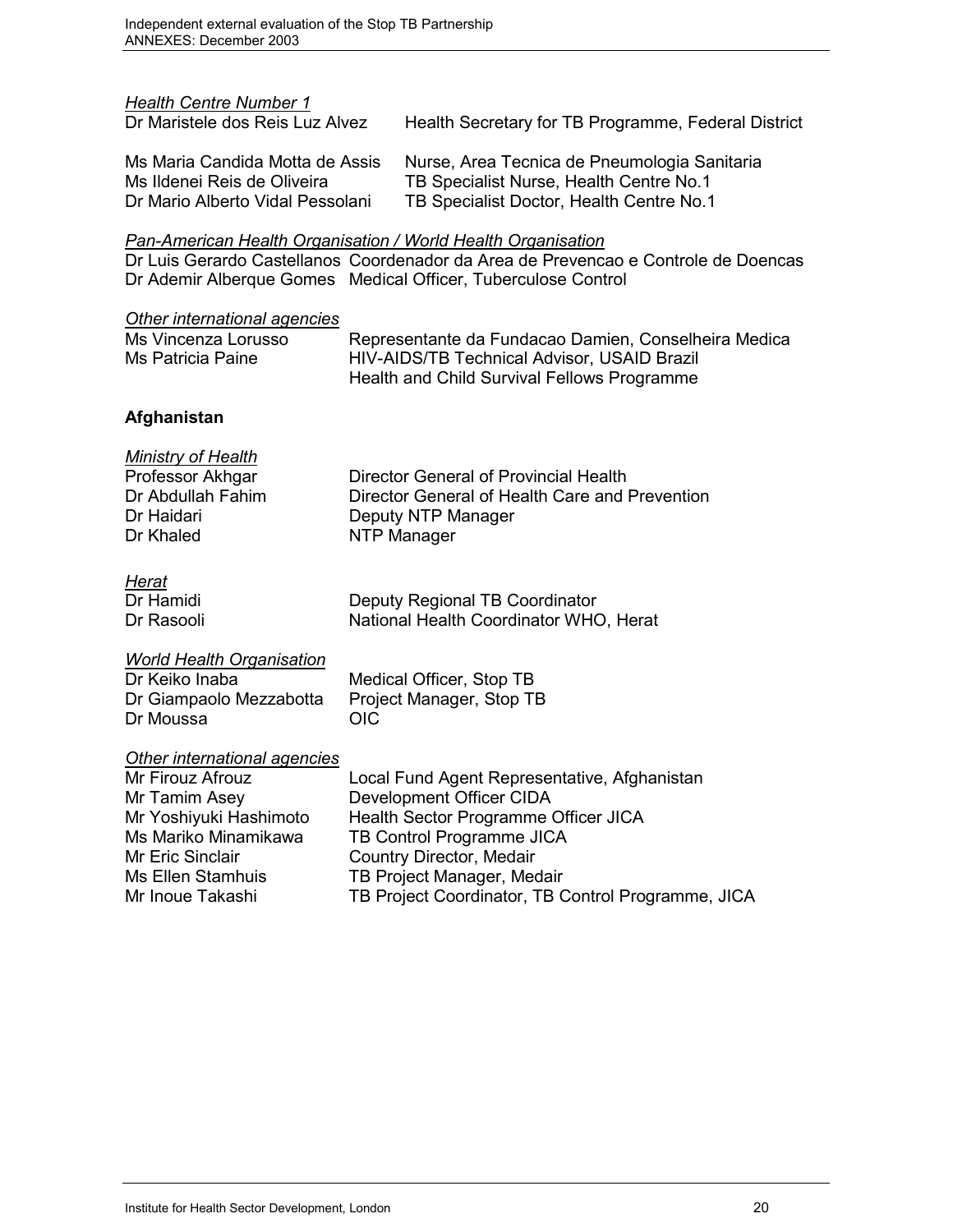## **ANNEX C: THE GLOBAL STOP TB PARTNERSHIP AT COUNTRY AND REGIONAL LEVEL**

Summarizing the issues arising from country visits to Afghanistan, Brazil, Cambodia, Indonesia, The Russian Federation and South Africa and interviews with some Regional and Country TB Advisers. Visits were undertaken by teams of 2-4 from 16 August – 3 October.

## **1. INTRODUCTION**

While a global partnership against TB has been evolving for over a decade, it is the 2000 Amsterdam Ministerial Conference on TB and Sustainable Development, which seems to have catalysed significant extra effort in global TB control in a number of areas:

a. **Political Commitment**: There is a far greater awareness of the seriousness of the tuberculosis epidemic and greater recognition that something effective can be done. TB control is reported to be much higher on the political agenda of countries visited than it was three years ago. The DOTS strategy has being accepted as the way forward, strategic plans developed in all but one of the 22 high burden countries, and significantly increased resources have been mobilised for implementation. Some key respondents viewed the Peer interaction at Ministerial and senior administrator level to be a more important ingredient for change than being part of international meetings.

Expert opinion and information from country programmes, data limitations acknowledged, suggests that the Stop TB Partnership is making significant progress, even in difficult environments. It was noted that while the DOTS strategy has been introduced into 158 out of 210 countries containing 98% of the TB patients, DOTS covers only one third of these patients. Strengthening health systems and human resources were seen as crucial to expanding DOTS effectively.

- b. **Partnerships**: Stronger partnerships are being developed at country level, with a much broader consensus on what needs to be done and how it should be tackled. The Stop TB Partnership goals are being regarded as the basis for policy, plans, technical assistance, TB drugs and other support. At least at national level the debate about DOTS seems to have moved from the question of "What?" to the question of "When?" Afghanistan, Cambodia, Indonesia and Russia have ICCs / or Partner Forums. Brazil and South Africa have informal partner coordination mechanisms in place. All countries have influential technical working groups in which partners are involved.
- c. **The Global Drug Facility (GDF) and the Green Light Committee (GLC)**: At Regional level, the GDF and the GLC are seen as important interventions which improve access to good quality, inexpensive drugs and to strengthen DOTS. Cambodia had submitted an application to the GDF in August 2003 and Afghanistan is currently working on a proposal. In Indonesia GDF has been working with local TB drug manufacturers and an assignment of fixed drug combinations has been received via WHO. Though the other 3 countries visited have not used the GDF, in the Russian Federation the GLC has greatly improved access to second line drugs, and partly as a result of GLC activities there is Public Private Partnership aiming to produce cycloserine in South Africa.

The perceived threat to local manufacture of TB drugs, the need for a supplier to register the drugs and have a legal presence in the country and import tariffs seem to have limited the use of the GDF in countries like Brazil, Russia and South Africa which do not qualifying for grants, but could benefit though improved procurement and quality procedures, and greater use of fixed drug combinations.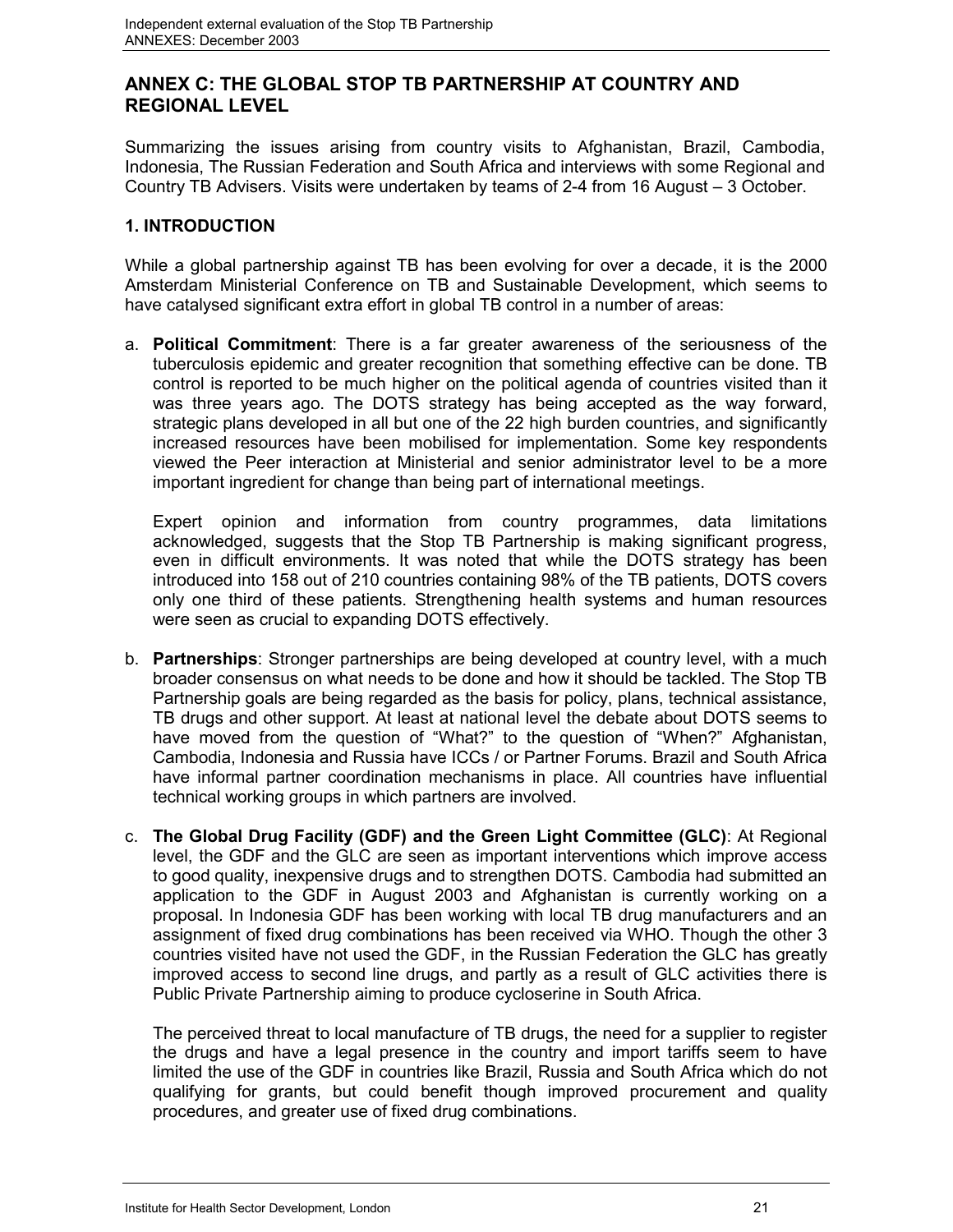## **2. RELEVANCE OF THE PARTNERSHIP**

As responses to the pandemic at international and national level form a continuum, it is difficult to dissect out the effect of the Partnership per se. However, from available documentation and consultations at country level and with Regional TB advisors, it is clear that over the past few years tuberculosis and its effective control have been given a much higher priority in all the countries visited.

- a. The Amsterdam Conference on TB and Sustainable Development in March 2000 involving Cabinet Ministers from 20 of the 22 High Burden countries (HBC) seems to have been a watershed as far political support for TB control in at least four of the countries visited. In Brazil and Afghanistan the process has been slower. In Brazil because the TB programme is almost fully funded out of the Government Health Budget and Afghanistan because of political turmoil in the last decade. Following recent political change in both these countries, far greater priority is being given to the policy and coordination needed to implement the DOTS strategy.
- b. With the launch of the Stop TB Partnership, those working in TB Control programmes at national and international level have felt that DOTS is far less a "WHO TB Programme" and there is a more a sense that in StopTB, "we are in this together".
- c. It was noted at Regional level that the Stop TB Partnership has also brought TB control out of its medical box by stressing important issues such as development, poverty and gender and noted that the Partnership had been instrumental in adding TB control to the United Nations MDG indicators.
- d. Generally the Stop TB logo is well recognized, though sometimes missing on country IEC material and documents obviously influenced by the work of the StopTB partners.
- e. Understanding of the role of the Global Stop TB Partnership is less evident. Some interviewees at national and regional level did not believe this to be a problem. What was important was that StopTB had enabled Partners to work much more closely together.

*"It is true that the work of the Partnership is not always recognized at country level. Countries do not necessarily see the additional funding as something originating from or facilitated by the Global Partnership. This should be of minor importance. Through its advocacy and funding mechanisms, the Partnership facilitates the TB control work that is implemented at country level. "*

f. A number of interviewees felt encouraged that serious attention was being paid to new tools as these were seen to be the ultimate keys to solving the TB problem.

## **3. EFFICACY**

In all six counties in the past three years, there has been substantial improvement in political attention and policy development being paid to tuberculosis as major public health and economic challenge. It was recognised that the excellent programme development work undertaken by various partners especially WHO had been vital and that recent country political change has also played a role. However several interviewees in different countries thought that it was bringing together Ministers and senior officials from different countries together to listen and talk to one another about TB control that was the key that opened that door to this process - especially in the larger countries visited. It was also recognised that there were major barriers in moving from political and policy change to effective wide spread implementation.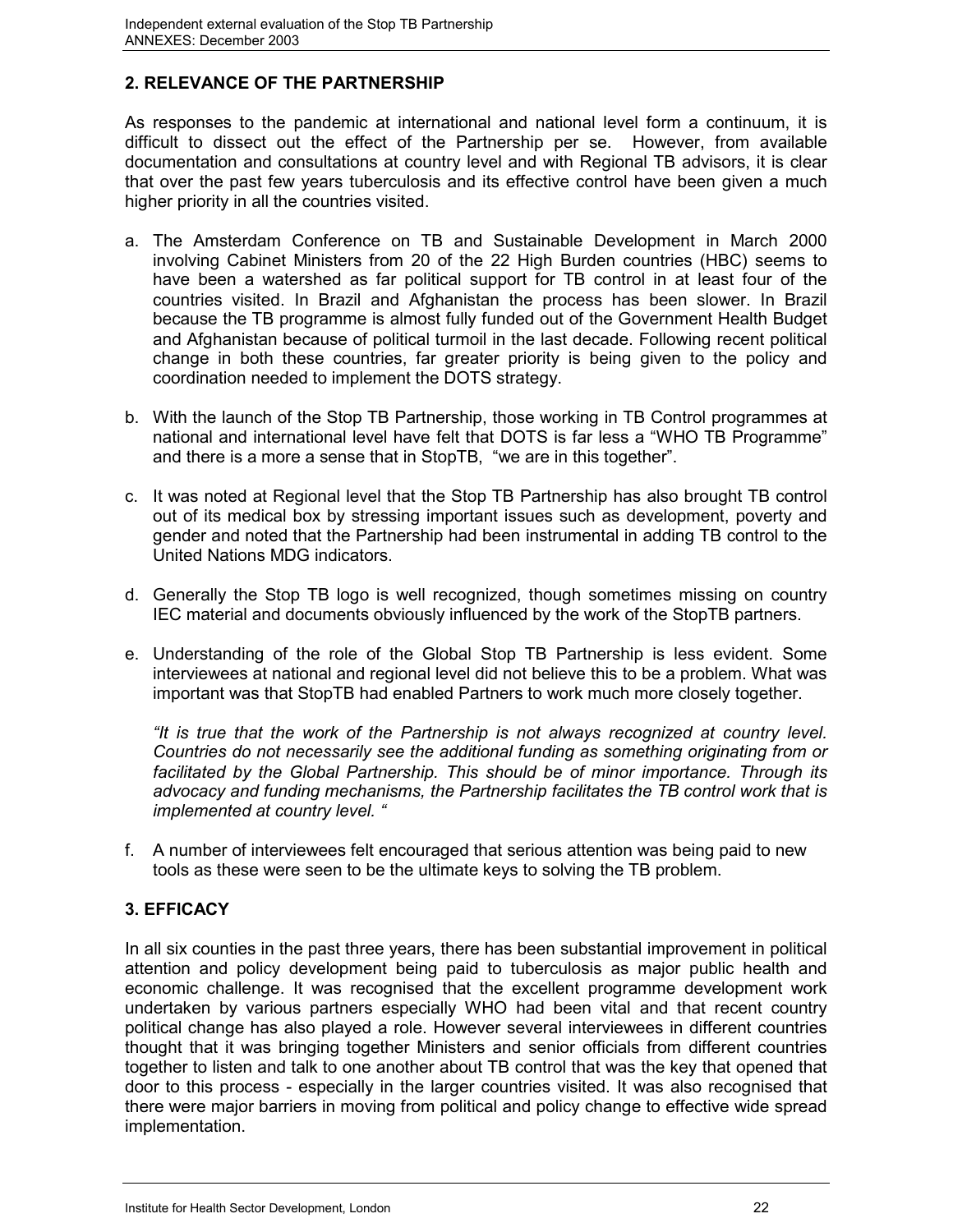- a. Policy change benefits are the development of the Medium Term Plans, new TB control policies and TB drug regimens more in line with the DOTS strategy, by the formation of technical working groups, by new NGO activities, the upgrading of laboratory services, drug quality assurance processes and programme information documentation. Changes in Brazil and the Russian Federation especially are reported.
- b. Financing: It was reported in a number of countries that funding for TB had increased in recent years, but it was not possible to verify this. Concerns remain over whether funds from external sources are additional or substitutional. It was difficult to ascertain in the countries visited the trends in funding for the TB programme, largely due to decentralization initiatives and the range of funding sources for TB, including national government, state / regional governments, district / municipalities and external donors. In Brazil, Russia and South Africa, governments generated the vast majority of programme funds and partners provided important technical assistance and funding which helped catalyse useful activities
- c. Information on Programme Effectiveness: While it was not in the brief of this evaluation to evaluate programme information systems, reasonable data are essential to the proper functioning of the Stop TB Partnership. Interviewees at national level reported that more often than not, those involved at sub-national level take little interest in the data they process and do not receive meaningful feedback. Concerns were expressed by key informants in five of the countries, (Afghanistan, Brazil, Indonesia Russia and South Africa) about the quality of programme data at sub-national levels despite efforts at improvement. This is a well-known problem for many countries and the technical partners involved (WHO, KNCV, CDC and IUATLD) are generally following the course of ongoing feedback, encouragement, advising on systems and building technical skills.

In Cape Town, a three monthly meeting of facility managers and district TB coordinators to check register data, and complete and discuss quarterly reports together, has worked well . These meetings helped facility managers to improve programme information and develop problem-solving skills so that the majority of facilities and districts are achieving close to or better than 80% cure rates. In other areas it may be more feasible for the district coordinator to demonstrate how accurate register data and the quarterly reports can be used to problem-solve and improve TB programme outcomes.

## **4. EFFICIENCY**

That the Stop TB initiative and the DOTS strategy has dramatically helped to improve TB control does not seem to be in question in the countries visited. The challenges lie in scalingup of the operations and their long-term sustainability. The barriers that to turning policy change and initial acceptance into something more enduring are thought primarily to relate to health systems including health information, budget information systems, human resources, the process of decentralization, and closer cooperation between other disease control programmes such as Leprosy and HIV/AIDS. Noting that appropriate and effective implementation of the Stop Tb including the DOTS strategy can greatly facilitate Health sector development.

- a. Medium term / 5 year strategic plans have been developed in each of the countries visited. These plans have helped to clarify priorities, coordinate activities, promote cooperation of partners and motivate action in line with set targets.
- b. Technical support: Appreciation was expressed for the excellent technical guidelines; information and advocacy documents produced by the Stop TB working groups. Documents relating to DOTS expansion, HIV/TB and MDR TB were especially useful.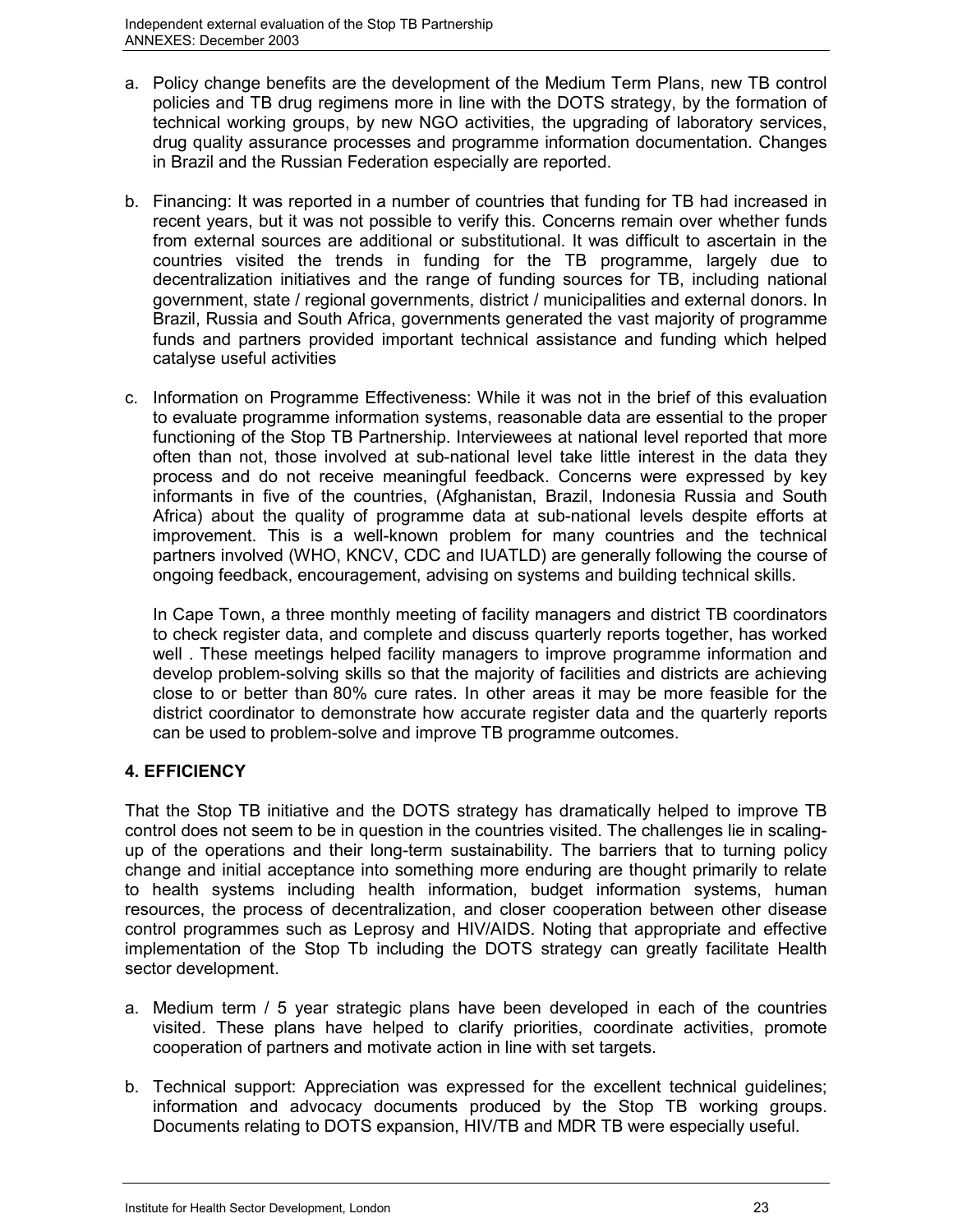- c. Country support visits by members of the Stop TB Partnership especially were seen as a great help technically, to build morale and support advocacy efforts. Visits by staff from CDC, IUATLD, KNCV and WHO were specifically mentioned.
- d. Involvement of the 22 HBCs in the DEWG has also been an important developmental process. Although one participant felt that the gap between the energy and enthusiasm at the meetings and facing reality at home tended to be a bit discouraging.
- e. Regional meetings and training courses involving TB Programme staff from HBC and non HBCs, NGOs and Partners provided opportunities for inter-country synergies and support, peer learning, relationship building and networking and problem solving. For example in SEARO, partners set up mock Technical Review Panel committees to evaluate and strengthen proposals on TB control being sent to the GFATM.
- f. Advocacy, Communication and Social Mobilization: Both at country level and at the meeting of the Stop TB Advocacy and Communications Task Force meeting in Johannesburg 7-9 September, the need was expressed for a much greater effort in relation to advocacy, communication and social mobilization also at country level. The budget for advocacy was very small in relation to the need to significantly scale up public awareness, social mobilization and community participation, partnerships including public private ones, case finding, cure rates, etc
	- $\circ$  All countries visited organised major TB advocacy activities around World TB day, although a number of interviewees expressed reservations about the value of the return on effort after seven such annual events. Some TB managers at the Johannesburg meeting reported that preparing for World TB day became their main activity for about 3 months of the year. The need for a higher advocacy and communication profile during the year was recognised but in no country, represented at the meeting or visited, did this seem to be a significant activity. It was felt that in all countries that the StopTB partnership had a much greater role in strengthening country communication and advocacy efforts both from both a technical and financial point of view. In other countries World TB Day was still seen as the one opportunity to get national political involvement.
	- o At the Advocacy and Communications meeting, there were pleas for more attention to be given to social mobilization at country level. Community Radio and cooperation with Poverty Reduction Programmes seem to be areas worth exploring.
	- $\circ$  Also at this meeting there were clear tensions between those advocating for the urgent massive need for short term funding for DOTS expansion and the GDF and those advocating for substantial longer-term investment in new tools.
- g. Funding: It was reported that Partner funding had helped catalyse and in some cases directly fund all the activities above.

*"In the Western Pacific Region funding has increased substantially as well, not only in high burden countries, while local and regional human capacity has been strengthened."*

It was the experience of a senior WHO Advisor that many countries found it difficult to manage more than a certain amount of external funding. This was echoed by a Regional TB Advisor in EMRO:

*"Is it really useful to have all these bodies/initiatives/etc and continue writing proposals all the time instead of simply putting the money in TB channel were it could flow directly to the countries and regions according to their strategic plans? I think the second road is*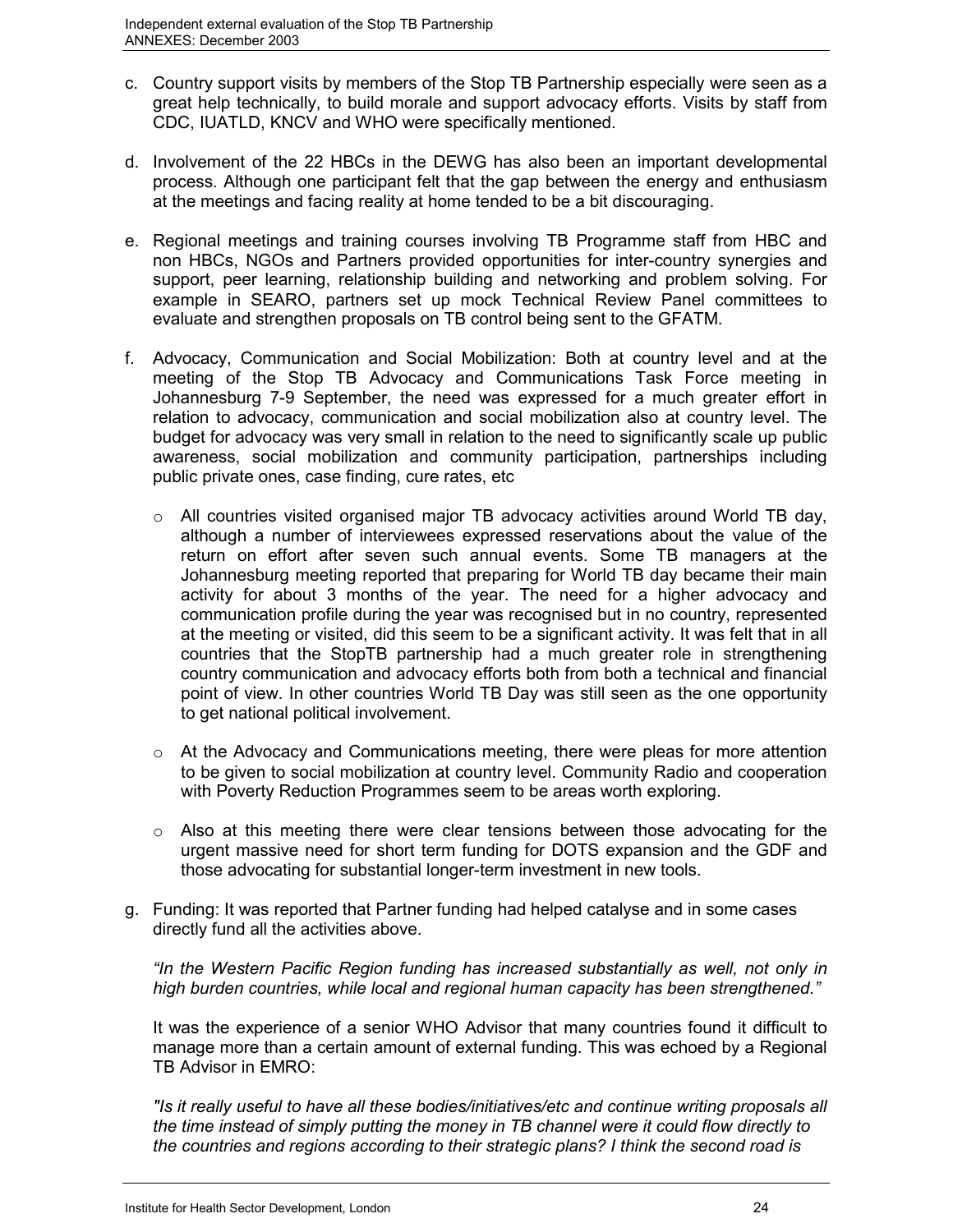*more logic (sic) and it does not contradict with the presence of the partnership or its efforts and effect. Also it could be useful to have a database of basic information of tuberculosis control programme in each of 22 high burden countries that could be used by any donor/initiative etc. to minimize the time spent on reports/proposal writing at country level."*

In the Afro Region, funding from Stop TB partners had increased and new partners such as the Italian Government and the Red Cross were now supporting Tuberculosis Control. The TB Control budgets of a number of countries were reported to have increased significantly. Specific mention was made about the value of the GDF in encouraging government support by the Regional TB advisor.

Similar trends were reported by staff involved in the Euro, SEARO and PAHO Regions.

Reservations were expressed in Brazil and South Africa about external funding for large projects, which were not well coordinated with the national programmes and services in the field. This had led senior government decision makers, who felt they were making a sincere attempt to work closely with StopTB, to question the insight or agenda of the funders.

One country TB Programme manager expressed some frustration with trying to balance the time taken up by high profile Stop TB partner and the time needed for more mundane and often difficult country programme support activities.

#### **5. SUSTAINABILITY**

In contrast to many other public health programmes, Stop TB is at country level is seen as one where real success can be achieved. There is a clear strategy with measurable goals, backing from major technical and donor agencies, widespread political acceptance and a number of countries are demonstrating success. And there also seemed to be good prospects of more effective tools in the not too distant future.

One experienced Regional adviser said that successful country TB programmes where there was substantial external support might not be sustainable when this support fades or government commitment has not keep pace with the growth of the programme.

*"There has been tremendous growth of global partnerships in recent years. Though global advocacy has resulted in increased resources there are clearly a number of risks:*

- *What will happen when global resources decline and existing multi or bilateral arrangements have expired?*
- *Global resources are clearly linked to political agendas. So the selection of countries may be influenced.*
- *Global resources may replace existing development assistance arrangements.*
- *Global resources may make some countries more dependent.*
- *Ownership of the development agenda is more difficult as the global partnerships tend to impose mechanisms on countries*
- *There is a clear problem of the capacity of some countries to absorb the huge amounts of funds which suddenly become available."*

The following comments were also made:

*"It is important to create national Stop TB partnerships, representing the local stakeholders and partners of civil society, NGO's etc. The GF is trying to do this through the CCM's.*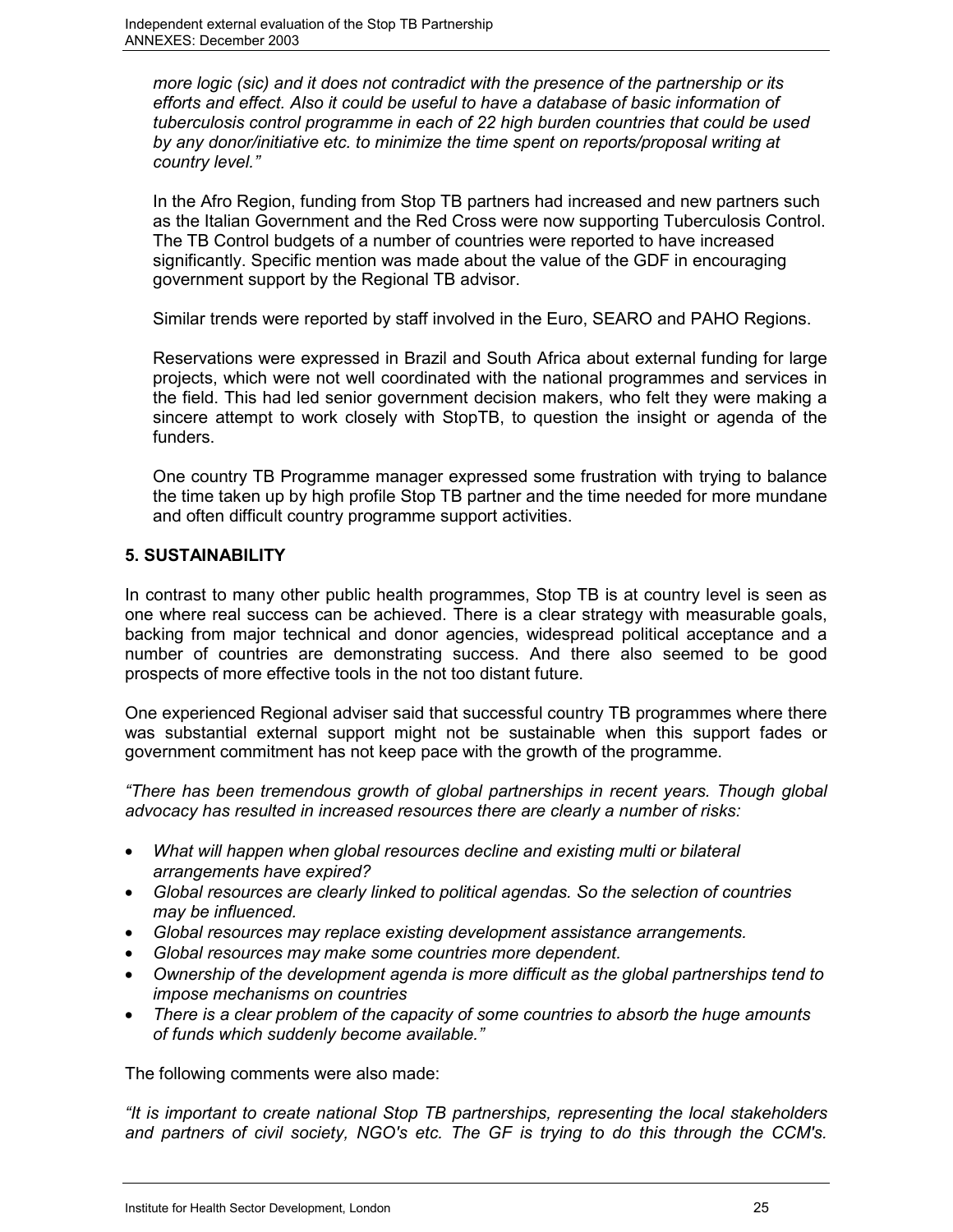*However experience in (some countries), is not so positive. The main risk of the global partnerships is that nations will start relying on them too much. There are certainly the issues of sustainability and ownership which need to be addressed by the partnership(s). So the main question is how the partnership can stimulate countries to invest more in TB control using their own resources."*

To meet the challenges to expand DOTS and to strengthen health services, it was suggested that improving the understanding and the skills needed to initiate and maintain productive partnerships especially at field level. Such efforts should be linked to the strengthening of communications, social mobilization and advocacy capacity.

One interviewee felt that DOTS tended to be a top down approach. The question then arises, if more partnership is envisaged, has the time not come to talk more about the Stop TB and less about DOTS?

In response to the question "What do you see as future challenges facing StopTB?" Country and Regional Interviewees listed very similar issues: HR development; Health Info systems, Advocacy; Laboratory services; TB/HIV coordination; GFATM coordination; MDRTB; Quality Drug Supplies; Building country partnerships with all stakeholders.

#### **6. RECOMMENDATIONS**

Below are a summary of suggestions for considerations which came out of the discussions with interviewees and team members.

#### **6.1 In balancing TB programme goals and country development needs, the StopTB Partnership should consider working with countries so that:**

- a. TB control strategies are part of development and poverty reduction strategies.
- b. Sustainability issues are clearly addressed as outlined in the  $2<sup>nd</sup>$  ad hoc Committee on the TB epidemic.
- c. Partner funding is increasingly channelled though direct budget support.
- d. Creative ways are found to minimise report writing by country programme staff. Donors should together develop a simple standard reporting format.
- e. Staff, management, planning and evaluation resources are coordinated with Malaria and AIDS programmes. Increased technical assistance may be necessary for proper management of these resources.
- f. Donor projects should be well coordinated with country and local services.
- g. Partners should as far as possible be included in annual country TB programme reviews which should include a strong qualitative reflective component to balance quantitative aspects. A senior health departmental decision maker should be encouraged part of such reviews. include a strong qualitative reflective component to balance quantitative aspects. A senior health departmental decision maker should be encouraged part of such reviews. Personal development for the TB programme manager should include support / encouragement to develop advocacy, networking, partnership building and time management skills.

## **6.2 The development of partnerships should be encouraged:**

a. At Regional level, STOPTB Partnership meetings should encourage country-to-country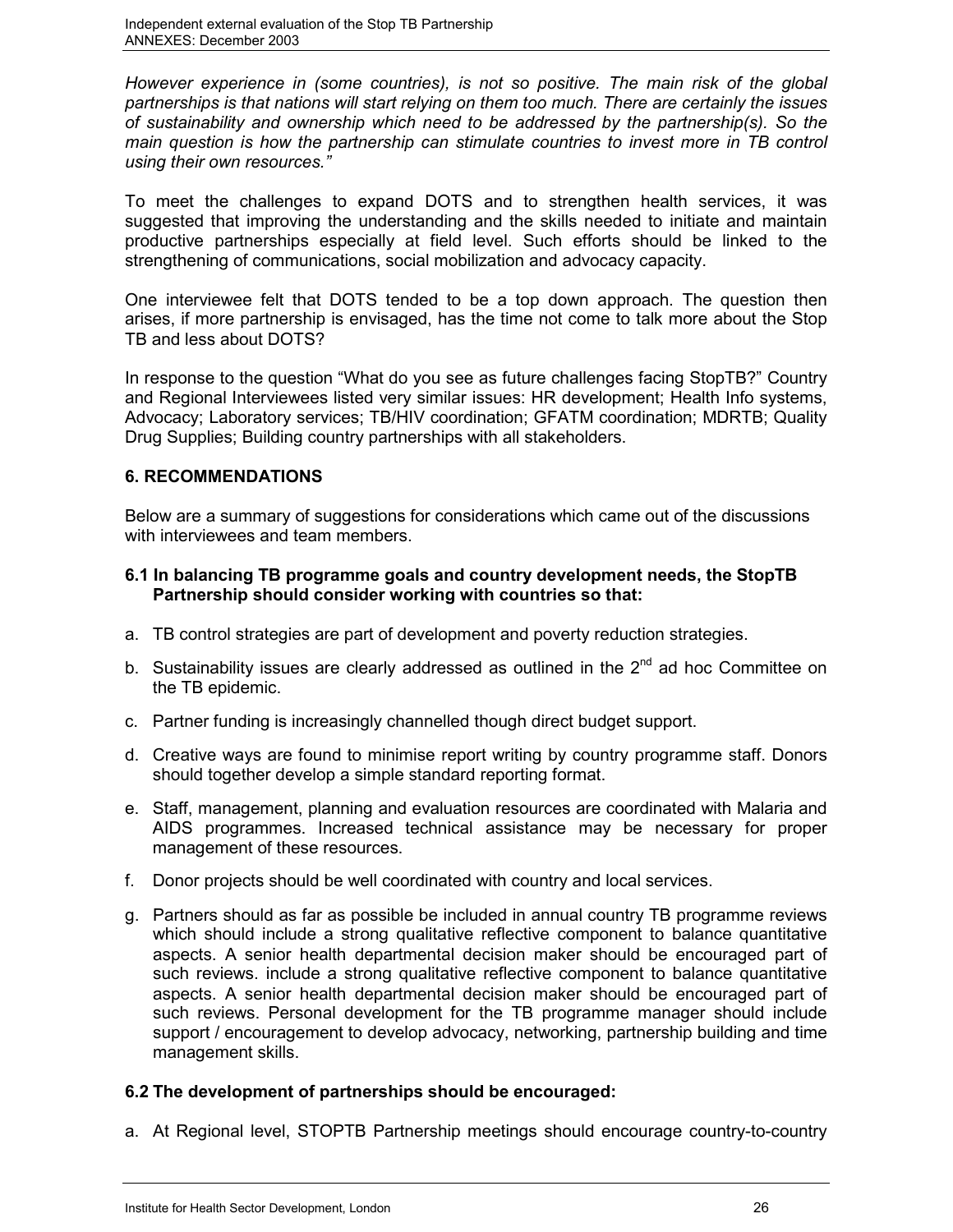learning and support should include non-HBC countries as well as NGOs, professional medical associations, political decision-makers and the private sector. Peer discussion should be encouraged to reduce misconceptions and encourage appropriate change. At this stage there does not seem to be an immediate need to replace the Partners Forum with Regional For a. Rather Regional partnership meetings should be piggy backed on existing international assemblies such as Regional Committee Meetings

- b. In Regions where progress is slow, the StopTB Partnership should provide leadership in those areas that needed strengthening.
- c. At national level partnership building skills workshops could be considered. Those with experience from other regions should be included as facilitators for such workshops.
- d. Brazil and South Africa should be encouraged to consider setting up Inter-agency Coordinating Committees / Forums
- e. At sub-national level, by improving the understanding of how partnership building could strengthen TB control (technically, administratively, politically and thro communications, social mobilization and advocacy)
- f. Internships, sabbaticals, staff exchange and secondments could be used as a creative interchange for staff renewal and development.
- g. The use of project teams with staff from different partners and stakeholders with their own budget, time frame and goals should be considered to deal with especially short term challenges or tasks.
- h. Advocacy, Communications and Social Mobilization The Stop TB partnership should consider the following issues which came up in country visits:
	- i. Communications and Advocacy capacity in the 22 high burden countries should be strengthened by technical assistance from partner agencies such as the Health Communication Partnership (John Hopkins University), the Rockefeller Foundation Centre for Communications for Social Change, Results, TB Alert and the Massive Effort Campaign. Opportunities should be sought in joint communications and advocacy efforts with the Global Fund for AIDS, Tuberculosis and Malaria.
	- ii. In the light of the comments received it may well be time to evaluate the ongoing impact and the direct and indirect costs of World TB Day and the usefulness of a single global message.
	- iii. Branding: increasing the use of Stop TB as a partnership concept in documents and reviews. IEC material. The Stop TB Logo should be visible on any IEC material and other publications linked to the Partnership. World TB Day: advocacy, communication and social mobilization at country level, beyond World TB Day.
	- iv. Advocacy and communications effort will need to be careful to balance the urgent need for short term funding for DOTS expansion and the GDF and in the longer term for investment in new tools.
	- v. Currently DOTS is the brand of the strategy and Stop TB the brand of the partnership / advocacy efforts. DOTS, while widely recognised, is still confused with DOT. DOTS is still seen by some as a top down approach and Stop TB is seen as something separate. This potential for confusion is compounded by the designation of WHO's own global programme as StopTB. Serious consideration should be given to shifting the branding of the whole programme to StopTB. DOTS could, for example, be referred to as the Stop TB strategy. This would also have the advantage of strengthening the concept of Partnership also at country level.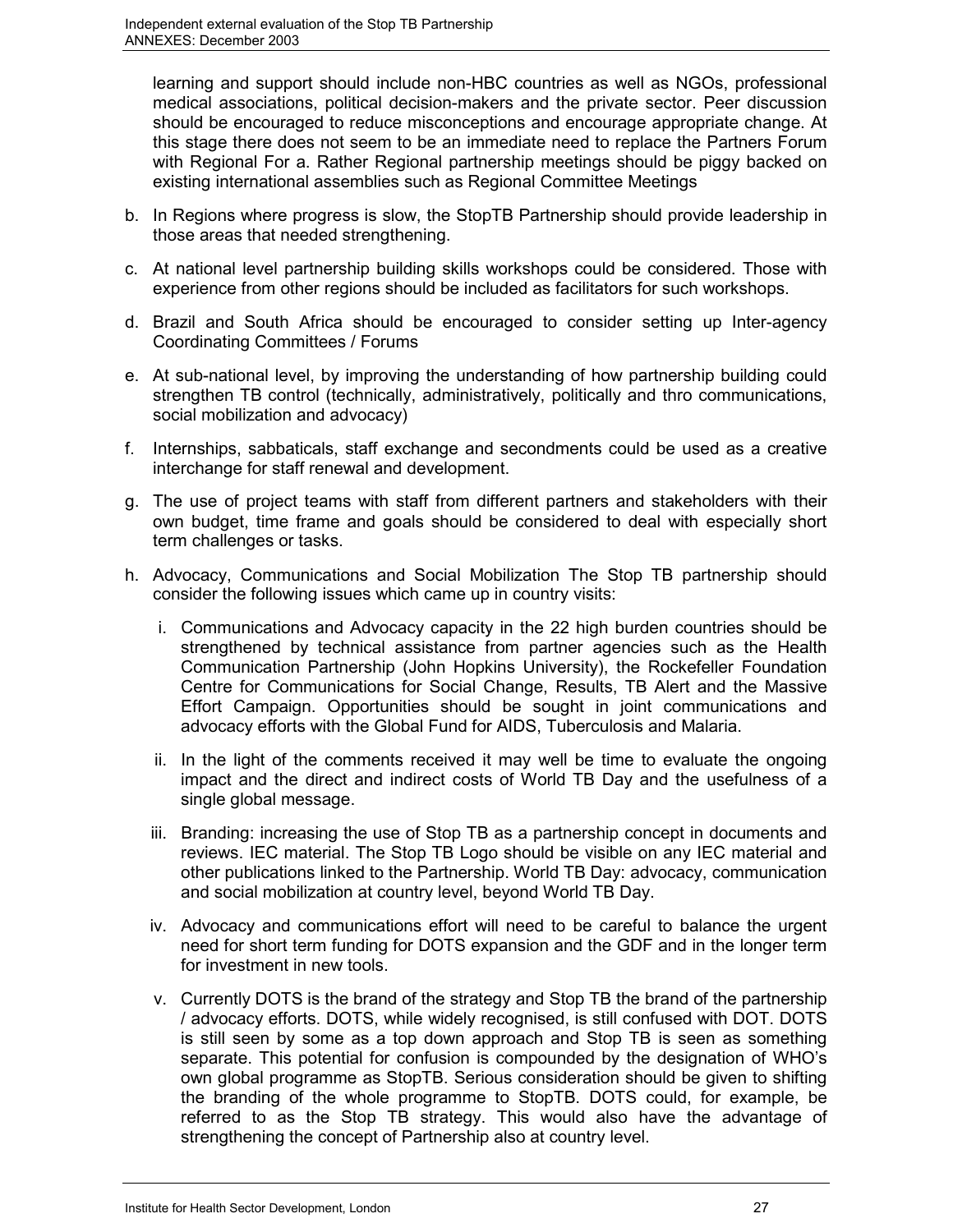## **6.3 Country TB Programme staff should be encouraged to:**

- a. Improve their own understanding of how partnership building at national and sub-national level, could help strengthen the implementation of the medium term plans and extend the effectiveness of TB programmes. See appendix: Steps to building Stop TB Partnerships at country level attached below.
- b. Consider holding national and sub-national workshops as outlined in 5.2 b. above. Develop, test and share ideas with current partners for expanding both partners and stakeholders. In countries where AIDS is a significant problem, this should include people working in the HIV/AIDS field
- c. Develop and keep up to date a Directory of country partners and stakeholders. This should include information on interests, dynamics, capacities and potential.
- d. Creative ways need to be found so that TB patients voices and opinions are heard at national policy and strategy meetings
- e. Ensure firstly a good understanding of health system funding, budgeting and accounting in general and secondly an ability to influence and monitor TB programme country budgets.
- f. Consider sustainability of each project undertaken with outside funding
- g. Find appropriate and creative ways to improve the value of TB programme data for those collecting it, supervising services and making management decisions at each level. For example by reporting key TB programme indicators at routine meetings at every level, peer reviews of data and recording and reporting systems at facility level, technical audits, etc. Any support should be aimed strengthening local capacity.
- h. Strengthen cooperation between TB and AIDS testing and treatment programmes especially in those countries where the majority of TB patients are also HIV positive. The Global Fund to fight Aids, Malaria and Tuberculosis, the fall in prices of Anti Retroviral drugs and the launch of the 3 by 5 initiative by the WHO Director General, open a new and vital window of opportunity to tangibly strengthen the partnership in this regard. Some members of the country TB ICCs should also be members of the GFATM Country Coordinating Mechanisms.

#### **CONCLUSION**

The Stop TB Partnership has made significant progress even in difficult environments in the past 3 years, by raising the political and socio-economic awareness of the impact and by improving financial and technical aspects of TB control at country level. The Partnership should continue to ensure consideration of the issues of stewardship, development, ownership and sustainability when initiating projects, and scaling-up and evaluating programmes.

The Stop TB Partnership has correctly focused on developing partnerships at regional and national level. In future, more emphasis should shift towards sub-national levels of the health services and to supporting operational issues. The TB/AIDS case load and health service decentralization will make this increasingly important in future.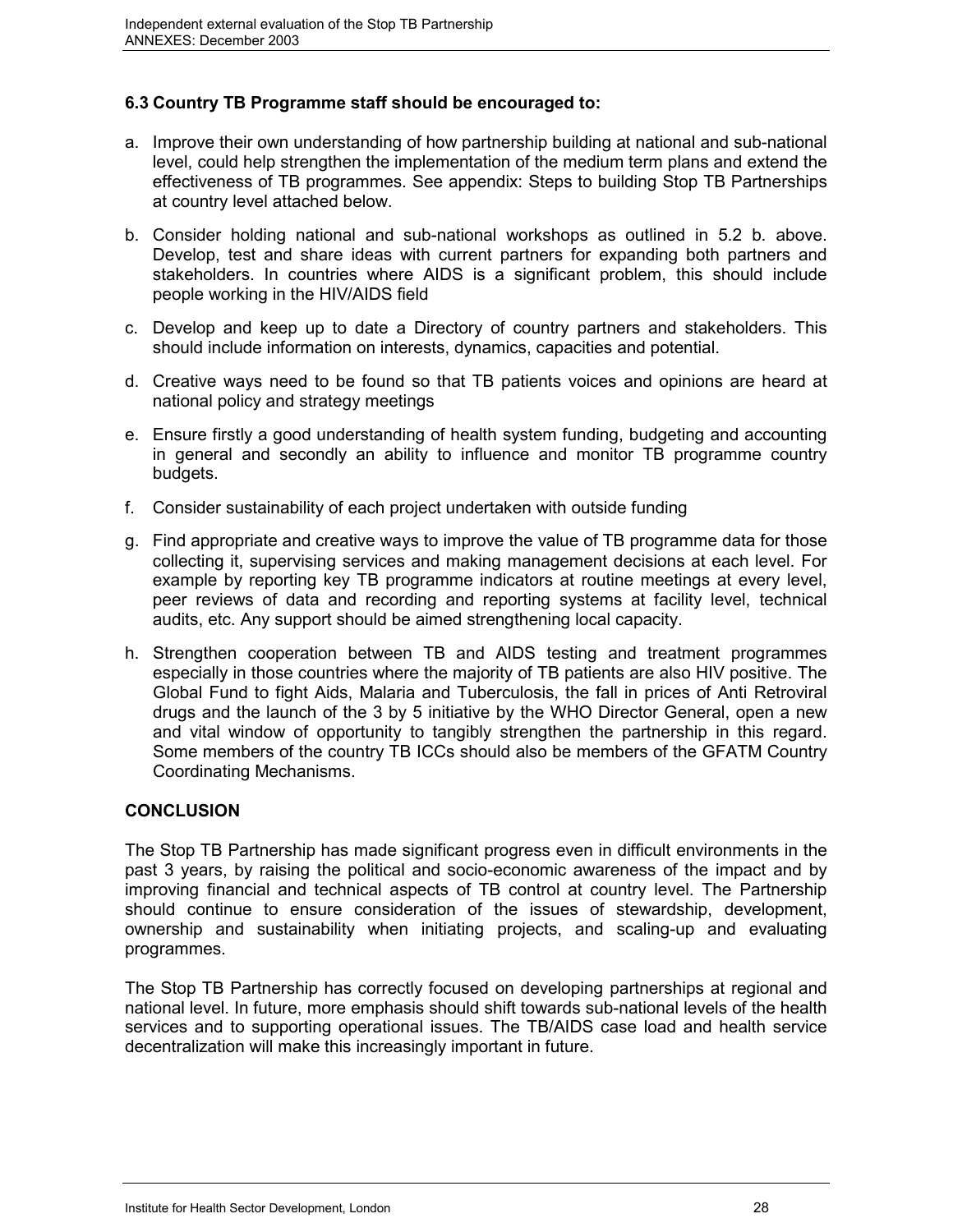## **Table 1: Reaching the Targets**

| Country                                          | Afghanistan           | <b>Brazil</b>          | Cambodia            | Indonesia              | <b>Russian</b><br><b>Federation</b> | <b>South Africa</b>   |
|--------------------------------------------------|-----------------------|------------------------|---------------------|------------------------|-------------------------------------|-----------------------|
| Population, 2002<br>GDP (US\$ mill), 2002        | 27,963,000<br>No data | 174,485,000<br>452,387 | 12,487,000<br>3,677 | 211,716,000<br>172,911 | 144,071,000<br>346,520              | 43,580,000<br>104,235 |
| Total notification, 2001<br>Global ranking, 2001 | 9,930<br>21           | 74,466<br>15           | 19,170<br>18        | 97,792<br>3            | 132,477<br>9                        | 148,257<br>7          |
| Estimated incidence<br>/100,000 (total), 2001    | 314                   | 64                     | 585                 | 271                    | 134                                 | 556                   |
| Estimated incidence<br>/100,000 (ss+), 2001      | 141                   | 28                     | 261                 | 122                    | 60                                  | 226                   |
| Case detection rate<br>(total), 1998-2001        | $6 - 15%$             | 82-78%                 | 45-41%              | $12 - 21%$             | 57-31%                              | 90-85%                |
| Case detection rate<br>(DOTS), 1998-2001         | $6 - 15%$             | $4 - 8%$               | 45-41%              | $12 - 21%$             | $1 - 5%$                            | 22-72%                |
| DOTS coverage<br>1998-2001                       | 11-20%                | $3 - 32%$              | 100-100%            | 80-98%                 | 5-16%                               | 22-77%                |
| DOTS success rate<br>1998-2000                   | 33-86%                | 91-73%                 | 95-91%              | 57-87%                 | 68-68%                              | 74-66%                |

## **Table 2 Stop TB Partnership Activities**

| 5 year Plan                          | Draft                          | Yes                        | Yes                                  | Yes                                                                                                 | Yes                        | Yes                                  |
|--------------------------------------|--------------------------------|----------------------------|--------------------------------------|-----------------------------------------------------------------------------------------------------|----------------------------|--------------------------------------|
| Country TB<br>partnership structures | <b>ICC</b>                     | Informal                   | <b>ICC</b>                           | <b>ICC</b>                                                                                          | ICC                        | Informal                             |
| <b>TB/AIDS Cooperation</b>           | N/A                            | <b>Task Force</b>          | Pilot projects                       | Working<br>Group                                                                                    | Working<br>Group           | Pilot projects                       |
| <b>Global Drug Facility</b>          | GDF proposal in<br>preparation | Own TB drug<br>manufacture | Submitted<br>proposal in<br>Aug 2003 | GDF working<br>with country<br>TB drug<br>manufacturers.<br>assigment<br>received via<br><b>WHO</b> | Own TB drug<br>manufacture | Drugs bought<br>out of own<br>budget |

*Population and GDP data: World Development Indicators, World Bank, August 2003 Tuberculosis data: World Global Tuberculosis Report 2003, World Health Organisation*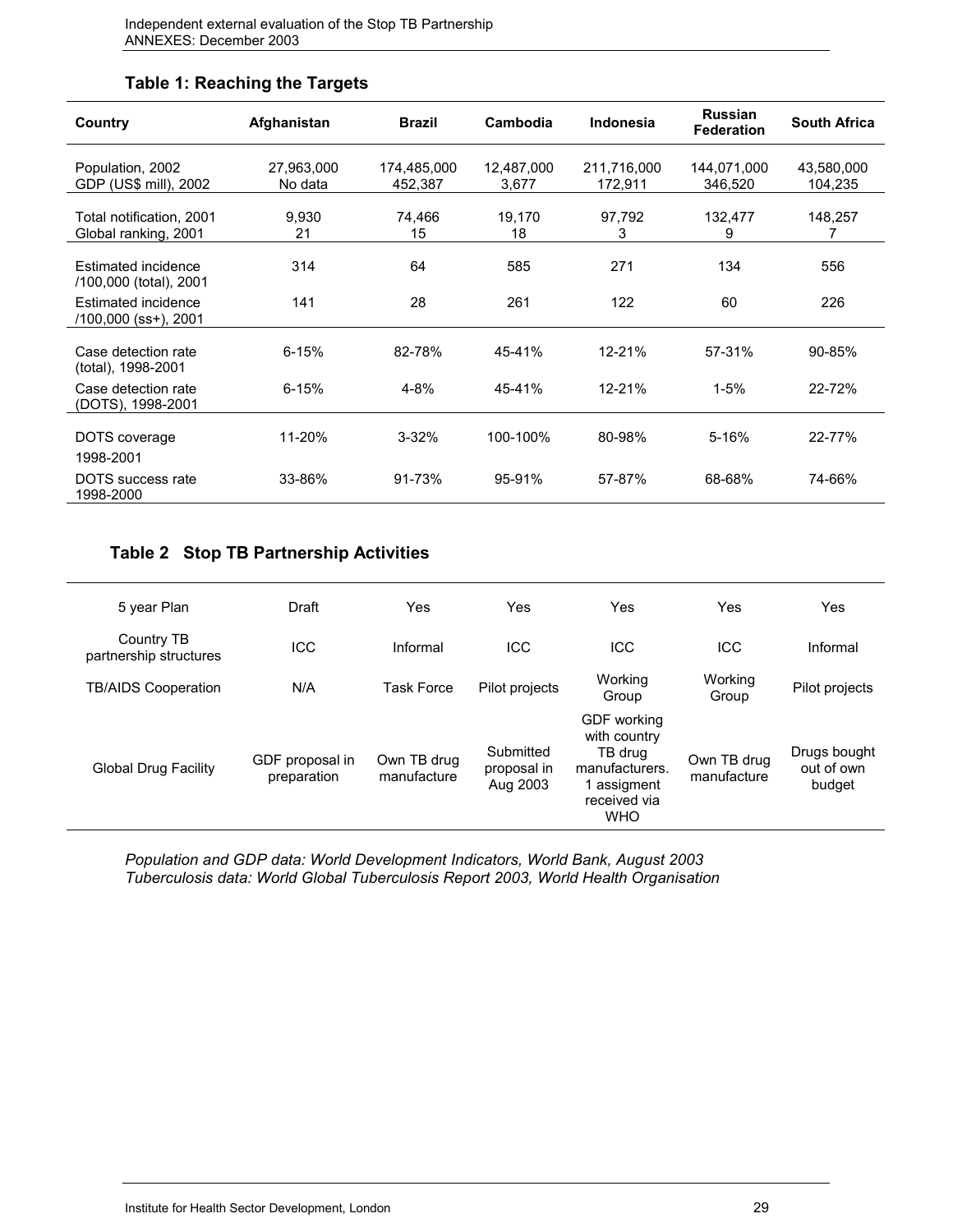## **Appendix: Steps to building Stop TB Partnerships at country level**

The main aims of the country level Stop TB Partnership are to:

- Support NTP to achieve national and global targets for TB elimination most rapidly and effectively, and to contribute to the overall national poverty eradication effort
- Situate and maintain TB high on the national and sub-national political and development agendas and thereby assure and sustain the appropriate level of political and financial support for the NTP.

The context must therefore be around the most appropriate existing structure or mechanism for Poverty Eradication in the country.

The following steps are proposed for action by the NTP Management or the TB ICC:

- 1. Undertake an update of the TB situation in the country in collaboration with the existing partners using existing data and information in the first instance.
- 2. Identify the existing national level mechanisms for coordinating the national poverty eradication effort (national Poverty Eradication Plan, MDG monitoring and coordinating mechanism, Poverty Reduction Strategy (PRS), CDF, etc.
- 3. Identify the most appropriate allies or potential allies within such a structure/mechanism (e.g. prominent member of the STB Partnership or active supporter of TB in the country - national and international officer).
- 4. Define as clearly as possible how the health sector articulates with such a body or structure (Who represents the health sector on such a body? Does the national poverty eradication plan have a strong health component? Does this specifically include TB and HIV/AIDS? Do the national poverty eradication monitoring indicators include TB or HIV? Etc).
- 5. Determine how effective the representation of TB is within the Ministry of Health itself. What is the level of government commitment to TB prevention and control?
- 6. Define the existing TB coordinating mechanism in the country (ICC for TB and or HIV/AIDS, CCM, health SWAp mechanism, MTEF, existence of a formal STB partnership. or nucleus for one, significant national TB project such as the WB MAP, etc)
- 7. Develop a strategy for achieving the most effective and sustainable STB partnership by systematically addressing gaps and deficiencies identified in the review, with special attention to the above.
- 8. Start with the establishment of an interim ICC if one not already available followed by a clear definition of the case for TB as a national priority.
- 9. Do not be too over ambitious in the beginning; it is for example not reasonable to aim for a direct TB specific representation on the national PRS coordinating body which is necessarily of limited membership. Look for a sympathetic ally instead such as WHO, WB, a bilateral, within the Ministry of Finance and Planning).
- 10. Size available opportunities for forging smaller TB partnerships at sub-national, district and community levels, but always bearing in mind that they fit into the overall strategy designed in 7 above.
- 11. Elicit the necessary support from the Global Partnership to STB for the development and implementation of an effective and sustained advocacy campaign for Stop TB. This must be clearly and separately targeted at key audiences such as the national government, sub-national and district governments, existing and potential partners, NGOs, PPMs, Private for Profit service providers, and especially to the communities. The latter, though most demanding in time and effort, is essential for achieving effective demand for services and influencing national political commitment to providing the necessary environment for effective access to quality TB programmes and services.
- 12. Do not bite more than you can chew at any one time. Be opportunistic and progressively on concrete and demonstrable successes, each success feeding into the chain of activities defined under the overall strategy formulated in 7 above.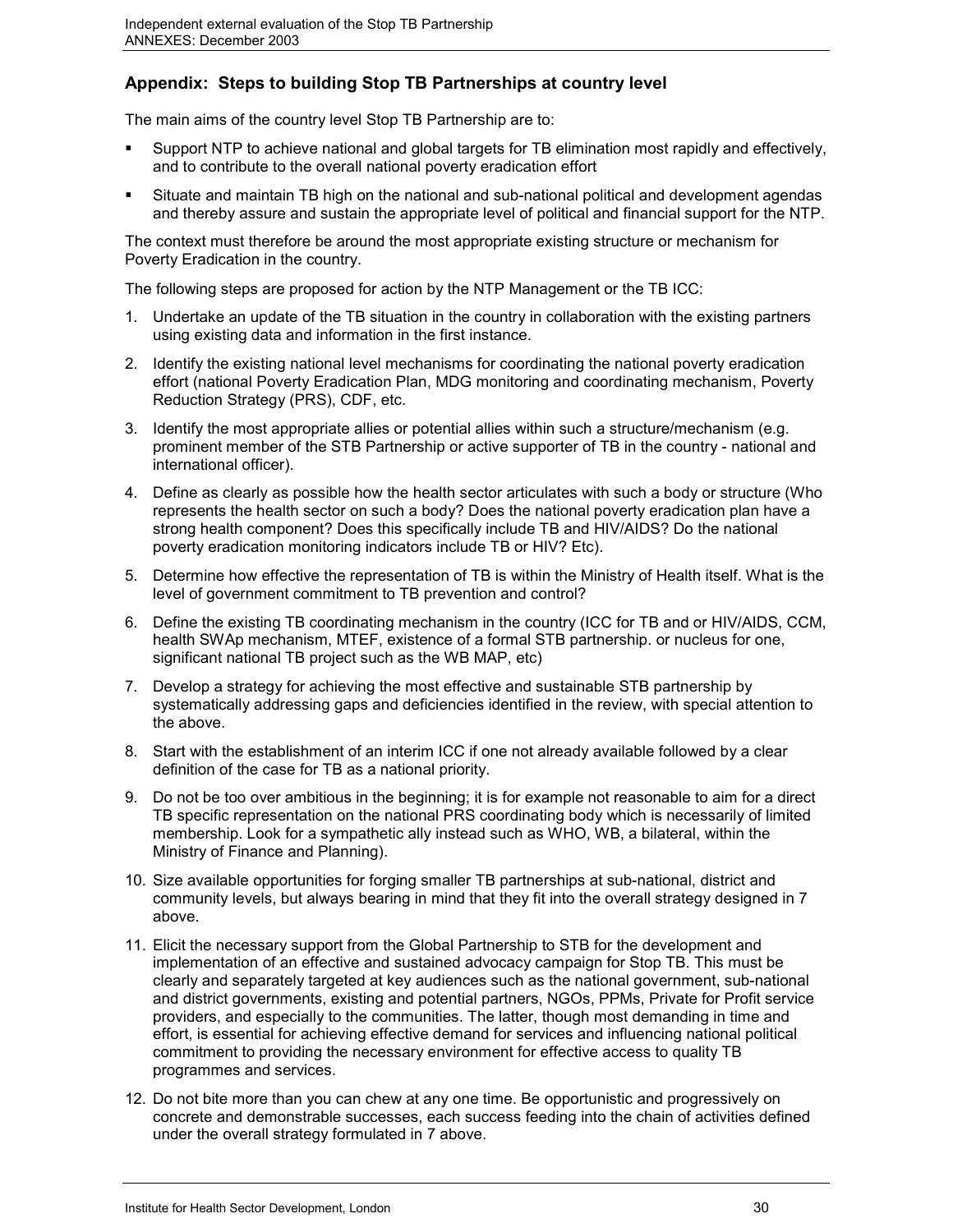# **ANNEX D: COUNTRY VISIT REPORTS**

|                                                                                        | <b>EVALUATION OF STOP TB PARTNERSHIP: RUSSIAN FEDERATION</b>                                                                                                                                                                                                                                                                                                                                                                                                                                                                                                                                                                                                                                                                                                                                                                                                                                                   |  |  |
|----------------------------------------------------------------------------------------|----------------------------------------------------------------------------------------------------------------------------------------------------------------------------------------------------------------------------------------------------------------------------------------------------------------------------------------------------------------------------------------------------------------------------------------------------------------------------------------------------------------------------------------------------------------------------------------------------------------------------------------------------------------------------------------------------------------------------------------------------------------------------------------------------------------------------------------------------------------------------------------------------------------|--|--|
| <b>TORs</b>                                                                            | <b>FINDINGS/EVIDENCE</b>                                                                                                                                                                                                                                                                                                                                                                                                                                                                                                                                                                                                                                                                                                                                                                                                                                                                                       |  |  |
| 1. Key trends<br>in TB control<br>1999-2003                                            | <b>General Environment</b><br>The partnership has been established in a difficult political environment, attempting to<br>introduce new approaches in a system facing the major challenge of decentralisation whilst<br>trying to maintain its existing infrastructure against a backdrop of declining resources.<br>Broader economic and social changes in the Russian Federation have also posed major<br>problems to the TB programme.                                                                                                                                                                                                                                                                                                                                                                                                                                                                      |  |  |
|                                                                                        | Adoption of the Stop TB strategy has expanded coverage.<br>The Stop TB strategy has been adapted and built into the Russian TBCP.<br>The Stop TB strategy has been introduced through the rapid roll out of a series of pilot<br>projects. The number of TB pilot sites has increased from 1 (Tomsk Oblast) in 1994 to<br>26 regions by 2002 covering an estimated 26% (In July 2003) of the Federation's<br>population (which is estimated at around 145.5 million in 1999/20000 (UNDP 2001)).<br>Treatment success rate remains low at 68%. This is due to high levels of treatment<br>$\bullet$<br>failure (due largely to high levels of MDR TB and interruption of treatment) and default<br>(due largely to social and economic problems such as alcoholism, homelessness and<br>unemployment). Case detection remains low: 31% nationally, of which 5% has been<br>through Stop TB strategy (2001, WHO) |  |  |
|                                                                                        | The prison population is particularly heavily affected, MDR-TB represents a major threat<br>Reported TB cases increased from some 124,671 in 1999 to 127,192 in 2001 though MoH<br>estimates that cases subsequently declined to some 123,340 in 2002. 3,476 MDR TB<br>cases were reported in 2001 - some 7% of total reported cases Almost 60% of reported<br>cases in 2001 were in the prison population. 76,000 prisoners, of a total prison population<br>of around 800,000, have active TB of which 16,000 cases are drug resistant and 6,000 are<br>multidrug resistant. HIV prevalence remains low (173,068 HIV-infected persons were<br>registered in January 2002) but the risk of rapid increase is high.                                                                                                                                                                                            |  |  |
|                                                                                        | <b>Future Plans</b><br>Government's 5 Year Plan for TB control focuses on large scale implementation of the TB<br>control strategy with emphasis on:<br>(i) defining strategy and strengthening monitoring and implementation of TB control at the<br>federal level<br>(ii) training and education at the federal level<br>(iii) improvement of TB case detection and diagnosis<br>(iv) improvement of TB patient treatment                                                                                                                                                                                                                                                                                                                                                                                                                                                                                    |  |  |
| 2. Impact of<br>the Stop TB<br>Partnership on<br>political<br>commitment to<br>Stop TB | Increased political commitment at federal level in the Russian Federation from 1999 is<br>demonstrated by:<br>i) policy and legislative developments<br>TB Control Law No.77-03, 16.6.2001, 'On preventing TB dissemination in the Russian<br>a)<br>Federation'<br>Resolution on implementing the Control Law 25.12.2001<br>b)<br>Executive Order (Prikaz) No.109, 21.3.2003, 'On improvement of TB Services in the<br>C)<br>Russian Federation', stipulating new diagnostic, treatment and surveillance standards<br>ii) development of an operational plan for TB control<br>5-Year Plan (Provision of Guaranteed Diagnostic and Treatment Procedures for TB                                                                                                                                                                                                                                                 |  |  |
|                                                                                        | Patients and Development of TB Service in Russia: Plan for 2003-2007) approved by High<br>Level Working Group 14 <sup>th</sup> May 2002. \$972m is required over 5 year period<br>iii) increased funding for TB control<br>a) There has been additional funding for TB control from the federal budget: Federal<br>funding for TB through the Ministry of Health (MoH) and Ministry of Justice (MoJ)<br>has increased as follows:<br>1999 809.6bn roubles<br>2000 883.9bn roubles                                                                                                                                                                                                                                                                                                                                                                                                                              |  |  |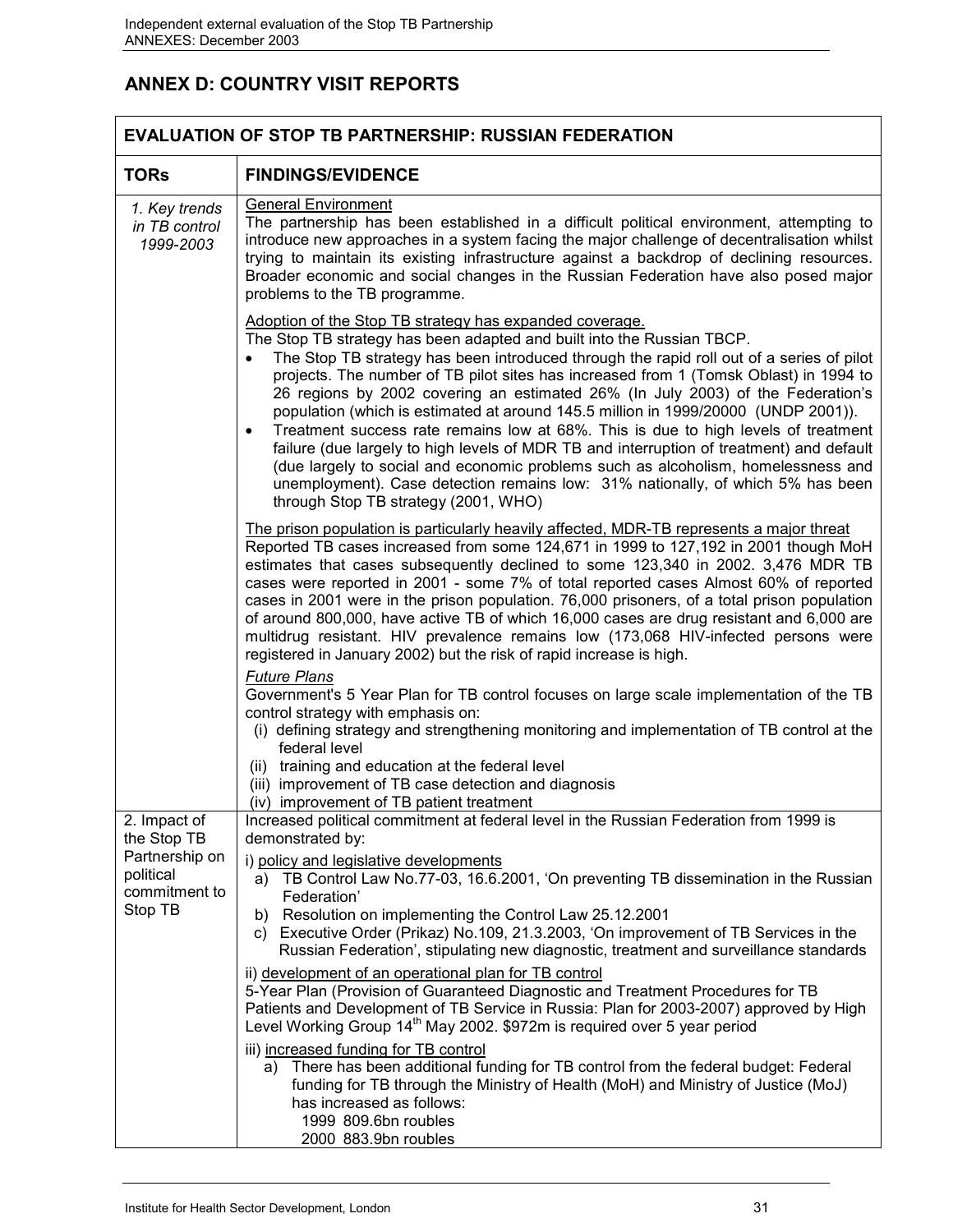|                              | 2001 1,171.2bn roubles<br>2002 1,304.2bn roubles                                                                                                                                                                                                                                                                                                                                                                                                                                                                                        |
|------------------------------|-----------------------------------------------------------------------------------------------------------------------------------------------------------------------------------------------------------------------------------------------------------------------------------------------------------------------------------------------------------------------------------------------------------------------------------------------------------------------------------------------------------------------------------------|
|                              | 2003 1,468.2bn roubles (planned)                                                                                                                                                                                                                                                                                                                                                                                                                                                                                                        |
|                              | In addition the regions cover salaries and other capital and recurrent expenses (fuel, food<br>for patients, medications, communicaiton etc). Total costs of TB control from all sources<br>are estimated at around \$203m in 2002 (draft GFATM proposal, 2003). Despite the<br>additional funding the 5 Year Plan still has a large financing gap estimated at \$474m (even<br>allowing for b) and c) below) though it is anticipated that local Government may contribute<br>some \$100m over the period and reduce the gap somewhat. |
|                              | b) approved World Bank loan for TB control (\$100m) and HIV (\$50m) between 2004<br>and 2007 supplemented by a Government contribution of some \$134.1m over the<br>period                                                                                                                                                                                                                                                                                                                                                              |
|                              | application to the Global Fund (GFATM) for \$118.1m over 5 years at draft stage<br>C)<br>August 2003. The Stop TB Partnership Secretariat has provided useful inputs to the<br>development of the proposal.                                                                                                                                                                                                                                                                                                                             |
|                              | iv) high level participation of key stakeholders, including from the Ministry of Health (MOH)<br>and Ministry of Justice (MOJ), in partnership mechanisms, e.g. High Level Working Group<br>and Secretariat; TB-ICC                                                                                                                                                                                                                                                                                                                     |
|                              | v) TB a government priority: TB is on the Russian Federation government's priority list;<br>monthly reports on TB control are sent to the President from the MOH and MOJ.                                                                                                                                                                                                                                                                                                                                                               |
|                              | vi) TB is a local priority In Orel (visited by the evaluation team) TB is seen as the top health<br>priority (alongside child health)                                                                                                                                                                                                                                                                                                                                                                                                   |
| 3. Impact on                 | Substantial partnership building from 1999, as demonstrated by:                                                                                                                                                                                                                                                                                                                                                                                                                                                                         |
| partnership<br>building      | High Level Working Group established 1999; has met seven times (Membership is<br>i)<br>made up of MoH, MoJ, WHO, RAMS (CTRI), RIPP and Council Of Europe).<br>ii) High Level Working Group Secretariat established January 2001                                                                                                                                                                                                                                                                                                         |
|                              | iii) Over 12 Thematic Working Groups been established (some have completed activities)<br>iv) TB-ICC and TB-ICC Advisory Board established September 2002. Advisory Board<br>membership is made up of MoH, MoJ, Russian Academy of Medical Sciences (RAMS),<br>WHO, 2 donor representatives and 4 representatives from technical agencies. The latter<br>two categories currently comprise CDC, USAID, DFID, World Bank, Medecins sans<br>Frontieres (MSF) and Russian Red Cross (RRC). Membership is subject to annual<br>renewal      |
|                              | v) monthly informal Interagency Meetings on TB including a range of technical partners<br>vi) useful partnerships at local level - in Orel partnerships between local institutions - the<br>TB dispensary, Prison Services, local Red Cross and regional TB doctors - have been<br>supported by WHO and CDC.                                                                                                                                                                                                                            |
|                              | There is consensus that partnership activities have been meaningful and have helped to<br>catalyse and sustain TB activities. The various fora include all relevant partners, except<br>that UNAIDS - though invited - does not generally attend.                                                                                                                                                                                                                                                                                       |
|                              | GFATM proposals have not been developed in a collaborative manner (3 were developed<br>separately by NGOs and RAMS and submitted for the 3 <sup>rd</sup> round). Little is known about the<br>NGO and research institute proposals within the partnership. The MoH is presently working<br>on a separate proposal to be submitted in the next round.                                                                                                                                                                                    |
| 4. Impact on<br>TB awareness | Extensive activities for World TB Day since 2000<br>i)<br>ii) Stop TB allegedly known and widely recognised as a brand name, but not the Global                                                                                                                                                                                                                                                                                                                                                                                         |
|                              | Stop TB Partnership<br>iii) Cooperation of the Oblast Health Department with NGOs such as Red Cross has led to<br>school / business involvement and improved incentives for patients to access treatment<br>iv) limitations in communications (see 5 below)                                                                                                                                                                                                                                                                             |
|                              | v) Green Light Committee (GLC) support has increased general awareness about                                                                                                                                                                                                                                                                                                                                                                                                                                                            |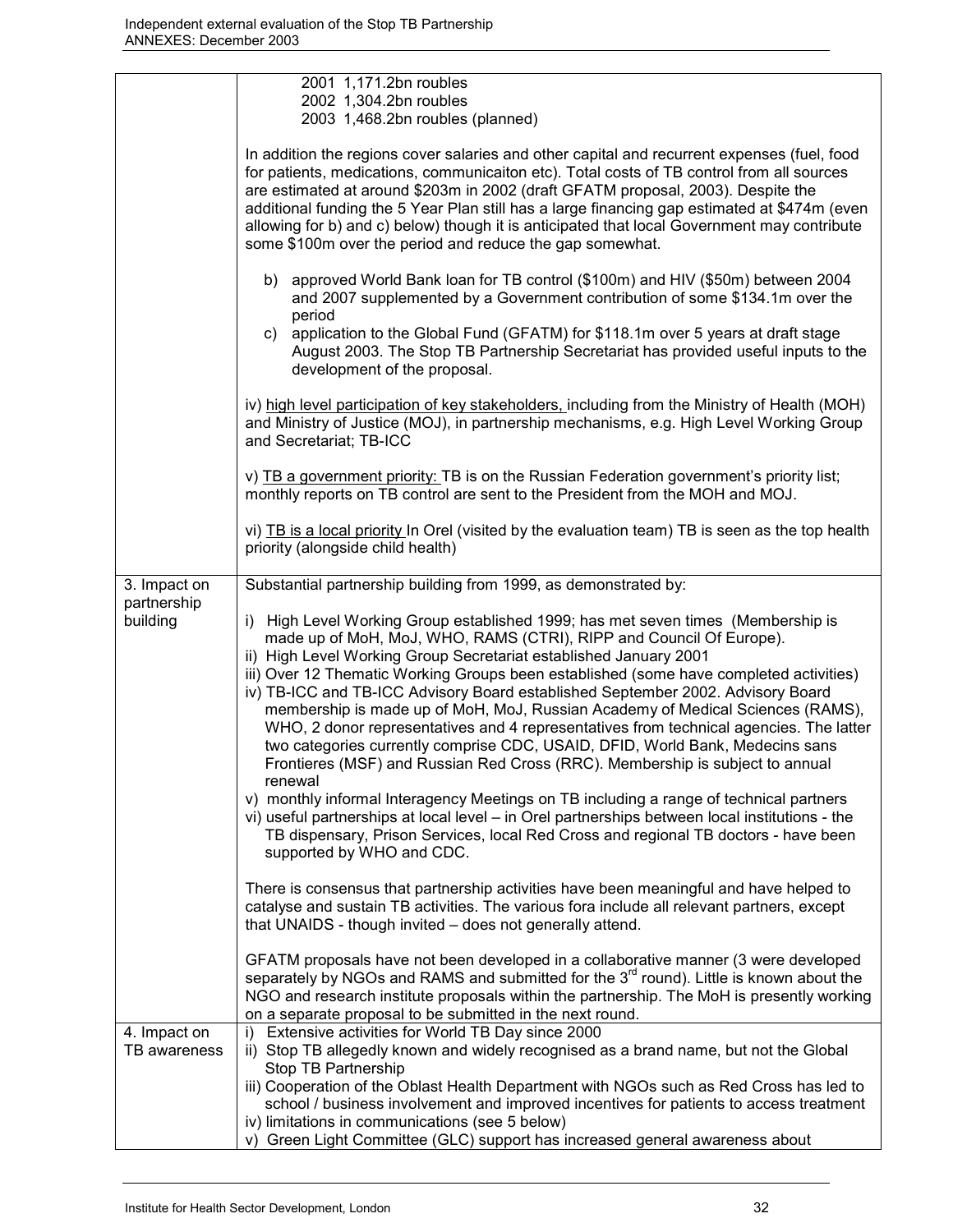|                                                                  | appropriate use of second line drugs (see 5 below)                                                                                                                                                                                                                                                                                                                                                                                                                                                                                                                                                                                                                                                                                                                                                                                                                                                                                                                                                                                                                                                                                                                                                                                                                                                                                                                                                                                                                                                                                                                                                                                            |
|------------------------------------------------------------------|-----------------------------------------------------------------------------------------------------------------------------------------------------------------------------------------------------------------------------------------------------------------------------------------------------------------------------------------------------------------------------------------------------------------------------------------------------------------------------------------------------------------------------------------------------------------------------------------------------------------------------------------------------------------------------------------------------------------------------------------------------------------------------------------------------------------------------------------------------------------------------------------------------------------------------------------------------------------------------------------------------------------------------------------------------------------------------------------------------------------------------------------------------------------------------------------------------------------------------------------------------------------------------------------------------------------------------------------------------------------------------------------------------------------------------------------------------------------------------------------------------------------------------------------------------------------------------------------------------------------------------------------------|
| 5. Impact on<br>availability of<br>high-quality<br>anti-TB drugs | Availability of drugs has improved given the allocation of additional federal funds,<br>i)<br>though significant problems still exist in terms of distribution and quality assurance.<br>ii) Recent steps to transfer the main responsibility for purchasing drugs to the regions raise<br>concerns about sustainability - and there is evidence from pilot projects that stock levels<br>are declining though they are still generally at acceptable levels.<br>iii) Provision (around \$40m) has been made for the purchase of drugs under the GFATM<br>proposal and World Bank loan.<br>iv) The Global Drug Facility (GDF) has not been utilised because its current portfolio of<br>approved drugs does not include drugs registered for use in Russia. The process for<br>securing such registration is time consuming. Even so competing pressures to support<br>local pharmaceutical industry suggest use of this facility would be, at best, limited. One<br>option is to assist local manufacturers to achieve GMP (Good Manufacturing Practice)<br>status and be able to compete for GDF tenders though the ultimate responsibility for<br>taking this forward rests with the companies themselves.<br>v) The GLC has had a direct, though modest, impact providing second line drugs in some<br>NGO-supported pilot project areas but not through the Government system. It has had a<br>broader impact in terms of raising awareness about the appropriate use of second line<br>drugs. Simplifying application procedures and the provision on management training<br>could allow this mechanism to be utilised more effectively |
| 6. Issues                                                        |                                                                                                                                                                                                                                                                                                                                                                                                                                                                                                                                                                                                                                                                                                                                                                                                                                                                                                                                                                                                                                                                                                                                                                                                                                                                                                                                                                                                                                                                                                                                                                                                                                               |
| Validity of the<br>approach                                      | There are still outstanding concerns within the Russia Federation about the validity of the<br>Stop TB strategy and indeed use of the term DOTS itself                                                                                                                                                                                                                                                                                                                                                                                                                                                                                                                                                                                                                                                                                                                                                                                                                                                                                                                                                                                                                                                                                                                                                                                                                                                                                                                                                                                                                                                                                        |
| Attribution of<br>impact<br>uncertain                            | Clear evidence was found of increased political commitment and partnership activity since<br>1999. The WHO office was established in the Russian Federation in 1998, simultaneously<br>with the launch of Stop TB Partnership. It is, therefore, impossible to distinguish Stop TB<br>Partnership activities from those of the WHO office in Russia, so impact cannot be<br>attributed with certainty. The greater impact is likely to rest with WHO. From a country<br>perspective the need to distinguish between the impact of the partnership and WHO was<br>not seen as important.                                                                                                                                                                                                                                                                                                                                                                                                                                                                                                                                                                                                                                                                                                                                                                                                                                                                                                                                                                                                                                                       |
| Advocacy and<br>Communicatio<br>n                                | Visits at both national and local level stressed the need for:<br>efforts to strengthen advocacy efforts at the national level<br>$\bullet$<br>strengthening cross-country learning<br>$\bullet$<br>improving internet access, especially for materials in the Russian language<br>$\bullet$<br>messages to encourage patients to take greater responsibility for care and prevention,<br>$\bullet$<br>especially those who refuse treatment<br>There are problems in engaging with patients groups (due to social stigma) and also<br>problems with social mobilisation                                                                                                                                                                                                                                                                                                                                                                                                                                                                                                                                                                                                                                                                                                                                                                                                                                                                                                                                                                                                                                                                      |
| Implementatio<br>n within a<br>decentralised<br>system           | The regions have considerable autonomy in the allocation and use of funds. The fact that<br>responsibilities for financing TB activities are now being passed to the regional level,<br>without additional specified funds being made available to meet the associated costs,<br>means advocacy efforts will assume major importance and will need to be targeted<br>towards the regions rather than the centre                                                                                                                                                                                                                                                                                                                                                                                                                                                                                                                                                                                                                                                                                                                                                                                                                                                                                                                                                                                                                                                                                                                                                                                                                               |
| Stop TB roll-<br>out is pilot<br>project-based                   | The Russian TB programme has developed over many years with active case finding<br>based on chest X-Ray diagnosis. The new pilot sites build on this system and help<br>strengthen quality laboratory services and standard reporting systems. These pilots are<br>helping build confidence in the new approaches and to support the Russian TB<br>programme, especially in prisons, to identify the onset of disease in its early stages. Cost<br>effectiveness studies are being undertaken to further improve the roll out of the<br>programme. However, it is not clear that such a project based approach will be sustainable<br>in the long term and that it will be feasible to roll the approach out to all regions.                                                                                                                                                                                                                                                                                                                                                                                                                                                                                                                                                                                                                                                                                                                                                                                                                                                                                                                  |
| Lack of<br>resources                                             | Risks include:<br>the lack of human and financial resources to accelerate the programme,<br>$\bullet$<br>reliance on external sources in financing pilot programmes and<br>$\bullet$<br>possible inability and/or unwillingness of regional authorities to provide adequate funds<br>$\bullet$                                                                                                                                                                                                                                                                                                                                                                                                                                                                                                                                                                                                                                                                                                                                                                                                                                                                                                                                                                                                                                                                                                                                                                                                                                                                                                                                                |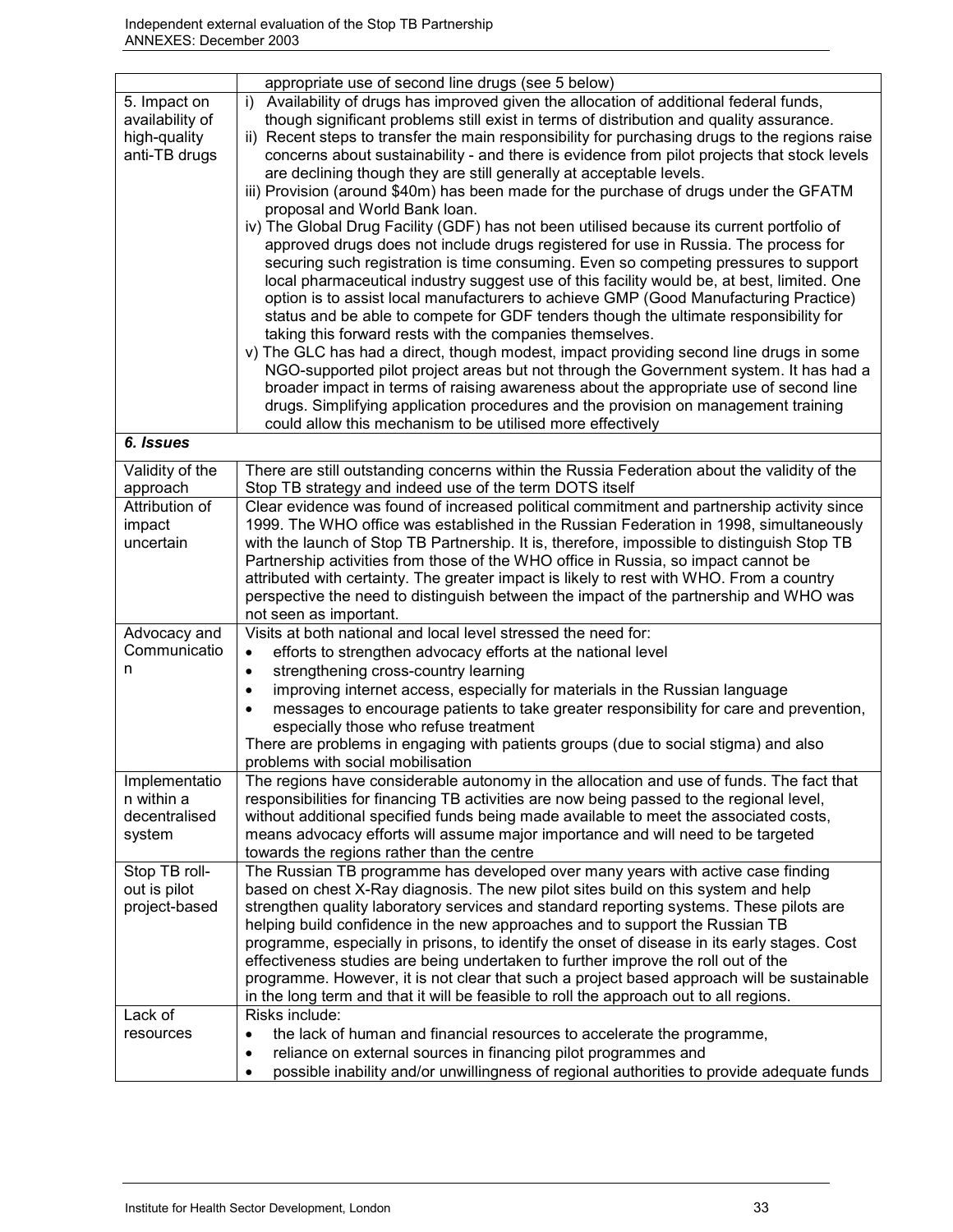| <b>EVALUATION OF STOP TB PARTNERSHIP: CAMBODIA</b>       |                                                                                                                                                                                                                                                                                                                                                                                                                                                                                                                                                                                                                                                                                                                                                                                                                                                                                                                                                                                                                                                                                                                                                                                                                                                                                                                                                                                                                                                                                                                                                                                                                                                                                                                                                                                                                                                                                                                                |  |  |
|----------------------------------------------------------|--------------------------------------------------------------------------------------------------------------------------------------------------------------------------------------------------------------------------------------------------------------------------------------------------------------------------------------------------------------------------------------------------------------------------------------------------------------------------------------------------------------------------------------------------------------------------------------------------------------------------------------------------------------------------------------------------------------------------------------------------------------------------------------------------------------------------------------------------------------------------------------------------------------------------------------------------------------------------------------------------------------------------------------------------------------------------------------------------------------------------------------------------------------------------------------------------------------------------------------------------------------------------------------------------------------------------------------------------------------------------------------------------------------------------------------------------------------------------------------------------------------------------------------------------------------------------------------------------------------------------------------------------------------------------------------------------------------------------------------------------------------------------------------------------------------------------------------------------------------------------------------------------------------------------------|--|--|
| <b>TORs</b>                                              | <b>FINDINGS/EVIDENCE</b>                                                                                                                                                                                                                                                                                                                                                                                                                                                                                                                                                                                                                                                                                                                                                                                                                                                                                                                                                                                                                                                                                                                                                                                                                                                                                                                                                                                                                                                                                                                                                                                                                                                                                                                                                                                                                                                                                                       |  |  |
| 1. Background                                            | <b>Basic data</b><br>24 provinces and Phnom Penh, 101 administrative districts, 74 operational districts<br>$\bullet$<br>12.5 million population, 15.7% urban population<br>$\bullet$<br>TB services mainly through hospitals just started with health centres<br>٠<br>CENAT- the national TB and Leprosy centre is responsible for implementation<br>٠<br>WHO TB team comprises one International Medial Officer (joined June 2002)<br>٠<br>2 sources of TB funds – national recurrent budget (drugs and salaries) and donors                                                                                                                                                                                                                                                                                                                                                                                                                                                                                                                                                                                                                                                                                                                                                                                                                                                                                                                                                                                                                                                                                                                                                                                                                                                                                                                                                                                                 |  |  |
|                                                          | <b>TB</b> estimates<br>Estimated incidence rate 540 new cases per 100,000 (variable estimates)<br>$\bullet$<br>Smear positive pulmonary TB incidence rate 241 per 100,000 (1999)<br>$\bullet$<br>CDR is around 30% (2002)<br>$\bullet$                                                                                                                                                                                                                                                                                                                                                                                                                                                                                                                                                                                                                                                                                                                                                                                                                                                                                                                                                                                                                                                                                                                                                                                                                                                                                                                                                                                                                                                                                                                                                                                                                                                                                         |  |  |
|                                                          | <b>Main TB partners</b><br>External: WHO, JICA, CDC, USAID, CIDA<br>$\bullet$<br>NGOs: NGO coalition, FHI, MEDICAM<br>$\bullet$                                                                                                                                                                                                                                                                                                                                                                                                                                                                                                                                                                                                                                                                                                                                                                                                                                                                                                                                                                                                                                                                                                                                                                                                                                                                                                                                                                                                                                                                                                                                                                                                                                                                                                                                                                                                |  |  |
|                                                          | <b>Stated NTP Priorities</b><br>To ensure equity and access to TB services, and maintain a cure rate of over 85%<br>$\bullet$<br>5 Year Strategic Plan stated aim is also to achieve DOTS coverage of 58% by 2003,<br>$\bullet$<br>79% by 2004 and 100% by 2005; and to achieve a CDR of at least 70% by 2005                                                                                                                                                                                                                                                                                                                                                                                                                                                                                                                                                                                                                                                                                                                                                                                                                                                                                                                                                                                                                                                                                                                                                                                                                                                                                                                                                                                                                                                                                                                                                                                                                  |  |  |
|                                                          | Chronology<br>1993: TB Control programme integrated into hospital services. WHO started assistance<br>DOTS introduced in hospitals; WFP contracted to provide food supplementation<br>1994:<br>for patients admitted in hospitals; cure rate increased substantially<br>1995:<br>DOTS evaluated; WHO recommended TA agency to build capacity and need for<br>additional donor funds<br>National Committee for TB Control established with Honourable Prime Minister as<br>1995:<br>Chair and Minister of Health as Co-chair<br>Annual National Conference started and held every year on World TB Day<br>1996:<br>World Bank supported Health Sector Reform Project provides funds for TB control<br>1997:<br>1998:<br>JICA committed to assist TB control<br>JICA project started; WHO and JICA assisted government to create a Partnership;<br>1999:<br>Government decided to top-up salary for TB control staff as much as 100%<br>1999:<br>Quarterly meeting for monitoring and review established with PHD and ODs<br>DOTS implementation in 9 pilot health centres of 3 provinces<br>Sep 1999:<br>Minister of Health attended the Amsterdam Conference<br>2000:<br>Oct 2000:<br>DOTS implementation in 4 pilot operational districts.<br>Oct 2000 - April 2001: National Drug resistance survey<br>DOTS implementation in capital<br>Jan 2001:<br>Mar 2001:<br>Inauguration of CENAT building (TB / leprosy control centre) funded by JICA<br>April 2001:<br>Establishment of Inter-agency Coordination Committee with Director of TB<br>Control Programme as chair<br>July - Nov 2001: The National Health Policies and Strategies for TB control (2001-2005);<br>and the National Health Strategic Plan for TB Control (2001-2005)<br>Expansion of DOTS started to cover the whole country within 5 years<br>Sep 2001:<br>Nov 2001:<br>TB screening clinic for PLHA<br>April - Dec 2002: National TB Prevalence Survey |  |  |
| 2. Key trends in<br>TB control /<br><b>DOTS</b> strategy | By 1999 all hospitals in Cambodia were covered by DOTS<br>$\bullet$<br>Currently 64 out of 74 operational health districts provide DOTS<br>$\bullet$<br>Substantial increase in DOTS coverage, CDR and cure rate from 1999 to 2002:<br>$\bullet$<br>coverage at health centres has increased from 0% in 1999 to 41% in 2002, CDR has                                                                                                                                                                                                                                                                                                                                                                                                                                                                                                                                                                                                                                                                                                                                                                                                                                                                                                                                                                                                                                                                                                                                                                                                                                                                                                                                                                                                                                                                                                                                                                                           |  |  |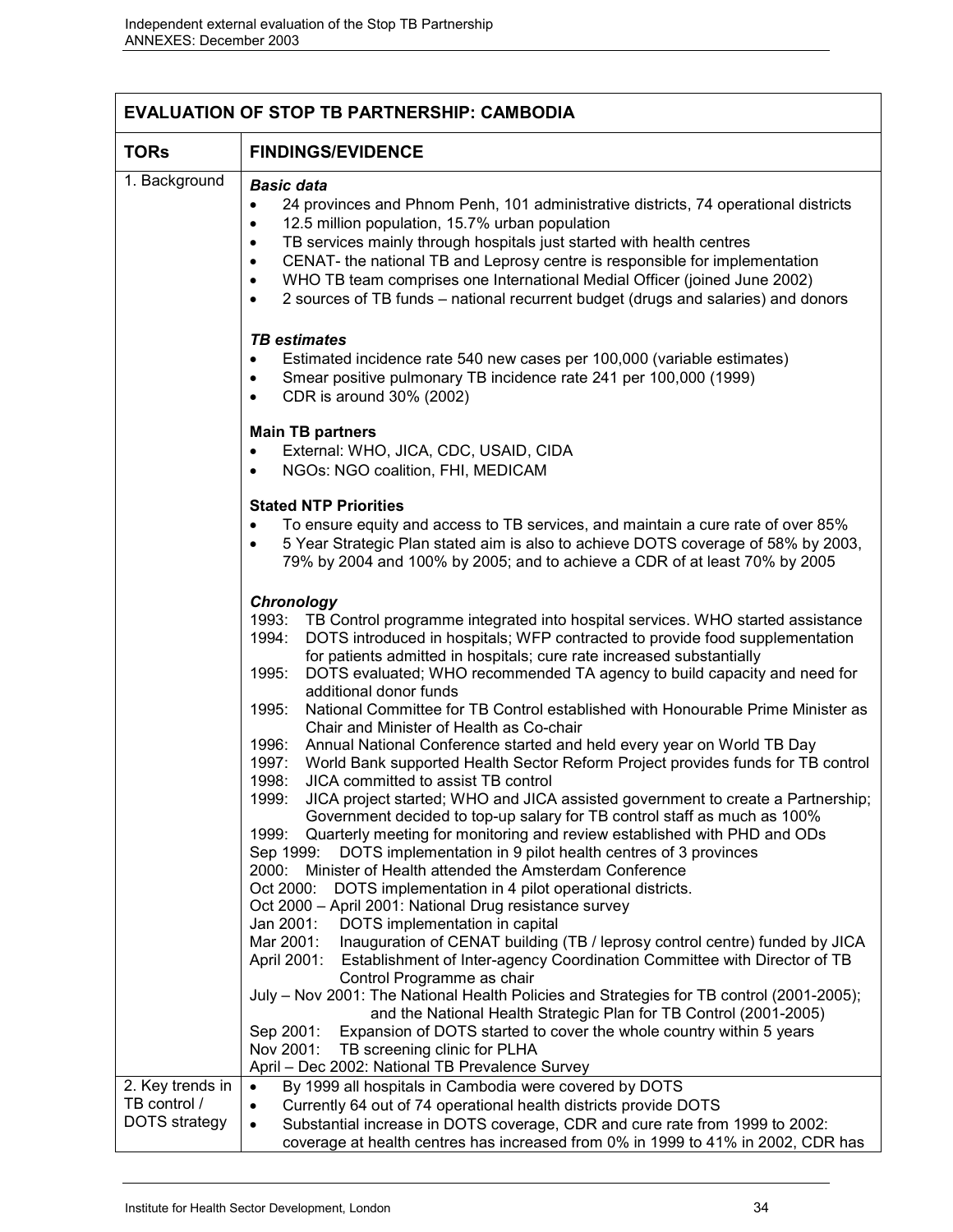|                             | increased from 48% in 1999 to 69% in 2002; and cure rate up from 85% to 89%                         |  |  |  |
|-----------------------------|-----------------------------------------------------------------------------------------------------|--|--|--|
|                             | Pilot underway to link DOTS Programme with home based care for HIV/AIDS<br>$\bullet$                |  |  |  |
|                             | No linking with prison services as yet<br>$\bullet$                                                 |  |  |  |
| 3. Impact of the            | Increased political commitment at national level in Cambodia from 1999, as shown by:                |  |  |  |
| Stop TB                     | a) policy and legislative developments:                                                             |  |  |  |
| Partnership on              | National Health policies and strategies for TB control (2001-2005) approved by<br>i)                |  |  |  |
| political                   | the Government in July 2001                                                                         |  |  |  |
| commitment to               | National TB Committee headed by Prime Minister and co-chaired by Minster of<br>ii)                  |  |  |  |
| Stop TB                     | Health with members from provincial governors                                                       |  |  |  |
|                             | Incorporation of TB control activities under Chapter 13 of the financial legislation.<br>iii)       |  |  |  |
|                             | (Chapter 13 refers to the provision of free health care for patients for particular                 |  |  |  |
|                             | priority disease/conditions and also protected for budget allocation)                               |  |  |  |
|                             | iv) Key partners (WHO, JICA and CIDA) contributed funds for policy document                         |  |  |  |
|                             | formulation, production and dissemination.                                                          |  |  |  |
|                             | b) development of plans and guidelines for TB control:                                              |  |  |  |
|                             | National Health Strategic Plan for TB Control (2001-2005) formulated and<br>İ).                     |  |  |  |
|                             | approved by the Government along with key partners                                                  |  |  |  |
|                             | Framework for TB/HIV guidelines approved by the GoC<br>ii)                                          |  |  |  |
|                             | c) increased funding for TB control:                                                                |  |  |  |
|                             | Government contribution increased by 90% in 1999 and almost 300% between<br>i)                      |  |  |  |
|                             | 1998 and 2003:                                                                                      |  |  |  |
|                             | 708 mil Riel (\$0.17m)<br>1999                                                                      |  |  |  |
|                             | 2000<br>1339m Riel (\$0.35m)                                                                        |  |  |  |
|                             | 2001<br>1560m Riel (\$0.40m)                                                                        |  |  |  |
|                             | 2002<br>2153m Riel (\$0.55m)                                                                        |  |  |  |
|                             | 2003<br>2530m Riel (\$0.63m)                                                                        |  |  |  |
|                             | JICA started new project on DOTS and other key funders increased contribution<br>ii)                |  |  |  |
|                             | Since 2002 by legislation TB treatment and diagnostic services are exempted.<br>iii)                |  |  |  |
|                             | d) High level participation of key stakeholders in partnership activities:                          |  |  |  |
|                             | Minister of Health attended the Conference on TB and Sustainable<br>$\mathbf{I}$                    |  |  |  |
|                             | Development; and First Stop TB Partners' Forum                                                      |  |  |  |
|                             | Senior staff of TB including key partners (JICA and WHO) attended most<br>ii)                       |  |  |  |
|                             | international events                                                                                |  |  |  |
|                             | ICC for TB established and functional<br>iii)                                                       |  |  |  |
|                             | TB/HIV Working Group established<br>iv)                                                             |  |  |  |
|                             | TB Manager part of the High level COCOM<br>V)                                                       |  |  |  |
| 4. Impact on<br>partnership | High level ICC established in 2001 and meets regularly, mostly monthly<br>$\bullet$                 |  |  |  |
| building                    | Increased number of NGOs are involved<br>$\bullet$                                                  |  |  |  |
|                             | Weekly informal interagency meeting on TB<br>$\bullet$                                              |  |  |  |
|                             | Pilot testing of home-based TB care is conducted by NGOs<br>$\bullet$                               |  |  |  |
|                             | With support from CIDA, WHO focal point supports the Government in building<br>$\bullet$            |  |  |  |
|                             | capacity and partnership                                                                            |  |  |  |
| 5. Impact on                | Three day annual TB conference held involving all levels of TB staff with the World<br>$\bullet$    |  |  |  |
| TB awareness                | TB Day - Rally, Mass and Electronic media and high level political participation                    |  |  |  |
|                             | Wider mass communication to grass-root level<br>$\bullet$                                           |  |  |  |
| 6. Impact on                | Availability of drugs was already ensured before the Partnership. However, when the<br>$\bullet$    |  |  |  |
| availability of             | country started competitive bidding, delays occurred in procurement which prompted                  |  |  |  |
| high-quality                | use of GDF (application submitted in Aug 2003)                                                      |  |  |  |
| anti-TB drugs               | MDR has been very low to date so no use of Green Light Committee<br>$\bullet$                       |  |  |  |
|                             | Good distribution system for availability up to HC level<br>$\bullet$                               |  |  |  |
| 8. Other Issues             | Stop TB Partnership is not conceived as a separate entity form WHO's regular funded<br>$\bullet$    |  |  |  |
|                             | activity by all stakeholders including WHO country and regional office                              |  |  |  |
|                             | Fear of some major individual partners going alone<br>$\bullet$                                     |  |  |  |
|                             | No contingency plan between the cycles of different funding agency projects<br>$\bullet$            |  |  |  |
|                             | Concern shown even at the highest levels about creating separate entity just labelling<br>$\bullet$ |  |  |  |
|                             | Stop TB. Suggestion to incorporate these initiative through existing facilities and                 |  |  |  |
|                             | organisation                                                                                        |  |  |  |
|                             | Concern shown for creating separate structure and projects through establishment of<br>$\bullet$    |  |  |  |
|                             | HIV/TB working groups and action plan.                                                              |  |  |  |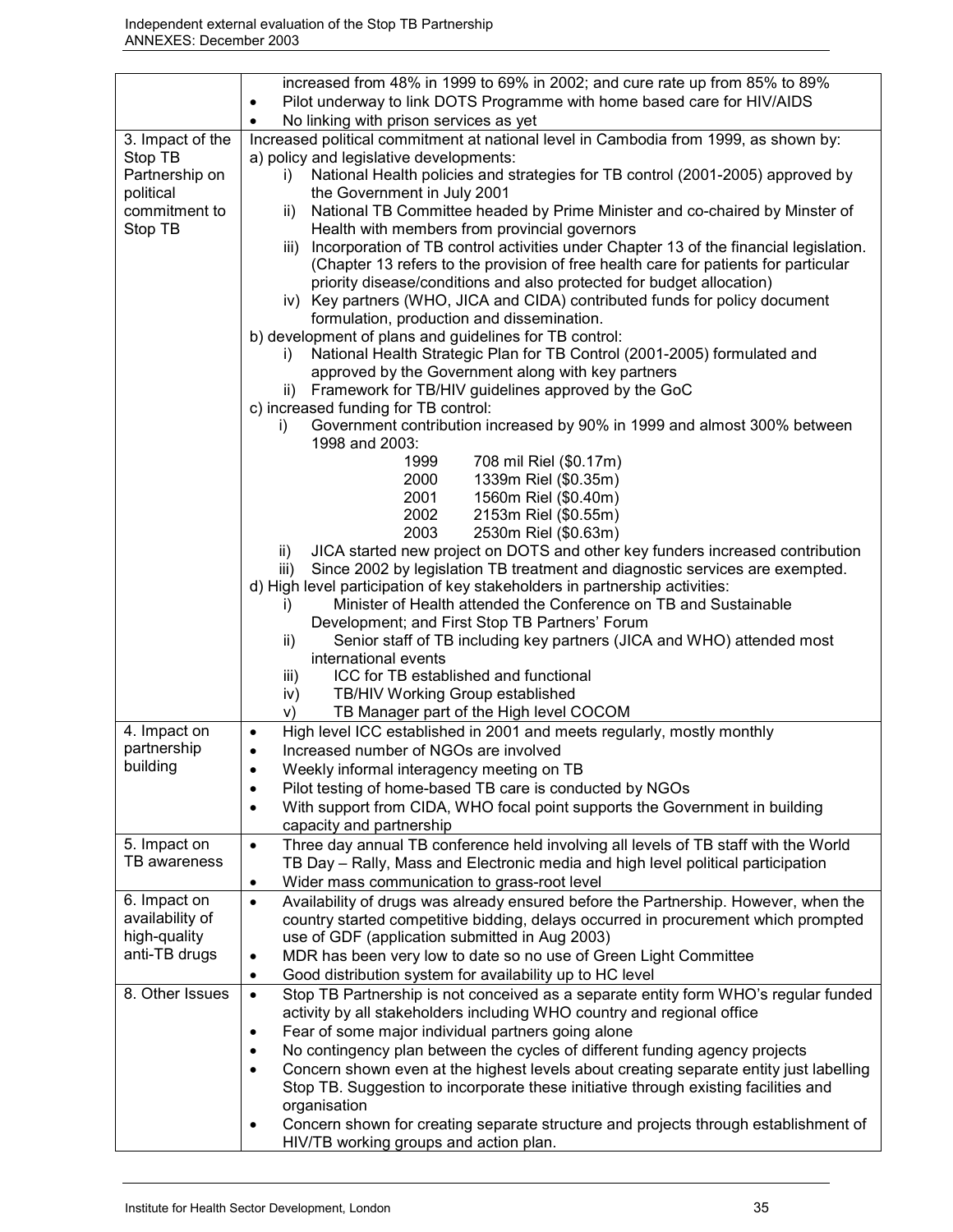| <b>EVALUATION OF STOP TB PARTNERSHIP: SOUTH AFRICA</b> |                                                                                                                                                                                                                                                                                   |  |
|--------------------------------------------------------|-----------------------------------------------------------------------------------------------------------------------------------------------------------------------------------------------------------------------------------------------------------------------------------|--|
| <b>TORs</b>                                            | <b>FINDINGS / EVIDENCE</b>                                                                                                                                                                                                                                                        |  |
| 1. Background                                          | <b>Basic data</b>                                                                                                                                                                                                                                                                 |  |
|                                                        | 45 million people in 2003, 50% urbanised, Pop growth: 0.01%.<br>$\bullet$                                                                                                                                                                                                         |  |
|                                                        | 40% Unemployment, Gini coefficient among highest in world<br>$\bullet$                                                                                                                                                                                                            |  |
|                                                        | High burden of disease: especially due to poverty and affluence, trauma and AIDS.<br>$\bullet$                                                                                                                                                                                    |  |
|                                                        | Key indicators: TFR: 2.5%; IMR; 58; U5M: 75; Life expectancy: 45 years<br>$\bullet$                                                                                                                                                                                               |  |
|                                                        | Estimated 5 million PLW HIV/AIDS. Antenatal clinic HIV Prevalence 2002: 26%.<br>$\bullet$                                                                                                                                                                                         |  |
|                                                        | 9 Provinces, with fair amount of autonomy within national framework.<br>$\bullet$                                                                                                                                                                                                 |  |
|                                                        | National Dept of Health develops legislation and policy, advises on budget allocation<br>$\bullet$<br>based on provincial populations and monitors progress. Provincial governments are<br>responsible for implementation of policy and decentralisation of services to districts |  |
|                                                        | 54 Local Government Health Districts - devolution of responsibilities and budgets still<br>$\bullet$<br>under discussion.                                                                                                                                                         |  |
|                                                        | 800 hospitals (both private and public), 3,300 provincial and local government<br>$\bullet$<br>Community Health Centres and Clinics and approximately 1,000 mobile clinics.                                                                                                       |  |
|                                                        | Approx 5,000 beds specifically for TB patients. Patients admitted for a variety of<br>$\bullet$                                                                                                                                                                                   |  |
|                                                        | periods, mostly for severe disease linked to AIDS, Multi Drug Resistance and chronic                                                                                                                                                                                              |  |
|                                                        | disease. Most clinics have staff supervising the treatment of TB patients. Very few TB                                                                                                                                                                                            |  |
|                                                        | patients are treated outside the public health system.                                                                                                                                                                                                                            |  |
|                                                        | No charge for TB diagnosis or treatment in the public sector.                                                                                                                                                                                                                     |  |
|                                                        | <b>TB</b> estimates                                                                                                                                                                                                                                                               |  |
|                                                        | A total of 224,020 TB patients were treated in 2001.<br>٠                                                                                                                                                                                                                         |  |
|                                                        | New smear positive rates: 2001: 202/ 100 000 (83 000 cases); 2002: 229/ 100 000<br>$\bullet$                                                                                                                                                                                      |  |
|                                                        | (98 800 cases) due mostly to the AIDS epidemic. 60% with dual infection.<br>DOTS coverage 2001: 77%; case detection in DOTS areas 72%; success rate: 66%                                                                                                                          |  |
|                                                        | ٠                                                                                                                                                                                                                                                                                 |  |
|                                                        | <b>Main TB partners</b><br>External: Belgium Development Aid, CDC, DFID, IUATLD, KNCV, Massive Effort,                                                                                                                                                                            |  |
|                                                        | Medical Research Council, various University Departments, USAID and WHO                                                                                                                                                                                                           |  |
|                                                        | NGOs: SANTA, Life care, TB Care, TADSA, CHOICE, Operation Hunger & Soul City                                                                                                                                                                                                      |  |
|                                                        | <b>NTP</b> priorities                                                                                                                                                                                                                                                             |  |
|                                                        | Aim of Medium Term Strategic Plan is to increase DOTS coverage to 100% by 2003,<br>$\bullet$                                                                                                                                                                                      |  |
|                                                        | treatment success to 85%, interruption rate to less than 5% and to increase the case<br>detection rate to 70% by 2005.                                                                                                                                                            |  |
|                                                        | Expand use of the electronic TB Register, improve data quality and use of quarterly                                                                                                                                                                                               |  |
|                                                        | reports at facility, district, provincial & national level to strengthen management of the                                                                                                                                                                                        |  |
|                                                        | TB programme at all levels.                                                                                                                                                                                                                                                       |  |
|                                                        | Ensure a skilled TB person in each province in advocacy and communications.<br>$\bullet$                                                                                                                                                                                          |  |
|                                                        | Build provincial partnerships and personal communication at district level<br>$\bullet$                                                                                                                                                                                           |  |
|                                                        | Expand Community Based DOTS programme<br>Build better HIV/TB partnerships at National and Provincial level, also with prisons                                                                                                                                                     |  |
|                                                        | Involve private practitioners and private sector (media, mines, Eskom etc.)                                                                                                                                                                                                       |  |
|                                                        | Chronology                                                                                                                                                                                                                                                                        |  |
|                                                        | 1996 – Review of National TBCP with WHO / IUALTD support. DG support for DOTS                                                                                                                                                                                                     |  |
|                                                        | strategy as national policy, expanded national TB unit, training workshops, strong                                                                                                                                                                                                |  |
|                                                        | support for advocacy, first annual TB Report and wide coverage of World TB day                                                                                                                                                                                                    |  |
|                                                        | 1998 – World TB Day. GTB listing of South Africa as a country where progress is slow,                                                                                                                                                                                             |  |
|                                                        | resulted in greater political awareness of the country's response<br>2000 - Minister of Health and Minister of Finance attend the Amsterdam STBP meeting                                                                                                                          |  |
|                                                        | 2001 – Medium Term Strategic Plan developed at meeting with all partners. National TB                                                                                                                                                                                             |  |
|                                                        | Team upgraded to a Directorate and becomes part of the AIDS and TB Cluster.                                                                                                                                                                                                       |  |
|                                                        | 2002 - Externally assisted (WHO, KNCV, IUATLD, DFID, CDC) review of TB programme.                                                                                                                                                                                                 |  |
|                                                        | Provincial plans developed and agreed to by Heads of Provincial health depts                                                                                                                                                                                                      |  |
|                                                        | 2003 - World TB Day: National TB Advocacy Plan for 2003 - 2005 launched                                                                                                                                                                                                           |  |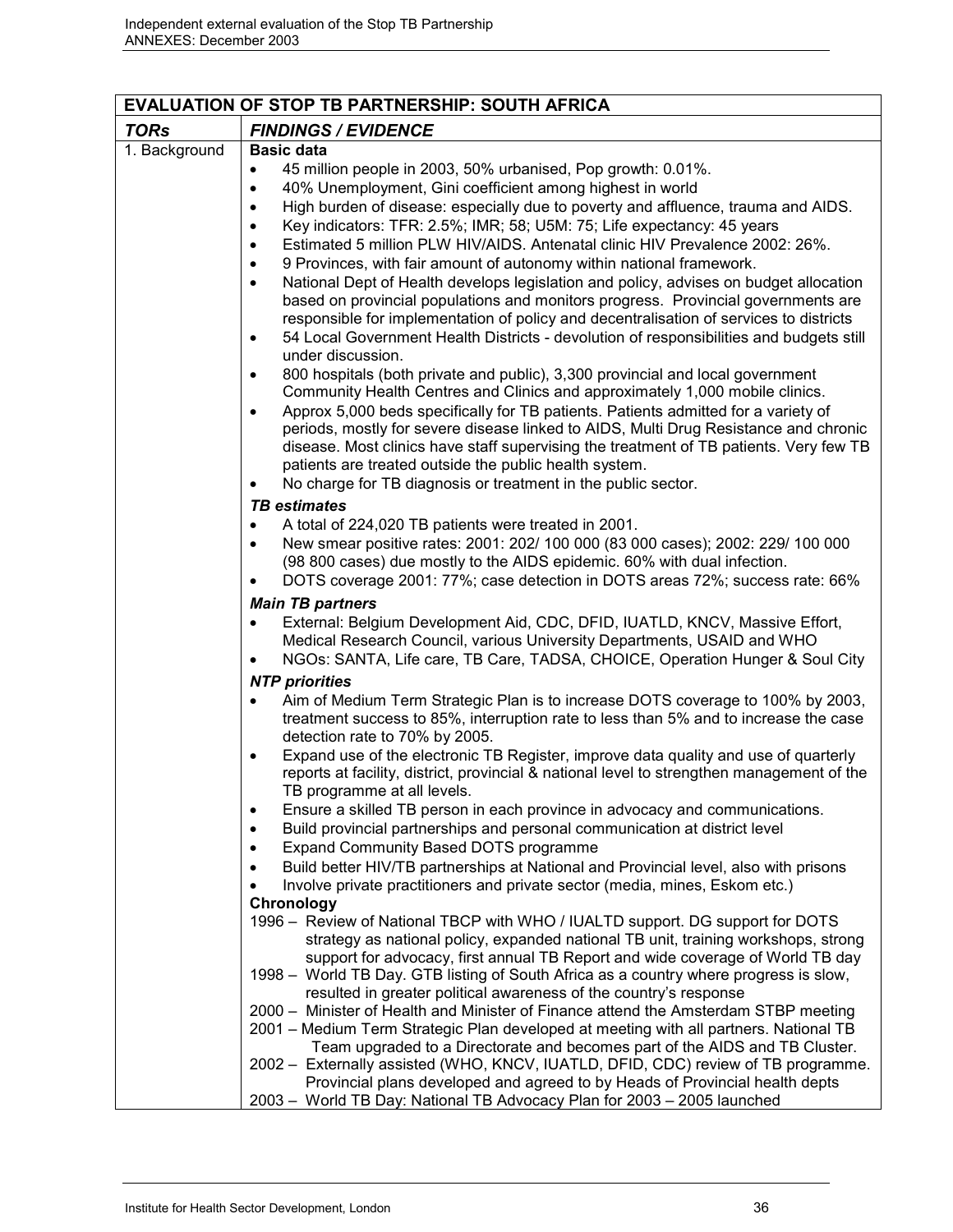| 2. Key trends in<br>TB control / | Medium Term Strategic Plan accepted and published as a National Department of<br>$\bullet$                                                                                                        |
|----------------------------------|---------------------------------------------------------------------------------------------------------------------------------------------------------------------------------------------------|
| DOTS strategy                    | <b>Health Document</b><br>Staff trained in DOTS areas to district level. Commitment to more rational rotation of<br>$\bullet$                                                                     |
|                                  | TB trained staff.<br>DOTS Programme now the official policy and implemented to varying extent in all<br>$\bullet$                                                                                 |
|                                  | districts at health centre level, most hospitals not yet included                                                                                                                                 |
| 3. Impact of the                 | DOTS policy: recording & reporting system accepted by key partners: Mines+Prisons<br>$\bullet$<br>Since the Amsterdam Meeting in 2000, the Minister of Health has been very actively<br>$\bullet$ |
| Stop TB                          | involved and supportive.                                                                                                                                                                          |
| Partnership on                   | Since 2000 the national TB programme team has been upgraded into a Directorate<br>$\bullet$                                                                                                       |
| political<br>commitment to       | and expanded to over 20 people. Provincial TB coordinators have been appointed in<br>all provinces.                                                                                               |
| Stop TB                          | The Partnership is reported to have increased willingness on the part of Health<br>$\bullet$                                                                                                      |
|                                  | Departments in the SADC Region to cooperate with projects (eg Monitoring and                                                                                                                      |
|                                  | evaluation, Surveillance for MDR TB, and Lab QA & QC).                                                                                                                                            |
|                                  | The Stop TB Initiative is no longer seen as a WHO Project at national level, although<br>$\bullet$<br>StopTB is linked in the minds of many in the country to World TB Day.                       |
| 4. Impact on<br>partnership      | Interviewees said that national and international support for TB has increased in the<br>$\bullet$<br>past 3 years, and there has been a marked increase in donor funding                         |
| building                         | Respondents said that the StopTB Partnership seems to have encouraged donors<br>$\bullet$                                                                                                         |
|                                  | and international technical agencies to work together in promoting the DOTS strategy                                                                                                              |
|                                  | There is no formal partners forum in South Africa (possibly because all funds needed<br>$\bullet$                                                                                                 |
|                                  | to run the TB control programme come from the government budget), however NGOs<br>and other partners have been involved in developing the TB Control Plans at national                            |
|                                  | and provincial level, in the ad hoc and routine meetings on TB control at national and                                                                                                            |
|                                  | provincial level and in annual programme reviews and capacity building programmes.                                                                                                                |
|                                  | Partners have also been involved in supporting local NGOs in organizational<br>$\bullet$                                                                                                          |
|                                  | development and training activities.                                                                                                                                                              |
|                                  | Partnership as a way to solve complex problems tends only to happen ad hoc.<br>$\bullet$<br>Evidence of the StopTB Partnership adding value in South Africa since 1998 / 2000 is<br>$\bullet$     |
|                                  | the international TA supported by different donors including a WHO Medical Officer.                                                                                                               |
|                                  | and a DFID consultant, and CDC monitoring and evaluation expert since 1998                                                                                                                        |
|                                  | Links with HIV/AIDS Programmes and other Government Departments such as<br>٠<br>Education and Correctional Services need to be strengthened                                                       |
|                                  | The attention on the TB programme creates some tensions within the DOH.<br>٠                                                                                                                      |
| 5. Impact on                     | Wide awareness of World TB day - lots of activities undertaken, events involving<br>$\bullet$                                                                                                     |
| TB awareness                     | politicians and well known personalities on radio, TV etc. Advocacy materials                                                                                                                     |
|                                  | developed, including an Annual Report. The impact of World TB day, especially in<br>relation to the effort which goes into it is being questioned. Extending                                      |
|                                  | communications and advocacy activities throughout the year is being pursued by the                                                                                                                |
|                                  | national Advocacy & Communications Officer, with support from the Massive Effort.                                                                                                                 |
|                                  | Cricket World Cup linked to World TB day in 2003 with 6 countries with high TB<br>$\bullet$                                                                                                       |
|                                  | burdens participating and a series of StopTB videos involving cricket stars reaching                                                                                                              |
|                                  | over 300 viewers.<br>Some awareness of the Stop TB website by those involved in the TB programme.<br>$\bullet$                                                                                    |
| 6. Impact on                     | The funding for TB Control comes from the general government health budget in<br>$\bullet$                                                                                                        |
| funding for TB                   | terms of staff, facilities, laboratory test, drugs etc. The budget for the National TBCP                                                                                                          |
|                                  | team was R5 million (\$700 000) in 2002 and increase of about 40% from 2001.                                                                                                                      |
|                                  | Estimated that IUATLD and KNCV together with USAID, DFID and contributed about<br>$\bullet$<br>R2.5m on technical assistance and R2m for MDR TB surveillance in 2002.                             |
|                                  | The Belgium Agency for Development has just approved R28m (\$3m) for the<br>$\bullet$                                                                                                             |
|                                  | expansion of the HIV/TB programme at provincial and district level, and GFATM has                                                                                                                 |
|                                  | approved \$8m for HIV/TB including counselling, treatment, training and research.                                                                                                                 |
|                                  | Aventis has put €15m into the Mandela Foundation for TB Community Health<br>$\bullet$                                                                                                             |
|                                  | Workers. These funds were seen as important to facilitate some of the changes<br>needed to strengthen TB control at provincial and district level but there were                                  |
|                                  | complex constraints to utilizing them effectively in the short term. These constraints                                                                                                            |
|                                  | are linked closely to District development and the Cabinet's recent decision to                                                                                                                   |
|                                  | introduce ARVs, both of which are key current general health issues in South Africa.                                                                                                              |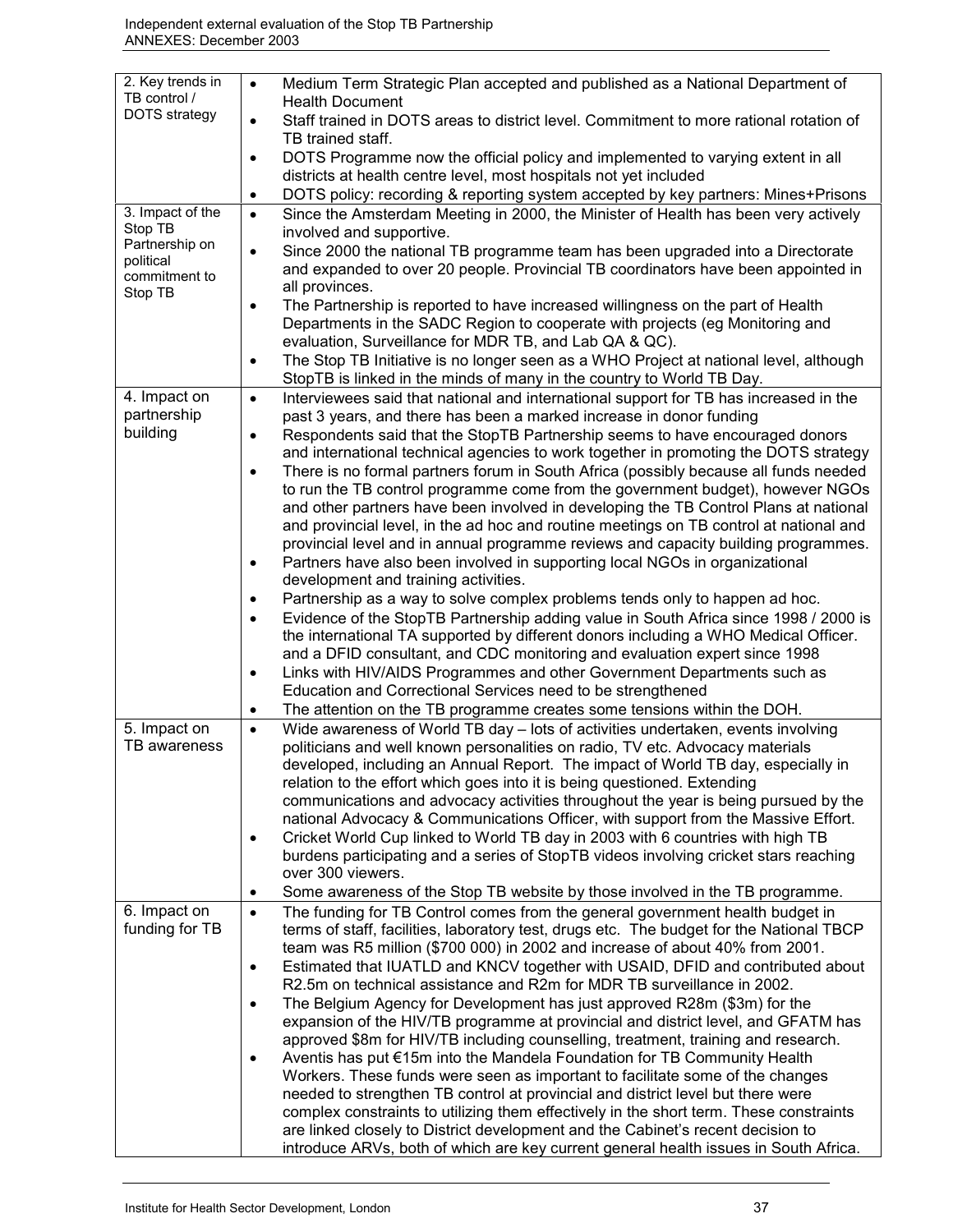|                       | It should be noted that Partner funding comes with a significant time cost to the<br>$\bullet$      |
|-----------------------|-----------------------------------------------------------------------------------------------------|
|                       | national TB team.                                                                                   |
| 7. Impact on          | The Government has always gone out to tender for TB drugs (using WHO regimens).<br>$\bullet$        |
| availability of       | South Africa was among the first countries to adopt fixed combination TB drugs<br>$\bullet$         |
| high-quality          | No use made of the GDF to date, however there may be worth exploring procurement<br>$\bullet$       |
| anti-TB drugs         | via the GDF if the suppliers were to register their products in South Africa via the                |
|                       | Medicines Control Council. This would mean having a legal presence in the country.                  |
| 8. Suggested          | The StopTB Partnership should be more visible as brand. Starting with joint logos on<br>$\bullet$   |
| roles for Stop        | Partner documents.                                                                                  |
| <b>TB Partnership</b> | Help promote the concept of partnership down to field level by using the partners at<br>$\bullet$   |
|                       | national level to help solve specific problems in the field.                                        |
|                       | Encourage the field staff to look for local partners to solve problems and become part<br>$\bullet$ |
|                       | of the Global STOP TB Partnership not just on World TB Day.                                         |
|                       | Strengthening technical communications capacity.<br>٠                                               |
|                       | Strengthen capacity of NGO and health service staff to work more effectively together.<br>$\bullet$ |
|                       | Encourage the Provincial programmes to implement programme effectively<br>$\bullet$                 |
|                       | Encourage ownership and validation of TB Programme data at district and facility level<br>$\bullet$ |
|                       | Capacity building to help write grant proposals<br>$\bullet$                                        |
|                       | An ad hoc meeting to discuss how to streamline StopTB Partnership activities and<br>$\bullet$       |
|                       | how to extend partnerships to district and field level in South Africa would be a useful            |
|                       | way to take the process forward.                                                                    |
| 9. Data issues        | Compatibility of the recording and reporting system with the National Health<br>$\bullet$           |
|                       | Information system is being worked on but remains a problem                                         |
|                       | The initiation of the electronic TB register has resulted in centralisation of TB<br>$\bullet$      |
|                       | reporting system. And in some areas the ownership of the TB Quarterly reports is                    |
|                       | also a problem. The statement is made too often "The quarterly reports are                          |
|                       | something required by our supervisors!"                                                             |
|                       | Concern was expressed about validation of TB data in some areas<br>$\bullet$                        |
| 10. Other             | Coordination and cooperation with the HIV/AIDS programme is not optimal. This is<br>$\bullet$       |
| <b>Issues</b>         | especially critical in the light of the Governments stated intention to introduce ARVs              |
|                       | The implementation of effective TB control in many districts is difficult despite high<br>$\bullet$ |
|                       | level consensus.                                                                                    |
|                       | Interaction even with the limited number of partners can be time consuming and<br>$\bullet$         |
|                       | detract from capacity to support and problem solve in the field.                                    |
|                       | Poverty and TB needs to be a more central issue.                                                    |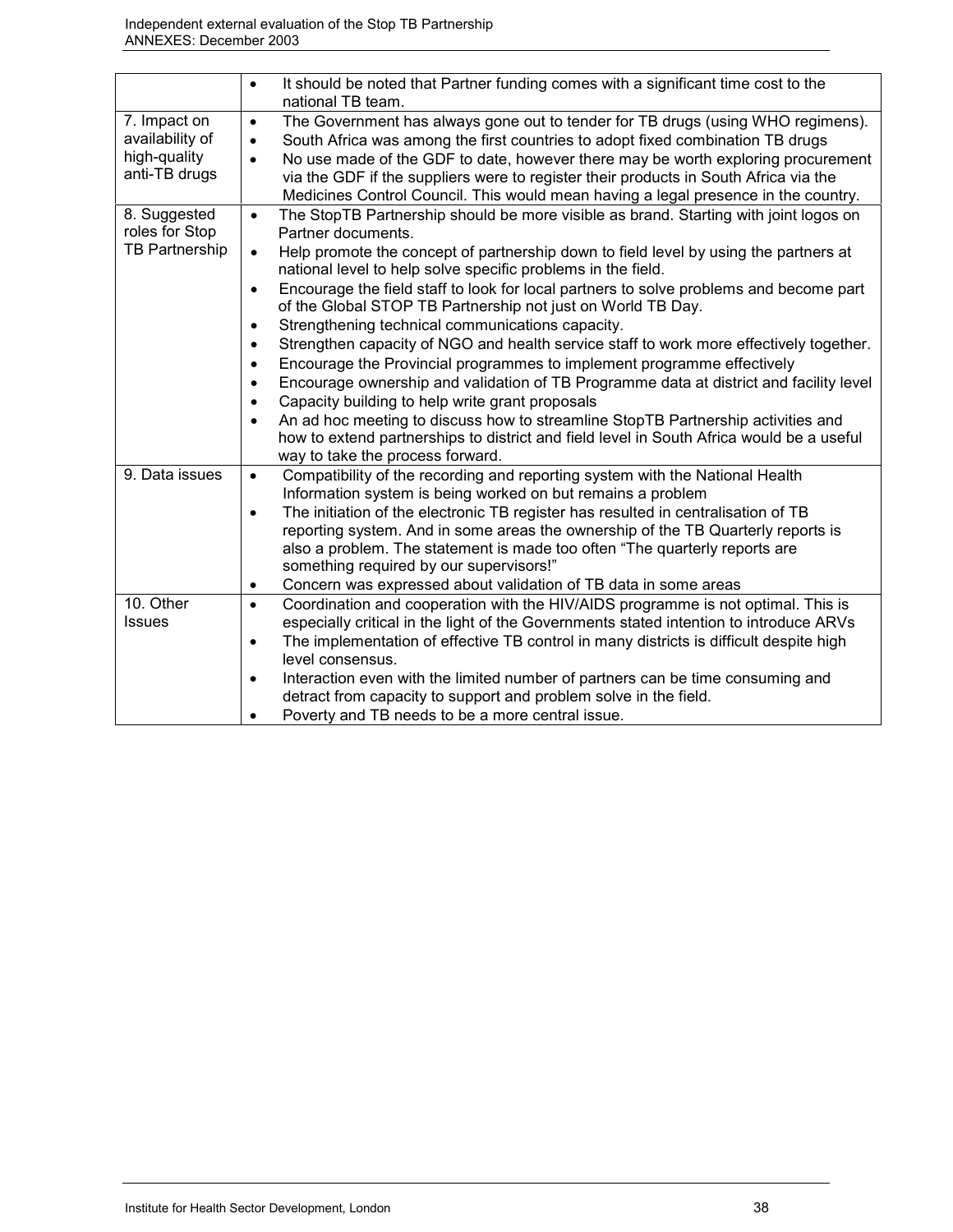| <b>EVALUATION OF STOP TB PARTNERSHIP: INDONESIA</b> |                                                                                                                                                                        |  |
|-----------------------------------------------------|------------------------------------------------------------------------------------------------------------------------------------------------------------------------|--|
| <b>TORs</b>                                         | <b>FINDINGS / EVIDENCE</b>                                                                                                                                             |  |
| 1 <sub>1</sub>                                      | <b>Basic data</b>                                                                                                                                                      |  |
| Background                                          | 17,000 islands, 30 provinces, 357 districts, 4,069 sub-districts, 64,367 villages<br>$\bullet$                                                                         |  |
|                                                     | 217 million population, 60% population in Java (7% of land mass)<br>$\bullet$                                                                                          |  |
|                                                     | 3 types of health institutions – 7,200 health centres, 1,100 hospitals, 34 lung clinics<br>$\bullet$                                                                   |  |
|                                                     | 3 different systems within the Ministry of Health have responsibility for TB services -<br>$\bullet$                                                                   |  |
|                                                     | DG community health, DG medical/hospital services, DG communicable diseases                                                                                            |  |
|                                                     | 3 sources of funds - national (APBN), provincial (APBD1) and district (APBD2)                                                                                          |  |
|                                                     | Decentralisation initiated in 2001 - Districts now have implementation responsibility                                                                                  |  |
|                                                     | Some health centres charge for TB diagnosis, however once a patient has been                                                                                           |  |
|                                                     | proved positive, TB drugs and services are free. Some districts charge for other                                                                                       |  |
|                                                     | services for TB patients, however some districts give these free.<br><b>TB estimates</b>                                                                               |  |
|                                                     | CDR 29% in 2002. Targets under the 5 Year Plan are: CDR of 40% by 2002, 50% by                                                                                         |  |
|                                                     | 2003, 60% by 2004, 70% by 2005                                                                                                                                         |  |
|                                                     | Estimated incidence of smear positive cases is 122 per 100,000 in 2002                                                                                                 |  |
|                                                     | <b>Stated NTP priorities</b>                                                                                                                                           |  |
|                                                     | 20% of health centres trained – want to increase to 60% in 2003. Also want to expand<br>$\bullet$                                                                      |  |
|                                                     | DOTS programme to lung clinics, train doctors, nurses, laboratory personnel etc.                                                                                       |  |
|                                                     | Beginning to target district hospitals, but difficult as case holding is weak in hospital<br>$\bullet$                                                                 |  |
|                                                     | settings.                                                                                                                                                              |  |
|                                                     | Next year, aim is to increase advocacy and communication in the villages.                                                                                              |  |
|                                                     | Advocacy at provincial level to ensure enough / increasing funds are allocated to TB<br>$\bullet$                                                                      |  |
|                                                     | Aim is to develop links with prisons/ MoD/ hospitals/ academia etc (Public Public Mix),<br>$\bullet$                                                                   |  |
|                                                     | as well as with the private sector<br><b>Main TB partners</b>                                                                                                          |  |
|                                                     | External: WHO, KNCV, NLR, USAID (\$2.5 million a year), CIDA (\$0.9 million a year),<br>$\bullet$                                                                      |  |
|                                                     | GFATM (6.2 million, 2 years)                                                                                                                                           |  |
|                                                     | NGOs: World Vision, Islamic RBO, Catholic RBO, Coalition for Healthy Indonesia,<br>$\bullet$                                                                           |  |
|                                                     | PPTI: Indonesian body similar to IUALTD, PKK: Women Welfare Movement                                                                                                   |  |
|                                                     | <b>WHO TB team</b>                                                                                                                                                     |  |
|                                                     | 1 International Medial Officer (joined June 2002)                                                                                                                      |  |
|                                                     | 1 National Programme Officer and 3 National Consultants (2 in the field)                                                                                               |  |
|                                                     | Chronology                                                                                                                                                             |  |
|                                                     | 1995 – KNCV started first DOTS projects in 10 health centres, expanded this in 1999<br>1999 - SERO meeting attended by Minister of Health - first time became aware of |  |
|                                                     | seriousness of problem                                                                                                                                                 |  |
|                                                     | 1999 – Minister of Health and Minister of National Planning Board attended Amsterdam                                                                                   |  |
|                                                     | <b>STP Meeting</b>                                                                                                                                                     |  |
|                                                     | 1999 – World TB Day – Minister of Health announced launch of Gerdunas TB movement                                                                                      |  |
|                                                     | 2000 - Guideline / manual for TB control and management revised                                                                                                        |  |
|                                                     | 2000 – Decree by Minister of Health for all TB drugs to be free of charge                                                                                              |  |
|                                                     | 2000 - KNCV started Hospital DOTS Linkage project (pilot in Jogjakarta)                                                                                                |  |
|                                                     | 2001 - 5 Year Strategic Plan developed                                                                                                                                 |  |
|                                                     | 2001 - First meeting of TB Partners Forum                                                                                                                              |  |
|                                                     | 2002 – DOTS Programme accelerated, including project to extend DOTS programme into<br>hospitals (Hospital DOTS Linkage Project)                                        |  |
| 2. Key Trends                                       | Moderate progress made in case detection and treatment success rates - CDR<br>$\bullet$                                                                                |  |
| in TB control /                                     | increased from 12% in 1999 to 29% in 2002, and cure rate up from 57% to 86%                                                                                            |  |
| <b>DOTS</b>                                         | Currently 40% of health centre staff are trained in DOTS. DOTS implemented at                                                                                          |  |
| strategy                                            | health centre level, but hospitals not yet included - pilot study now in operation                                                                                     |  |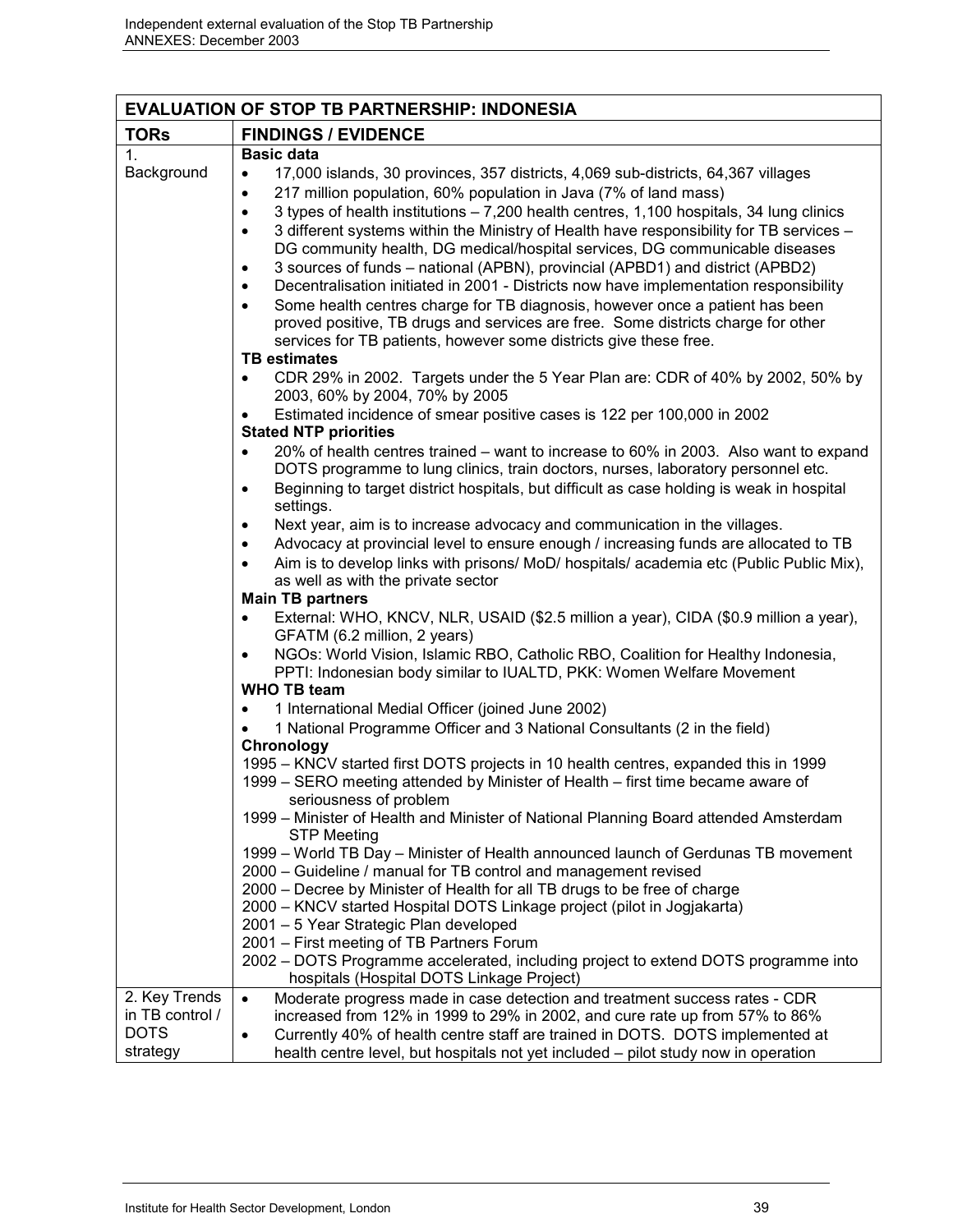| 3. Impact of<br>the Stop TB<br>Partnership<br>on political<br>commitment<br>to Stop TB | Increased political commitment to TB generated and sustained through attendance by<br>senior officials at high level meetings - Minister of Health created Gerdunas TB after<br>the Amsterdam Declaration, and issued the decree that TB drugs should be free for<br>the population, pushed for the 5 year Strategic Plan etc. after attending other<br>international meetings organised through the Global Stop TB Partnership, including<br>Cairo, Paris, Okinawa (President also went), New York, Washington, Montreal etc.<br>Global Stop TB Partnership has given the NTP programme a vision, mission and<br>direction, and put TB in an enviable position compared to malaria, HIV/AIDS etc. w.r.t.<br>awareness and political commitment, even though not many people outside the central<br>NTP Programme can distinguish between WHO Stop TB and Stop TB Partnership.<br>5 year Strategic Plan – requested by WHO / Stop TB Partnership, and developed as<br>$\bullet$<br>part of the GDF application (which asked for letters of support from the government<br>and partners). A number of technical agencies also signed the GDF agreement itself.<br>Before the plan was written in 2001, different projects were run in different places on a<br>$\bullet$<br>patchwork basis. The plan started being implemented in late 2002 / 2003. It was<br>largely developed by WHO with KNCV involvement, but is now owned more by NTP<br>Programme. However, some bits are missing - i.e. hospital project being undertaken<br>by Gorgas / KNCV, and there is no joint government / partners implementation plan in<br>place as yet. Partners think that TB Partners Forum should be the forum for this.                                                                                                                                                 |
|----------------------------------------------------------------------------------------|---------------------------------------------------------------------------------------------------------------------------------------------------------------------------------------------------------------------------------------------------------------------------------------------------------------------------------------------------------------------------------------------------------------------------------------------------------------------------------------------------------------------------------------------------------------------------------------------------------------------------------------------------------------------------------------------------------------------------------------------------------------------------------------------------------------------------------------------------------------------------------------------------------------------------------------------------------------------------------------------------------------------------------------------------------------------------------------------------------------------------------------------------------------------------------------------------------------------------------------------------------------------------------------------------------------------------------------------------------------------------------------------------------------------------------------------------------------------------------------------------------------------------------------------------------------------------------------------------------------------------------------------------------------------------------------------------------------------------------------------------------------------------------------------------------------------------------------------------------------|
| 4. Impact on                                                                           | <b>TB Partnership mechanisms</b>                                                                                                                                                                                                                                                                                                                                                                                                                                                                                                                                                                                                                                                                                                                                                                                                                                                                                                                                                                                                                                                                                                                                                                                                                                                                                                                                                                                                                                                                                                                                                                                                                                                                                                                                                                                                                              |
| partnership<br>building                                                                | <b>GERDUNAS</b> - Indonesian Stop TB Initiative. This was set up in 1999 as a result of the<br>$\bullet$<br>previous Minister of Health attending the Amsterdam Stop TB Partnership meeting -<br>originally it had 110 advisors and no lead / management, however the development of<br>5 year plan and change in Minister who is more committed to TB helped to change<br>this, and now it is much more effective, with a core group etc. NTP Manager is the<br>executive secretary, there are two advisory groups, and 6 ad hoc working groups<br>(including TB HIV, M&E, Logistics, Social mobilisation, Training and Research). The<br>government funds most of the Gerdunas activities, but some activities are covered by<br>KNCV, WHO and GFATM monies. KOMNAS is the decision making forum, headed by<br>the Secretary General of Ministry of Health, and including top people from other<br>ministries, including the DG finance, as well as leaders of some NGOs, RBOs etc.<br>KOMLI is the technical expert group, headed by a leading pulmonologist with<br>academics, public health physicians, pharmacists etc. Donors are not included.<br>TB Partners Forum / Indonesia Partnership Forum. Chaired by Director DTDC,<br>٠<br>meets every 3-6 months (partners would like more often; government don't feel the<br>need for it to be more often). First meeting March 2001, not clear if this was a result of<br>Global Stop TB Partnership or not. Mostly international partners, issues discussed go<br>to the Gerdunas Working Groups and Komli.<br>Request by partners for more<br>information about government programme (budgets etc.) not responded to as yet.<br>Stop TB External Monitoring Mission (Feb 2003) included Global Stop TB<br>$\bullet$<br>Partnership Coordinating Board Members, Director KNCV, Mario Ravliogini, Irene |
|                                                                                        | Koek, USAID, MSH, WHO HQ, WHO Regional Office, WHO Indonesia etc, and                                                                                                                                                                                                                                                                                                                                                                                                                                                                                                                                                                                                                                                                                                                                                                                                                                                                                                                                                                                                                                                                                                                                                                                                                                                                                                                                                                                                                                                                                                                                                                                                                                                                                                                                                                                         |
|                                                                                        | therefore encouraged partnerhsip in country.                                                                                                                                                                                                                                                                                                                                                                                                                                                                                                                                                                                                                                                                                                                                                                                                                                                                                                                                                                                                                                                                                                                                                                                                                                                                                                                                                                                                                                                                                                                                                                                                                                                                                                                                                                                                                  |
|                                                                                        | Other partnership mechanisms<br>Within government. Better coordination between community health, medical/hospital<br>services and communicable diseases recommended by 2003 External Monitoring<br>Mission, however only evidence of links so far are lung clinics beginning to submit<br>data, training staff etc. Links started in 2003 between MoH and other sectors                                                                                                                                                                                                                                                                                                                                                                                                                                                                                                                                                                                                                                                                                                                                                                                                                                                                                                                                                                                                                                                                                                                                                                                                                                                                                                                                                                                                                                                                                       |
|                                                                                        | Consultative Group for Indonesia. Major partners involved. Called for Working<br>$\bullet$<br>Group on Health, however only recently set up. WHO acts as secretariat, and there is<br>a rotating chair. This group arose out of 'Partners in Health' donor-only meetings,<br>which became quarterly meetings with MoH, including Minister of Health etc.                                                                                                                                                                                                                                                                                                                                                                                                                                                                                                                                                                                                                                                                                                                                                                                                                                                                                                                                                                                                                                                                                                                                                                                                                                                                                                                                                                                                                                                                                                      |
|                                                                                        | GFATM Country Coordinating Mechanism. Set up in 2002 by DG (part of GFATM<br>$\bullet$<br>proposal). Seen as an imposed mechanism by some, and potentially duplicating other<br>mechanisms. However, government see it as relating to GFATM only, not overall.<br>TB was part of first round GFATM proposal (\$70.7 million over 5 years). Grant<br>agreement signed in Jan 2003 for \$6.2 million over 2 years. Funds received to<br>date: \$750,000 in April 2003 (Q1), \$750,000 in July (Q2)                                                                                                                                                                                                                                                                                                                                                                                                                                                                                                                                                                                                                                                                                                                                                                                                                                                                                                                                                                                                                                                                                                                                                                                                                                                                                                                                                              |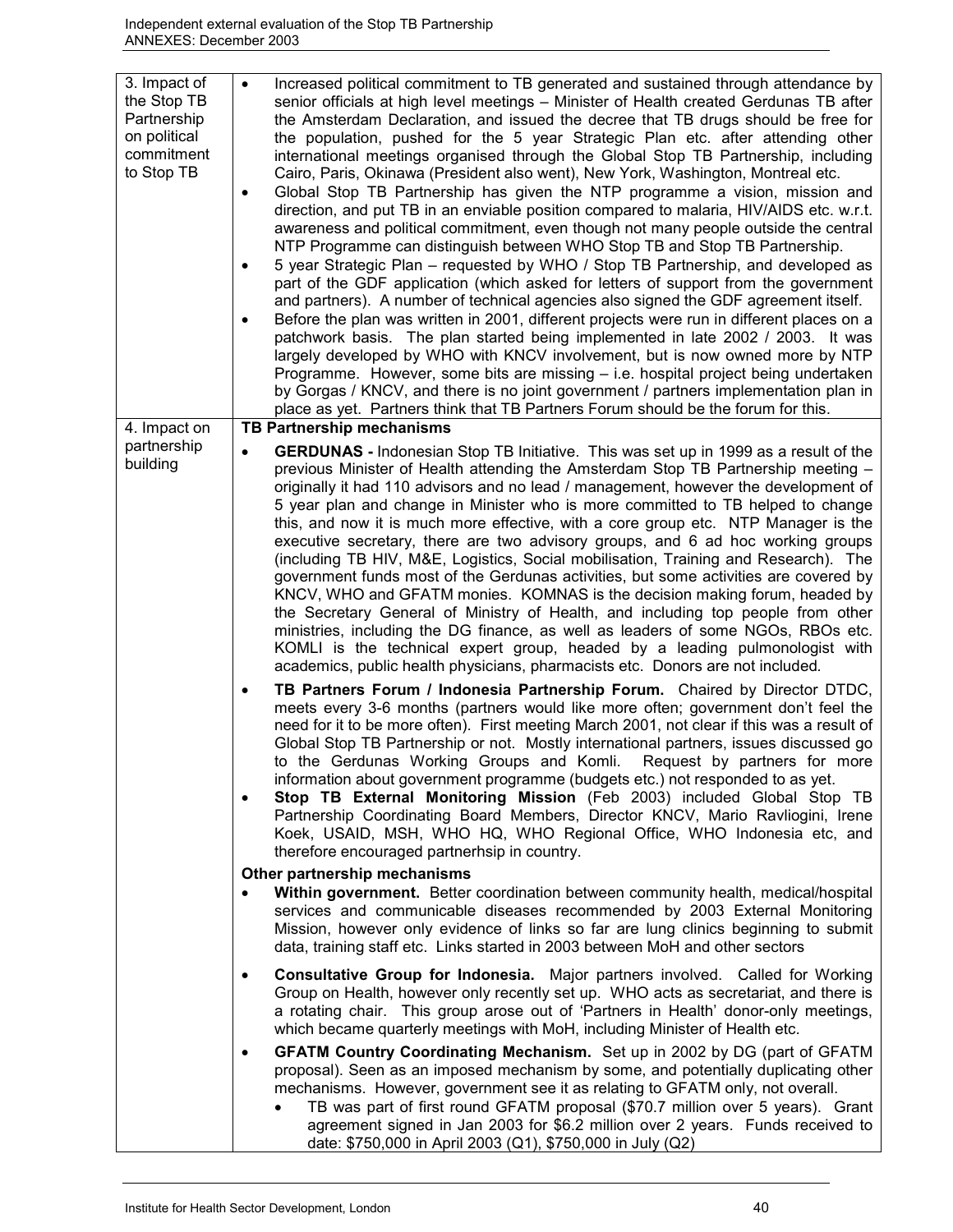|                 | GFATM TB application based on filling gaps identified in the strategic plan.<br>$\bullet$              |
|-----------------|--------------------------------------------------------------------------------------------------------|
|                 | First round applications made for Malaria and HIV/AIDS (\$44 and \$16 million).                        |
|                 | Agreements signed June 2003, for \$8.3 million and \$6.9 million, but no funds yet                     |
|                 | Tax free status for GFATM imports has not yet been agreed by MoH with MoF.                             |
| 5. Impact on    | NTP Manager is a member of the DOTS Expansion Working Group, GDF Technical<br>$\bullet$                |
| TB awareness    | Review Committee, involved in STAG meetings and GFATM TRP. This has raised                             |
|                 | awareness of TB and the Global Stop TB Partnership in particular, and encouraged                       |
|                 | her to push the message / brand to others. Awareness also promoted by attending                        |
|                 | meetings in Montreal/The Hague/Cape Town with Director DTDC and others.                                |
|                 | Different partners now wanting to get involved (GFATM, ADB, JICA, NGOs - World<br>$\bullet$            |
|                 | Vision, TBC-TA). This is seen to be largely due to increased political commitment                      |
|                 | within the country (generated by Global Stop TB Partnership), and realisation outside                  |
|                 | the country that TB linked to poverty (also due to Global STP?). Also linked to the                    |
|                 | development of the 5 year Strategic Plan and the existence of the TB Partners Forum.                   |
|                 | Wide awareness of World TB day - lots of activities undertaken, with advocacy<br>$\bullet$             |
|                 | materials developed, Gerdunas newsletters published, meetings in health centres with                   |
|                 | politicians, radio, TV messages etc. Some awareness about Stop TB website.                             |
| 6. Impact on    | Central TB programme: 2001: 20 bill rupiah - 2002: 35 bill rupiah - 2003: 50 bill rupiah.<br>$\bullet$ |
| funding for TB  | Total funding from central govt to TB programme up from 90 million rupiah in 2001 to 1<br>$\bullet$    |
|                 | billion in 2003 (includes funds for drugs purchased centrally and distributed locally).                |
|                 | However, due to decentralisation, and lack of accounts at lower levels, no specific data<br>$\bullet$  |
|                 | on provincial / district. In 2001, Minister called on all provincial health governers to               |
|                 | allocate 15% of their health budget to TB, however not all provinces are doing this.                   |
|                 | TB staff in the districts are employed (and therefore funded) locally.                                 |
| 7. Impact on    | Indonesia applied for GDF support, due to a lack of funds for drugs (WHO facilitated<br>$\bullet$      |
| availability of | the application). They have just started to get funds, and there are now reported to be                |
| high-quality    | sufficient drugs, with the drugs to be distributed to patients shortly. However some                   |
| anti-TB drugs   | problems have been encountered, with the release of the first consignment of 'in-kind'                 |
|                 | GDF drugs from customs, and with negotiating tax-free status for GDF drugs procured                    |
|                 | with GFATM funds (as these are not 'in-kind'). This second consignment has not yet                     |
|                 | been approved as the MoF has not yet agreed to import them tax-free to the MoH.                        |
|                 | An option may be to route the drugs through WHO for MoH, but this is not ideal. The<br>$\bullet$       |
|                 | NTP Manager would prefer GFATM funds to go directly to the GDF procurement agent                       |
|                 | and not go via the country in order to try and reduce the delay in receiving the drugs.                |
|                 | GDF support was also sought due to concerns about the quality of locally produced<br>$\bullet$         |
|                 | drugs, and to introduce 4FDCs. Local manufacturers have now applied to get on the                      |
|                 | GDF white list and held discussions to introduce 4FDCs and potentially reduce prices.                  |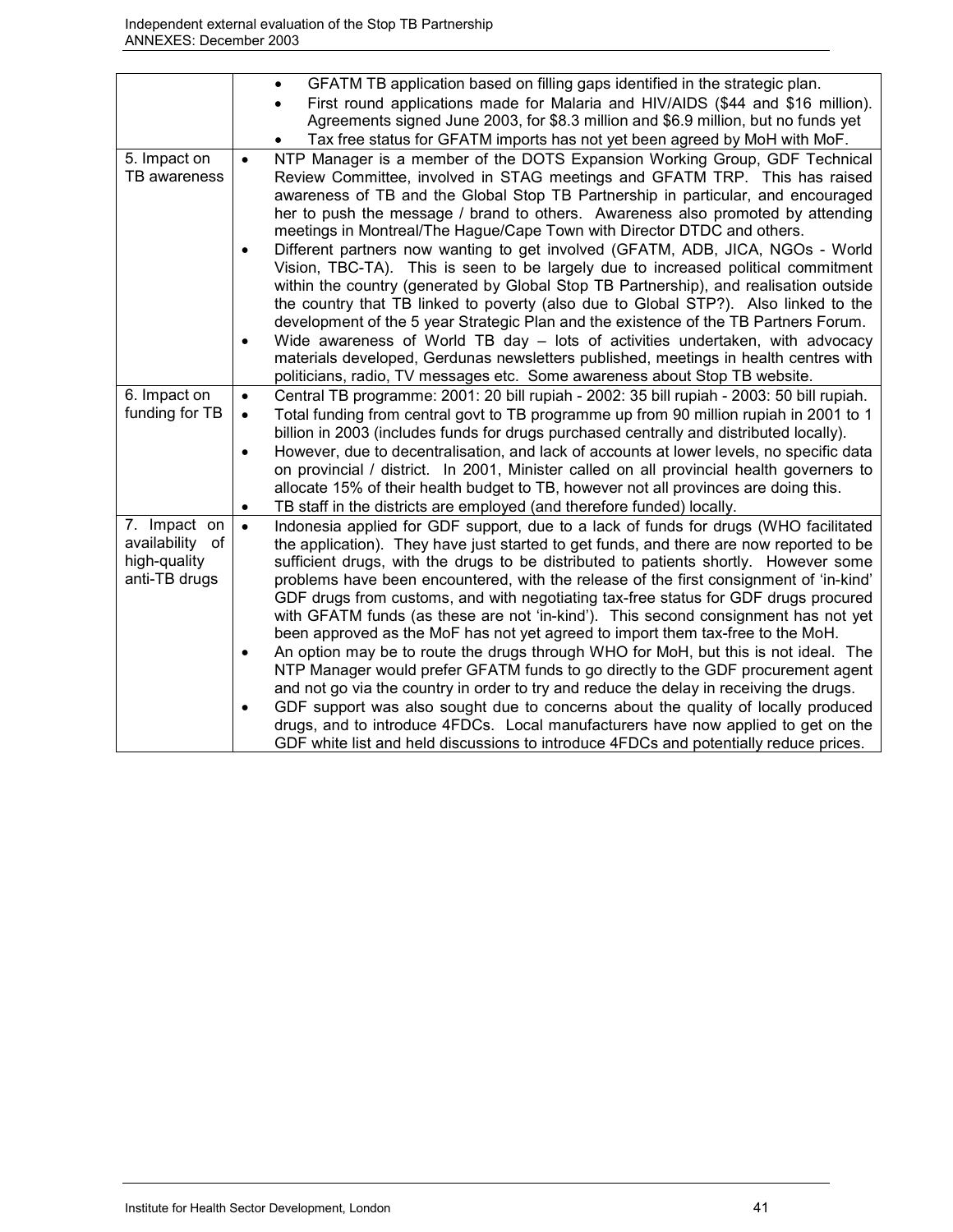| 8. Suggested<br>roles for Stop<br>TB<br>Partnership | To provide TA to raising awareness in communities.<br>$\bullet$<br>Supporting technical exchange between partners, and to supporting partnership<br>$\bullet$<br>working in country (i.e. fund secretariat, provide TA etc.)<br>There is a need for global level operations of Stop TB Partnership - Working Groups<br>and Task Forces – however need to have recommendations translated into county<br>level actions, in particular for the advocacy and communication activities.                                                                                                                                                                                                                                                                                                                                                                                                                                                                                                                                                                                                                                                                                                                                                                                                                               |
|-----------------------------------------------------|-------------------------------------------------------------------------------------------------------------------------------------------------------------------------------------------------------------------------------------------------------------------------------------------------------------------------------------------------------------------------------------------------------------------------------------------------------------------------------------------------------------------------------------------------------------------------------------------------------------------------------------------------------------------------------------------------------------------------------------------------------------------------------------------------------------------------------------------------------------------------------------------------------------------------------------------------------------------------------------------------------------------------------------------------------------------------------------------------------------------------------------------------------------------------------------------------------------------------------------------------------------------------------------------------------------------|
| 9. Data issues                                      | Accuracy of surveillance data is seen as a real weakness. In 1999, 40% of cases were<br>not evaluated, leading to a low success rate, 50%.<br>Partnerships <sup>9</sup> have had an impact on trying to improve the accuracy of surveillance<br>data at country level – WHO taken the lead on this, however data is from health<br>centres only - data from hospitals, private sector, prisons and MoD are not included.<br>Data from lung clinics included for the first time in 2002 data collection<br>٠                                                                                                                                                                                                                                                                                                                                                                                                                                                                                                                                                                                                                                                                                                                                                                                                       |
| 10. Other<br>issues                                 | WHO Medical Officer post vacant for 18 months, and current NTP Manager appointed<br>$\bullet$<br>in April 2002, so pace improved in the last year but still need to strengthen partnership<br>working – particularly between partners (donors and implementers) and government.<br>Provincial Gerdunas are in place, but not working - Feb 2003 mission suggested to<br>$\bullet$<br>revitalise them. Some feel that these could be an effective way of selling the 5 Year<br>Strategic Plan to provinces (not consulted on the plan itself), however, others feel that<br>local DOTS committees should be established instead. Capacity building required.<br>PRSP - Interim PRSP in place, 4 working groups - need to engage with this more.<br>٠<br>HIV/AIDS a relatively small problem compared to TB, however TB is now the biggest<br>$\bullet$<br>OI in HIV/AIDS. Appear to be few links between the HIV/AIDS and TB programmes.<br>Some partners not included – in TB Partners Forum, or in Gerdunas, and not aware of<br>$\bullet$<br>what others are doing (i.e. ICDC funded by ADB has 30% of \$51 million to support<br>training in DOTS, equipment and NGOs in 7 provinces. But only working with the NTP<br>Manager at central level, although some coordination at district and provincial levels. |

enties.<br>In GDF application and monitoring process should improve data collection through requests for WHO annual reports, quarterly<br>In Section 2016, which is a series of WHO annual reports, quarterly sensing the series of reports, drug stock and quality control information, budgetary and expenditure information. This was not mentioned specifically by respondents.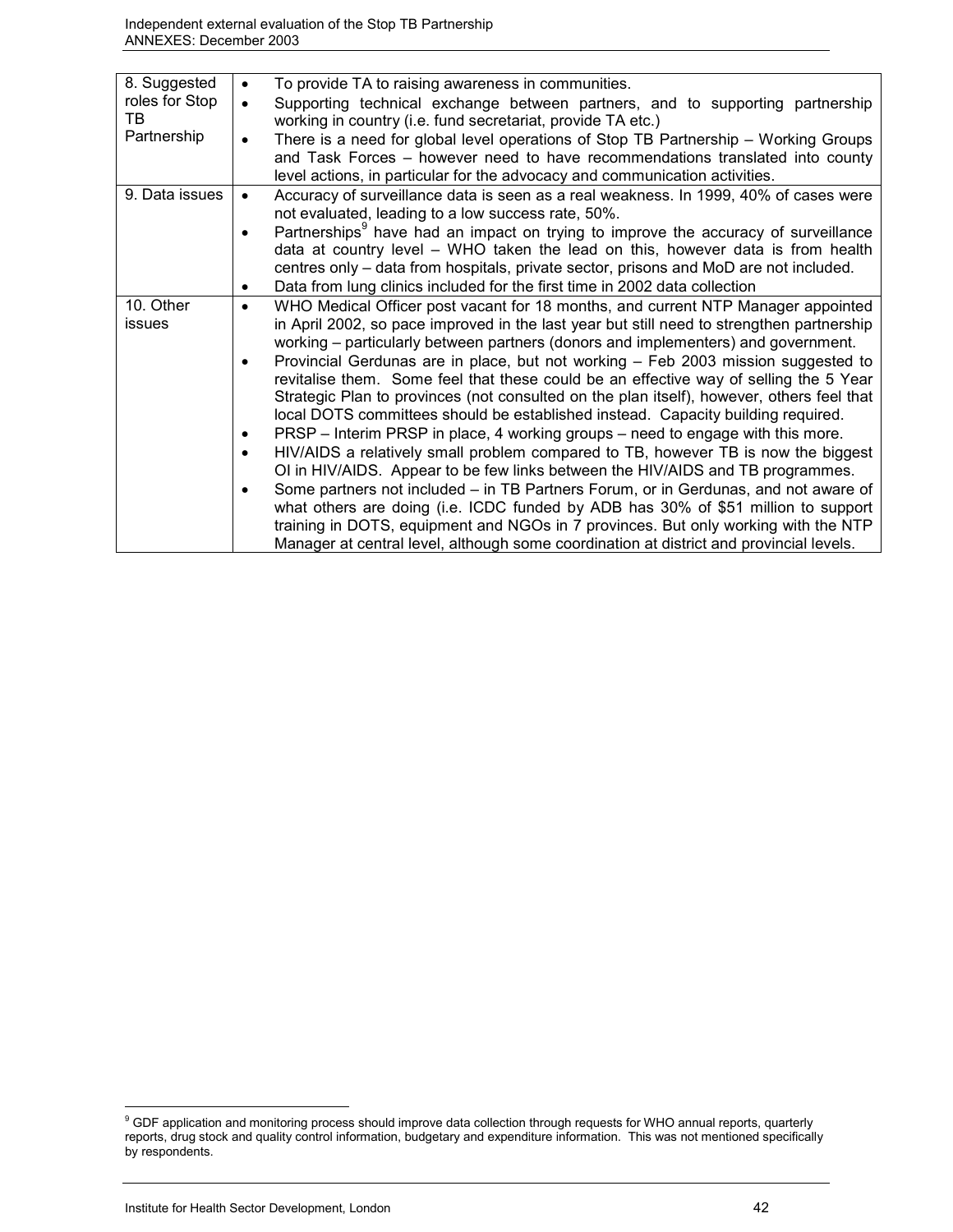|                                                             | <b>EVALUATION OF STOP TB PARTNERSHIP: BRAZIL</b>                                                                                                                                                                                                                                                                                                                                                                                                                                                                                                                                                                                                                                      |
|-------------------------------------------------------------|---------------------------------------------------------------------------------------------------------------------------------------------------------------------------------------------------------------------------------------------------------------------------------------------------------------------------------------------------------------------------------------------------------------------------------------------------------------------------------------------------------------------------------------------------------------------------------------------------------------------------------------------------------------------------------------|
| <b>TORs</b>                                                 | <b>FINDINGS / EVIDENCE</b>                                                                                                                                                                                                                                                                                                                                                                                                                                                                                                                                                                                                                                                            |
| 1 <sub>1</sub>                                              | <b>Basic data</b>                                                                                                                                                                                                                                                                                                                                                                                                                                                                                                                                                                                                                                                                     |
| Background                                                  | 172 million population<br>$\bullet$<br>10 health regions, 27 states, 5,562 municipalities<br>$\bullet$<br>Approx 6,500 hospitals, 65,000 health centres, 17,000 Health in the Family teams<br>$\bullet$<br>National Reference Laboratory, 10 Regional labs, 27 State labs, 3,994 Municipal labs                                                                                                                                                                                                                                                                                                                                                                                       |
|                                                             | $\bullet$<br>End of military era in 1985 led to a new constitution in 1988 and the Health Law (Lei<br>$\bullet$<br>Orgânica de Saúde) of 1990 which universalised access to medical care, unified the<br>public health system supported by the Ministry of Health and the National Institute for<br>Medical Assistance and Social Security (Instituto Nacional de Assistência Médica da<br>Previdência Social--INAMPS), and decentralized the management and organization of<br>health services from the federal to the state and, especially, municipal level.<br>TB Programme under the SVS (Secretaria de Vigilancia em Saude) since June 2003<br>$\bullet$<br><b>TB</b> estimates |
|                                                             | WHO estimated 118,000 new cases in 2002 - government recorded 93,000 new cases<br>$\bullet$<br>HIV prevalence 0.5%. Approximately 7% of all TB cases are HIV+ (MoH estimates<br>$\bullet$<br>from 1999 $-$ 2001), and based on survey data, 1.1% of cases are MDR TB (45% of<br>these in Rio de Janeiro)                                                                                                                                                                                                                                                                                                                                                                              |
|                                                             | 236 municipalities in Brazil have 75% of the TB cases, mostly in the State capitals.<br>٠<br>2001 data shows 11% of new smear positive cases were lost to treatment, 10% were<br>$\bullet$<br>transferred (and so the final patient outcome is not recorded) and a 6% mortality rate.<br>21% of the re-treatments were lost to treatment, 12% were transferred, and 10% died.                                                                                                                                                                                                                                                                                                         |
|                                                             | <b>Programme funding</b>                                                                                                                                                                                                                                                                                                                                                                                                                                                                                                                                                                                                                                                              |
|                                                             | 3 sources of government funds for TB - from national, state and municipal levels. 75%<br>$\bullet$<br>of the TB Programme is funded by the federal government directly & through transfers<br>Transfers from Federal Government to State and Municipalities for TB include PAB -<br>$\bullet$<br>per capita payment to municipalities for basic health services (includes TB); TFECD -<br>fund for control of epidemiological diseases (includes surveillance activities etc); and<br>other payments, including payments for REMEDIOS, VACINAS, INSECTIDAS, LABS<br>Federal government buy TB drugs and distribute to States who supply Municipalities                                |
|                                                             | <b>Stated TB priorities</b><br>To increase by half the number of health centres using the DOTS system in<br>$\bullet$<br>municipalities with higher TB rates - these municipalities to receive increased funding.<br>To build capacity, decentralise further and increase supervised treatment of patients<br>$\bullet$<br>To improve case finding through strengthening the Health in the Family programme<br>$\bullet$<br><b>Main TB partners</b>                                                                                                                                                                                                                                   |
|                                                             | External: PAHO/WHO, USAID - have also funded projects by MSH and John Hopkins<br>NGOs: Damien Foundation, AIFO (Italian), Bemfam (Brazilian) and DAHW (German)<br>$\bullet$                                                                                                                                                                                                                                                                                                                                                                                                                                                                                                           |
| 2. Key Trends<br>in TB control /<br><b>DOTS</b><br>strategy | <b>Trends in TB</b><br>Number of new cases remain fairly constant at approx 80,000 from 1990-2000 (2001 &<br>$\bullet$<br>2002 data incomplete), with the number of smear positive new cases approx 40,000.<br>Mortality per 100,000 population has also remained fairly constant at 3.5 -4 since 1985<br>٠<br>In 2000, 48.4 new cases were recorded per 100,000 population, down from just under<br>$\bullet$<br>60 in 1995. However, the rate of smear positive cases has remained constant at just<br>under 30. Highest incidence of TB in the Rio de Janeiro and Amazon states.                                                                                                   |
|                                                             | <b>Trends in DOTS</b><br>DOTS coverage reported by the MoH to be 13.3% in 2001, 17.4% in 2002 and 23.1%<br>$\bullet$<br>in 2003 (2003 figure is quoted as an estimate)<br>Brazil formally adopted the DOTS strategy in 1999, and it has now been incorporated<br>٠<br>into the TB manuals and National Strategy. However, it is reported that there is limited<br>roll-out, with direct observation reported only at the National Reference Centre, and 1<br>health centre in Rio de Janeiro.<br>DOTS programme not operating in prisons. Ministry of Justice responsible for health<br>٠<br>care of inmates, but MoH report that links are beginning to be developed. National       |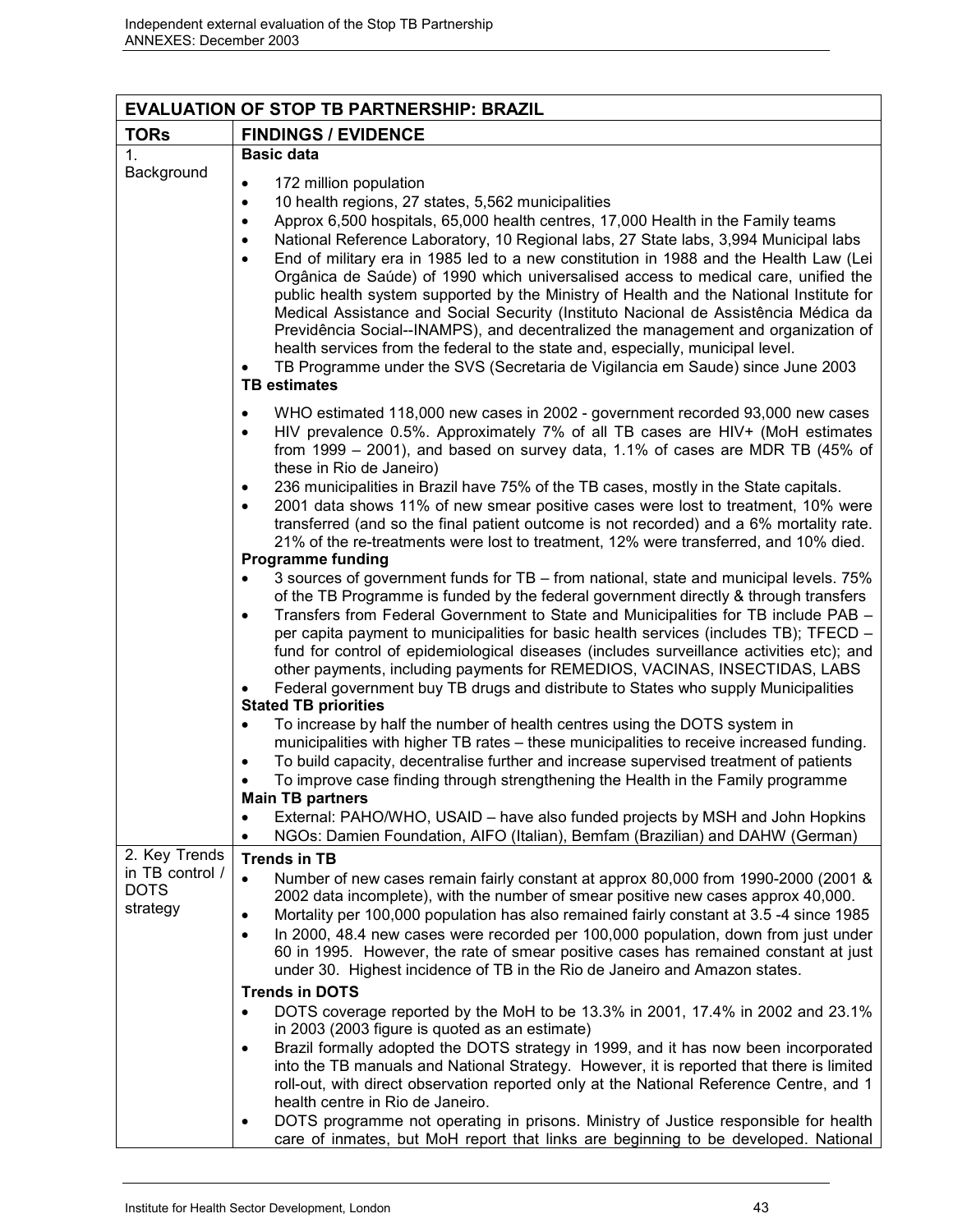|                                                                                        | Reference Centre (under MoH) is conducting a project to investigate TB in prisons                                                                                                                                                                                                                                                                                                                                                                                                                                                                                                                                                                                                                                                                                                                                                                                                                                                                                                                                                                                                                                                                                                                                                                                                                                                                                                                                                                                                                                                                                                                                                                                                                                                                                                                                                                                                                                                                                                                                                                                                                                                                                                                                  |
|----------------------------------------------------------------------------------------|--------------------------------------------------------------------------------------------------------------------------------------------------------------------------------------------------------------------------------------------------------------------------------------------------------------------------------------------------------------------------------------------------------------------------------------------------------------------------------------------------------------------------------------------------------------------------------------------------------------------------------------------------------------------------------------------------------------------------------------------------------------------------------------------------------------------------------------------------------------------------------------------------------------------------------------------------------------------------------------------------------------------------------------------------------------------------------------------------------------------------------------------------------------------------------------------------------------------------------------------------------------------------------------------------------------------------------------------------------------------------------------------------------------------------------------------------------------------------------------------------------------------------------------------------------------------------------------------------------------------------------------------------------------------------------------------------------------------------------------------------------------------------------------------------------------------------------------------------------------------------------------------------------------------------------------------------------------------------------------------------------------------------------------------------------------------------------------------------------------------------------------------------------------------------------------------------------------------|
|                                                                                        | No links reported with the private sector, although TB is a notifiable disease so all                                                                                                                                                                                                                                                                                                                                                                                                                                                                                                                                                                                                                                                                                                                                                                                                                                                                                                                                                                                                                                                                                                                                                                                                                                                                                                                                                                                                                                                                                                                                                                                                                                                                                                                                                                                                                                                                                                                                                                                                                                                                                                                              |
|                                                                                        | cases should be recorded, and patients still have to collect TB drugs from the public                                                                                                                                                                                                                                                                                                                                                                                                                                                                                                                                                                                                                                                                                                                                                                                                                                                                                                                                                                                                                                                                                                                                                                                                                                                                                                                                                                                                                                                                                                                                                                                                                                                                                                                                                                                                                                                                                                                                                                                                                                                                                                                              |
|                                                                                        | sector clinics as there are no other outlets for TB drugs.                                                                                                                                                                                                                                                                                                                                                                                                                                                                                                                                                                                                                                                                                                                                                                                                                                                                                                                                                                                                                                                                                                                                                                                                                                                                                                                                                                                                                                                                                                                                                                                                                                                                                                                                                                                                                                                                                                                                                                                                                                                                                                                                                         |
|                                                                                        | Current weakness in the system seen to be direct supervision / observation of patients<br>$\bullet$                                                                                                                                                                                                                                                                                                                                                                                                                                                                                                                                                                                                                                                                                                                                                                                                                                                                                                                                                                                                                                                                                                                                                                                                                                                                                                                                                                                                                                                                                                                                                                                                                                                                                                                                                                                                                                                                                                                                                                                                                                                                                                                |
| 3. Awareness<br>of Global Stop<br>ТB<br>Partnership                                    | Despite a presentation by the TB Programme on the Amsterdam Declaration of 2000,<br>$\bullet$<br>the global goals for TB reduction and the structure of the Global Stop TB Partnership<br>(including working groups, board, secretariat, GDF, Global Partners Forum etc.), there<br>seemed to be little recognition of the STOP TB brand in Brazil and of the Partnership.<br>No branding of recent National TBCP documents with STOPTB Logo.<br>Understanding of the role of the Global Stop TB Partnership and its components (i.e.<br>$\bullet$<br>Coordinating Board, Working Groups, GDF etc.), and its interaction with other global<br>initiatives (i.e. GLC, GFATM etc.) is not entirely clear to MoH or to some partners<br>No awareness of Global Stop TB Partnership at State and Municipal levels and limited<br>awareness of the Partnership at central levels. Although the DOTS strategy has now<br>been accepted by the MoH, it is seen as an initiative presented by PAHO / WHO<br>Partners feel the Stop TB Partnership has had some impact in technical terms, but not<br>٠                                                                                                                                                                                                                                                                                                                                                                                                                                                                                                                                                                                                                                                                                                                                                                                                                                                                                                                                                                                                                                                                                                                     |
|                                                                                        | financial terms (due to size of MoH budget - $2^{nd}$ largest budget – approx \$20 billion).                                                                                                                                                                                                                                                                                                                                                                                                                                                                                                                                                                                                                                                                                                                                                                                                                                                                                                                                                                                                                                                                                                                                                                                                                                                                                                                                                                                                                                                                                                                                                                                                                                                                                                                                                                                                                                                                                                                                                                                                                                                                                                                       |
| 4. Impact of<br>the Stop TB<br>Partnership<br>on political<br>commitment<br>to Stop TB | Involvement in international meetings, and international pressure have helped to raise<br>$\bullet$<br>the political commitment to TB, alongside national pressure to prioritise TB activities.<br>TB is one of five stated priority areas including maternity, child care, leprosy and EPI<br>$\bullet$<br>The MDGs, and the international TB goals have been adopted into policies and plans.<br>$\bullet$<br>5 year National Plan developed for TB by MoH with input from PAHO in 1998 (now<br>$\bullet$<br>under revision). TB manuals, guidelines also developed, based on DOTS strategy.<br>At the biannual meeting of the Brazilian Medical Association (8,000 attendees) in<br>$\bullet$<br>2003, the new Minister of Health announced he was "ashamed of Brazil's record in TB<br>and leprosy and for which there was no excuse!" - this was seen to be due to<br>international/national pressure/rankings etc.<br>New government, success of pilot projects and continued technical discussions with<br>$\bullet$<br>PAHO / WHO are reported to have convinced the Brazilian government to incorporate<br>DOTS into the TB programme, and integrate with family medicine programmes, such<br>as the 'Health in the Family' initiative. There are 17,000 teams at present, with a<br>doctor, a nurse and five community agents to visit / supervise 800-1,000 families.<br>Adoption of DOTS strategy by MoH reported to be due to facilitation by PAHO (who<br>$\bullet$<br>were supported by Stop TB with evidence from other countries, access to training, TA<br>etc.), but not necessarily on the direct involvement of the Stop TB Partnership itself.<br>PAHO have helped with developing plans, training, supervision, annual evaluations of<br>$\bullet$<br>the programme and in organising regional meetings of TB teams from other countries.<br>Holding a Global Stop TB Partnership Coordinating Board meeting in Brasilia in April<br>$\bullet$<br>2003 was not thought by those we spoke to to have an impact on the decision of the<br>Brazilian MoH to adopt the DOTS programme. However discussion with other<br>Ministers of Health at the meeting may have made more of an impression. |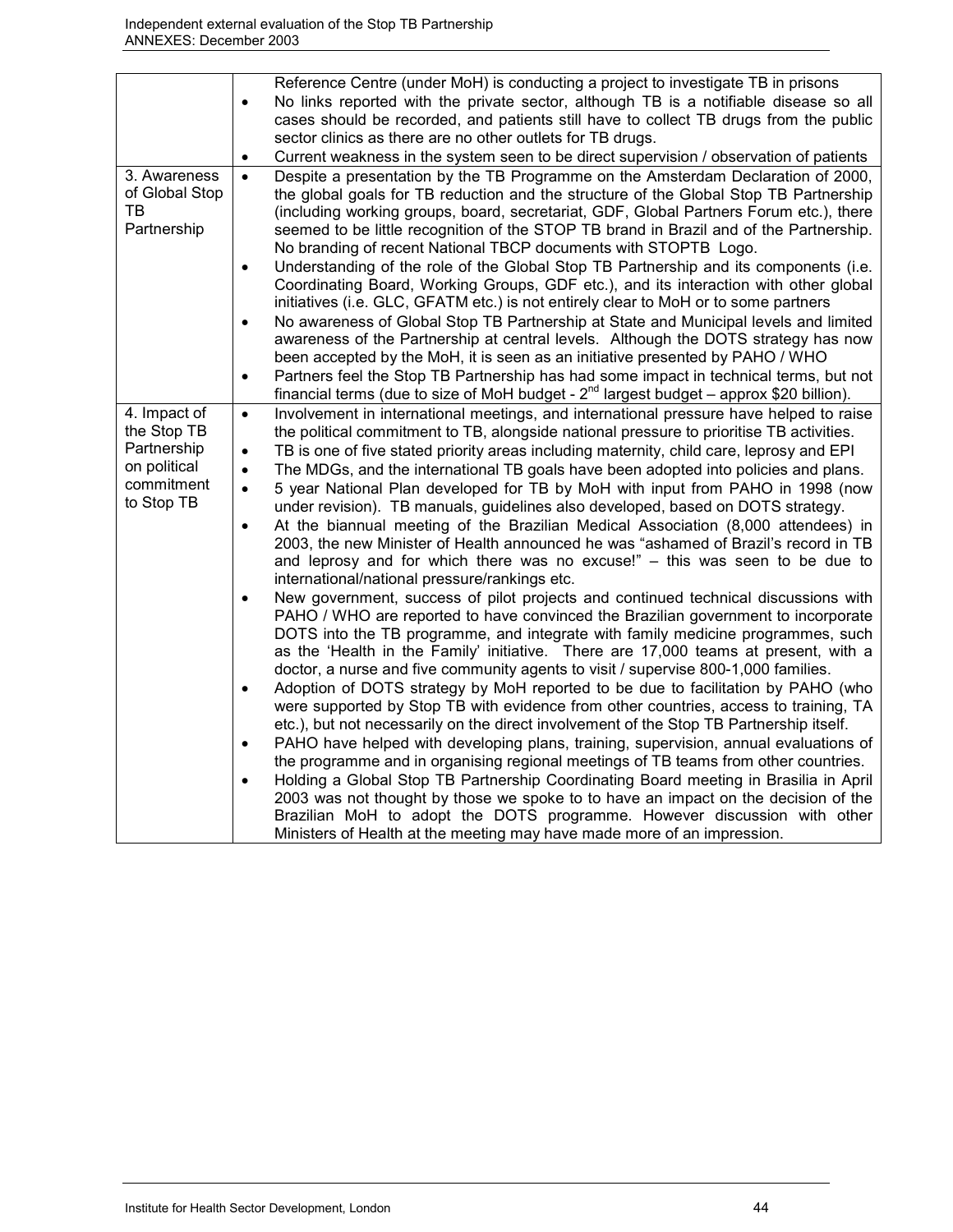| 5. Impact on<br>partnership<br>building | Stop TB Partnership (and involvement of other partners in Brazil) has resulted in a<br>$\bullet$<br>change in mind-set in Brazil, and a new vocabulary - donors, stakeholders, partners<br>etc. Realisation now that partnership working is important, even if MoH is still the<br>major financier of TB. |
|-----------------------------------------|-----------------------------------------------------------------------------------------------------------------------------------------------------------------------------------------------------------------------------------------------------------------------------------------------------------|
|                                         | MoH is encouraging partnership working, where it reinforces the local programme and<br>$\bullet$<br>helps sustainability – coordination and achieving consensus on technical issues is key                                                                                                                |
|                                         | as is avoiding competition between partners / MoH - partners need to be under MoH                                                                                                                                                                                                                         |
|                                         | Sustainability and ownership are seen as key priorities by all partners (MoH & others).<br>$\bullet$<br>Ministry of Health currently undertaking 'stock-taking' exercise with NGOs and other<br>$\bullet$                                                                                                 |
|                                         | partners to identify who is doing what where. No formal mechanism as such, however                                                                                                                                                                                                                        |
|                                         | many TB partners (i.e. USAID and PAHO) are involved in technical meetings on TB.                                                                                                                                                                                                                          |
|                                         | MoH sees NGOs as having a role in advocacy and prevention, not direct provision -<br>$\bullet$<br>MoH partners with NGOs and municipal secretariats to cover indigenous population                                                                                                                        |
|                                         | AIDS programme is seen to be working better than TB programme in Brazil $-$ aim is<br>$\bullet$                                                                                                                                                                                                           |
|                                         | now to develop links between the TB and Leprosy programmes. The latter have                                                                                                                                                                                                                               |
|                                         | traditionally been more closely aligned.<br>Partnership mechanisms:                                                                                                                                                                                                                                       |
|                                         | Technical committee for TB Programme, including scientists, external consultants etc.<br>٠                                                                                                                                                                                                                |
|                                         | State and municipal level coordination mechanisms - not TB specific, but discuss TB<br>٠                                                                                                                                                                                                                  |
|                                         | There is a national meeting in Nov with TB and Leprosy NGOs to which AIDS NGOs<br>$\bullet$                                                                                                                                                                                                               |
|                                         | have been invited in an attempt to coordinate with NGOs informally at this stage.                                                                                                                                                                                                                         |
|                                         | Bilateral meetings with donors occur to discuss funding sections of the National Plan<br>٠                                                                                                                                                                                                                |
| 6. Impact on<br>TB awareness            | Public awareness of TB is very low - and there is still considerable stigma around TB,<br>$\bullet$<br>TB is seen as a disease of the past, and of the marginalised groups. However, there                                                                                                                |
|                                         | are plans to raise public awareness through joint TB / leprosy campaigns (despite the                                                                                                                                                                                                                     |
|                                         | expense of national Radio and TV programmes)                                                                                                                                                                                                                                                              |
|                                         | The Health Promotion material produced by and the Website of the MoH was said to<br>٠                                                                                                                                                                                                                     |
|                                         | be excellent.                                                                                                                                                                                                                                                                                             |
|                                         | Campaigns have been held for World TB Day, as well as on the Brazilian TB day, 17<br>$\bullet$<br>November. However, there is an issue of country-ownership, with replacing the Brazil                                                                                                                    |
|                                         | day by the World TB day, that not all respondents were happy with – diluting message.                                                                                                                                                                                                                     |
|                                         | Awareness of TB and DOTS among general health professionals also reported to be a<br>$\bullet$                                                                                                                                                                                                            |
|                                         | problem – There is an effort by the Damien Foundation to develop TB curricula at                                                                                                                                                                                                                          |
|                                         | Medical and Nursing Schools.                                                                                                                                                                                                                                                                              |
|                                         | Meeting at Federal level in July 2003 for TB Coordinators of States and State Capitals<br>$\bullet$<br>had DOTS strategy as most important message at meeting, so awareness is now                                                                                                                        |
|                                         | increasing, but there is still a need to get this down to smaller municipalities                                                                                                                                                                                                                          |
|                                         | Apart from World TB Day (replacing the Brazilian day) it does not appear that the Stop<br>$\bullet$                                                                                                                                                                                                       |
|                                         | TB Partnership has had an effect on awareness of TB in Brazil - among professionals                                                                                                                                                                                                                       |
|                                         | or the public                                                                                                                                                                                                                                                                                             |
| 7. Impact on<br>funding for TB          | It is not clear from the data whether there have been any changes in the funding for TB<br>$\bullet$<br>in Brazil over recent years, due to the difficulties in identifying allocations for TB and                                                                                                        |
|                                         | expenditure at the different levels: Federal / State / Municipalities, however there is a                                                                                                                                                                                                                 |
|                                         | move towards earmarked funds for TB in transfers from federal to municipalities                                                                                                                                                                                                                           |
|                                         | A system exists, whereby municipalities get bonus payments for treating / curing TB<br>$\bullet$                                                                                                                                                                                                          |
|                                         | patients. This has been in operation since 1993 (bonus for curing TB), but has altered<br>recently, in that the payment is now made if patients are cured with DOTS. There used                                                                                                                           |
|                                         | to be no guarantee that these funds went to TB, but recently changed.                                                                                                                                                                                                                                     |
|                                         | Other initiatives include linking with the 'Zero Hunger' programme, whereby patients<br>٠                                                                                                                                                                                                                 |
|                                         | receive food parcels for 6 months after they have been cured, travel payments etc.                                                                                                                                                                                                                        |
|                                         | No GFATM proposal was submitted for TB, although there are ones for malaria and<br>٠<br>AIDS. This is because there was felt to be no need for additional funds for TB in Brazil                                                                                                                          |
| 8. Impact on                            | Brazil has not applied for GDF support, as they produce sufficient TB drugs locally -<br>$\bullet$                                                                                                                                                                                                        |
| availability<br>οf<br>high-quality      | the Government invests 1.2 bill Reais in drug manufacture a year - 16 mill on TB drugs                                                                                                                                                                                                                    |
| anti-TB drugs                           | It was reported that although Brazil has produced TB drugs (among others) for some<br>$\bullet$<br>time, the decision to produce TB drugs in Brazil has now been enshrined in policy.                                                                                                                     |
|                                         | 'Centre for Medications' supplied all drugs centrally for several diseases including TB<br>$\bullet$                                                                                                                                                                                                      |
|                                         | until 1996 when the centre was closed. In 1998, the 'National Policy for Medications'                                                                                                                                                                                                                     |
|                                         | was developed, which included a directive for the Federal government to procure and                                                                                                                                                                                                                       |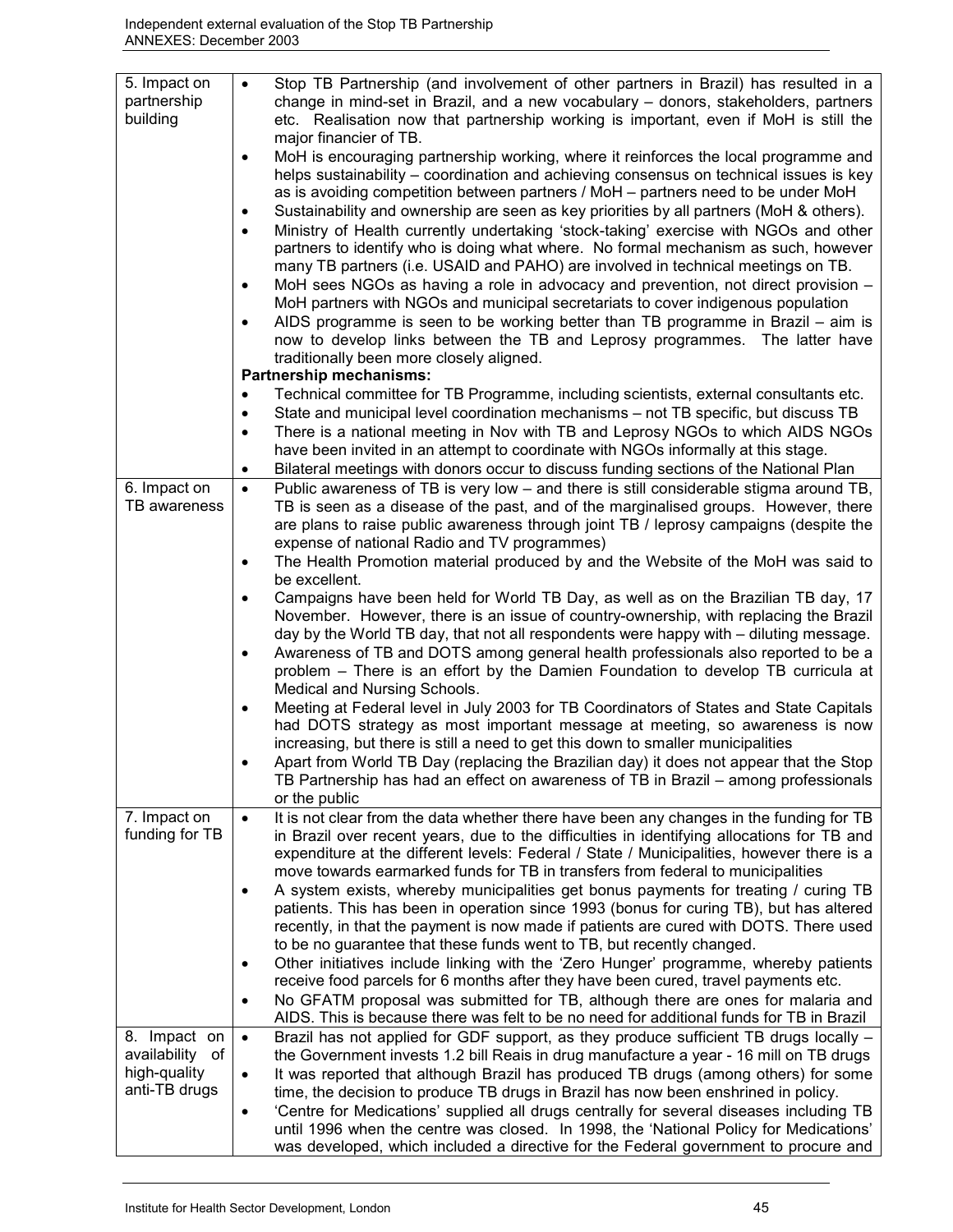|                | manufacture drugs, and outlined responsibilities at different levels of government.<br>Essential drugs list developed in 2001 (revised 2002), which includes TB drugs, and<br>$\bullet$<br>there is a General Policy of Conduct, with 8 directives on safety, quality, control etc.<br>Safety and quality concerns reported in relation to quality of raw materials imported -<br>$\bullet$<br>in early 2003, production of some TB drugs halted due to poor quality imports.<br>ARVs have been manufactured and supplied without charge since 1996.<br>Main problems were are logistics / distribution of drugs to inaccessible areas<br>$\bullet$                                                                                                  |
|----------------|------------------------------------------------------------------------------------------------------------------------------------------------------------------------------------------------------------------------------------------------------------------------------------------------------------------------------------------------------------------------------------------------------------------------------------------------------------------------------------------------------------------------------------------------------------------------------------------------------------------------------------------------------------------------------------------------------------------------------------------------------|
| 9. Suggested   | Brazil is keen to participate in and learn from the international community<br>$\bullet$                                                                                                                                                                                                                                                                                                                                                                                                                                                                                                                                                                                                                                                             |
| roles for Stop | To create a positive political environment to influence policy<br>$\bullet$                                                                                                                                                                                                                                                                                                                                                                                                                                                                                                                                                                                                                                                                          |
| TВ             | To provide technical assistance to TB programme - and capacity building<br>$\bullet$                                                                                                                                                                                                                                                                                                                                                                                                                                                                                                                                                                                                                                                                 |
| Partnership    | To help acceleration of DOTS in country - enable learning from other countries<br>$\bullet$                                                                                                                                                                                                                                                                                                                                                                                                                                                                                                                                                                                                                                                          |
|                | To provide funding for communication about TB on Radio &TV (very costly in Brazil).<br>$\bullet$                                                                                                                                                                                                                                                                                                                                                                                                                                                                                                                                                                                                                                                     |
|                | Request that STBP provide documents, training materials, public information materials<br>$\bullet$                                                                                                                                                                                                                                                                                                                                                                                                                                                                                                                                                                                                                                                   |
|                | and the Stop TB website in Portuguese to encourage the rapid uptake of new evidence<br>and a two-way debate and joint learning.                                                                                                                                                                                                                                                                                                                                                                                                                                                                                                                                                                                                                      |
|                | The biennial ABRASCO (Public Health Association) was seen to be an important<br>$\bullet$                                                                                                                                                                                                                                                                                                                                                                                                                                                                                                                                                                                                                                                            |
|                | forum with over 8 000 people attending from all over the country.                                                                                                                                                                                                                                                                                                                                                                                                                                                                                                                                                                                                                                                                                    |
|                | Ensure that there is good coordination of partner projects with the MoH<br>٠                                                                                                                                                                                                                                                                                                                                                                                                                                                                                                                                                                                                                                                                         |
| 10. Data       | Concerns about discrepancy between 2002 WHO estimate and government figures<br>$\bullet$                                                                                                                                                                                                                                                                                                                                                                                                                                                                                                                                                                                                                                                             |
| concerns       | Computerised information system adopted in 1995 but was converted from DOS to<br>$\bullet$<br>Windows in 1999, which resulted in loss of data. Before 1995, data was collected<br>manually (some feel this was more accurate), but not collated at a national level<br>Concerns that often what is recorded in the books does not make it onto computer.<br>$\bullet$<br>All states have own data recording system - it has been difficult to get them to use the<br>$\bullet$<br>same one – problems of getting centralised information in a decentralised system<br>Incomplete picture due to lack of data on transfers in the computerised system<br>Concern was expressed that the Brazilian computerised system SINA also produces<br>$\bullet$ |
|                | artificially high success rates<br>Very little analysis or use of reported data at health facility level to improve data quality                                                                                                                                                                                                                                                                                                                                                                                                                                                                                                                                                                                                                     |
|                | or outcomes                                                                                                                                                                                                                                                                                                                                                                                                                                                                                                                                                                                                                                                                                                                                          |
|                | MoH hoping to improve flow of information, and speed of reporting (currently working<br>with 2001 data), by putting computer information system on-line for local reporting                                                                                                                                                                                                                                                                                                                                                                                                                                                                                                                                                                          |
|                | Validation exercise undertaken by CDC / USAID in 2002 found 70% of cases detected<br>$\bullet$                                                                                                                                                                                                                                                                                                                                                                                                                                                                                                                                                                                                                                                       |
| 11. Other      | recorded in the computer information system, but only 50% of outcomes are recorded<br>5 different heads of the TB programme since 1998. New government was installed in<br>$\bullet$                                                                                                                                                                                                                                                                                                                                                                                                                                                                                                                                                                 |
| issues         | early 2003, so there have been some recent changes in MoH personnel.                                                                                                                                                                                                                                                                                                                                                                                                                                                                                                                                                                                                                                                                                 |
|                | There was no problem with availability of drugs, laboratories or human resources, but<br>$\bullet$                                                                                                                                                                                                                                                                                                                                                                                                                                                                                                                                                                                                                                                   |
|                | interviewees see the central challenge facing the TB programme (and health service in<br>general) is to improve the planning, evaluation and management capacity at all levels,<br>build the technical know how in health professionals and strengthen the decentralised<br>health networks especially through the Health in the Family Programme.                                                                                                                                                                                                                                                                                                                                                                                                   |
|                | Only 50% of Municipal labs perform microscopy services, due to way labs are funded,<br>$\bullet$<br>lack of interest from doctors and nurses, poor equipment and inadequate supervision<br>Regular rotation of staff was also reported as a problem<br>$\bullet$                                                                                                                                                                                                                                                                                                                                                                                                                                                                                     |
|                | Information task a long time to penetrate to many peripheral areas<br>٠                                                                                                                                                                                                                                                                                                                                                                                                                                                                                                                                                                                                                                                                              |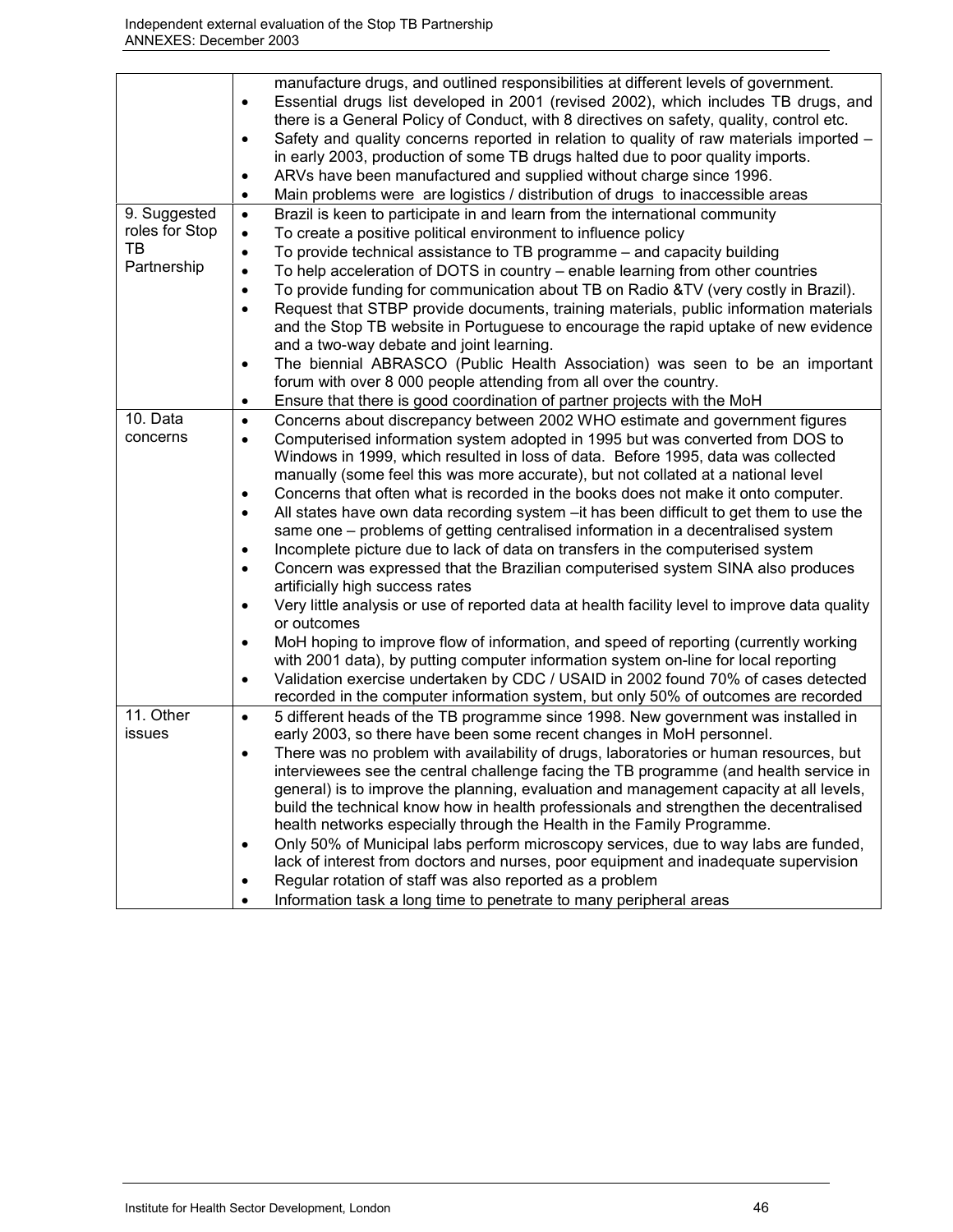| <b>EVALUATION OF STOP TB PARTNERSHIP: AFGHANISTAN</b> |                                                                                                                                                                                                                                                                                                                                                                                                                                                                                                                                                                                                                                                                                                                                                                                                                                                                                                                                                                                                                                                                                                                                                                                                                                                                                                                                                                                                                                                                                                                                                                                                                                                                                                                                                                                                                                                                                                                                                                                                                                                                                                       |  |
|-------------------------------------------------------|-------------------------------------------------------------------------------------------------------------------------------------------------------------------------------------------------------------------------------------------------------------------------------------------------------------------------------------------------------------------------------------------------------------------------------------------------------------------------------------------------------------------------------------------------------------------------------------------------------------------------------------------------------------------------------------------------------------------------------------------------------------------------------------------------------------------------------------------------------------------------------------------------------------------------------------------------------------------------------------------------------------------------------------------------------------------------------------------------------------------------------------------------------------------------------------------------------------------------------------------------------------------------------------------------------------------------------------------------------------------------------------------------------------------------------------------------------------------------------------------------------------------------------------------------------------------------------------------------------------------------------------------------------------------------------------------------------------------------------------------------------------------------------------------------------------------------------------------------------------------------------------------------------------------------------------------------------------------------------------------------------------------------------------------------------------------------------------------------------|--|
| <b>TORs</b>                                           | <b>FINDINGS / EVIDENCE</b>                                                                                                                                                                                                                                                                                                                                                                                                                                                                                                                                                                                                                                                                                                                                                                                                                                                                                                                                                                                                                                                                                                                                                                                                                                                                                                                                                                                                                                                                                                                                                                                                                                                                                                                                                                                                                                                                                                                                                                                                                                                                            |  |
| 1.                                                    | <b>Basic facts</b>                                                                                                                                                                                                                                                                                                                                                                                                                                                                                                                                                                                                                                                                                                                                                                                                                                                                                                                                                                                                                                                                                                                                                                                                                                                                                                                                                                                                                                                                                                                                                                                                                                                                                                                                                                                                                                                                                                                                                                                                                                                                                    |  |
| Background                                            | Afghanistan is in a complex emergency situation and has been slowly emerging from<br>over two decades of civil war and strife following the removal of the Taliban regime in<br>late 2001. Security remains a key problem in many parts of the country and is showing<br>little sign of improvement. A transitional Government is in place and elections are<br>expected in mid 2004.<br>There are 8 Regions (these are not officially recognised demarcations but have<br>traditionally been used by UN organisations for operational purposes), 32 Provinces                                                                                                                                                                                                                                                                                                                                                                                                                                                                                                                                                                                                                                                                                                                                                                                                                                                                                                                                                                                                                                                                                                                                                                                                                                                                                                                                                                                                                                                                                                                                        |  |
|                                                       | 381 districts. Total population is estimated at 25.47 m.<br>The DOTS strategy was officially endorsed by Government in 1997. Coverage has<br>$\bullet$<br>increased from 11% of the population in 1998 to 39% in 2002 but at the end of August                                                                                                                                                                                                                                                                                                                                                                                                                                                                                                                                                                                                                                                                                                                                                                                                                                                                                                                                                                                                                                                                                                                                                                                                                                                                                                                                                                                                                                                                                                                                                                                                                                                                                                                                                                                                                                                        |  |
|                                                       | 2003 only 79 districts out of 387 had one or more facilities providing DOTS.<br>Treatment success rate in 2000 was estimated at 86%. The incidence rate is<br>$\bullet$                                                                                                                                                                                                                                                                                                                                                                                                                                                                                                                                                                                                                                                                                                                                                                                                                                                                                                                                                                                                                                                                                                                                                                                                                                                                                                                                                                                                                                                                                                                                                                                                                                                                                                                                                                                                                                                                                                                               |  |
|                                                       | estimated at 314 new cases per 100,000. The Smear positive pulmonary TB incidence<br>rate is estimated at 141 per 100,000 (1999). New cases identified in 2001 and 2002<br>were 9668 and 13,794 respectively (+30%) with an estimated case detection rate of<br>20% in 2002. Notification rates have tripled from 15 per 100,000 in 1998 to 44 in 2001                                                                                                                                                                                                                                                                                                                                                                                                                                                                                                                                                                                                                                                                                                                                                                                                                                                                                                                                                                                                                                                                                                                                                                                                                                                                                                                                                                                                                                                                                                                                                                                                                                                                                                                                                |  |
|                                                       | TB problem has been exacerbated by the repatriation of approx 1.5 million refugees<br>٠<br>from Pakistan since the beginning of 2002, with perhaps 2 million more to follow.                                                                                                                                                                                                                                                                                                                                                                                                                                                                                                                                                                                                                                                                                                                                                                                                                                                                                                                                                                                                                                                                                                                                                                                                                                                                                                                                                                                                                                                                                                                                                                                                                                                                                                                                                                                                                                                                                                                          |  |
|                                                       | There is major inequality in TB provision reflecting regional disparity in health services<br>$\bullet$<br>as a whole. 38% of all facilities claim to be involved in some TB control activity.<br>However, only 19% had TB laboratory supplies, and only 10% have a microscopist.<br>While 13% claim to offer short-course treatment, only 10% had TB outreach workers<br>(is it a remarkable difference?). Only 6% engage in case finding (it is internationally<br>accepted that case finding be passive), offer short-course treatment, and have TB<br>registers, outreach workers, a microscopist, and TB laboratory supplies available.<br>63% of the provincial hospitals claim to be involved in TB control activities, but only<br>39% offered all activities and have necessary laboratory and staff.<br>Source:<br>Afghanistan National Health Resources Assessment December 2002 (There several<br>reserves about that report but I understand it is the only source of information)<br>Women are disproportionately affected by TB. They account for 2/3 of smear-positive<br>٠<br>patients in 2001. Operational research is ongoing to understand the reasons why.<br>There is heavy reliance on external inputs in both the financing and delivery of<br>services. It is estimated that donors account for around 90% of total recurrent health<br>spending and that 70-80% of free health services are delivered by local or<br>international NGOs.<br>A Health Policy and Strategic Plan for TB were developed in 2002 and have been<br>used as a basis for planning TB activities since. The strategy is currently being<br>finalised before seeking Ministerial approval. It aims to achieve 30% DOTS coverage<br>by the end of 2002 and achieve the global targets by 2005 at a cost of some \$12m.<br>MoH is planning to decentralise the planning and implementation of health services to<br>$\bullet$<br>the 32 provinces. With support from the World Bank and others, Government is<br>planning to contract with NGOs to deliver the essential package for districts (the so |  |
|                                                       | called PPA approach)<br><b>Key partners</b>                                                                                                                                                                                                                                                                                                                                                                                                                                                                                                                                                                                                                                                                                                                                                                                                                                                                                                                                                                                                                                                                                                                                                                                                                                                                                                                                                                                                                                                                                                                                                                                                                                                                                                                                                                                                                                                                                                                                                                                                                                                           |  |
|                                                       |                                                                                                                                                                                                                                                                                                                                                                                                                                                                                                                                                                                                                                                                                                                                                                                                                                                                                                                                                                                                                                                                                                                                                                                                                                                                                                                                                                                                                                                                                                                                                                                                                                                                                                                                                                                                                                                                                                                                                                                                                                                                                                       |  |
|                                                       | The main TB partner is WHO providing overall technical and financial support, with 2<br>technical advisers at central level and support to 16 Regional coordinators. It has<br>often fulfilled a gap filling function due to weakness within the NTP. Other key partners<br>include CIDA, JICA, Italy, MEDAIR, GMS, other NGOs and Norway. WFP provides<br>energy basket to TB patients. JICA has plans for a 5-year programme on TB control.<br>A GFATM proposal was approved during the $2^{nd}$ Round. The \$3.13m programme<br>٠<br>focuses on capacity building. The grant agreement has yet to be signed. A proposal<br>has been submitted for the current round. This proposal requests \$19.5 m. Nearly half<br>of this (\$9.2m) is for TB, of which some \$5.1m is for drugs                                                                                                                                                                                                                                                                                                                                                                                                                                                                                                                                                                                                                                                                                                                                                                                                                                                                                                                                                                                                                                                                                                                                                                                                                                                                                                                 |  |
|                                                       |                                                                                                                                                                                                                                                                                                                                                                                                                                                                                                                                                                                                                                                                                                                                                                                                                                                                                                                                                                                                                                                                                                                                                                                                                                                                                                                                                                                                                                                                                                                                                                                                                                                                                                                                                                                                                                                                                                                                                                                                                                                                                                       |  |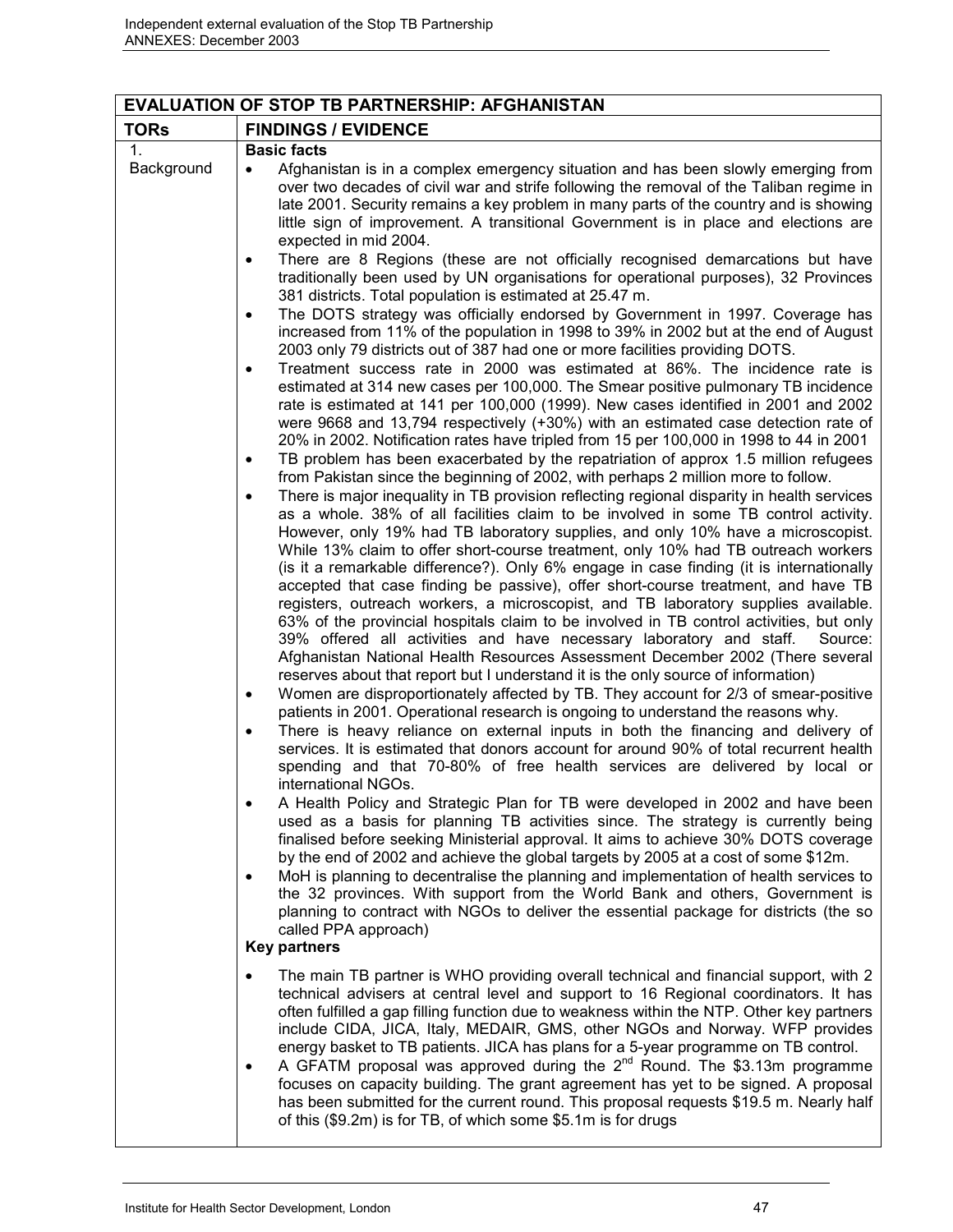|                                                                                                  | <b>Stated NTP Priorities</b><br>Regular and adequate supply of anti-TB medicines to all levels of NTP;<br>Availability of laboratories for diagnosis, reference and training purposes<br>$\bullet$<br>Training of staff on DOTS at all levels<br>$\bullet$<br>A strong and reliable logistic system<br>$\bullet$<br>Recording and reporting<br>$\bullet$<br>Health education<br>$\bullet$<br>Food distribution to TB patients as a way of encouraging attendance<br>$\bullet$<br>Advocacy initiatives aimed at sustaining DOTS' momentum and funding<br>$\bullet$<br>Coordination between different programme's stakeholders<br>$\bullet$<br>Supervision on DOTS activities at all levels<br>$\bullet$<br>Operational research on key aspects of DOTS implementation<br>$\bullet$<br>Incentives for national key staff<br>$\bullet$                                                                                                                                                                                                                                                                                                                                                                                                          |
|--------------------------------------------------------------------------------------------------|----------------------------------------------------------------------------------------------------------------------------------------------------------------------------------------------------------------------------------------------------------------------------------------------------------------------------------------------------------------------------------------------------------------------------------------------------------------------------------------------------------------------------------------------------------------------------------------------------------------------------------------------------------------------------------------------------------------------------------------------------------------------------------------------------------------------------------------------------------------------------------------------------------------------------------------------------------------------------------------------------------------------------------------------------------------------------------------------------------------------------------------------------------------------------------------------------------------------------------------------|
|                                                                                                  | Chronology<br>Afghanistan has had a National Tuberculosis Institute (NTI) since the 1970s<br>1992-97: TB programme effectively dormant due to insecurity<br>1997: DOTS approach approved and introduced in Kabul<br>1999: Original TB Guidelines approved<br>April 2002: Arrival of "Stop TB" Medical Officer posted to Kabul<br>April 2002: National Coordination Meeting (Kabul,) reiterated the choice of DOTS as the<br>strategy adopted by MOH to control TB countrywide.<br>May 2002: National TB Officer appointed, for NTP<br>July 2002: National Workshop On Communicable Diseases Control In Afghanistan<br>August 2002: Development of Strategic Plan<br>August 2002: Establishment of NIACC                                                                                                                                                                                                                                                                                                                                                                                                                                                                                                                                      |
|                                                                                                  | August 2002: First field trip of NTP manager to North and North-East regions to promote<br>exchange of views and knowledge between TB workers in the regions and in Kabul.<br>September 2002: Proposal submitted to GFATM<br>October 2002: WHO Technical Officer for Administration and Logistics arrived in Kabul<br>December 2002: National Workshop on Operational Planning at Regional and Provincial<br>levels; second international Stop TB Medical officer posted in Mazar e Sharif<br>Feb 2003: approval of GFATM proposal<br>April 2003: process of developing TB guidelines began                                                                                                                                                                                                                                                                                                                                                                                                                                                                                                                                                                                                                                                  |
| $Im$ pact of<br>2.<br>the Stop<br>TB.<br>Partnership on<br>political<br>commitment to<br>Stop TB | A National Health policy was elaborated in 2002 and followed by an Interim Health<br>$\bullet$<br>Strategy for 2002 -2003 "A Strategy To Lay Foundations" in February 2003. It sets out<br>12 broad strategies of which 5 are considered top priorities. TB is not mentioned<br>specifically but one of the priority strategies is to implement a basic package of<br>essential services, and TB represents an important component of the package.<br>A collaborative approach has been taken to the development of a Strategic Plan to<br>lead development of TB services from 2003 to 2005. It is currently being modified with<br>assistance from WHO and Ministerial approval will be sought for it in the near future.<br>Nonetheless, TB often falls well down the list of priorities In many provinces security<br>٠<br>is the key issue. Within health, maternal health is a major concern in the north where<br>maternal mortality rates are amongst the worst in the world.                                                                                                                                                                                                                                                        |
| 3. Impact on<br>partnership<br>building                                                          | Sector coordination is by the Consultative Group for Health and Nutrition (CGHN),<br>$\bullet$<br>formed in July 2002 for a transitional 18 months, with MOH, UNICEF, WHO and MSH.<br>TB is coordinated through an Inter Agency Coordinating Committee, convened in July<br>2002, meeting approx every three months. Members include key stakeholders (with<br>the possible exception of the private sector). WHO and Medair act as the Secretariat.<br>It is an advisory and coordinating body: a forum for debating TB control and DOTS<br>expansion, to advise on managerial issues, to raise awareness among the public and<br>the partners, to propose rational allocation of resources. The IACC tends to focus on<br>issues such as development of the essential package and agreeing the guidelines.<br>Attendance by donors has often been poor. NGO appreciate the opportunity these<br>arrangements offer for field staff to share lessons. The IACC has replaced monthly<br>meetings between MoPH and largely Kabul-based NGOs. Funds have been provided<br>by donors but focused on strategy and policy formulation rather than implementation.<br>An increasing feeling that GFATM should meet the funding requirement for TB. |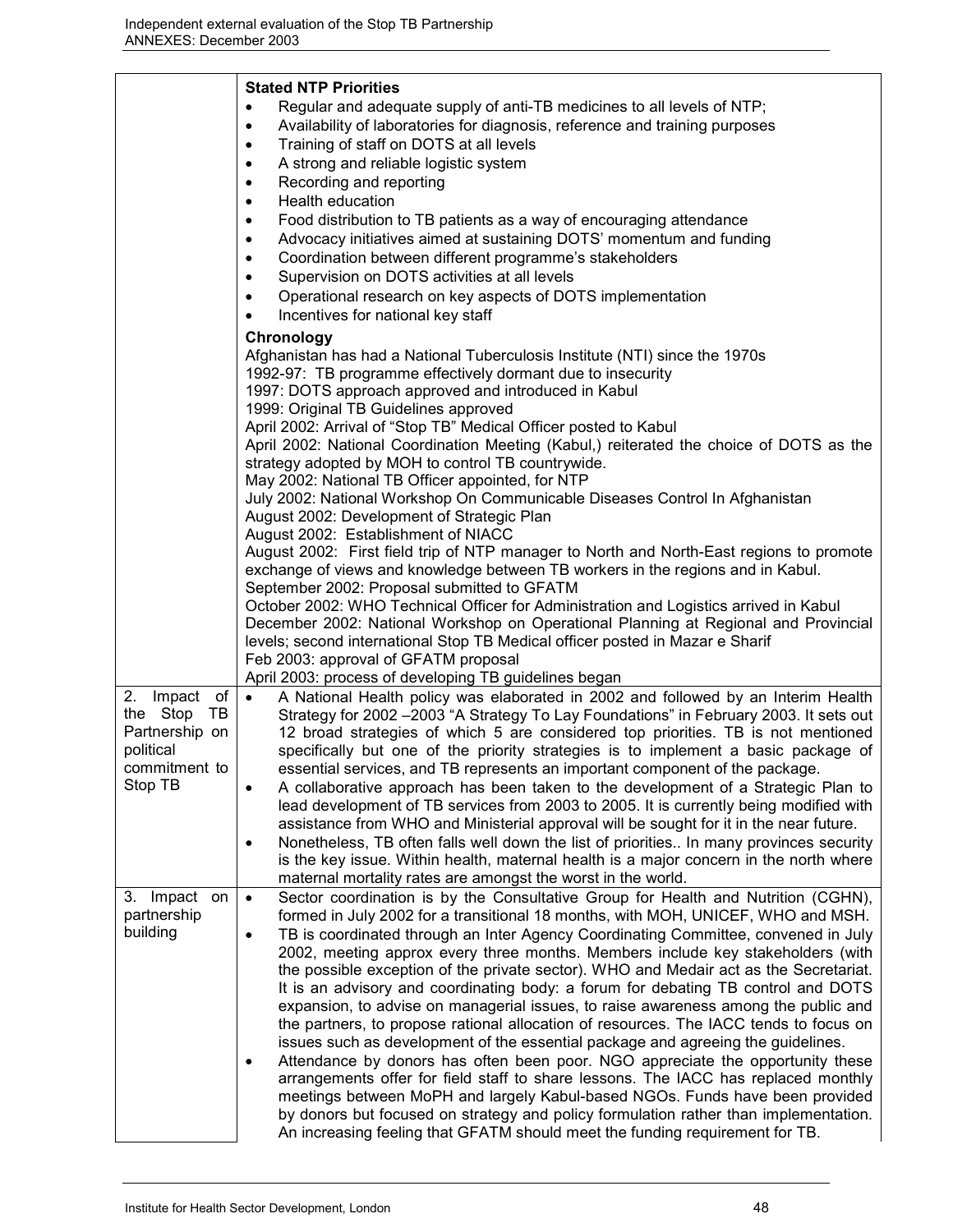|                                                                  | Key achievements of the partnership include:                                                                                                                                                                                                                                                                                                                                                                                                                                                                                                                                                                                  |
|------------------------------------------------------------------|-------------------------------------------------------------------------------------------------------------------------------------------------------------------------------------------------------------------------------------------------------------------------------------------------------------------------------------------------------------------------------------------------------------------------------------------------------------------------------------------------------------------------------------------------------------------------------------------------------------------------------|
|                                                                  | development of revised TB guidelines. In the past NGOs provided services according<br>to their own plans and guidelines and did not provide data to Government. A single set<br>of guidelines have been developed which will soon be submitted for Ministry approval                                                                                                                                                                                                                                                                                                                                                          |
|                                                                  | agreement on a Strategic Plan for TB.                                                                                                                                                                                                                                                                                                                                                                                                                                                                                                                                                                                         |
|                                                                  | A number of events have promoted regional lesson learning. TB levels in refugees and<br>returning refugees is recognised as a key problem and a workshop is planned on this<br>subject. A representative from Iran attended the first ICC meeting partly in recognition of<br>these concerns. It has, however, proved extremely difficult for NTP staff to travel overseas<br>and take advantage of learning opportunities (except within the EMRO region)                                                                                                                                                                    |
|                                                                  | NTP manager: DOTS Expansion Course (Cairo, June 7-13, 2002);<br>Regional Meeting of the National Managers of TB Programs in EMR (Damascus<br>in September 2002).                                                                                                                                                                                                                                                                                                                                                                                                                                                              |
|                                                                  | Deputy NTP manager: Inter-country Training Workshop on Research Methods for<br>Tuberculosis and other Communicable Diseases (Cairo in October 2002).                                                                                                                                                                                                                                                                                                                                                                                                                                                                          |
|                                                                  | senior NTP staff attend STAG meetings. Two members will attend the KNCV<br>anniversary meeting in the Hague in October                                                                                                                                                                                                                                                                                                                                                                                                                                                                                                        |
|                                                                  | WHO has signed tripartite agreements with a number of NGOs, NTP for TB control<br>and the World Food Programme to formalise partnership arrangements.                                                                                                                                                                                                                                                                                                                                                                                                                                                                         |
| 4. Impact on<br>TB awareness                                     | Stop TB Day has had some success. Whilst it has been in place for a number of years,<br>efforts have intensified recently reaching areas outside Kabul. WHO provided \$1,500 for<br>each region to celebrate World TB day. Commemorative stamps were produced                                                                                                                                                                                                                                                                                                                                                                 |
| 5. Impact on<br>availability of<br>high-quality<br>anti-TB drugs | WHO has recently procured TB drugs through IDA. A submission is now being prepared to<br>go to the GDF to cover the cost of first line drugs. This follows a meeting between NTP<br>programme manager and GDF at EMRO. GDF materials have been circulated to key<br>partners. No requests have been made to the Green Light Committee as Afghanistan does<br>not have the infrastructure to utilise second line drugs and MDR levels are anyway thought<br>to be modest. Whereas the first GFATM proposal focuses heavily on capacity building, the                                                                           |
|                                                                  | second proposal includes a large infrastructure and commodity component.                                                                                                                                                                                                                                                                                                                                                                                                                                                                                                                                                      |
| 6. Issues                                                        |                                                                                                                                                                                                                                                                                                                                                                                                                                                                                                                                                                                                                               |
|                                                                  |                                                                                                                                                                                                                                                                                                                                                                                                                                                                                                                                                                                                                               |
| Conflict                                                         | Progress towards global targets are outside the control of Government as large areas of<br>the country are too insecure to develop effective services. Whilst progress is likely in terms<br>of expanding DOTS, many believe that achieving global targets is unlikely and that whilst<br>such targets are useful for advocacy purposes they are less useful in operational terms.                                                                                                                                                                                                                                            |
| Lack of<br>Government<br>capacity to<br>lead the<br>partnership  | The NTP is extremely weak and has been unable to lead the partnership process. This is<br>not surprising as the national programme had been dormant for many years. As NTP is still<br>in its infancy, WHO has been providing significant assistance to the extent that many see<br>the national TB programme as the WHO programme. However, major capacity building<br>initiatives are underway and a key challenge will be to withdraw external support as local<br>capacity increases. Many have questioned whether Government is ready to move towards<br>the contracted out model of providing district health services. |
| Weakness of                                                      | There are general health systems weaknesses:                                                                                                                                                                                                                                                                                                                                                                                                                                                                                                                                                                                  |
| health systems                                                   | too few, poorly distributed primary health care facilities mean a large part of the country<br>$\bullet$<br>is under served, especially in winter. Available facilities are in a poor state of repair                                                                                                                                                                                                                                                                                                                                                                                                                         |
|                                                                  | referral systems are very weak.<br>$\bullet$                                                                                                                                                                                                                                                                                                                                                                                                                                                                                                                                                                                  |
|                                                                  | weak health management information systems<br>$\bullet$<br>$\bullet$                                                                                                                                                                                                                                                                                                                                                                                                                                                                                                                                                          |
|                                                                  | low-levels of community involvement.<br>$\bullet$                                                                                                                                                                                                                                                                                                                                                                                                                                                                                                                                                                             |
|                                                                  | counterfeit, low quality and unregistered medications freely available over the counter<br>development assistance from donor agencies is not effectively coordinated.<br>Specific constraints relevant to TB include:                                                                                                                                                                                                                                                                                                                                                                                                         |
|                                                                  | weak health sector infrastructure, including a lack of personnel<br>$\bullet$                                                                                                                                                                                                                                                                                                                                                                                                                                                                                                                                                 |
|                                                                  | weak NTP capacity due to staff shortages and poor training<br>$\bullet$                                                                                                                                                                                                                                                                                                                                                                                                                                                                                                                                                       |
|                                                                  | low community involvement in TB control coupled with high stigma about TB                                                                                                                                                                                                                                                                                                                                                                                                                                                                                                                                                     |
|                                                                  | increasing private sector involvement without guidance on appropriate TB control                                                                                                                                                                                                                                                                                                                                                                                                                                                                                                                                              |
| Weaknesses                                                       | Financial systems are extremely slow and bureaucratic. Attempts to bypass the Govt                                                                                                                                                                                                                                                                                                                                                                                                                                                                                                                                            |
| financial<br>in                                                  | system through the creation of Grant and Contracts Management Units in line Ministries                                                                                                                                                                                                                                                                                                                                                                                                                                                                                                                                        |
| management<br>systems                                            | and Finance have run into similar problems. The Global Fund is unlikely to use MoH as the<br>Principal Recipient. Negotiations are ongoing but it is likely that WHO or UNDP will act as                                                                                                                                                                                                                                                                                                                                                                                                                                      |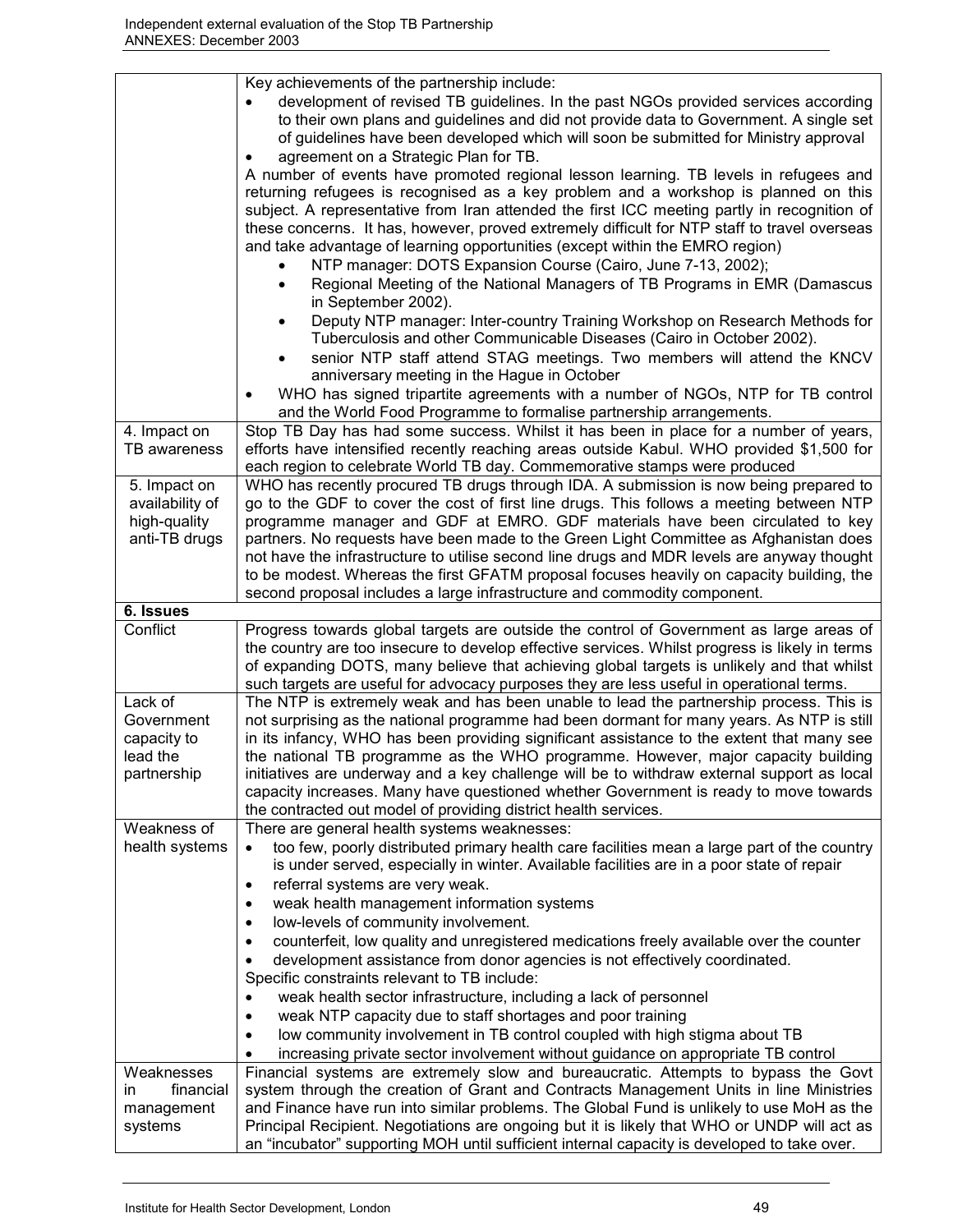| Lack of<br>resources and<br>sustainability | Government's capacity to mobilise resources is low. Donors provide an estimated 90% of<br>recurrent costs. The NTP is totally dependant upon donors for non-salary costs.<br>Government contributes in the form of (low) salaries topped up by donors. Government is<br>expected to make a greater contribution to salary and drugs costs but this will take time.                                                                                                                                                                                                                                                                                                                                                                                   |
|--------------------------------------------|------------------------------------------------------------------------------------------------------------------------------------------------------------------------------------------------------------------------------------------------------------------------------------------------------------------------------------------------------------------------------------------------------------------------------------------------------------------------------------------------------------------------------------------------------------------------------------------------------------------------------------------------------------------------------------------------------------------------------------------------------|
| Lack of data /<br>evidence                 | Data for decision-making is severely lacking. There are few laboratory facilities for making<br>cultures so surveillance on drug resistance is difficult to achieve. There is a lack of data on<br>the private sector. Operational research is needed for many issues e.g. access by women.                                                                                                                                                                                                                                                                                                                                                                                                                                                          |
| Major access<br>problems                   | There are major access barriers. The terrain makes physical access extremely difficult in<br>some areas and cultural factors have resulted in a major stigma being attached to TB and<br>in an inability of women to leave the home to seek services                                                                                                                                                                                                                                                                                                                                                                                                                                                                                                 |
| Lesson<br>learned                          | The situation in Afghanistan is unique among the countries visited. The process of<br>introducing and starting to build a TBCP based on DOTS in a situation like Afghanistan is<br>an impressive achievement for WHO, the UN and the other partners. It may be that in such<br>situations the emphasis should be on capacity building, and that ongoing progress towards<br>the 2005 targets should be encouraged rather than their rapid achievement. Starting with<br>reasonably accurate, but low case finding and outcome statistics, would an advantage, in<br>that small improvements could more easily be demonstrated. Building partnerships in the<br>field with communities may be an important process to build long-term sustainability. |
| Attribution                                | Neither WHO, NTP/MoH nor other partners draw any distinction between support through<br>WHO and support through the STBP and see no reason to.                                                                                                                                                                                                                                                                                                                                                                                                                                                                                                                                                                                                       |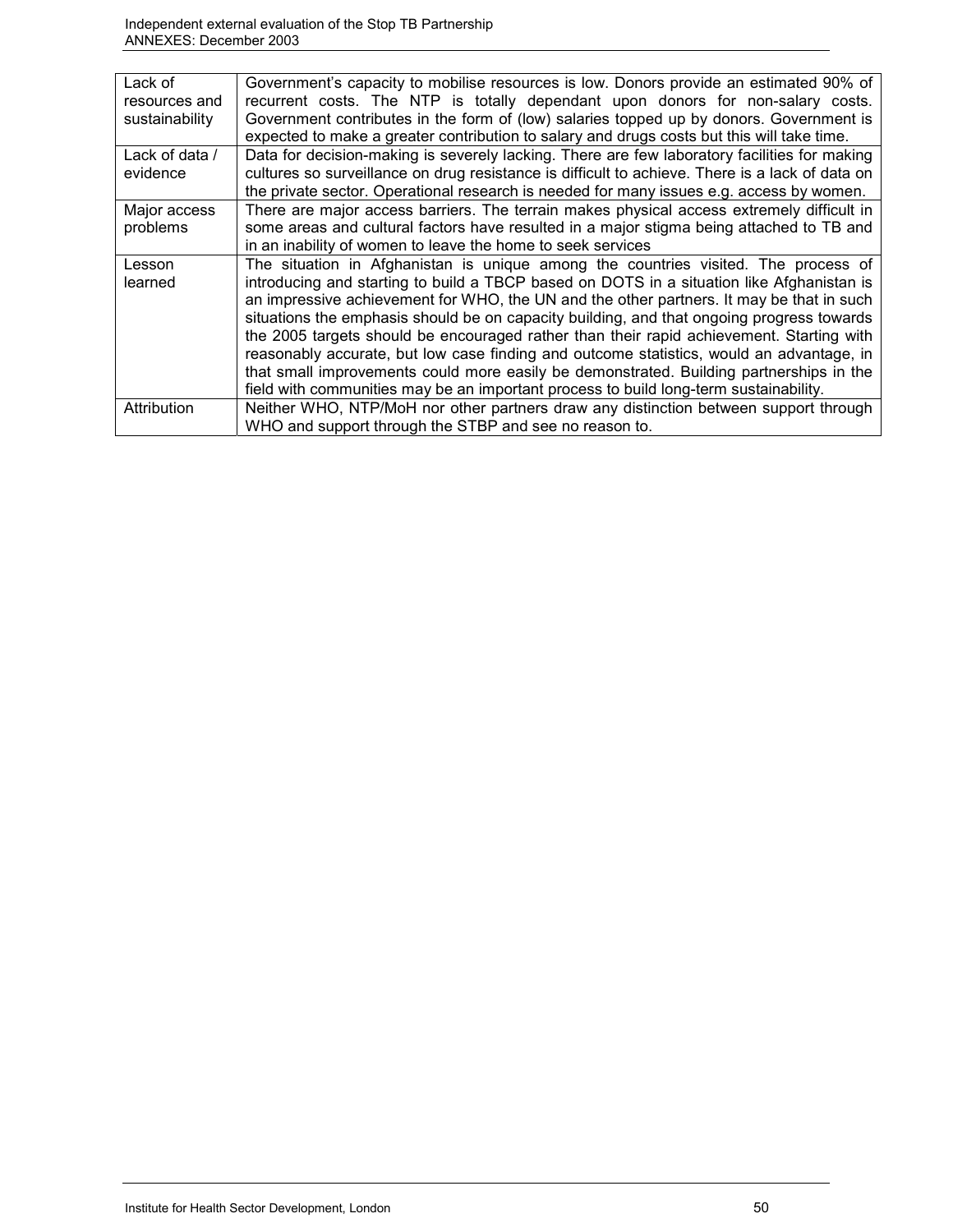# **ANNEX E: STAFFING OF THE PARTNERSHIP SECRETARIAT**

| 1. Support & Innovation                                                                                          |            |
|------------------------------------------------------------------------------------------------------------------|------------|
|                                                                                                                  |            |
| Governance                                                                                                       |            |
| <b>Technical Officer</b><br>P4<br>Short term - 11 months (f)<br>25/10/99<br>27/11/04                             | 4 years    |
| P <sub>2</sub><br>Short term - 11 months<br>Technical Officer - logistics<br>17/03/03<br>13/02/04                | < year     |
| <b>Coordination and Growth</b>                                                                                   |            |
| <b>Medical Officer</b><br>P <sub>5</sub><br>Fixed term (s)<br>01/10/01<br>02/10/05                               | 2 years    |
| G <sub>4</sub><br>Short term - 11 months<br>15/04/02<br>12/03/04<br>Secretary                                    | 1.5 years  |
| <b>Working Groups</b>                                                                                            |            |
| Scientist<br>P <sub>4</sub><br>Fixed term (80%)<br>22/05/00<br>21/05/04                                          | 3.5 years  |
| P <sub>5</sub><br>Fixed term $(75%)$ (s)<br>19/12/03<br><b>Medical Officer</b><br>22/01/03                       | < year     |
| Short term - 11 months<br>G <sub>4</sub><br>23/04/03<br>30/07/04<br>Secretary                                    | < year     |
| <b>Advocacy &amp; Communications</b>                                                                             |            |
| <b>Communications Advisor</b><br>P <sub>5</sub><br>Short term - 11 months<br>22/04/02<br>19/12/03                | 1.5 years  |
| P <sub>4</sub><br>Short term - 11 months<br>11/03/03<br>Campaigns Officer<br>06/02/04                            | < year     |
| Advocacy Officer GDF<br>P <sub>4</sub><br>Short term - 11 months<br>In progress                                  |            |
| P <sub>2</sub><br>Advocacy Officer (to assist PF)<br>Short term - 5 months<br>29/09/03<br>27/02/04               | < year     |
| 21/07/02<br>G4<br>Short term - 11 months<br>31/10/04<br>Secretary                                                | 1.25 years |
| G4<br>Short term - 11 months<br>Vacant<br>Secretary                                                              |            |
| 2. Global Drug Facility                                                                                          |            |
| P <sub>5</sub><br><b>Fixed term</b><br><b>GDF Manager</b><br>In progress                                         |            |
| P <sub>4</sub><br>Short term - 11 months (f)<br>02/10/00<br><b>Operations Manager</b><br>30/07/04                | 3 years    |
| <b>Applications Review and Monitoring</b>                                                                        |            |
| Medical Officer - GLC<br>P <sub>4</sub><br>Short term - 11 months (s)<br>20/10/03<br>17/09/04                    | < year     |
| P <sub>4</sub><br>Short term - 11 months<br>06/10/03<br><b>GDF Monitoring Officer</b><br>03/09/04                | < year     |
| P <sub>2</sub><br>Short term - 11 months<br><b>GDF Applications &amp; Review Officer</b><br>22/09/03<br>20/08/04 | < year     |
| P <sub>2</sub><br><b>Technical Officer</b><br>Short term - 11 months<br>In progress                              |            |
| 23/10/00<br>G4<br>Short term - 11 months<br>20/08/04<br>Secretary                                                | 3 years    |
| Supply                                                                                                           |            |
| P <sub>5</sub><br>Short term - 11 months (s)<br>01/10/02<br>13/08/04<br>Technical Officer                        | 1 year     |
| Short term - 11 months<br>P <sub>3</sub><br>26/03/01<br>06/02/04<br>Technical Oficer - GLC                       | 2.5 years  |
| P <sub>3</sub><br>Short term - 11 months<br>11/10/03<br>GDF Procurement & Supply Officer<br>13/02/04             | < year     |
| Short term - 11 months<br>07/09/02<br>G4<br>29/06/04<br>Secretary                                                | < year     |
| Drug Management                                                                                                  |            |
| Drug Management Officer<br>P <sub>5</sub><br>Short term - 11 months (s)<br>Vacant                                |            |
| <b>General Management and Support</b>                                                                            |            |
| Short term - 11 months<br>Secretary GDF<br>Vacant<br>G4                                                          |            |
| G <sub>3</sub><br>Short term - 5 months<br>07/04/03<br>Clerk<br>16/06/04                                         | < year     |
| 3. General Management & Administration                                                                           |            |
| <b>Fixed term</b><br><b>Executive Secretary</b><br>P <sub>5</sub><br>13/10/03<br>19/06/04                        | < year     |
| P <sub>5</sub><br>Partnership Resource Administrator<br>Short term - 11 months<br>In progress                    |            |
| Finance Officer<br>P <sub>3</sub><br>Short term - 11 months (f)<br>09/01/02<br>19/06/04                          | 1.75 years |
| <b>Information Management</b>                                                                                    |            |
| <b>IT Officer</b><br>P <sub>3</sub><br>06/10/03<br>03/09/04<br>Short term - 11 months                            | < year     |
| <b>General Administration</b>                                                                                    |            |
| <b>Fixed term</b><br><b>Assistant to Executive Secretary</b><br>G <sub>5</sub><br>13/10/03                       | < year     |
| <b>Admin Assistant PER</b><br>G <sub>5</sub><br>15/06/98<br>31/10/08<br><b>Fixed term</b>                        | 4.25 years |
| Secretary (to Exec Sec)<br>G4<br>Short term - 11 months<br>Vacant                                                |            |

(f) request to convert to fixed term post submitted to MSU – process ongoing

(s) secondees from the American Thoracic Society, the Dutch Ministry of Foreign Affairs,

Management Sciences for Health and Partners in Health, Harvard Medical School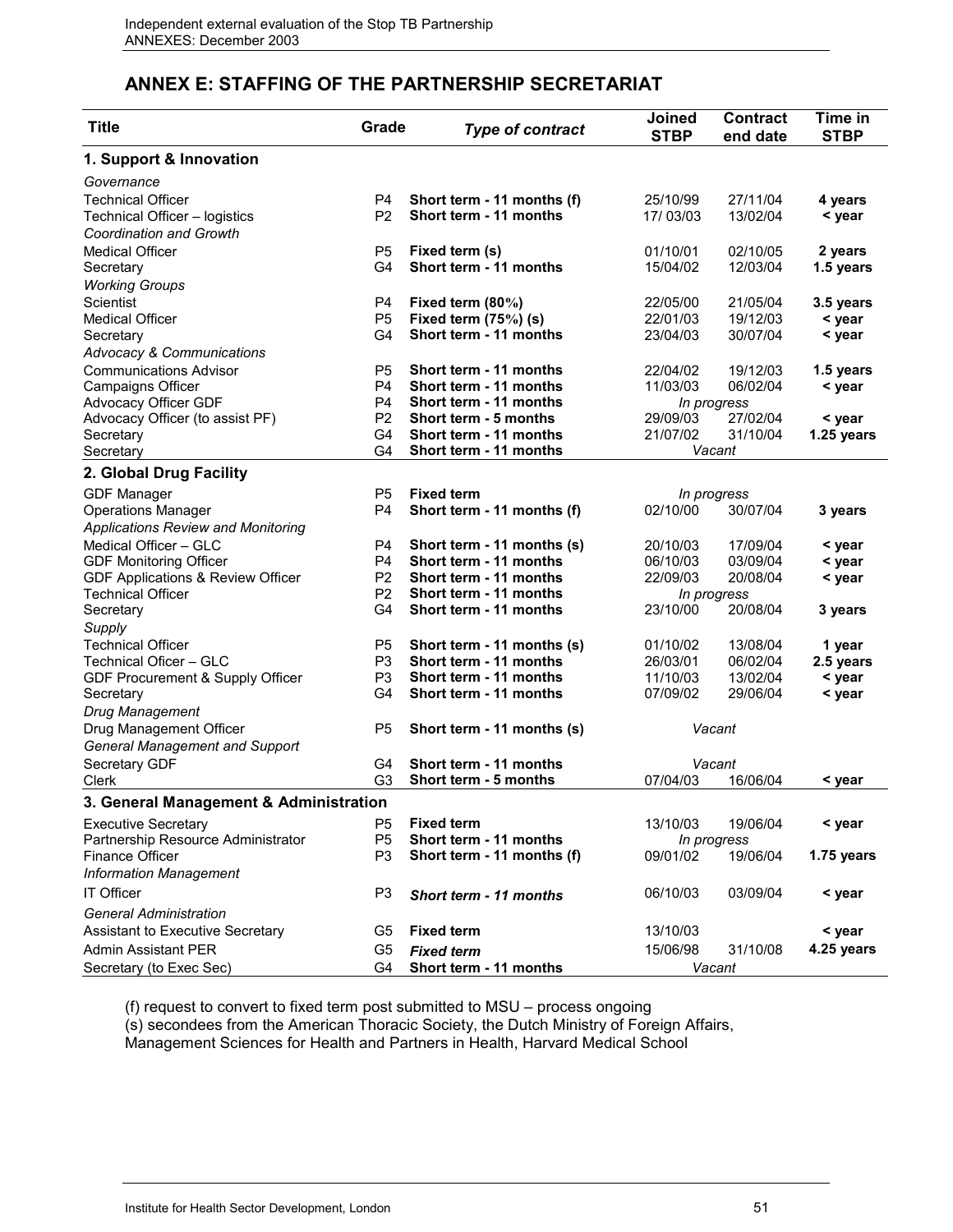# **ANNEX F: STOP TB PARTNERSHIP SECRETARIAT VACANCIES AND APPOINTMENTS / CONTRACT RENEWALS**

The table in Annex E above shows that 21 short term contracts will expire in the period December 2003 – November 2004. The breakdown is shown below:

| <b>Month</b> Dec Jan Feb Mar Apr May Jun Jul Aug Sep Oct Nov |  |  |  |  |  |  |
|--------------------------------------------------------------|--|--|--|--|--|--|
| Total 2 0 5 1 0 0 3 2 3 3 1 1                                |  |  |  |  |  |  |

The table below shows the vacancies and subsequent appointments as registered by the WHO Management Services Unit in the last 6 months for short term appointments, and for the most recent fixed term posts.

| <b>FIXED</b><br><b>TERM</b> |                                              | <b>WHO80</b><br><b>Received</b> | Vacancy<br>Announced | Vacancy<br><b>Closed</b> | <b>Finalized</b> | <b>Total time</b> |
|-----------------------------|----------------------------------------------|---------------------------------|----------------------|--------------------------|------------------|-------------------|
|                             |                                              |                                 |                      |                          |                  |                   |
| P.06                        | <b>Executive Secretary</b>                   | 14.03.03                        | 04.07.03             | 27.05.03                 | 05.09.03         | 6 months          |
| P.03                        | Technical Officer                            | 25.11.02                        | 23.05.03             | 03.07.03                 |                  | 11 months $+$     |
| P.04                        | Technical Officer                            | 09.07.03                        |                      |                          |                  | 4 months +        |
|                             |                                              |                                 |                      |                          |                  |                   |
| <b>SHORT</b><br><b>TERM</b> |                                              | <b>WHO80</b><br><b>Received</b> | Vacancy<br>Announced | Vacancy<br><b>Closed</b> | <b>Finalized</b> | <b>Total</b>      |
| P.02                        | Junior Advocacy Officer                      | 06.08.03                        | 17.09.03             | 22.09.03                 | 01.10.03         | 8 weeks           |
| P.04                        | <b>Operations Manager</b>                    | 29.07.03                        | 17.09.03             | 01.10.03                 |                  | 3 months +        |
| P.02                        | Technical Officer                            | 09.06.03                        | 24.07.03             | 01.08.03                 | 20.08.03         | 10 weeks          |
| P.02                        | Technical Officer                            | 24.06.03                        | 24.07.03             | 08.08.03                 | 08.08.03         | 6 weeks           |
| P.04                        | Campaigns Officer                            | 23.06.03                        | 24.07.03             | 08.08.03                 | 08.08.03         | 6 weeks           |
| P.04                        | <b>Technical Officer</b><br>Monitoring       | 09.06.03                        | 24.07.03             | 01.08.03                 | 20.08.03         | 10 weeks          |
| P.03                        | Information Technology<br>Officer            | 24.06.03                        | 29.07.03             | 05.08.03                 | 06.10.03         | 14 weeks          |
| P.05                        | <b>Partnership Resource</b><br>Administrator | 07.07.03                        | 11.08.03             | 06.09.03                 |                  | $4$ months $+$    |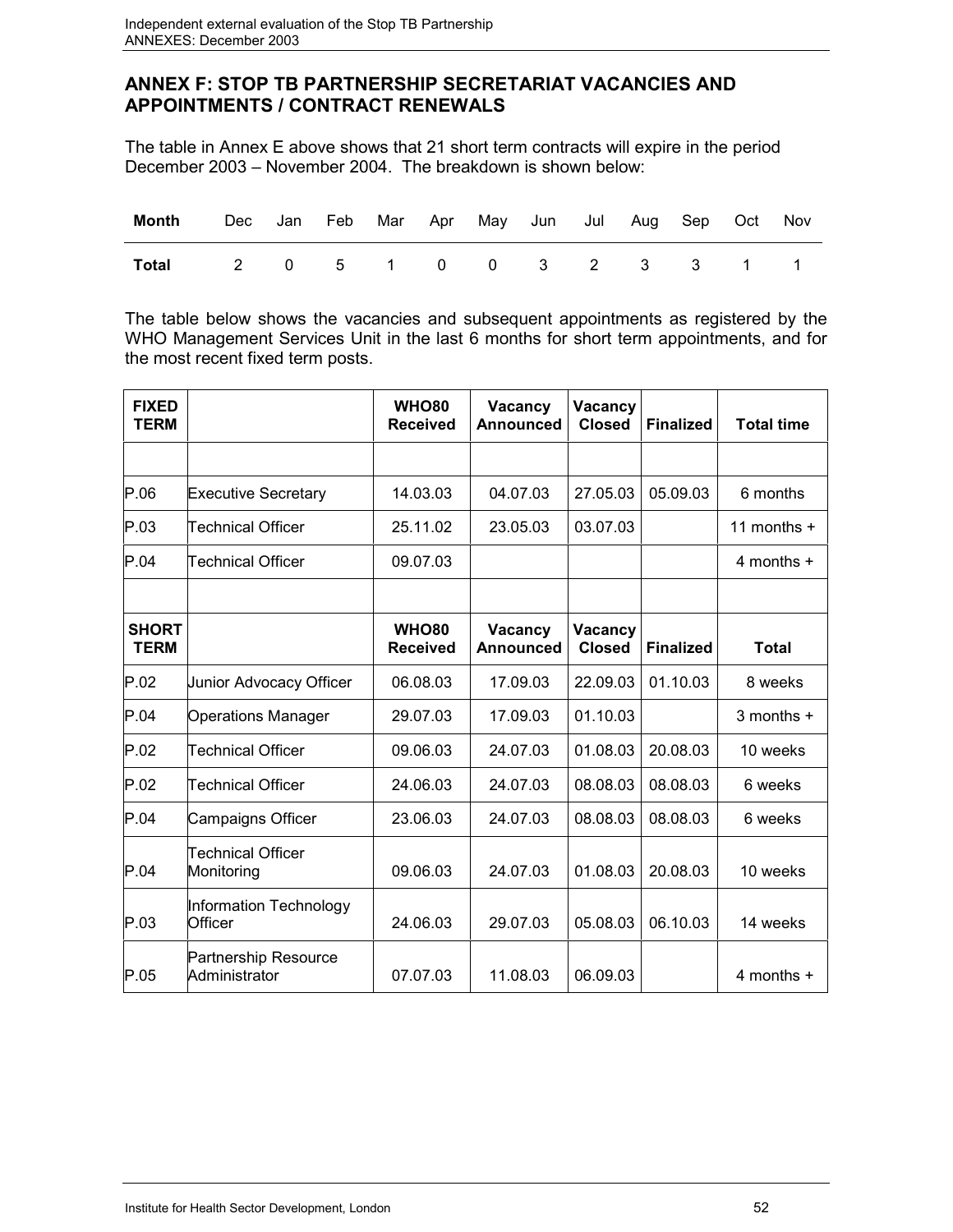# **ANNEX G: PROPOSED BOARD PAPER FRONT PAGE**

This paper by the [Secretariat]:

- reviews ....; and
- $\blacksquare$  recommends ....

The cost would be \$x over [two] years.

The Board is asked to:

- approve the recommendation to ....
- $\blacksquare$  take action to ....
- note that …

# **Global Stop TB Partnership Coordinating Board [October 2003] Secretariat paper: Review of ………**

**Introduction:**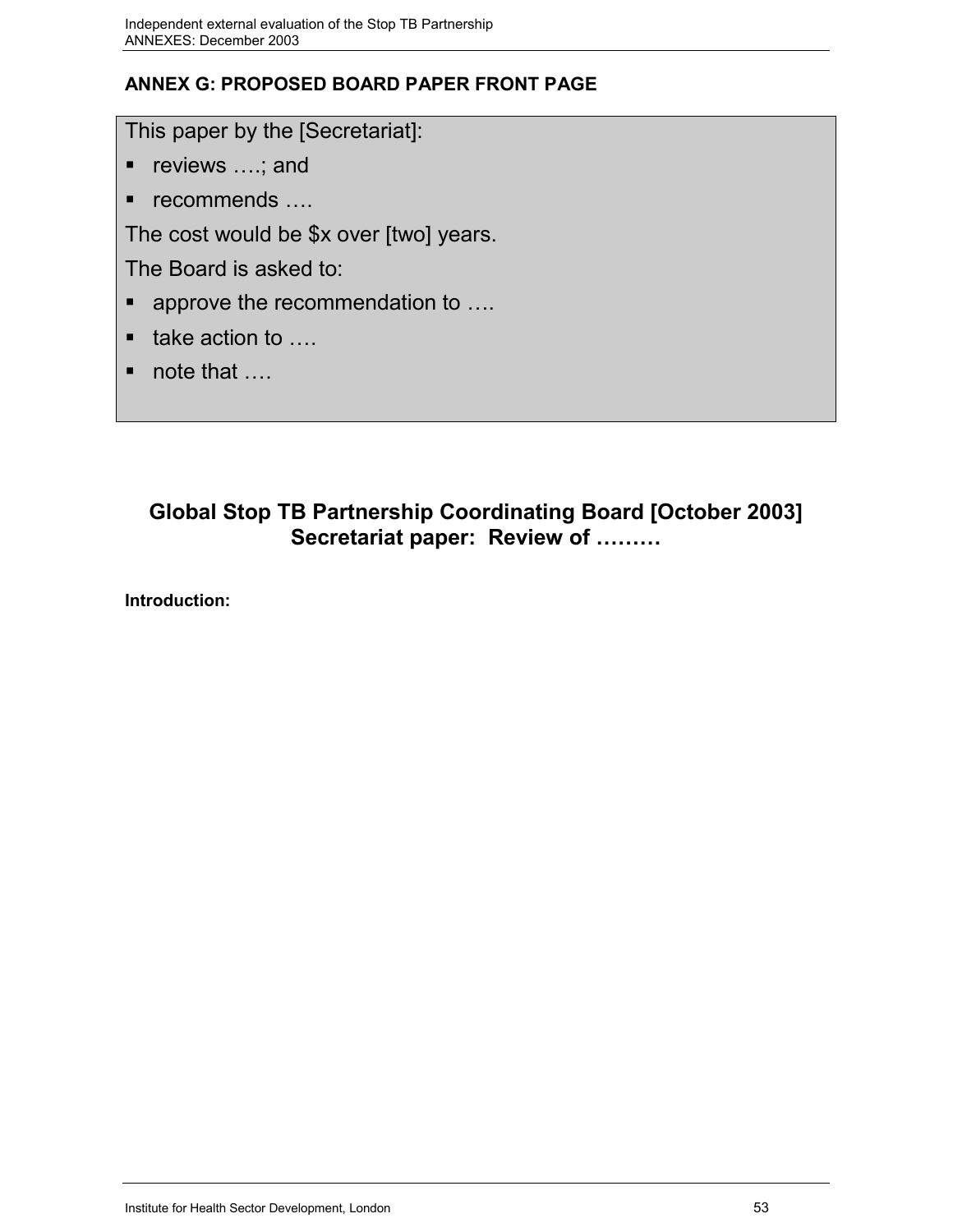# **ANNEX H: PLANNED AND ACTUAL PARTERSHIP SECRETARIAT EXPENDITURE 2002-5**

|                                                          |                                        | 2002      |                                |                              | 2003                       | 2004                  | 2005       |                          |
|----------------------------------------------------------|----------------------------------------|-----------|--------------------------------|------------------------------|----------------------------|-----------------------|------------|--------------------------|
|                                                          | Approved<br><b>WP</b><br><b>Budget</b> |           |                                | Approved<br><b>WP Budget</b> | Income as<br>of<br>30 Sept | Exp.<br>as 30<br>Sept |            |                          |
|                                                          |                                        | Income    | Exp.                           |                              | 2003                       | 2003                  |            | <b>PROPOSED WORKPLAN</b> |
|                                                          |                                        |           | <b>Support and Innovations</b> |                              |                            |                       |            |                          |
| Governance                                               | 826,170                                | 826,170   | 675,597                        | 1,335,886                    | 1,161,075                  | 499,324               | 771,800    | 771,800                  |
| Coordination and Growth<br>(Partnerships)                | 824,975                                | 462,775   | 328,190                        | 467,820                      | 467,820                    | 178,798               | 1,405,675  | 1,405,675                |
| <b>Working Groups</b>                                    | 230,960                                | 230,960   | 299,626                        | 105,203                      | 331,826                    | 174,183               | 1,021,000  | 1,021,000                |
| Global TB Alliance                                       |                                        | 996,505   | 1,136,898                      |                              | 1,251,575                  | 1,251,575             |            |                          |
| Communications and<br>Advocacy                           | 1,897,365                              | 970,901   | 1,306,066                      | 1,511,262                    | 954,750                    | 696,062               | 2,856,025  | 2,856,025                |
| Sub-total for Support and<br><b>Innovations</b>          | 3,779,470                              | 3,487,311 |                                | 3,420,171                    | 4,167,046                  |                       | 6,054,500  | 6,054,500                |
|                                                          |                                        |           | <b>Global Drug Facility</b>    |                              |                            |                       |            |                          |
| Application Review and<br>Monitoring                     | 468,500                                | 425,389   | 185,083                        | 564,774                      | 564,774                    | 67,378                | 1,714,675  | 1,714,675                |
| Supply                                                   | 23,400,800                             | 6,959,354 | 11,823,719                     | 41,386,927                   | 13,556,212                 | 507,591               | 26,992,120 | 40,488,180               |
| Drug Management                                          | 109,330                                | 107,800   | 107,800                        | 202,722                      | 53,900                     | 59,949                | 106,800    | 106,800                  |
| General Management and<br>Support                        | 1,174,590                              | 600,724   | 558,970                        | 342,164                      | 832,773                    | 155,308               | 1,365,900  | 1,365,900                |
| <b>Sub-total for GDF</b>                                 | 25, 153, 220                           | 8,093,267 |                                | 42,496,587                   | 15,007,659                 |                       | 30,179,495 | 43,675,555               |
| <b>General Management and Administration</b>             |                                        |           |                                |                              |                            |                       |            |                          |
| Resource Mobilization and<br><b>Financial Management</b> | 1,037,200                              | 574,635   | 374,622                        | 174,811                      | 174,811                    | 70,708                | 405,075    | 405,075                  |
| Information Management                                   |                                        |           |                                | 499,008                      | 230,610                    | 145,245               | 291,650    | 291,650                  |
| General Administration                                   | 565,000                                | 565,000   | 554,375                        | 437,310                      | 311,500                    | 344,936               | 282,575    | 282,575                  |
| Sub-total                                                | 1,602,200                              | 1,139,635 | 928,997                        | 1,111,129                    | 716,921                    | 560,889               | 979,300    | 979,300                  |

*NOTE: EXPENDITURES FOR 2002 AND 2003 HAVE BEEN RECLASSIFIED ACCORDING TO THE NEW CLASSIFICATIONS* Adapted from update circulated at October CB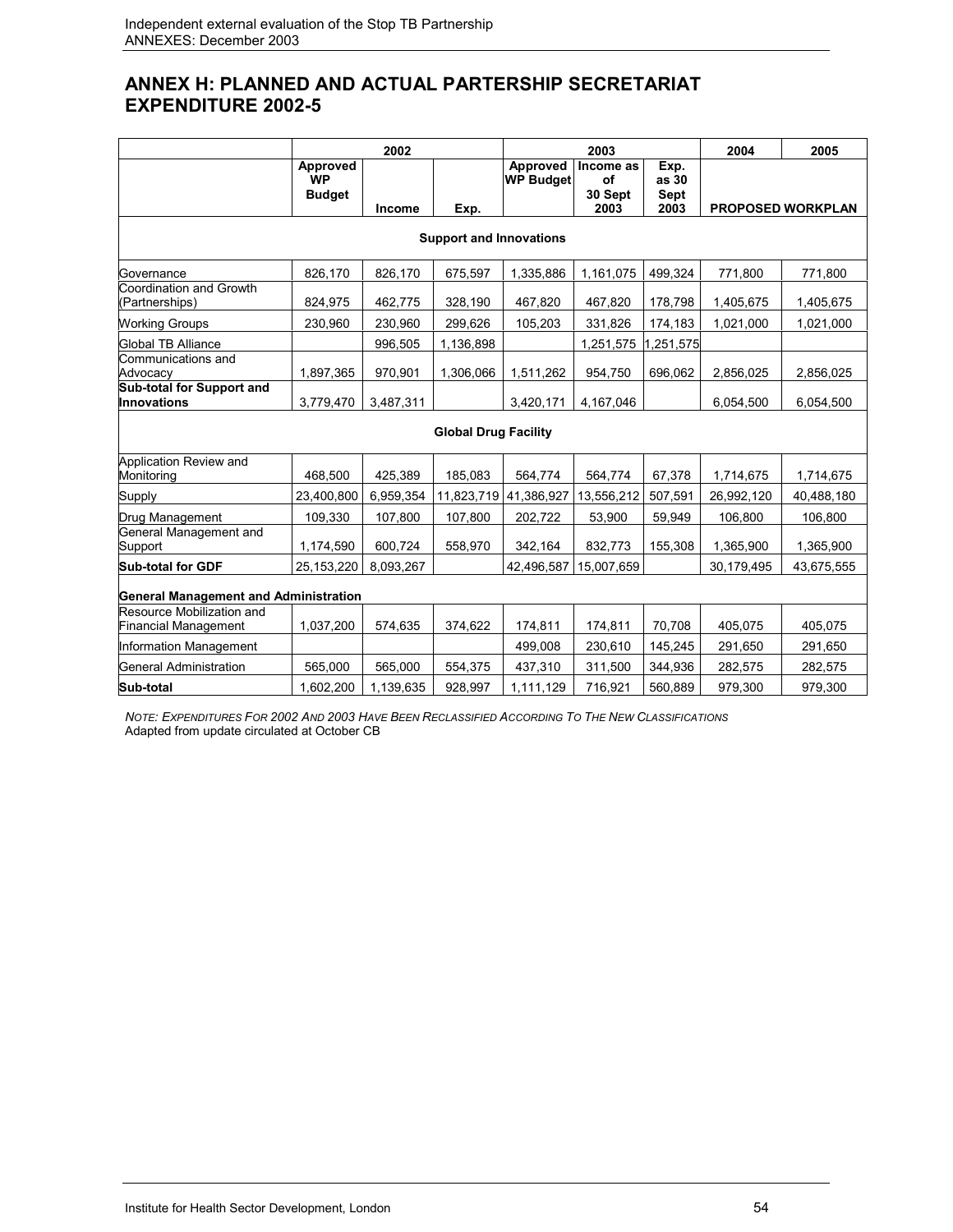# **ANNEX I**

# **PRINCIPLES FOR PARTNERSHIP ASSESSMENT**

# **SIX PARTNERSHIP PRINCIPLES**

From ASSESSING STRATEGIC PARTNERSHIP: THE PARTNERSHIP ASSESSMENT TOOL By Brian Hardy, Bob Hudson and Eileen Waddington**<sup>10</sup>**

### **Principle 1: recognise and accept the need for partnership**

- A. Identify principal partnership achievements.
- B. Identify the factors associated with successful partnership working.
- C. Identify the principal barriers to partnership working.
- D. Acknowledge whether the policy context creates voluntary, coerced or mandatory partnership working
- E. Acknowledge the extent of partners' interdependence to achieve some of their goals.
- F. Acknowledge areas in which you are not dependent upon others to achieve your goals.

### **Principle 2: develop clarity and realism of purpose**

- A. Ensure partnership is built on shared vision, shared values and agreed service principles.
- B. Define clear joint aims and objectives.
- C. Ensure joint aims and objectives are realistic.
- D. Ensure that the partnership has defined clear service outcomes.
- E. Partners' reasons for engaging in the partnership are understood and accepted.
- F. Focus partnership effort on areas of likely success.

### **Principle 3: ensure commitment and ownership**

- A. Ensure appropriate seniority of commitment.
- B. Secure widespread ownership within and outside partner organisations.
- C. Ensure sufficient consistency of commitment.
- D. Recognise and encourage individuals with networking skills.
- E. Ensure partnership working is not dependent for success solely upon these individuals.
- F. Reward partnership working and discourage/deal with those not working in partnership.

### **Principle 4: develop and maintain trust**

- A. Ensure each partner's contribution is equally recognised and valued.
- B. Ensure fairness in the conduct of the partnership.
- C. Ensure fairness in distribution of partnership benefits.
- D. Ensure the partnership is able to sustain a sufficient level of trust to survive external problems which create mistrust elsewhere.
- E. Trust built up within partnerships needs to be high enough to encourage significant risk-taking.
- F. Ensure that the right people are in the right place at the right time.

### **Principle 5: create clear and robust partnership arrangements**

- A. Transparency in the financial resources each partner brings to the partnership.
- B. Awareness and appreciation of the non-financial resources each partner brings to the partnership.
- C. Distinguish single from collective responsibilities; ensure they are clear and understood.
- D. Ensure clear lines of accountability for partnership performance.
- E. Develop simple, time-limited and task-oriented operational partnership arrangements.
- F. Ensure the prime focus is on process, outcomes and innovation.

### **Principle 6: monitor, measure and learn**

- A. Agree a range of success criteria.
- B. Develop arrangements for monitoring and reviewing how well the partnership's service aims and objectives are being met.
- C. Develop arrangements for monitoring and reviewing how effectively the partnership itself is working.
- D. Ensure widespread dissemination of monitoring and review findings amongst partners.
- E. Celebrate and publicise partnership success and root out continuing barriers.
- F. Reconsider/revise partnership aims, objectives and arrangements.

 $\overline{a}$ <sup>10</sup> Strategic Partnering Taskforce, Office of Deputy Prime Minister, UK, 2003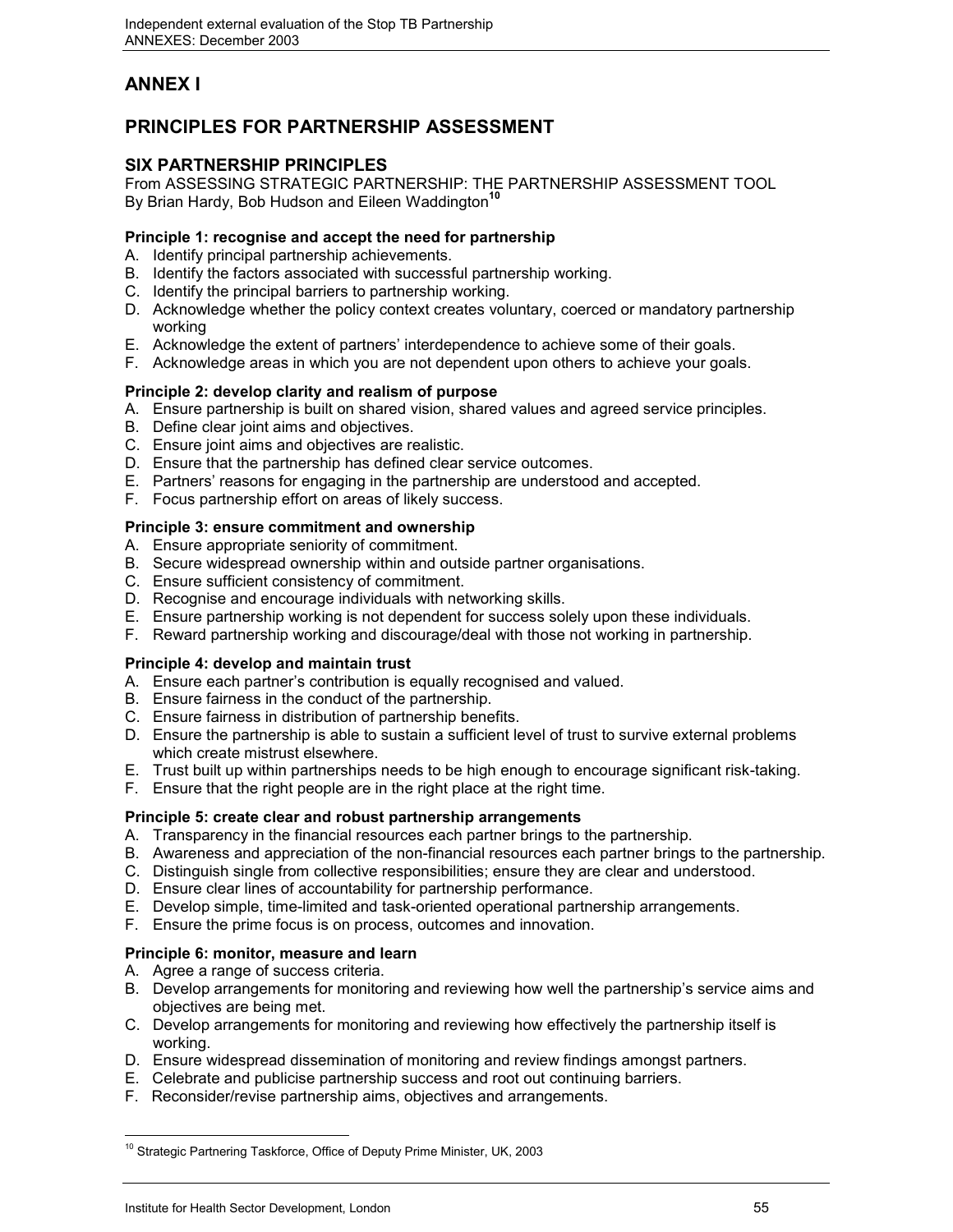# **ANNEX J: WHO Direct Contributions to the Stop TB Partnership**

| WHO Contribution to the Stop TB Partnership Secretariat (2001-2002)                                                                                                                                                                                                                                             |           |             |                               |
|-----------------------------------------------------------------------------------------------------------------------------------------------------------------------------------------------------------------------------------------------------------------------------------------------------------------|-----------|-------------|-------------------------------|
|                                                                                                                                                                                                                                                                                                                 | Year      |             |                               |
|                                                                                                                                                                                                                                                                                                                 | 2001      | 2002        | Total                         |
| A. WHO Contribution to the Stop TB Partnership including GDF                                                                                                                                                                                                                                                    | US\$      | <b>US\$</b> | <b>US\$</b>                   |
| <b>WHO Technical Contribution</b>                                                                                                                                                                                                                                                                               |           |             |                               |
| <b>Financed by WHO Regular Budget: Executive Secretary of the Secretariat</b><br>(100%), Assistant to the Executive Secretary (100%), Director STB (50%) and partnership<br>secretariat activities including monitoring of the Global Plan to Stop TB and development<br>of materials for the World TB Day 2003 | 320,296   | 347,991     | 668,287                       |
| Financed by WHO contribution of unspecified voluntary funds: broad range<br>of activities including advocacy and communications and partnership mobilization                                                                                                                                                    |           |             | 1,249,080 1,438,992 2,688,072 |
| Financed by other voluntary contributions: other staff in STB providing technical<br>assistance support to the Partnership Secretariat                                                                                                                                                                          | 449,000   | 449,000     | 898,000                       |
| Total WHO Technical Contribution                                                                                                                                                                                                                                                                                |           |             | 2,018,376 2,235,983 4,254,359 |
| <b>WHO Administrative Support</b>                                                                                                                                                                                                                                                                               |           |             |                               |
| Office space and services (including electricity, telephone, security and IT support)                                                                                                                                                                                                                           | 110,520   | 122,800     | 233,320                       |
| Management Support Unit services                                                                                                                                                                                                                                                                                | 216,000   | 240,000     | 456,000                       |
| Central (including budget & finance, staff financial services, treasury, human resources<br>services, building management, conferences services and printing, procurement and legal<br>services) (1)                                                                                                            | 710,167   |             | 406,429 1,116,596             |
| <b>Total WHO Administrative Support</b>                                                                                                                                                                                                                                                                         | 1,036,687 |             | 769,229 1,805,916             |
| Total of WHO Contribution to Stop TB Partnership including GDF                                                                                                                                                                                                                                                  |           |             | 3,055,063 3,005,212 6,060,275 |
| B. Programme Support Costs (PSC) generated from donor<br>contributions for the Stop TB Partnership Secretariat                                                                                                                                                                                                  |           |             |                               |
| Total Programme Support Costs (average rate 7.2%)                                                                                                                                                                                                                                                               | 1,251,603 |             | 870,542 2,122,145             |

### **Notes:**

(1) Administrative support costs are based on a cost formula agreed with other similar programmes such as The Special Programme for Research and Training in Tropical Diseases (TDR)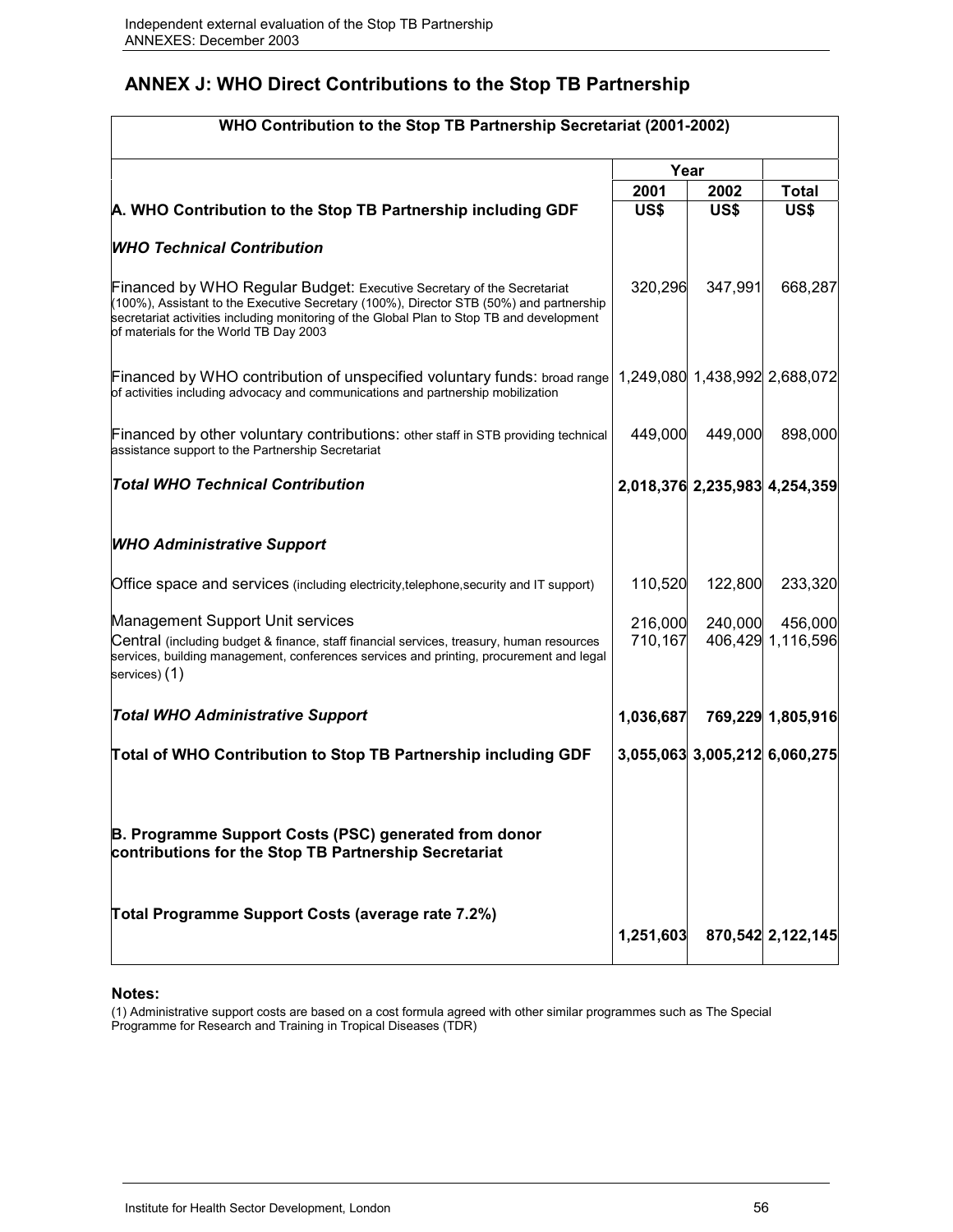# **ANNEX K: FORMAT FOR SUMMARY BOARD REPORT ON GDF**

This annex sets out a possible format for a 2 page report to be submitted to each Coordinating Board meeting. This is additional to the more detailed internal monitoring report

# **Highlights**

Key developments, problems, and issues

## **Progress against performance indicators**

### **a) Narrative Report**

Providing information on key developments focusing on the following areas:

**DOTS Expansion:** setting out DOTS coverage pre and post GDF support number of countries which developed DOTS expansion plans and introduced policies based on the DOTS strategy, as part of the GDF application process. Number of countries, where following GDF support, new partners are providing additional technical and financial assistance for DOTS

**Drug Management:** setting out how drug management assessments as part of GDF Technical support have helped

**Product Packaging:** setting out how approaches adopted are assisting with drug management and access

**Finances/Financial Management:** setting out information on additional expenditure on TB in GDF from monitoring reports, value of GDF support (grant and direct procurement) current shortfall between commitments and funds, expected date of next procurement contract, timing and level of required funding for next procurement contract and comparison of GDF procured drugs with international guide price

## **b) Table**

See overleaf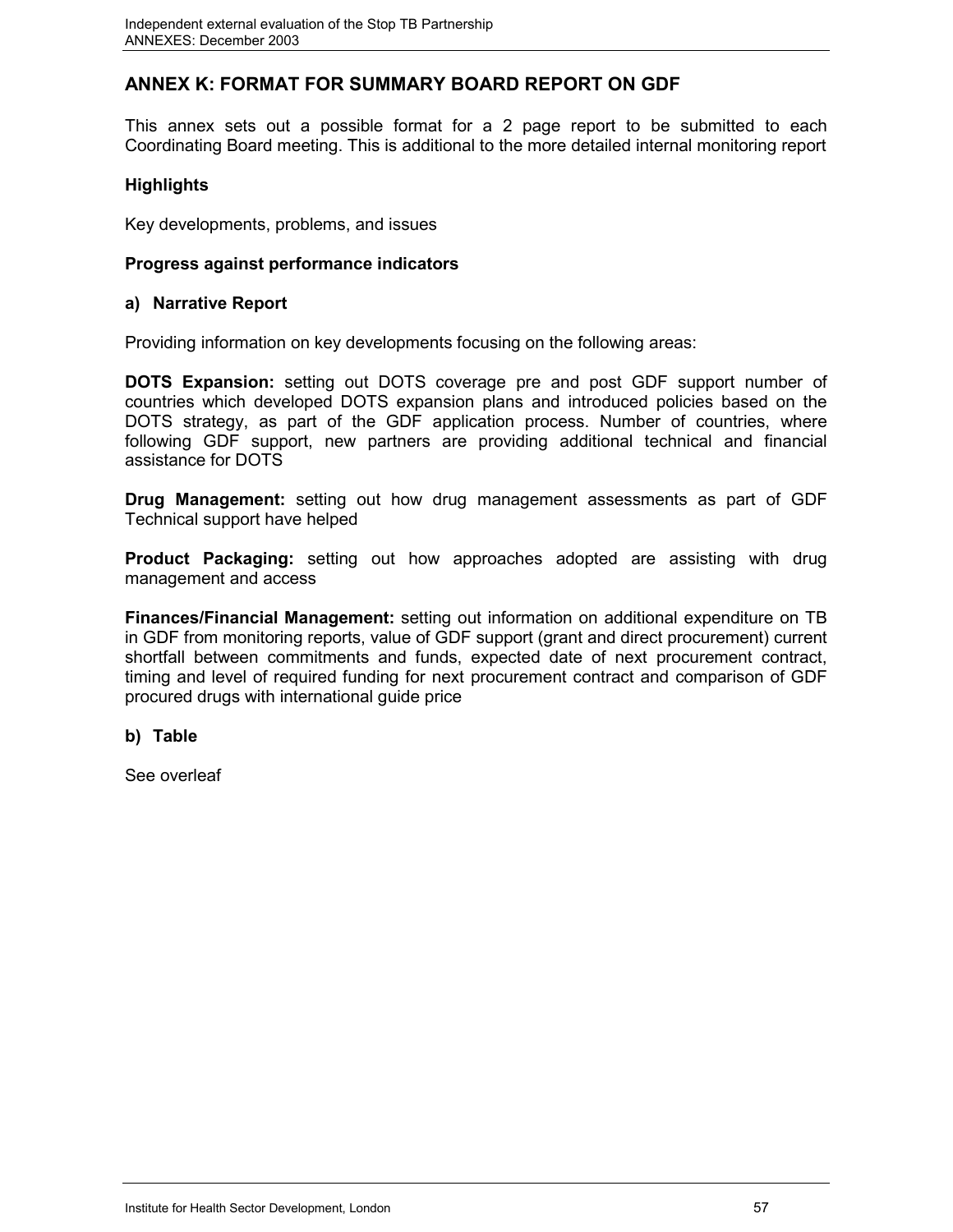| <b>Indicators</b>                                                                                                                                                                                                                 | <b>Target</b><br><b>Time Period</b> |              |             | <b>Notes</b> |             |              |            |  |
|-----------------------------------------------------------------------------------------------------------------------------------------------------------------------------------------------------------------------------------|-------------------------------------|--------------|-------------|--------------|-------------|--------------|------------|--|
|                                                                                                                                                                                                                                   |                                     | Jan-         | $July -$    | Jan-         | July-       | Jan-         | Cumulative |  |
|                                                                                                                                                                                                                                   |                                     | June<br>2002 | Dec<br>2002 | June<br>2003 | Dec<br>2003 | June<br>2004 |            |  |
| <b>Access</b>                                                                                                                                                                                                                     |                                     |              |             |              |             |              |            |  |
| (\$m and % of Strategic Plan)                                                                                                                                                                                                     |                                     |              |             |              |             |              |            |  |
| Value of GDF support                                                                                                                                                                                                              |                                     |              |             |              |             |              |            |  |
| - grant supported                                                                                                                                                                                                                 |                                     |              |             |              |             |              |            |  |
| - direct procurement                                                                                                                                                                                                              |                                     |              |             |              |             |              |            |  |
| Number of people treated                                                                                                                                                                                                          |                                     |              |             |              |             |              |            |  |
| with drugs supplied by GDF                                                                                                                                                                                                        |                                     |              |             |              |             |              |            |  |
| <b>Lead Times</b>                                                                                                                                                                                                                 |                                     |              |             |              |             |              |            |  |
| - Application to Approval<br>- Approval to Order<br>- Order to Delivery<br>No of GDF related Stock<br>outs<br>% of delivery dates for fast<br>tracked emergency cases<br>achieved                                                 |                                     |              |             |              |             |              |            |  |
| <b>Drug Quality and Rational</b><br><b>Use</b>                                                                                                                                                                                    |                                     |              |             |              |             |              |            |  |
| -Proportion of global market<br>for TB drugs produced by<br>prequalified manufacturers<br>- Proportion of DOTS<br>patients treated with<br>products on GDF product list<br>- % of GDF drugs failing<br>quality control procedures |                                     |              |             |              |             |              |            |  |
| <b>Order Completion</b>                                                                                                                                                                                                           |                                     |              |             |              |             |              |            |  |
| % orders on time                                                                                                                                                                                                                  |                                     |              |             |              |             |              |            |  |
| % orders complete                                                                                                                                                                                                                 |                                     |              |             |              |             |              |            |  |
| % orders error and damage                                                                                                                                                                                                         |                                     |              |             |              |             |              |            |  |
| free                                                                                                                                                                                                                              |                                     |              |             |              |             |              |            |  |
| % perfect order                                                                                                                                                                                                                   |                                     |              |             |              |             |              |            |  |
| <b>Drug Standardisation</b>                                                                                                                                                                                                       |                                     |              |             |              |             |              |            |  |
| % of GDF clients are using<br>4FDCs                                                                                                                                                                                               |                                     |              |             |              |             |              |            |  |
| % of countries have moved                                                                                                                                                                                                         |                                     |              |             |              |             |              |            |  |
| from non standard WHO                                                                                                                                                                                                             |                                     |              |             |              |             |              |            |  |
| regimens to WHO regimens                                                                                                                                                                                                          |                                     |              |             |              |             |              |            |  |
| as part of GDF support?                                                                                                                                                                                                           |                                     |              |             |              |             |              |            |  |
| Proportion of countries                                                                                                                                                                                                           |                                     |              |             |              |             |              |            |  |
| having an independent<br>annual audit of TB                                                                                                                                                                                       |                                     |              |             |              |             |              |            |  |
| programme performance                                                                                                                                                                                                             |                                     |              |             |              |             |              |            |  |
|                                                                                                                                                                                                                                   |                                     |              |             |              |             |              |            |  |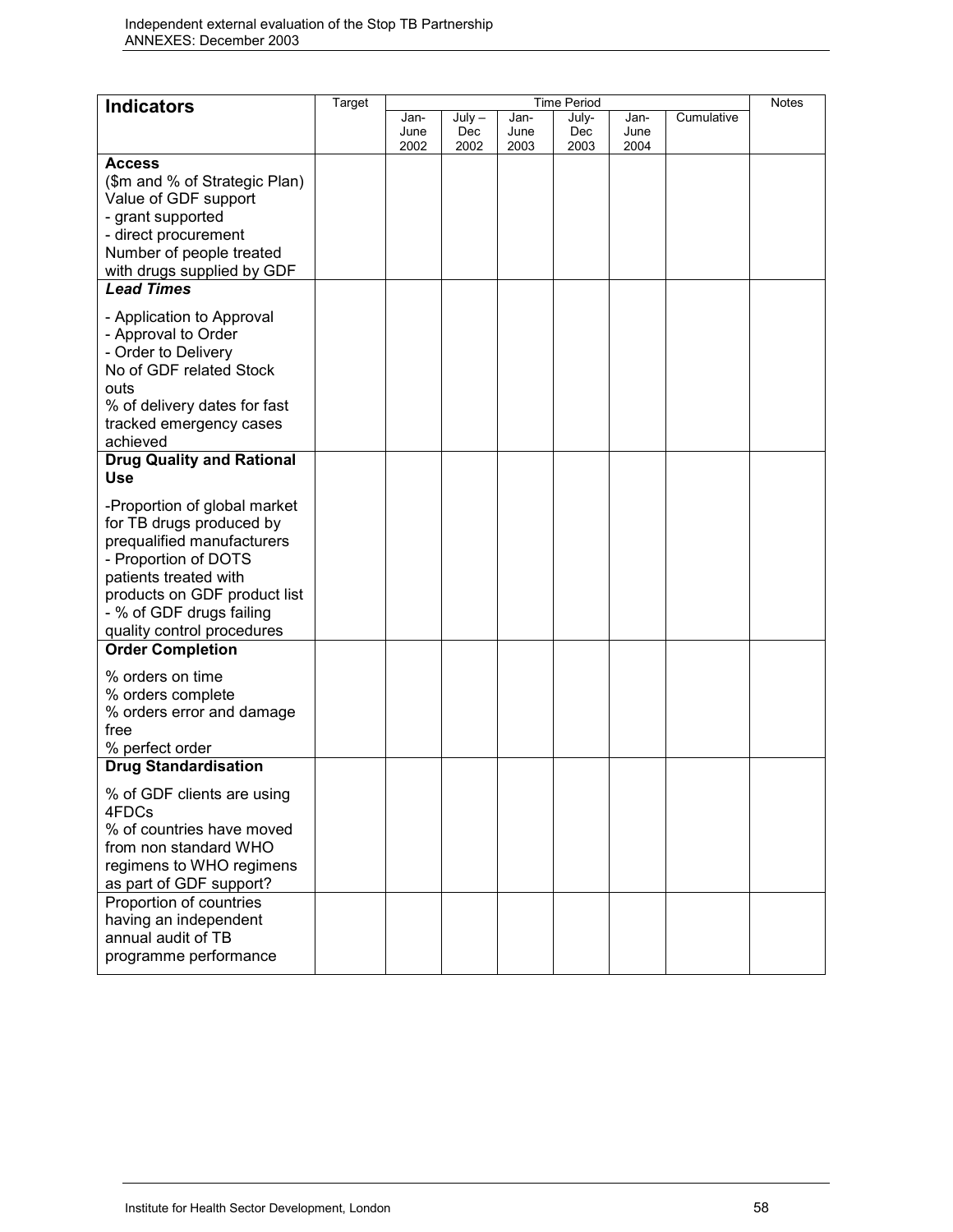# **ANNEX L: GDF COMPREHENSIVE MONITORING REPORT**

# *Period:*

# **Summary Information for period:**

Brief narrative overview of Key service areas since previous report

### . *Grant Service*

- Applications and Review: Number of applications now approved. Status of next Technical Review Committee meeting. Update on GDF country visits
- Mayetic Village: Update on this tool.

## *Procurement*

- Deliveries of TB drugs: Countries which have received drugs in the period.
- Procurement Agent: Update on contractual relations with procurement agent, QA agent.
- Upcoming tenders / RFPs

# *Prequalification of manufacturers of TB products*

 List of pre-qualified suppliers / products: Update on 'white list' progress, status of work with WHO/EDM, update on site visits.

# *Products*

• Patient kits: Update on patient kits, blistered products, FDCs and any new products which have entered the GDF catalogue.

### *Direct Procurement Service*

- Update on this service line; orders placed and contracts agreed.
- GFATM countries using this service area.

## *Monitoring Service*

- Overview of countries monitored and approved for a second year of GDF support (for grant and DP countries) changes to this process.
- Upcoming RFPs and contractual relations with desk auditors

## *Drug Management, Technical Assistance and Capacity Building*

• Overview of progress in this area.

## *Advocacy and Communications*

• Overview of progress in this area

## *External Relations*

Overview of collaboration with GFATM, STB Partners, WHO and private sector.

## *Governance, Management and Financing Mechanisms*

- External and internal evaluations
- Information management and internal management update
- MoU with WHO
- Financing Mechanisms: Current financial situation.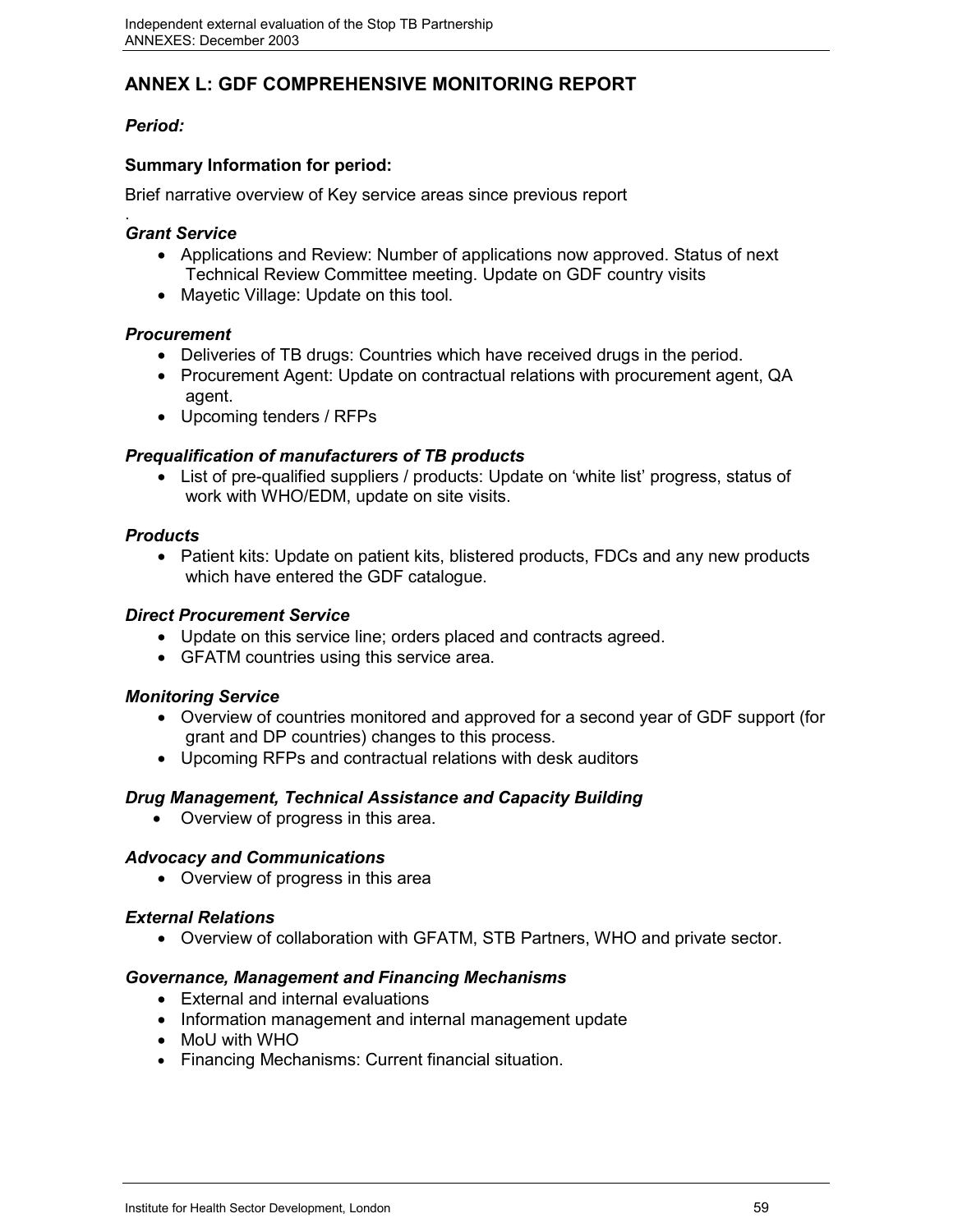| <b>GDF Core</b><br><b>Functions</b>                                    | <b>Activity</b>                                                                                                | <b>Reporting</b><br>period | <b>Previous</b><br>reporting<br>period |
|------------------------------------------------------------------------|----------------------------------------------------------------------------------------------------------------|----------------------------|----------------------------------------|
| <b>Grant making</b>                                                    | Total patients granted to date (and % vs target<br>as per strategic plan)                                      | No, %                      | No, %                                  |
|                                                                        | Total \$ raised to date for grant making (and %<br>vs target as per strategic plan)"                           | \$, %                      | \$, %                                  |
|                                                                        | Total value of grants approved to date<br>(including buffer) "                                                 | \$                         | \$                                     |
|                                                                        | Total number of patient treatments approved<br>(including buffer) via grants iv                                | <b>Pts</b>                 | <b>Pts</b>                             |
|                                                                        | Total financial shortfall to cover existing<br>commitments                                                     | \$                         | \$                                     |
| <b>Direct</b><br>Procurement <sup>V</sup>                              | Number of applications approved for Direct<br>Procurement                                                      | No.                        | No.                                    |
|                                                                        | Total value of Direct Procurement Orders                                                                       | \$                         | \$                                     |
|                                                                        | Total number of patients approved (including<br>buffer) via direct procurement                                 | Pts                        | Pts                                    |
| <b>Applications</b><br>and review vi                                   | No. of high burden countries aware of<br>possibility of applying to GDF (measures<br>awareness of application) |                            |                                        |
|                                                                        | TRC meetings completed vs target as per<br>workplan                                                            |                            |                                        |
|                                                                        | No of rounds of applications and review                                                                        | No.                        | No.                                    |
|                                                                        | No of applications for GDF support VII                                                                         | No.                        | No.                                    |
|                                                                        | Number of applications approved for support                                                                    | No.                        | No.                                    |
|                                                                        | Applications rejected                                                                                          |                            |                                        |
|                                                                        | Applications accepted that were previously<br>rejected or placed under consideration                           |                            |                                        |
|                                                                        | Average time from receipt of application to<br>grant agreement                                                 | Days                       | Days                                   |
| <b>Monitoring &amp;</b><br>Evaluation <sup>viii</sup>                  | Number of applications monitored for repeat<br>support                                                         | No.                        | No.                                    |
|                                                                        | Customers perceptions on usefulness and<br>quality of M&E                                                      |                            |                                        |
|                                                                        | Partners and donor perceptions on quality and<br>usefulness of M&E                                             |                            |                                        |
|                                                                        | Number of applications accepted for repeat<br>support                                                          | No.                        | No.                                    |
|                                                                        | No. of countries that have received formal<br>feedback from GDF                                                |                            |                                        |
|                                                                        | % GDF countries receiving TA for drug<br>management/Technical Assistance as part of<br><b>GDF</b> monitoring   | $\%$                       | $\%$                                   |
|                                                                        | % Monitoring missions on time                                                                                  | $\%$                       | $\%$                                   |
| <b>White List and</b><br><b>Supplier</b><br>mobilisation <sup>ix</sup> | Number of companies on WHO/GDF white list                                                                      | No.                        | No.                                    |
|                                                                        | Number of companies applying to join white list                                                                | No.                        | No.                                    |
|                                                                        | Number of companies in High burden countries<br>applying to join                                               | No.                        | No.                                    |
| Procurement <sup>x</sup>                                               | Number of applicants which have received drug<br>deliveries                                                    | No.                        | No.                                    |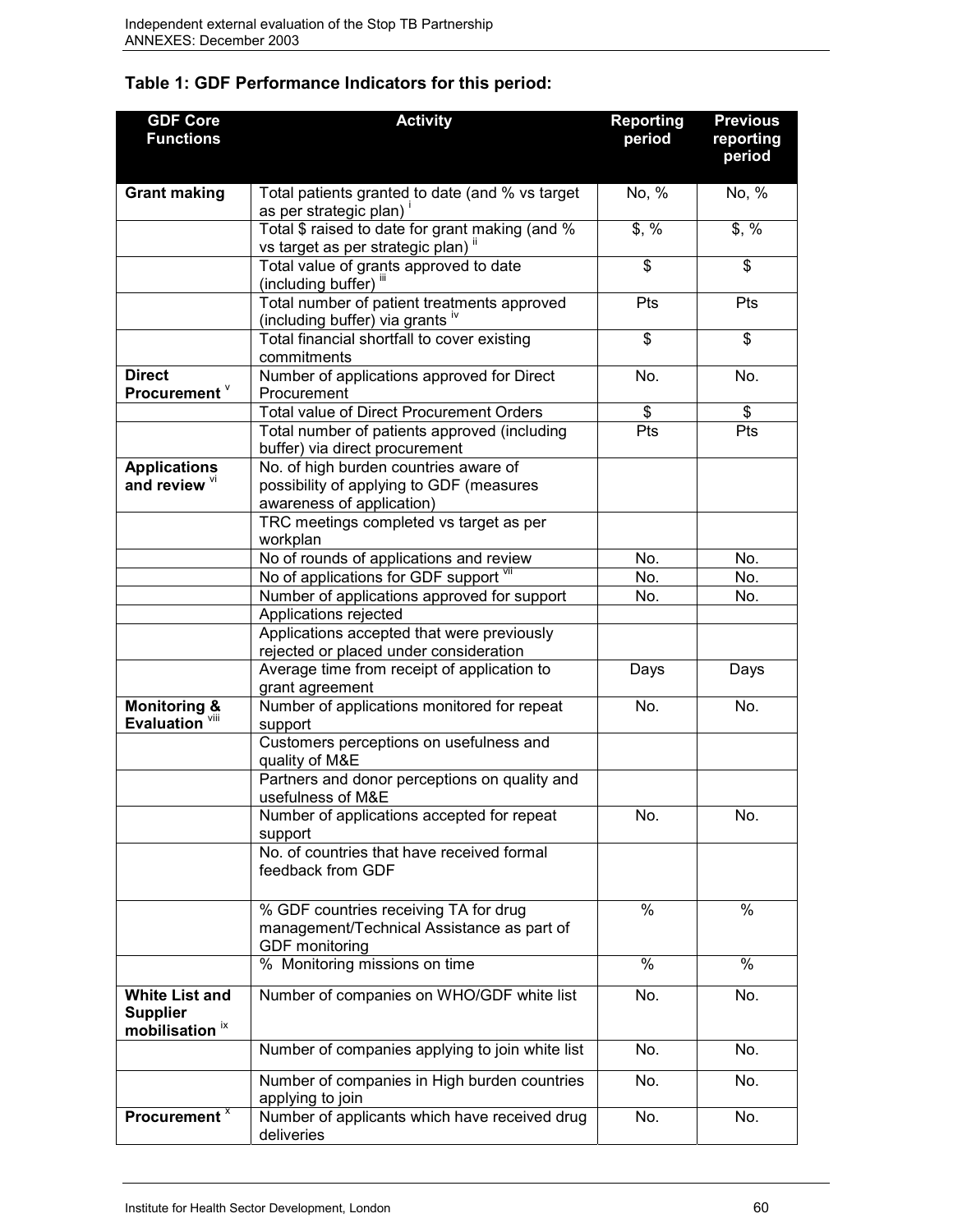| Average lead time from placing order to receipt<br>of drugs in country (excluding countries which<br>asked for delayed deliveries) | Days        | Days        |
|------------------------------------------------------------------------------------------------------------------------------------|-------------|-------------|
| No of countries receiving drugs within agreed<br>lead time (5 months after GA) <sup>*</sup>                                        | No.         | No.         |
| Drug orders placed                                                                                                                 | No.         | No.         |
| GDF countries using track and trace                                                                                                | No.         | No.         |
| Total units per product delivered                                                                                                  | No./product | No./product |
| Orders on-time                                                                                                                     | $\%$        | ℅           |
| Orders complete                                                                                                                    | $\%$        | $\%$        |
| Orders error and damage free                                                                                                       | $\%$        | %           |
| Perfect order achievement <sup>xii</sup>                                                                                           | %           | %           |
| Average Time taken for GDF drugs to clear<br>customs & registration                                                                | Days        | Days        |

# **Table 2 GDF Impact Indicators for this period:**

| <b>Area</b>                               | Indicator                                                                 | <b>Reporting</b><br>period | <b>Previous</b><br>period |
|-------------------------------------------|---------------------------------------------------------------------------|----------------------------|---------------------------|
| <b>Procurement</b>                        | No countries which stocked out because GDF                                |                            |                           |
|                                           | drugs did not arrive on time xill                                         |                            |                           |
|                                           | No countries running on buffer stocks                                     |                            |                           |
|                                           | % GDF countries using track and trace                                     |                            |                           |
| <b>Direct</b>                             | Direct procurement price as a percentage of                               |                            |                           |
| <b>Procurement</b>                        | prices that GDF countries were buying at                                  |                            |                           |
| (Affordability) <sup>xiv</sup>            | previously                                                                |                            |                           |
| Quality <sup>x</sup>                      | % GDF drugs of known good quality xvi                                     |                            |                           |
|                                           | % GDF batches that were rejected by pre                                   |                            |                           |
|                                           | shipment quality control                                                  |                            |                           |
|                                           | % GDF batches recalled in country i.e. failed in-                         |                            |                           |
|                                           | country quality control<br>% of GDF countries with stock out at national, |                            |                           |
| <b>Drug</b><br>management <sup>xvii</sup> | intermediate or peripheral levels                                         |                            |                           |
|                                           | % GDF countries with out of date drugs                                    |                            |                           |
|                                           | % GDF countries which followed up on at least                             |                            |                           |
|                                           | 50% of DM recommendations, as part of GDF                                 |                            |                           |
|                                           | monitoring                                                                |                            |                           |
| <b>Standardization</b>                    | No. of countries adopting WHO recommended                                 |                            |                           |
| xviii                                     | treatment regimens after GDF support (if not                              |                            |                           |
|                                           | using before)                                                             |                            |                           |
|                                           | No of countries introducing FDCs through GDF                              |                            |                           |
|                                           | support                                                                   |                            |                           |
|                                           | No countries using 4FDC through GDF support                               |                            |                           |
|                                           | No. countries using blistered products with GDF                           |                            |                           |
|                                           | support                                                                   |                            |                           |
|                                           | No. countries using patient kits with GDF                                 |                            |                           |
|                                           | support                                                                   |                            |                           |
| <b>DOTS</b>                               | Global % increase in DOTS coverage since                                  |                            |                           |
| Expansion <sup>xix</sup>                  | <b>GDF</b> support                                                        |                            |                           |
|                                           | No. of countries which introduced DOTS or                                 |                            |                           |
|                                           | developed a DOT Expansion Plan due to GDF                                 |                            |                           |
| <b>Cure Rates XX</b>                      | support<br>Estimated number of TB patients cured with                     |                            |                           |
|                                           | GDF drugs <sup>xxi</sup>                                                  |                            |                           |
|                                           | Actual number of TB patients cured with GDF                               |                            |                           |
|                                           | drugs                                                                     |                            |                           |
| XXII<br><b>Drug Prices</b>                | GDF prices in comparison to World International                           |                            |                           |
|                                           | price (per product)                                                       |                            |                           |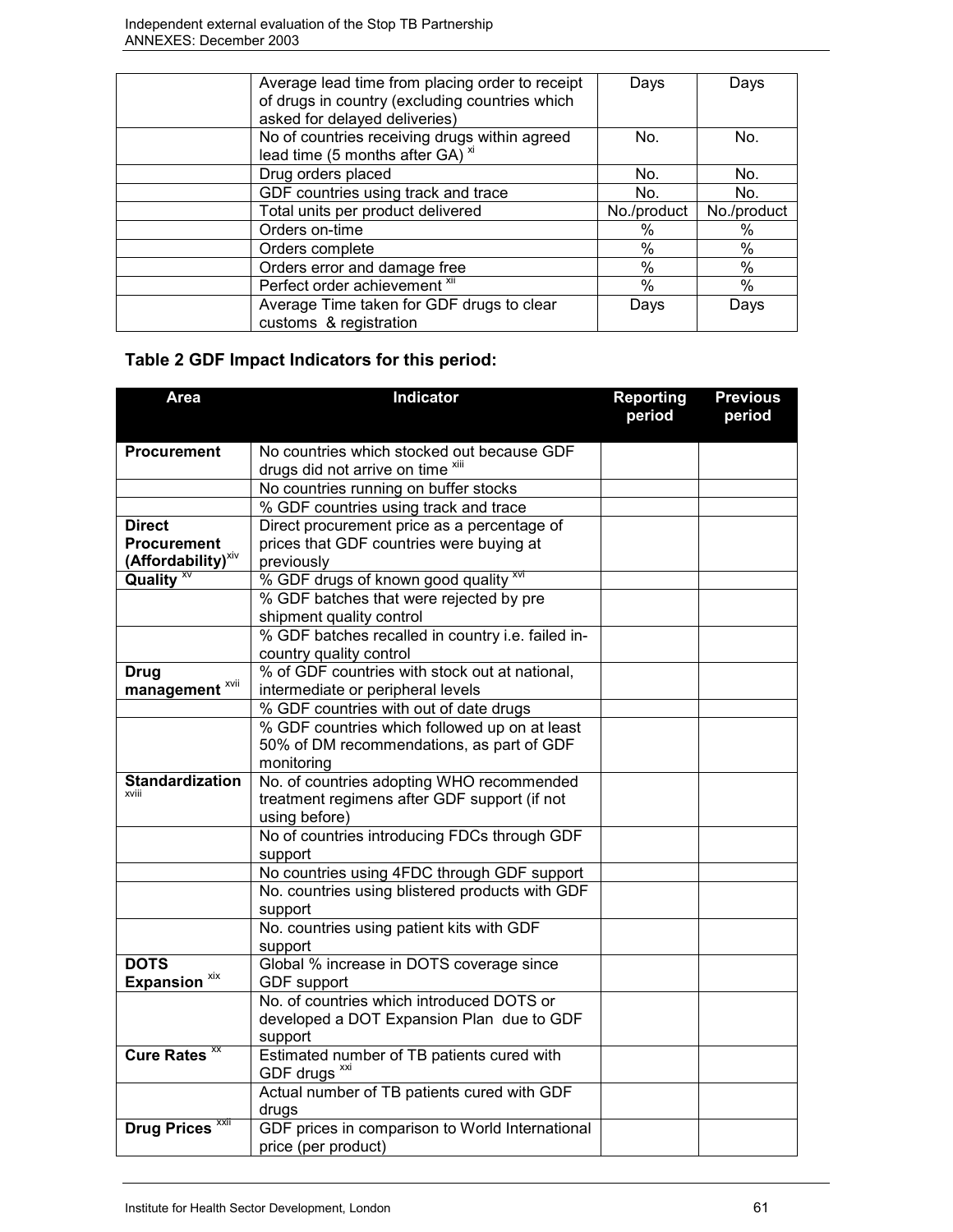|                            | Average cost per additional cure in US dollars<br>xxiii                |    |
|----------------------------|------------------------------------------------------------------------|----|
|                            |                                                                        |    |
|                            | Price as a % of previous drug price that the<br>country was buying at. |    |
| <b>Political</b>           | % countries which have complied with all GDF                           |    |
| commitment/                | terms and conditions of support                                        |    |
| additionality/             |                                                                        |    |
| <b>GDF Terms and</b>       |                                                                        |    |
| Conditions <sup>xxiv</sup> |                                                                        |    |
|                            | % of countries which implemented                                       |    |
|                            | recommendations from country visits or TRC                             |    |
|                            | Annual change in Govt. expenditure on NTP                              |    |
|                            | post GDF support (actual amount & percent)                             |    |
|                            | New commitments from Governments of GDF                                | \$ |
|                            | countries                                                              |    |
| <b>Partner</b>             | New partners introduced, following GDF support                         |    |
| XXV<br>mobilisation        | (no. of countries)                                                     |    |

#### *Board Report Endnotes*

- i Source = strategic plan and GDF monitoring spreadsheet
- <sup>"</sup> Source = strategic plan and GDF financial spreadsheet
- $\frac{1}{11}$  Source = GDF monitoring spreadsheet.
- 
- <sup>1</sup> Approved for first year/second year/third year by CB<br>
Source = GDF monitoring spreadsheet, country spreadsheet
- Source = GDF monitoring spreadsheet and workplan
- A country that applies, is not approved and reapplies is considered as one country but two applications. A country that applies for emergency support and regular support is also considered as one country, but two applications. A second year
- of support is not considered as a new application.<br>
Vill Source = Desk audit reports, GDF monitoring spreadsheet, GDF ARM country spreadsheet.<br>  $\frac{1}{10}$
- 
- $\frac{x}{x}$  Source = WHO/EDM<br>  $\frac{x}{x}$  Source = IAPSO and GDF monitoring spreadsheet
- $x_i$  Source of data = GDF internal monitoring spreadsheet and IAPSO track and trace website.
- The "perfect order" indicator measures the completeness, quality and timeliness of the orders. The perfect order is a logistics management tool based on:
	- On-time delivery
	- Order completeness
	- Freedom from error and damage
- Perfect order achievement = % on-time x % complete x % error free of all orders.<br>Source of data = GDF desk audit report/monitoring mission checklist.
	-
- x<sup>xiv</sup> Source of data = GDF desk audit report for DP countries  $\frac{xy}{x}$  Source of data = GDF monitoring checklist and SGS
- 
- Known good quality defined as fined as manufacturers producing drugs under oversight of a competent regulatory
- authority.<br>
Source = GDF audit report and monitoring mission report.<br>
<sup>XIII</sup> 2011 1999 1999 1995 1995 1995 1995 1995 1997 1997 1998 1999 1999 1999 1999 1999 1999 1999 1999 1999 1999
- $\frac{x}{x}$  Source = IAPSO report and GDF applications data
- xix Source = WHO annual report, applications material and GDF monitoring checklist<br>  $\frac{xx}{x}$  Source of data = GDF desk audit report
- 
- 85% of total patients to be treated with GDF drugs (not including buffer). The figure is derived from the estimated cure rate
- of 85 % the official global target for TB control.<br>
Source = MSH price indicator guide, GDF drug market surveys.<br>
XXIII
- $\frac{x}{x}$  Cost per estimated patient cured, excluding buffer.
- xxiv Source of data = GDF audit report and monitoring mission report. **xxv** Source of data = GDF applications material and monitoring report
-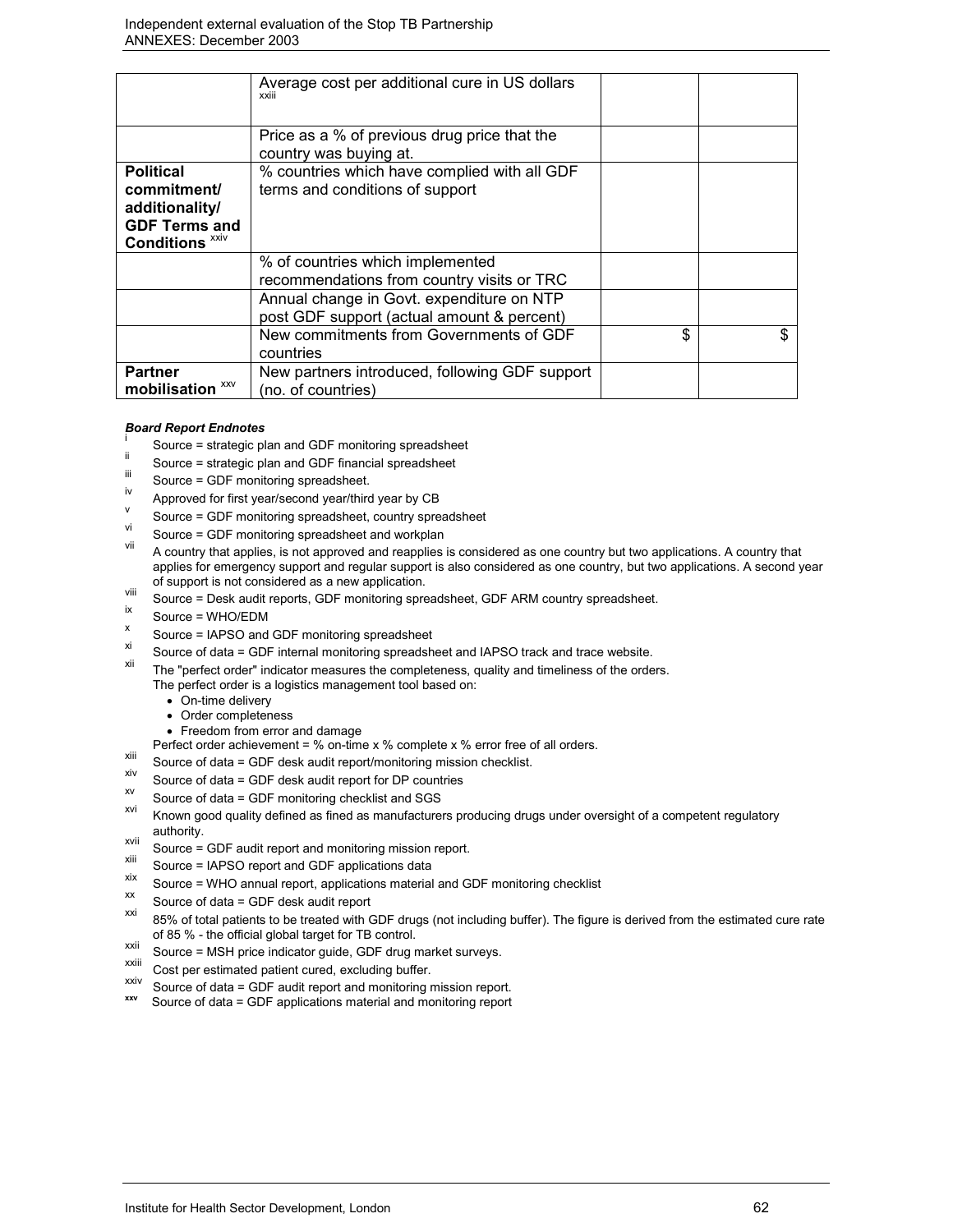# **ANNEX M: GLOBAL FINANCIAL MONITORING FRAMEWORK**

| <b>Global Plan to Stop TB</b><br><b>Financial Monitoring Framework</b> |                                                                      |         | <b>Expenditure</b><br><b>Previous Yr</b><br>2000-2003 | Projected<br>contribution<br>2004-2005 | <b>Estimated</b><br>requirement<br>2000-5 | Projected<br>shortfall | Projected<br>requirement<br>2005-10 |  |
|------------------------------------------------------------------------|----------------------------------------------------------------------|---------|-------------------------------------------------------|----------------------------------------|-------------------------------------------|------------------------|-------------------------------------|--|
| Domestic (funds from the<br>country, high burden<br>countries only)    |                                                                      | Public  | <b>Central Government</b>                             |                                        |                                           |                        |                                     |  |
|                                                                        |                                                                      |         | <b>Local Government</b>                               |                                        |                                           |                        |                                     |  |
|                                                                        |                                                                      | Private | <b>Local Non Profit</b>                               |                                        |                                           |                        |                                     |  |
|                                                                        |                                                                      |         | Local (for profit)                                    |                                        |                                           |                        |                                     |  |
|                                                                        |                                                                      |         | <b>Patient Contributions</b>                          |                                        |                                           |                        |                                     |  |
| <b>External</b><br>(funds from                                         | Global:<br>activities at                                             | Public  | Multilateral                                          |                                        |                                           |                        |                                     |  |
| outside High<br>Burden                                                 | global level:<br>research,                                           |         | <b>Bilateral</b>                                      |                                        |                                           |                        |                                     |  |
| Countries)                                                             | coordination,<br>advocacy,                                           |         | <b>GFATM</b>                                          |                                        |                                           |                        |                                     |  |
|                                                                        | resource<br>mobilisation,                                            |         | <b>STB Partnership</b>                                |                                        |                                           |                        |                                     |  |
|                                                                        | alliance<br>building                                                 |         | Other                                                 |                                        |                                           |                        |                                     |  |
|                                                                        |                                                                      | Private | Corporations                                          |                                        |                                           |                        |                                     |  |
|                                                                        |                                                                      |         | <b>NGOs</b>                                           |                                        |                                           |                        |                                     |  |
|                                                                        |                                                                      |         | Technical consulting<br>firms                         |                                        |                                           |                        |                                     |  |
|                                                                        |                                                                      |         | Foundations                                           |                                        |                                           |                        |                                     |  |
|                                                                        | Regional<br>(for regional<br>level<br>activities)                    | Public  | Multilateral                                          |                                        |                                           |                        |                                     |  |
|                                                                        |                                                                      |         | <b>Bilateral</b>                                      |                                        |                                           |                        |                                     |  |
|                                                                        |                                                                      |         | Other                                                 |                                        |                                           |                        |                                     |  |
|                                                                        |                                                                      | Private | Regional (non profit)                                 |                                        |                                           |                        |                                     |  |
|                                                                        |                                                                      |         | Regional (for profit)                                 |                                        |                                           |                        |                                     |  |
|                                                                        | <b>National</b><br>(contribution<br>made at the<br>country<br>level) | Public  | <b>GFATM</b>                                          |                                        |                                           |                        |                                     |  |
|                                                                        |                                                                      |         | Multilateral                                          |                                        |                                           |                        |                                     |  |
|                                                                        |                                                                      |         | <b>Bilateral</b>                                      |                                        |                                           |                        |                                     |  |
|                                                                        |                                                                      |         | <b>GDF</b>                                            |                                        |                                           |                        |                                     |  |
|                                                                        |                                                                      |         | STB Partnership                                       |                                        |                                           |                        |                                     |  |
|                                                                        |                                                                      |         | Other                                                 |                                        |                                           |                        |                                     |  |
|                                                                        |                                                                      | Private | Local (non profit)                                    |                                        |                                           |                        |                                     |  |
|                                                                        |                                                                      |         | Local (for profit)                                    |                                        |                                           |                        |                                     |  |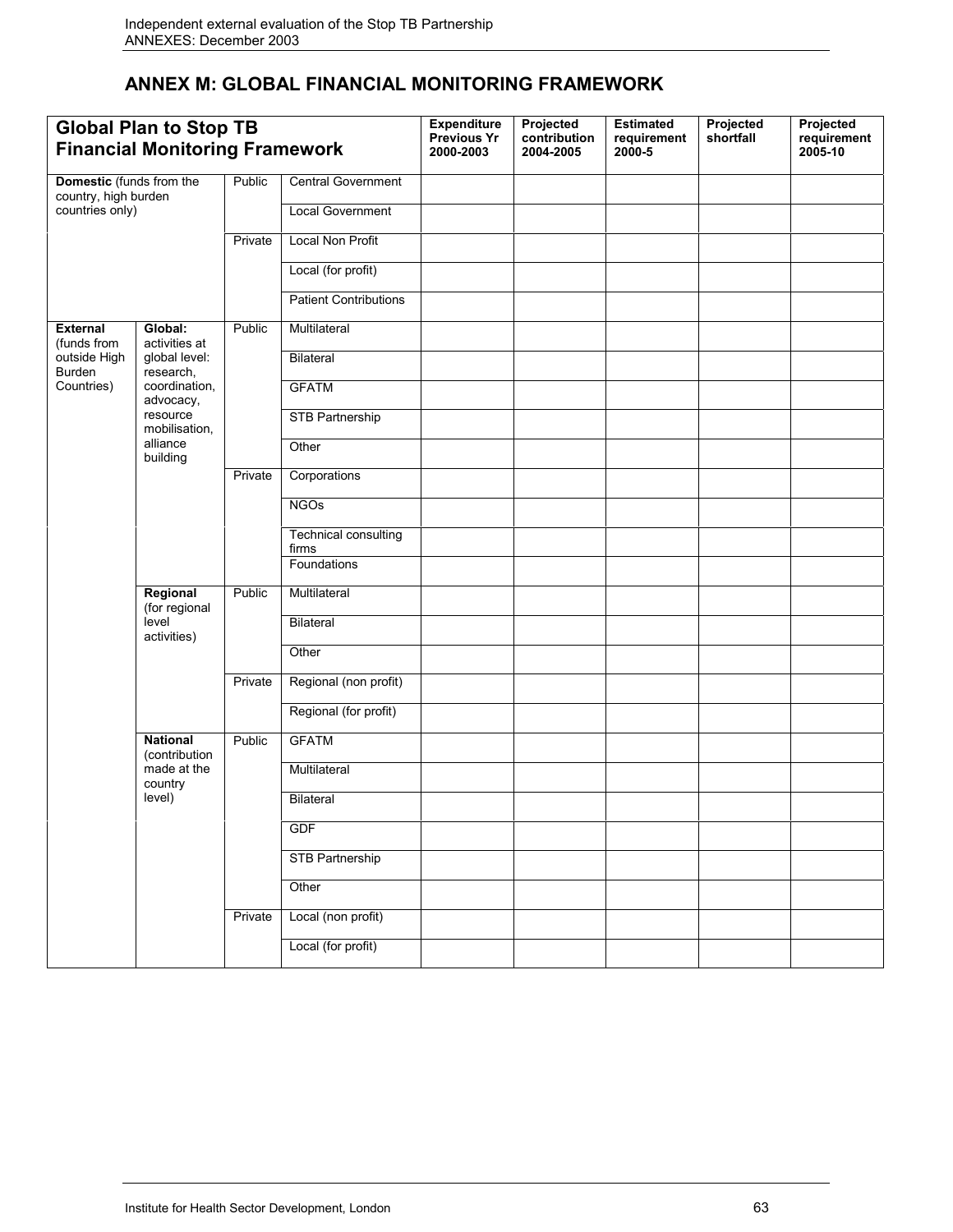# **ANNEX N: SUGGESTED FORMAT FOR FINANCIAL REPORTING**

| <b>BROAD THEMES</b>                   | <b>KEY PROGRAMME</b>                                            | <b>Through</b><br><b>WHO</b> | <b>Trust Fund</b> | Other |
|---------------------------------------|-----------------------------------------------------------------|------------------------------|-------------------|-------|
|                                       | Governance of Global Partnership to<br>Stop TB                  |                              |                   |       |
|                                       | STOP TB Working Groups and Cross<br><b>Cutting Initiatives</b>  |                              |                   |       |
|                                       | Global Plan to Stop TB                                          |                              |                   |       |
| Partnership<br>Coordination           | Mobilise Resources and increase<br>investment in TB             |                              |                   |       |
|                                       | Expansion and coordination of the<br>Global Partnership         |                              |                   |       |
|                                       | Strategic Framework: Advocacy and<br>Communications             |                              |                   |       |
|                                       | International Campaign: Countdown to<br>2005 Global TB Targets  |                              |                   |       |
|                                       | World TB Day                                                    |                              |                   |       |
|                                       | <b>Public Awareness and Information</b><br><b>Dissemination</b> |                              |                   |       |
|                                       | <b>Resource Centre</b>                                          |                              |                   |       |
| <b>Stop TB</b><br>Partnership         | Office Management                                               |                              |                   |       |
| Secretariat                           | <b>Office Administration</b>                                    |                              |                   |       |
|                                       | An expanded applications and review<br>mechanism                |                              |                   |       |
|                                       | Drugs delivered to eligible countries                           |                              |                   |       |
| <b>Global Drug</b><br><b>Facility</b> | White list of pre-qualified manufacturers                       |                              |                   |       |
|                                       | Monitoring mechanism                                            |                              |                   |       |
|                                       | Sustained financing                                             |                              |                   |       |
|                                       | Awareness and support for GDF                                   |                              |                   |       |
|                                       | <b>GDF Administration</b>                                       |                              |                   |       |

### **FUNDING SOURCES**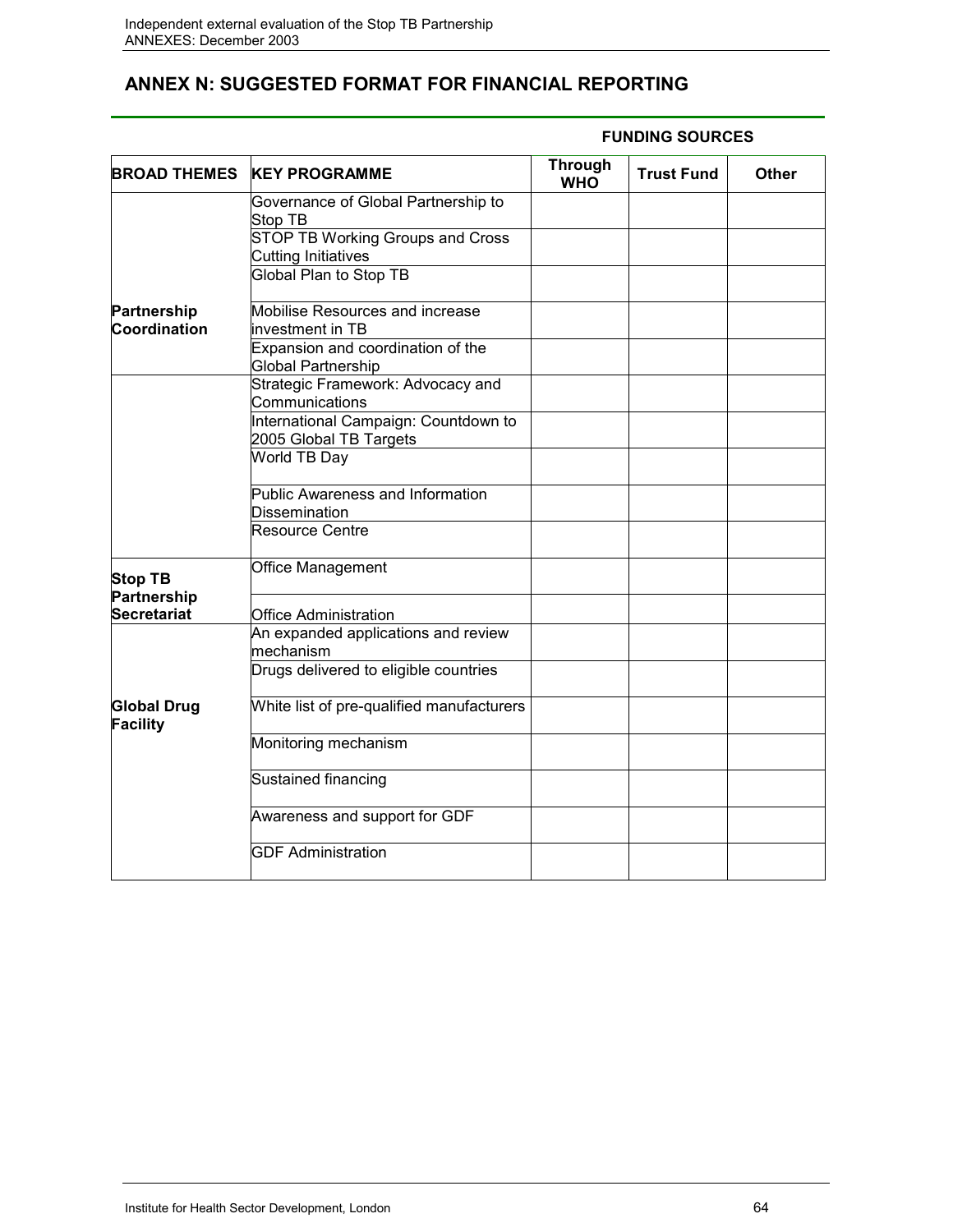# **ANNEX O: BIBLIOGRAPHY**

During the evaluation, the team examined the full range of Stop TB Partnership documentation, including The Basic Framework for the Global Partnership to Stop TB; The Global Plan to Stop TB; documentation of the Coordinating Board, Working Committees, Working Groups and Task Forces; Secretariat documentation including GDF material, memoranda of understanding, financial and performance reports, meeting reports and website material. The following is a selected list of some of the other key reference documents:

### **TUBERCULOSIS**

### **Reports**

McKinsey & Company. Evalution of the Global TB Drug Facility, Final Report. Stop TB Partnership / WHO. April 2003.

World Health Organisation. WHO Report 2003: Global Tuberculosis Control: Surveillance, Planning, Financing, 2003. WHO/CDS/TB/2003.316

World Health Organisation. Report of the 1<sup>st</sup> ad hoc Committee Meeting on the TB Epidemic: London 17-19 March 1998. WHO/TB/98.245

World Health Organisation. Implementing Global TB Control: Solutions to DOTS Expansion Constraints. Report of the 2<sup>nd</sup> ad hoc Committee on the TB Epidemic. A Companion to the Global Plan to Stop TB, 2003

World Health Organisatin, Roll Back Malaria. Framework for Monitoring Progress and Evaluating Outcomes and Impact, 2000. WHO/CDS/RBM/2000.25

World Health Organisation. Towards a TB-Free future, 2001. WHO/CDS/STB/2001.13.

### **Articles / Papers**

WHO Bulletin June 2002 (Vol 80, No 6) TB Special (coordinated by Mario Raviglione with Williamina Wilson)

Directly observed treatment for tuberculosis; less faith, more science would be helpful, Garner P and Volmink J, British Medical Journal, October 11, 2003, Volume 327, p.823-824

International Group of Health Experts Issues: Global "Declaration to Stop TB", Banta D, Journal of the American Medical Association, May 10, 2000 – Vol 283, No.18, p.2375-2377

Problems and Solutions for the Stop TB Partnership, Blower SM and Daley CL, The Lancet Infectious Diseases, Vol 2, June 2002

The economics of TB control in developing countries, Walker D and Stevens W, Expert Opinion Pharmacoeconomics. 2003 4(3): 359-368

The politics of 'branding' in policy transfer: the case of DOTS for tuberculosis control, Ogden J, Walt G and Lush L, Social Science & Medicine, 57 (2003) 179-88

Treatment of tuberculosis; concordance is a key step, Maher D, Uplekar M, Blanc L and Raviglione M, British Medical Journal, October 11, 2003, Volume 327, p.822-823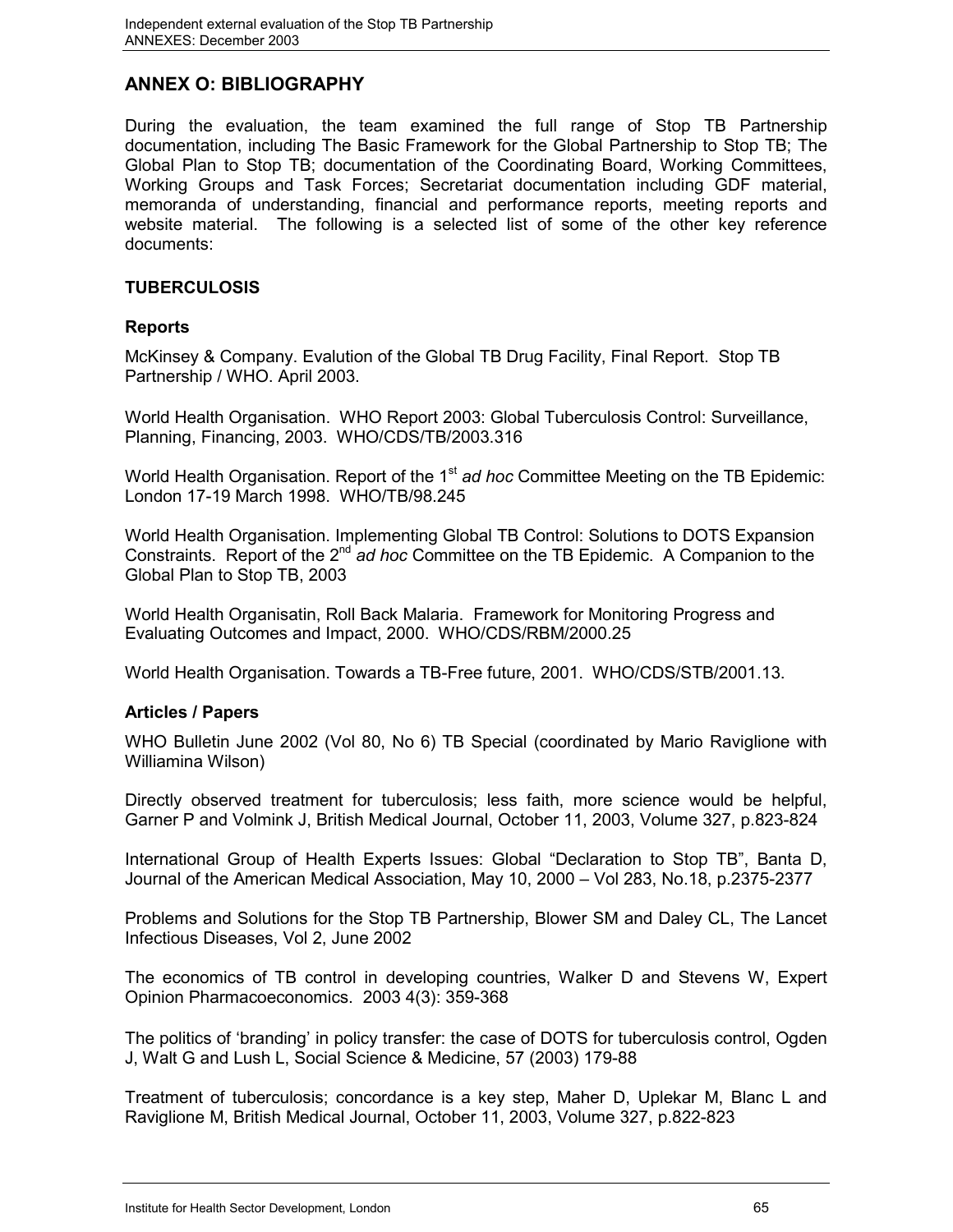# **OTHER INITIATIVES / MECHANISMS**

Reports were also reviewed on other initiatives and mechanisms, including the Global Fund for AIDS, TB and Malaria (GFATM), the Global Alliance for Vaccines and Immunisation (GAVI), Roll Back Malaria (RBM), and the Polio Eradication Initiative (PEI). These included Board papers and reports, teleconference notes, website material and other documentation. Selected key references are given below:

### **Overall**

McKinsey & Company. Developing Successful Global Health Alliances. Bill & Melinda Gates Foundation, April 2002.

Nuffield Institute for Health and Strategic Partnering Taskforce. Assessing Strategic Partnership: The Partnership Assessment Tool. Office of the Deputy Prime Minister, July 2003.

### **GFATM**

GFATM. Third Meeting of the Transitional Working Group to establish a Global Fund to fight AIDS, Tuberculosis and Malaria, Brussels, 13-14 December 2001: Final Report and 'Decisions Adopted' Papers

Global Health: GFATM has advanced in key areas, but difficult challenges remain. United States General Accounting Office (GAO), May 2003.

IHSD Discussion Paper, Governance Issues: Global Fund for Aids, Tuberculosis and Malaria, October 2001

Towards Monitoring and Evaluating the System Wide Effects of the Global Fund to Fight AIDS, Tuberculosis and Malaria: A Conceptual Framework. Prepared for a Workshop on the System-Wide Effects of the GFATM, Geneva, 2-3June 2003. Bennett S and Fairbank A, Partners for Health Reform*plus* Project

## **GAVI**

GAVI Secretariat. GAVI Strategic Framework 2004-5, 22 July 2003

GAVI Board Sub-Group Review of Task Forces, July 2003. Paper to 11<sup>th</sup> GAVI Board Meeting

GAVI. Proposal for Improved GAVI Board Operations, July 2003. Paper to 11<sup>th</sup> GAVI Board Meeting

### **RBM**

Malaria Consortium. Final report of the External Evaluation of Roll Back Malaria. Achieving Impact: Roll Back Malaria in the Next Phase, August 2002

### **PEI**

Polio Eradication Initiative Evaluation Report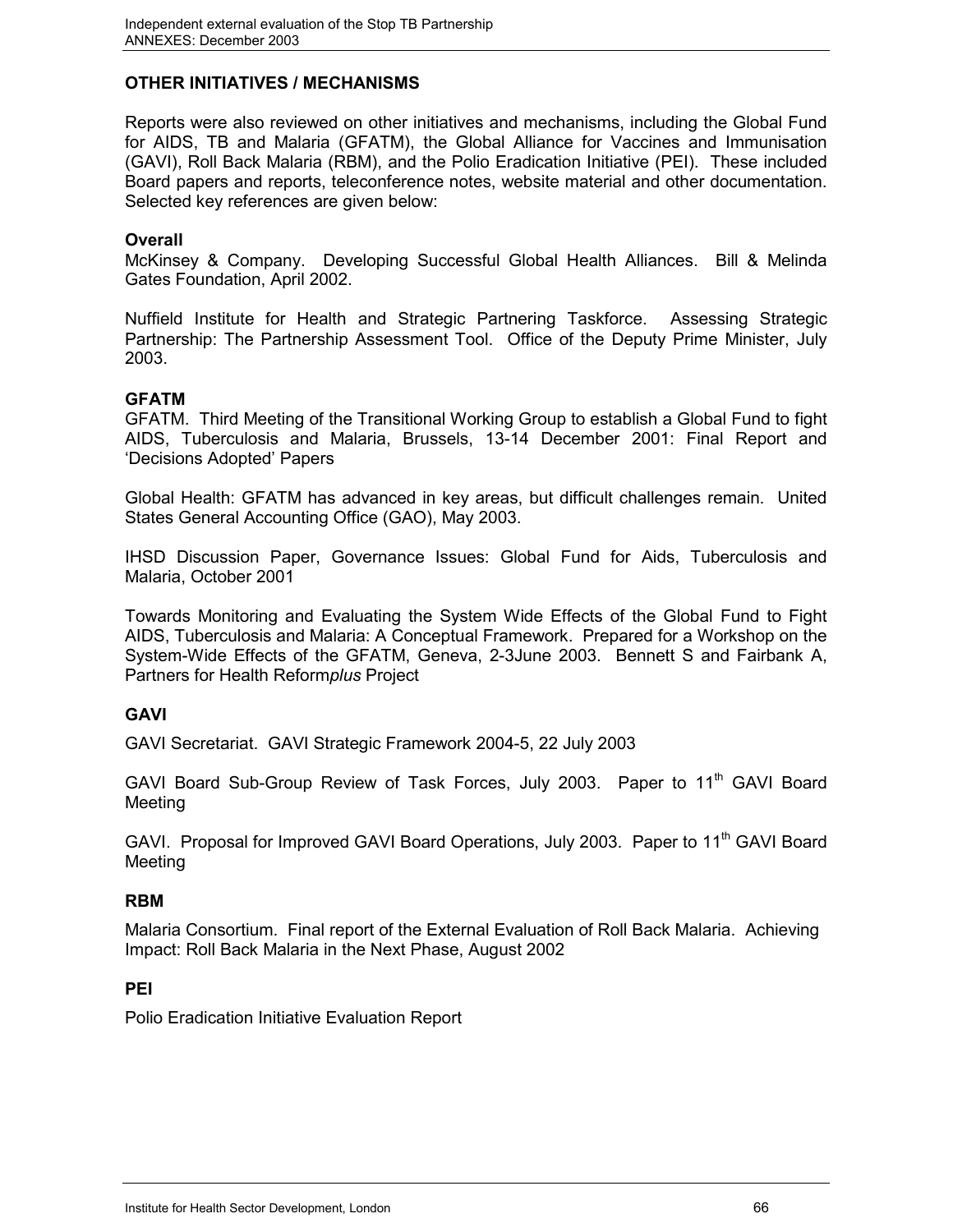# **ANNEX P: REPORT ON THE MEETING OF THE SECOND** *AD HOC* **COMMITTEE ON THE TB EPIDEMIC: RECOMMENDATIONS TO STOP TB PARTNERS**

MONTREUX, SWITZERLAND, 18-19 SEPTEMBER 200311

### **Contents**

Global targets for TB control

List of abbreviations

Introduction

Recommendations

- 1. Consolidate, sustain and advance achievements
- 2. Enhance political commitment
- 3. Address the health workforce crisis
- 4. Strengthen health systems, particularly primary care delivery
- 5. Accelerate the response to the TB/HIV emergency
- 6. Mobilise communities and the corporate sector
- 7. Invest in research and development to shape the future

Conclusion: next steps

*Annex: Members of the second* ad hoc *Committee on the TB epidemic*

 $\overline{a}$ <sup>11</sup> The 2<sup>nd</sup> ad hoc Committee is convened under the auspices of the DOTS Expansion Working Group (one of six working groups under the Global Partnership to Stop TB).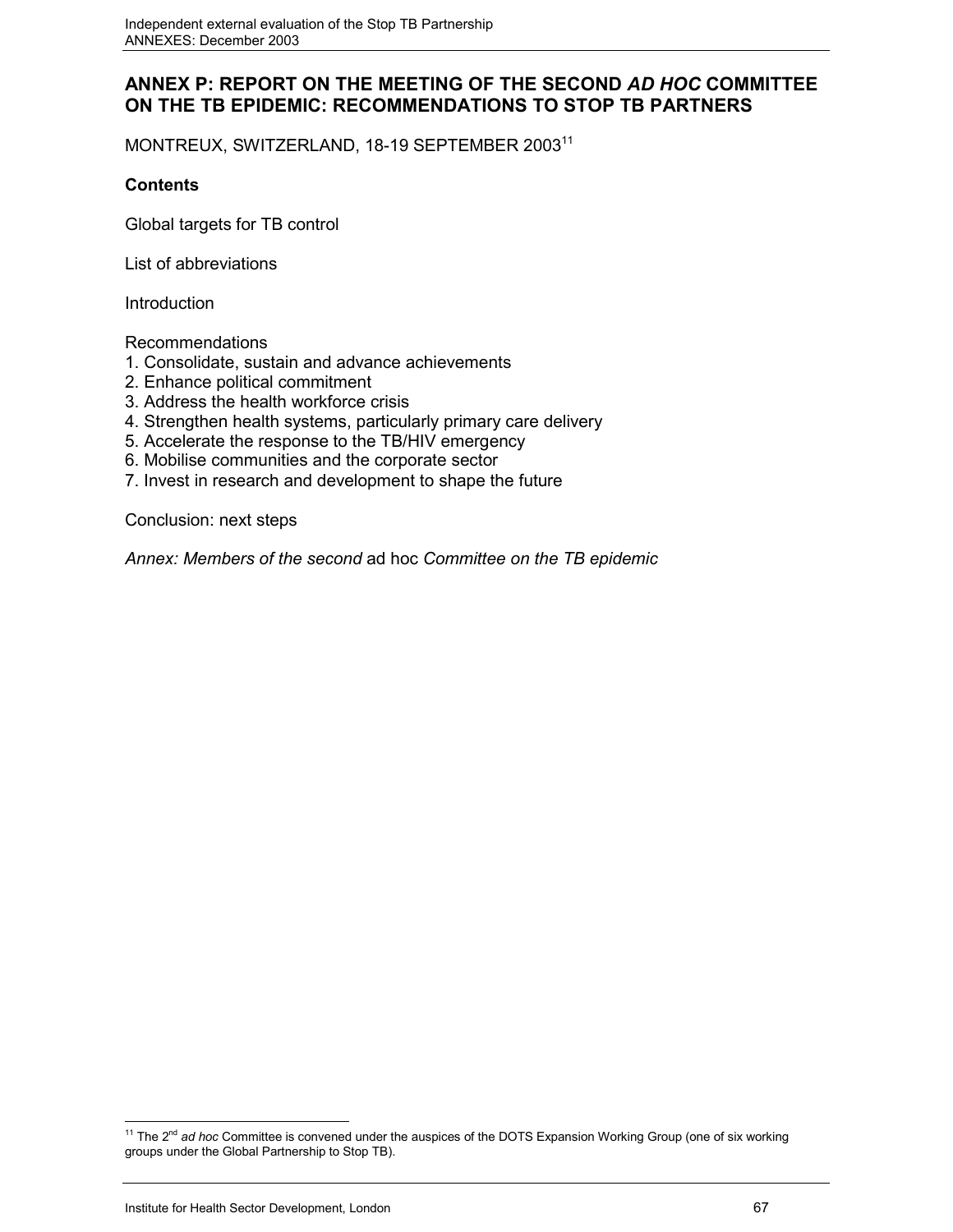# **Global targets for TB control**

World Health Assembly 2005 targets $12$ 

- to detect 70% of smear-positive cases
- to treat successfully 85% of all such cases

### G8 Okinawa 2010 targets

to reduce TB deaths and prevalence of the disease by 50% by 2010

Millennium Development Goals 2015 targets

 Goal 6 Target 8: to have halted by 2015, and begun to reverse, the incidence of priority communicable diseases, including TB (see Millennium Development Goals indicators 23 and 24)

## **List of abbreviations**

| <b>AIDS</b>   | Acquired Immunodeficiency Syndrome                    |
|---------------|-------------------------------------------------------|
| ART           | Antiretroviral treatment                              |
| <b>CCM</b>    | <b>Country Coordinating Mechanism</b>                 |
| <b>DEWG</b>   | <b>DOTS Expansion Working Group</b>                   |
| <b>DOTS</b>   | The global strategy to control TB                     |
| <b>GDF</b>    | <b>Global TB Drug Facility</b>                        |
| <b>GFATM</b>  | Global Fund to Fight AIDS, TB and Malaria             |
| <b>GLC</b>    | <b>Green Light Committee</b>                          |
| <b>GPSTB</b>  | Global Plan to Stop TB                                |
| <b>HBC</b>    | High-burden country                                   |
| <b>HIPC</b>   | <b>Highly Indebted Poor Countries</b>                 |
| <b>HIV</b>    | Human Immunodeficiency Virus                          |
| HR.           | <b>Human Resources</b>                                |
| <b>ILO</b>    | International Labour Organization                     |
| <b>MDGs</b>   | <b>Millennium Development Goals</b>                   |
| <b>MTEF</b>   | Medium-Term Expenditure Framework                     |
| <b>NICC</b>   | National Interagency Coordinating Committee           |
| <b>NGO</b>    | Non-Governmental Organization                         |
| <b>NTP</b>    | National Tuberculosis Programme                       |
| <b>OECD</b>   | Organization for Economic Cooperation and Development |
| <b>PRSP</b>   | <b>Poverty Reduction Strategy Paper</b>               |
| <b>SWAP</b>   | Sector-wide approach                                  |
| <b>TB</b>     | <b>Tuberculosis</b>                                   |
| <b>UN</b>     | <b>United Nations</b>                                 |
| <b>UNAIDS</b> | Joint UN Programme on HIV/AIDS                        |
| <b>VCT</b>    | Voluntary Counselling and Testing (for HIV)           |
| <b>WHA</b>    | World Health Assembly                                 |
| <b>WHO</b>    | World Health Organization                             |

 $\overline{a}$  $12$  In 1991, a WHA resolution proposed that all countries adopt two TB control targets for the year 2000: to detect at least 70% of all new infectious cases and to cure at least 85% of those detected. During the second half of the 1990s, it became apparent that the year 2000 targets would not be met on time. Thus, WHO convened the 1st *ad hoc* Committee on the TB Epidemic in London in 1998, which made a number of recommendations to strengthen the various elements of the DOTS strategy and accelerate impact. The WHA decided in 2000 to postpone the targets initially set for 2000 until 2005.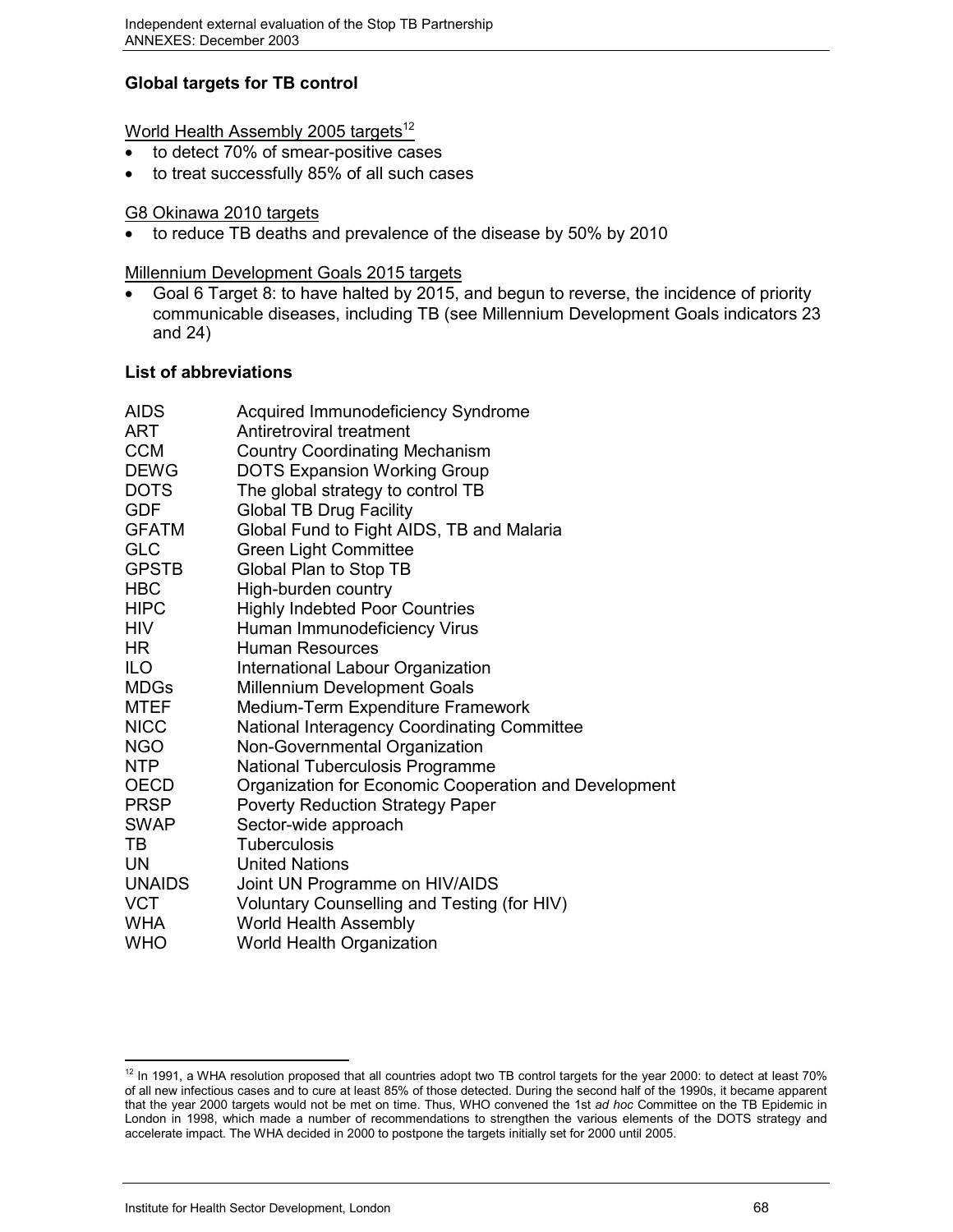## **Introduction**

With 8.5 million new cases and nearly 2 million deaths annually, the global TB epidemic has reached an unprecedented scale. Urgent and effective action is necessary to ensure that all those suffering from TB have access to effective care. Setting the mid-term strategic direction for global TB control requires review of progress so far in implementing TB control and analysis of constraints to further progress. Under the auspices of the DOTS Expansion Working Group (DEWG), the 2<sup>nd</sup> ad hoc Committee on the TB epidemic has reviewed progress in global TB control, examined constraints to improved TB control in high-burden countries (HBCs) and sought solutions to these constraints through a wide consultative process during 2003. The results of this work are set out in a background document covering fifteen themes, of which five were the subject of consultations held in 2003 (on widening the partnership, social mobilisation and advocacy, primary care providers, health system reform and human resources).

The Committee met in Montreux, Switzerland, from 18-19 September 2003, to finalise its recommendations. The target audience of the Committee's report consists of Stop TB partners and others committed to communicable disease control, poverty reduction and development. The Committee sees the main challenge for global TB control as expanding TB control activities across all health care providers and other stakeholders within the health sector, and across a broader range of stakeholders in sectors beyond health.

The United Nations (UN) Millennium Development Goals (MDGs) provide an unprecedented framework and opportunity for international cooperation in redressing the global injustice of poverty, including improving the health of the poor. The Committee recognises health as both a human right and a factor contributing to poverty reduction. The Committee acknowledges the MDGs' global strategic perspective and importance of regional approaches towards meeting the goals, since the rate of progress towards meeting the MDGs varies among regions. For example, based on current trends, sub-Saharan Africa will not meet the poverty or health MDGs until half way through the next century. Translating the global perspective into country action and accelerating progress towards targets depends on regional and national Stop TB partnerships.

Progress in TB control can contribute to improved health and poverty reduction, and depends on actions which are beyond the specifics of TB control. Thus the Committee views TB control as an integral part of the broad strategy for improving health and reducing poverty. **This implies that for further progress in TB control, the TB constituency must reach out to the broader constituency of governments and agencies committed to accelerating health improvement and poverty reduction. This broader constituency must also support TB control as part of it's contribution to achieving the MDGs.**

The Committee made recommendations under seven headings (many of which cut across the different aspects of TB control): 1) consolidate, sustain and advance achievements; 2) enhance political commitment (and its translation into policy and action); 3) address the health workforce crisis; 4) strengthen health systems, particularly primary care delivery; 5) accelerate the response to the TB/HIV emergency; 6) mobilise communities and the corporate sector; 7) invest in research and development to shape the future.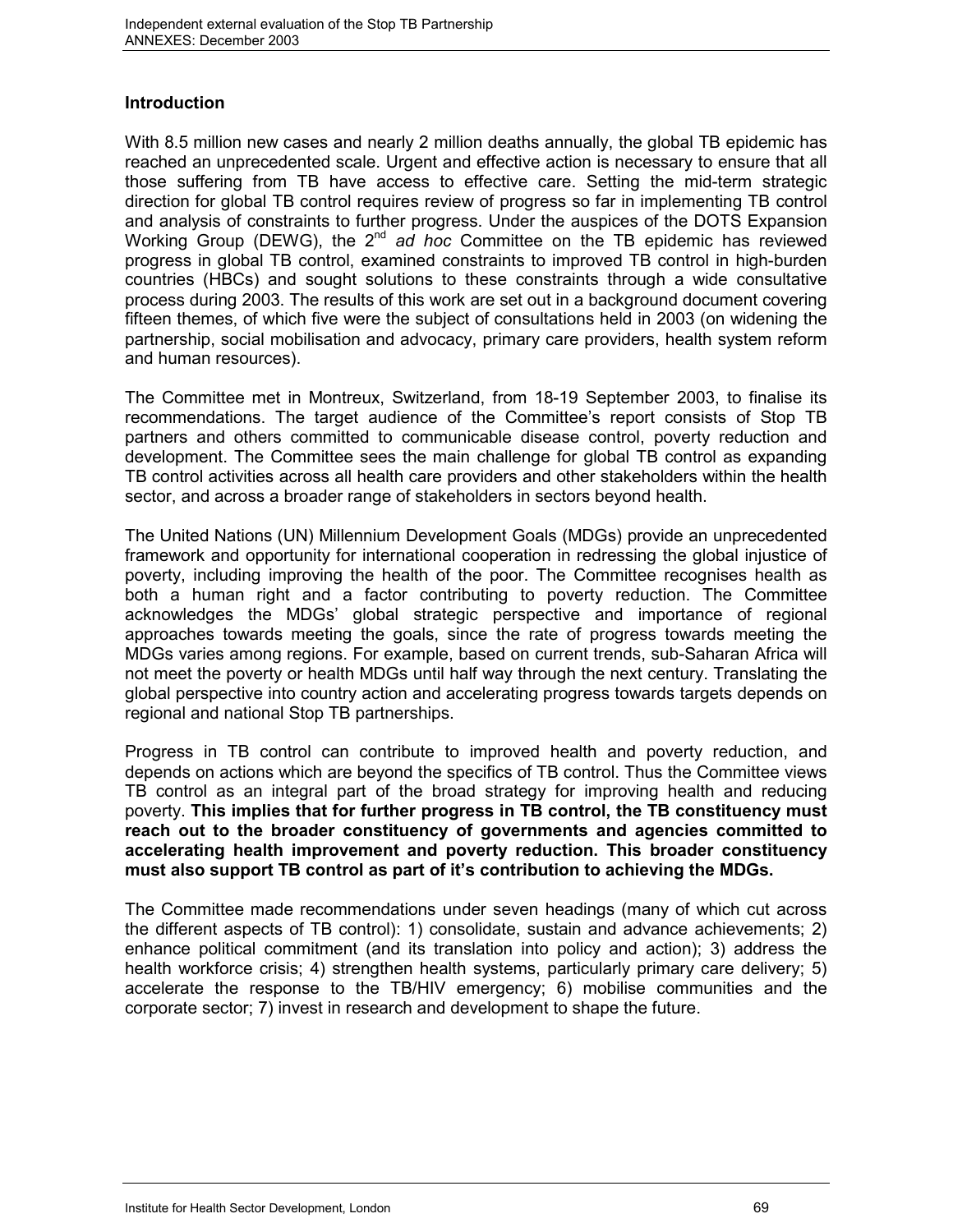# **Recommendations**

### **1. Consolidate, sustain and advance achievements**

### The issue

Sustained and enhanced support is necessary to consolidate and enlarge upon the substantial achievements in global TB control since the 1st ad hoc Committee met in 1998. These achievements include the establishment of the Stop TB Partnership, the development of the Global Plan to Stop TB, the creation of the Global TB Drug Facility (GDF) and the Green Light Committee (GLC) of the DOTS-Plus Working Group, and the mobilisation of increased funding for TB control from sources including the Global Fund to Fight AIDS, TB and Malaria (GFATM). This consolidation provides the basis for further progress in these areas and progress in developing other key recommendations and areas of activity.

### General recommendation

The Stop TB Partnership should demonstrate to the donor community and TB endemic countries the effectiveness and value added of the Stop TB Partnership, GDF, GLC and the Partnership's collaboration with the GFATM. The Partnership should capitalise on the initial success of these initiatives in advocating for the support necessary to maintain and enhance their contribution to achieving global TB control targets, in support of progress towards the MDGs and poverty alleviation.

## Specific recommendations

The Stop TB Partnership should:

- establish, broaden, energise and cross-fertilise activities with a wider range of stakeholders using available mechanisms at global, regional and national level, where opportunities for strengthening country-level partnerships include National Inter-Agency Coordination Committees (NICCs), Sector-Wide Planning and Coordinating Committees, and Country Coordinating Mechanisms (CCMs);
- strengthen the working relationship with the GFATM by establishing a joint GFATM-Partnership standing committee;
- negotiate with the GFATM to a) ensure the success of GFATM support to grantees, and b) build on the current arrangements for procurement of second-line TB drugs through the GLC to position GDF as a preferred first-line TB drug facility of the GFATM;
- seek enhanced and sustained donor support for GDF operations (e.g. technical assistance to countries in drug management and monitoring) and grant function, while continuing to fully explore support for the GDF's direct procurement function;
- advocate for support for TB programme activities using information obtained by defining and monitoring how health system reform policies and Mid-Term Expenditure Frameworks (MTEFs) contribute to health-related MDGs.

## **2. Enhance political commitment**

### The issue

The Committee urges intensified efforts to enhance political commitment to TB control (through global advocacy, communications and social mobilisation) and its translation into policy and action, to maintain momentum and speed up progress towards the 2005 targets and the 2015 MDGs. While seeking continued support from bilateral development assistance agencies and multilateral organizations (e.g. the World Bank), the Committee welcomes the opportunity provided by the GFATM to scale up resources available to tackle major diseases, including TB, and supports its role both in levering more resources and in promoting coordination.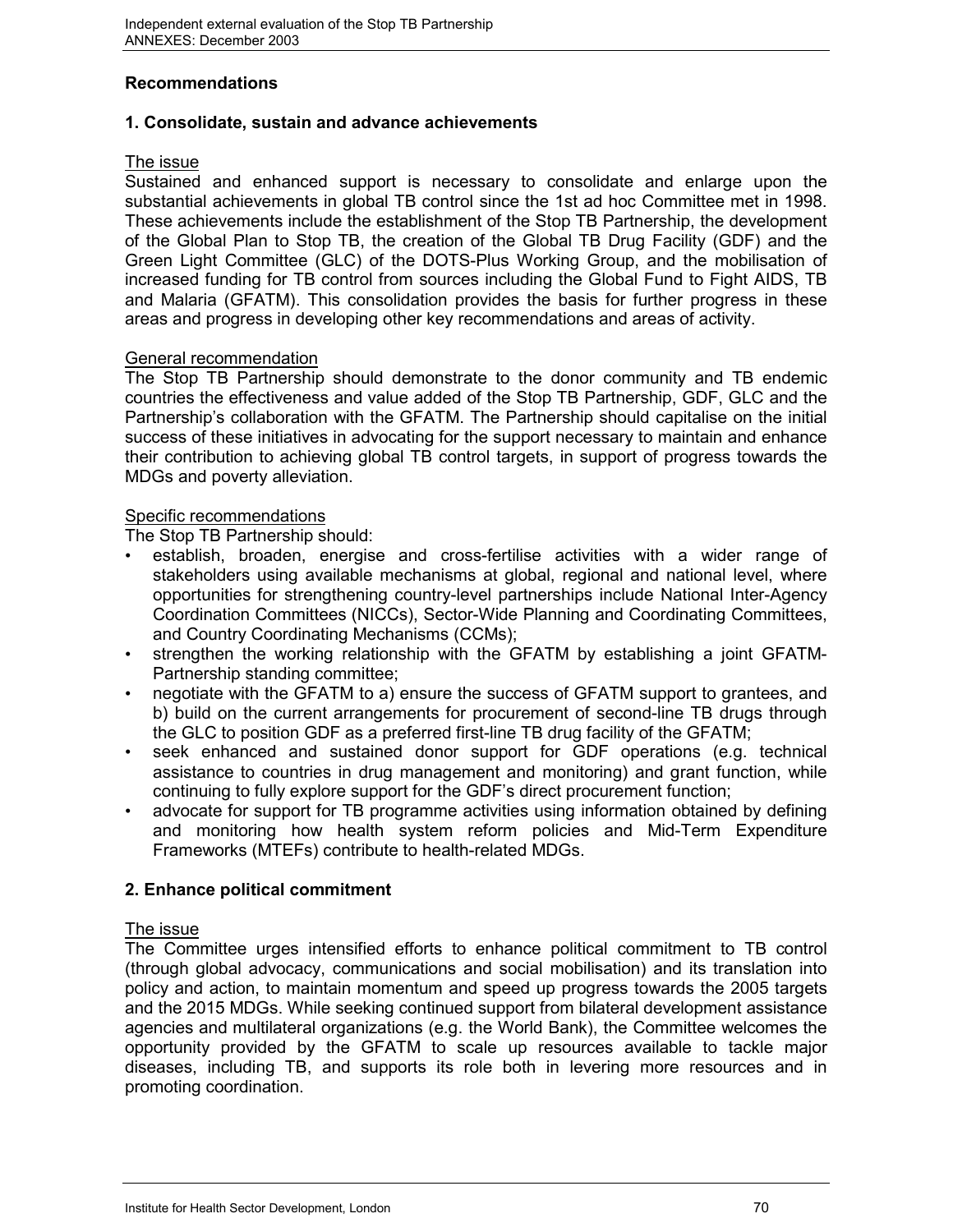## General recommendations

a) The Stop TB Partnership should explore complementary "top-down" (i.e. led by policy and decision makers) and "bottom-up" (i.e. community-led) approaches to consolidate and raise the position of TB on the development agenda.

b) The Stop TB Partnership should advocate for levels of TB funding which are commensurate with the global burden of TB. This entails seeking financial support for TB control from increased donor resources, by broadening the partnership base to include nontraditional funders, and by catalysing additional national allocations. Funding from this wide range of sources, including the GFATM, should be reliable, predictable and additional to what would otherwise have been funded.

### Specific recommendations

a) The Stop TB Partnership should adopt the 2015 Millennium Development Goal 6 target 8 which pertains to TB and represents an impact target, while retaining the World Health Assembly (WHA) 2005 targets as process targets without which it will not be possible to reach the impact targets.

b) Ministries of Health in countries badly affected by TB should ensure dedicated budget lines for TB control activities.

c) The Stop TB Partnership should work with countries submitting proposals to the GFATM to ensure that the proposals fully reflect national financial needs for TB control and are poverty-focused.

d) The Stop TB Partnership should assist Ministries of Health to address TB control needs as part of poverty reduction strategies and efforts to strengthen health systems.

e) The Stop TB Partnership should explore the following "top-down" approaches to enhancing political commitment and its translation into policy and action:

- lobbying of the highest authorities in national governments, international organizations and the donor community through the WHA, the WHO regional committees, and other global gatherings, especially those related to MDGs and GFATM;
- country by country "political mapping" and analysis of constraints to progress in TB control, and of reasons for successes and failures;
- high-level missions to TB endemic and donor country authorities by Stop TB Partnership representatives;

f) The Stop TB Partnership should explore the following "bottom-up" approaches to enhancing political commitment through mobilisation of communities and societies at national and sub-national level:

- supporting countries to develop a specific advocacy, communications and social mobilisation plan as part of the NTP's DOTS expansion plan and to strengthen local partnerships;
- supporting countries to pursue capacity building for advocacy, communications and social mobilisation at subnational and local levels;
- supporting countries to develop information systems which include, in addition to epidemiological and NTP coverage indicators, indicators on advocacy, communication and social mobilisation to monitor and evaluate the impact of these activities;
- developing clear guidelines on advocacy, communications and social mobilisation in collaboration with WHO and other technical agencies, to enable NTPs to rapidly adapt and incorporate these activities in annual action plans;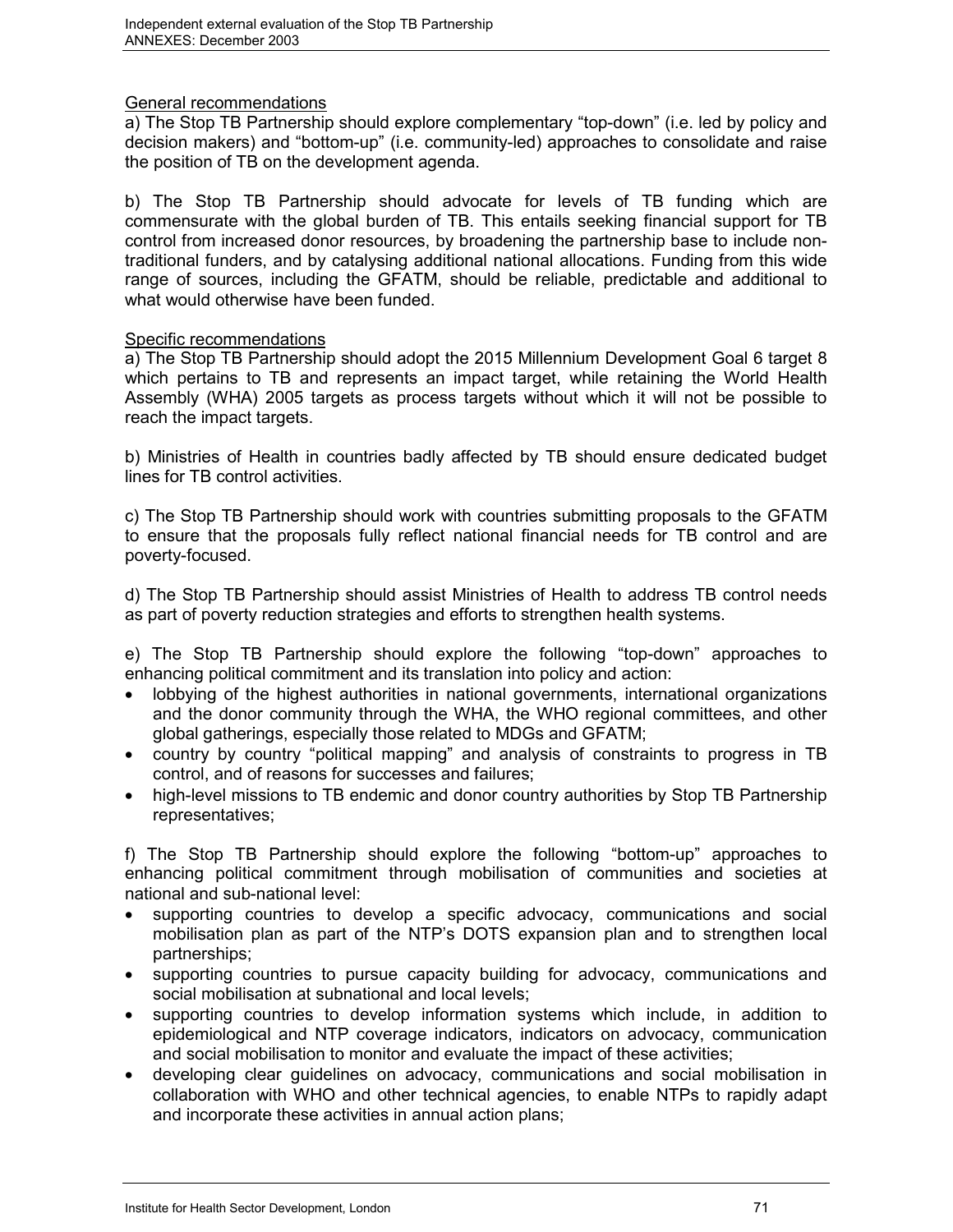strengthening its advocacy, communications and social mobilisation efforts, e.g. by instituting and supporting a specific working group within the Stop TB Partnership and with representation on the Partnership's Coordinating Board.

# **3. Address the health workforce crisis**

# The issue

Economic growth depends on assuring and maintaining the health of people, which in turn depends on a healthy, motivated and qualified workforce to deliver prevention and care, accessible to those in need. In many developing countries, health workforce limitations in number, skills, effectiveness and distribution constrain the delivery of effective health care, including high-quality and high-coverage implementation of the DOTS strategy. Many factors underlie these limitations, including administrative barriers to creating and filling posts, an unhealthy work environment, stagnant employment mechanisms, HIV-related illness and death among health care workers in high HIV prevalence countries, and inadequate pay, conditions of service and career opportunities. These problems may cause health workers to leave their jobs in the health sector in general, or the government service in particular, for better opportunities elsewhere.

#### General recommendation

The Stop TB Partnership should collaborate with national governments and international bodies to promote the development of policies aimed at a) removing administrative barriers to creating and filling posts and b) promoting terms and conditions of service in the health sector that are attractive to employees. Such policies should cover career opportunities, ongoing training, work conditions, incentive schemes and effective prevention and health care services for the health workers themselves.

# Specific recommendations

The Stop TB Partnership should

- collaborate with the relevant Ministries (e.g. Health, Planning, Education) to promote the assessment of human resource (HR) needs in the health sector in general and for TB control in particular;
- assist Ministries of Health to address HR needs as part of poverty reduction processes, e.g. poverty reduction strategy papers and debt relief through the Highly Indebted Poor Countries (HIPC) Initiative;
- collaborate with governments, financial partners and technical assistance agencies to support the necessary HR planning and training as identified through the analysis of HR needs;
- explore with all stakeholders strategies for further mobilising HR for TB control from the full range of primary care providers, especially community groups and grassroots NGOs;
- urgently explore with all stakeholders specific strategies in countries severely affected by HIV the mobilisation of HR to address priority diseases of poverty, including TB.

# **4. Strengthen health systems, particularly primary care delivery**

# The issue

TB control requires sustained commitment at all levels to implement sound, evidence-based policies. The Committee recognises that many constraints to improved TB control relate to underlying weaknesses and under-financing of health systems. The Committee advises prioritisation of TB within the health system commensurate with its disease burden. The aim of health system reform is to develop strong, effective and equitable health services which achieve priority health outcomes (including TB) and which are accountable to consumers. Health gains through reform will facilitate the articulation of the case for a share of national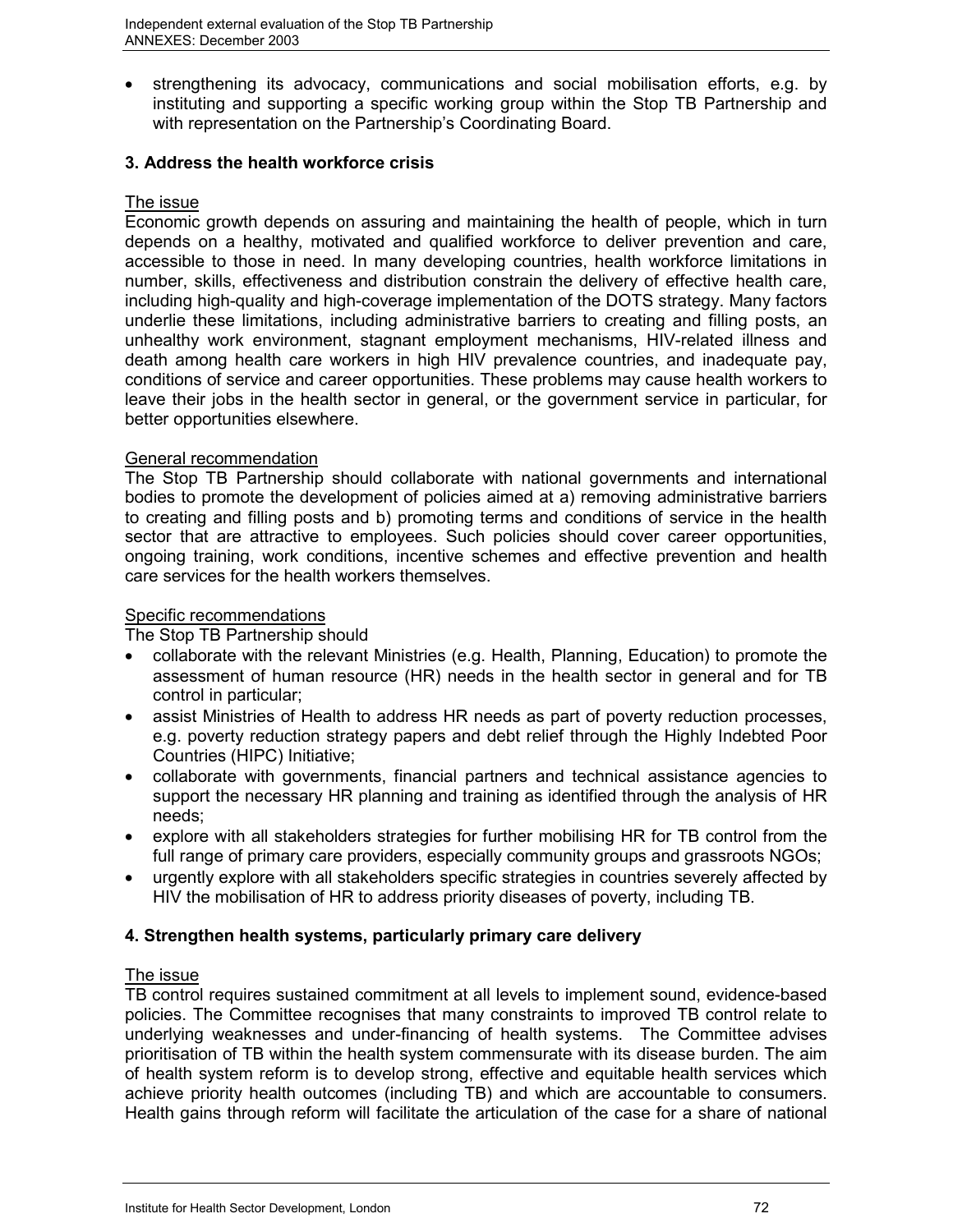resources that is adequate to ensure equitable health systems. Strong health information systems are crucial to guide policy and evaluate disease control progress.

# General recommendations

The Stop TB Partnership should promote collaboration among NTP managers, health policy and decision-makers and those implementing health system reform to:

- ensure that TB control programmes contribute to and build upon broader approaches to health system strengthening and link with other public health interventions;
- enable reflection of TB control needs in the design and implementation of health reform strategies, sector programming and in MTEFs;
- stimulate accountability and monitoring regarding the contribution of health system policies towards achieving the health-related MDGs.

# Specific recommendations

a) The Stop TB Partnership should foster NTP stewardship capacity (as part of national stewardship of health activities) to equip NTPs in their role to guide, manage and coordinate the provision of TB care by the full range of health care providers (including all Ministry of Health and other governmental facilities, NGOs, employers, private practitioners, religious organizations and community groups).

b) The Stop TB Partnership should support NTPs in harnessing contributions by all primary health care providers to TB case finding and cure, through the following actions:

- surveying the range of primary providers and their capacity;
- strengthening links between the formal primary care system and community groups;
- involving as many grassroots groups as possible (e.g. local NGOs and community organizations) with common aims, objectives, strategies and policies,
- developing Terms of Reference for all primary providers and other partners in national DOTS expansion plans.

c) The Stop TB Partnership should encourage the partners in the Global TB Monitoring and Surveillance project to:

- intensify collaboration with those groups involved in monitoring and surveillance of other priority public health problems, e.g. HIV/AIDS and malaria;
- intensify improvements in accuracy of estimates of progress towards TB targets, by strengthening regional and national capacity in monitoring and surveillance.

# **5. Accelerate the response to the TB/HIV emergency**

# The issue

The TB/HIV emergency demands an urgent and effective response. Many high HIV prevalence countries are struggling to cope with HIV-fuelled TB. They face the challenges of tackling rising TB incidence and improving sub-optimal treatment outcomes. The main consideration from the TB control perspective is that, as a result of the HIV epidemic, full implementation of the DOTS strategy alone is unlikely to result in declining TB incidence in the nine HBCs in sub-Saharan Africa. This holds true even if these countries would eventually meet the WHA 2005 targets in 2010. Forcing the rising TB incidence downwards requires accessible delivery of the full, integrated strategy of expanded scope to control HIVrelated TB. This strategy is defined in the "Strategic framework to decrease the burden of TB/HIV" (developed by the WHO Stop TB and HIV/AIDS Departments and endorsed by the TB/HIV Working Group on behalf of the Stop TB Partnership). Key elements of the strategy include interventions against TB, e.g. intensified case-finding and cure and TB preventive treatment, and interventions against HIV (and therefore indirectly against TB), e.g. condoms, treatment of sexually transmitted infections, and antiretroviral treatment (ART).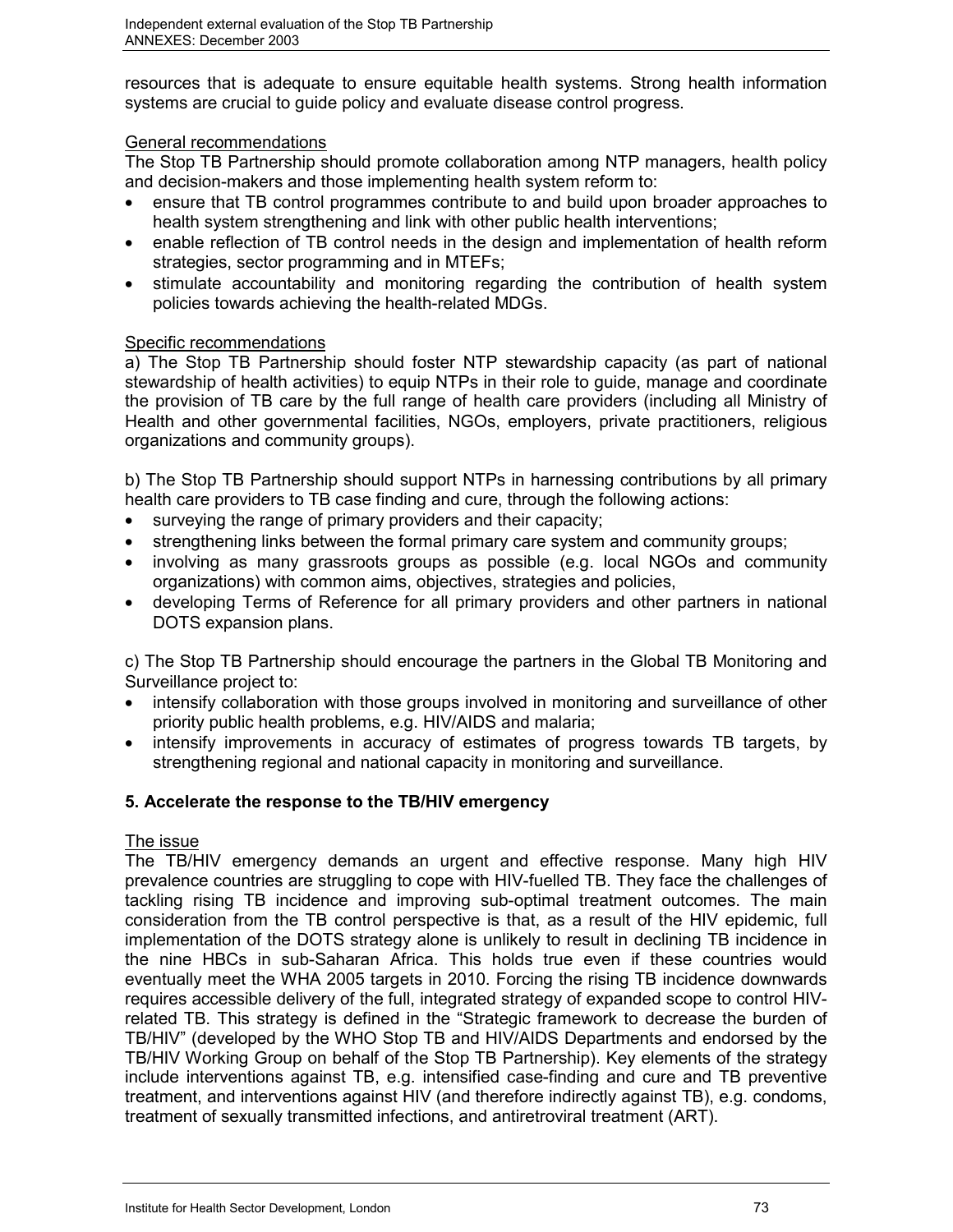#### General recommendation

The Stop TB Partnership and HIV/AIDS partnerships, e.g. those linked to the WHO HIV/AIDS Department and to the joint UN programme on HIV/AIDS (UNAIDS), should urgently step up collaboration to deliver the strategy of expanded scope to control HIVrelated TB. Collaboration between TB and HIV/AIDS partnerships should involve the identification of areas of mutual benefit and reflect their comparative advantages.

#### Specific recommendations

The Stop TB Partnership and HIV/AIDS partnerships should collaborate to support countries in full implementation of the WHO interim policy on collaborative TB/HIV activities, including:

- speeding up progress towards achieving the "3 by 5" goal (3 million people on ART by 2005) by making ART available to HIV-positive TB patients;
- encouraging those responsible for ART delivery to apply lessons learned from TB programmes in the application of sound public health principles to large scale diagnosis and treatment of TB as a chronic communicable disease, and NTPs to apply lessons learned from HIV programmes in social mobilisation and advocacy.

# **6. Mobilise communities and the corporate sector**

#### The issue

The main focus of TB control activities has traditionally been on government health service providers. Speeding up progress towards global TB control targets requires mobilisation of sectors and groups beyond designated government health service providers. The community must be part of the solution to challenges in TB control. Ways of engaging community groups and new sectors such as the corporate sector are likely to be different from the ways of engaging government health service providers. The conduct of the dialogue which the TB community has had with government health services is in line with the procedures of government authority. However, effective dialogue between the Stop TB Partnership and partners in domains other than the government health sector requires a change in the way the dialogue is conducted.

# General recommendations

a) The Stop TB Partnership should intensify efforts to engage the widest possible range of stakeholders within the health sector and other sectors at global, regional and national levels, to contribute to TB control activities, e.g. civil society groups, employers, representatives of groups of TB patients and HIV activists, the broad HIV/AIDS constituency, the education sector and key multilateral organizations, e.g. the International Labour Organization (ILO).

b) The Stop TB Partnership should engage with the private (corporate) sector through a dialogue that recognises mutual objectives in advancing human and economic development.

c) The Stop TB Partnership should engage with community groups through a dialogue conducted in line with the principles of participatory community development.

# Specific recommendations

a) The Stop TB Partnership should support NTPs through Ministries of Health to incorporate the mobilisation of grassroots community groups as an essential part of the strategy to articulate demand for improved health care, including effective TB control.

b) The Stop TB Partnership should explore ways of increasing collaboration with the corporate sector through:

 greater corporate sector involvement in Partnership institutional arrangements and ways of working;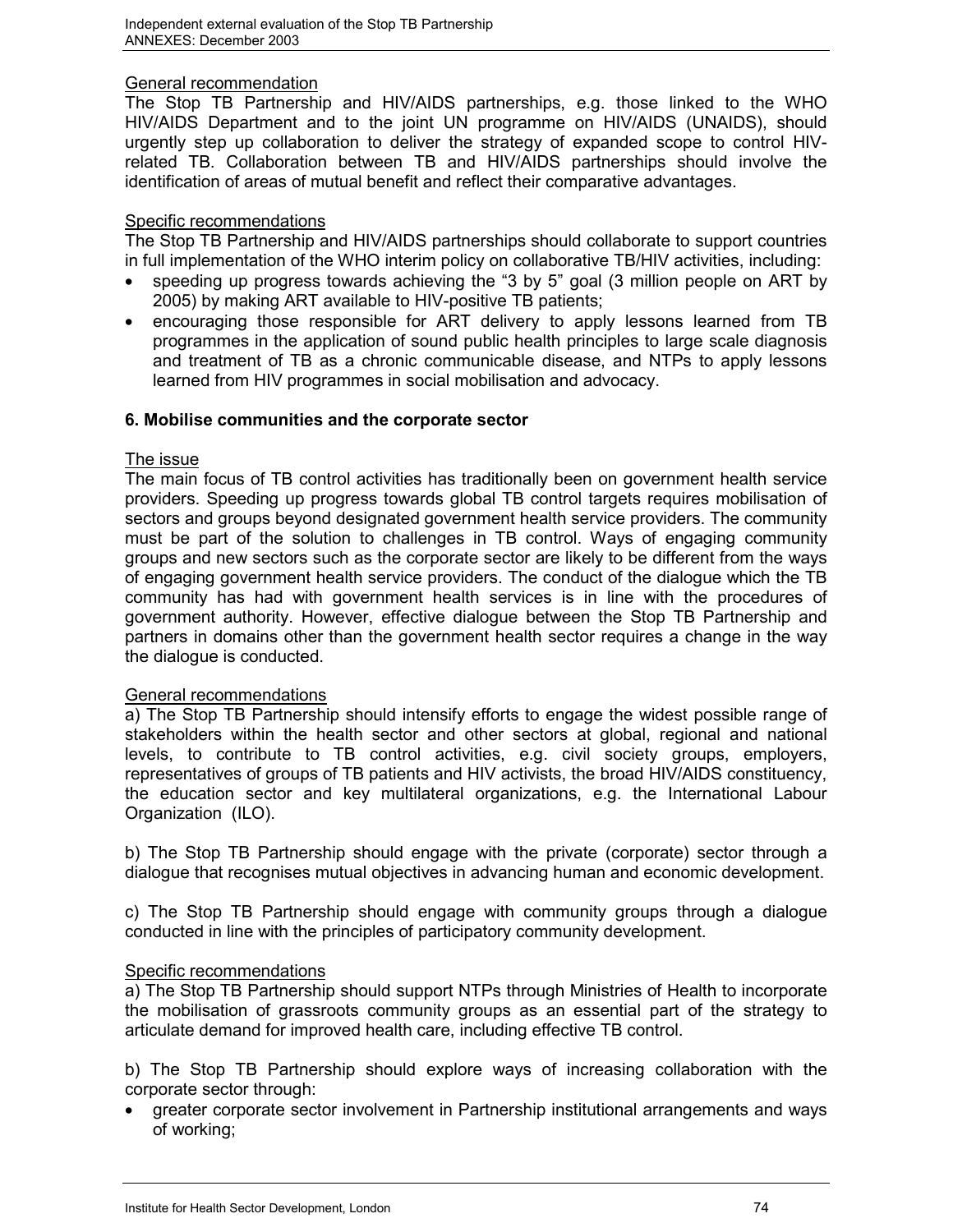- development, articulation and dissemination of arguments for corporate sector involvement in TB control, e.g. the economic and social benefits of corporate sector activities in contribution to TB control;
- promotion of links with established corporate sector activities in health, especially in HIV/AIDS programmes;
- incorporation of TB activities in the development of corporate sector health activities.

# **7. Invest in research and development to shape the future**

# The issue

In the short term, it is necessary to scale up research to determine the best ways to implement and monitor the impact of current interventions of proven effectiveness. Capacity for this operational research is an essential component of NTP activities. In the longer term, there is a need for new tools to assist in achieving the goals of the Global Plan to Stop TB (GPSTB), e.g. a more effective vaccine, better diagnostic tests and preventive and therapeutic approaches. Given the current level of activity in these areas of research and their relevance to global TB control, the Stop TB Partnership Working Groups on new vaccines, diagnostics and drugs must develop close collaborative relationships primarily with the DEWG but also with the other two implementation working groups (on drug-resistant TB and TB/HIV).

# General recommendation

The Stop TB Partnership should ensure the framework in which the working groups promoting the development of new tools can interact effectively with the DEWG and the other two implementation working groups, to align the opportunities provided by the research community with the needs of TB control service providers.

# Specific recommendations

a) The Stop TB Partnership should work with the research community:

- to advocate for new tools;
- to lobby research funding agencies for increased financing of TB research;
- to lobby pharmaceutical companies for increased involvement and investment in TB research;
- to clearly define the characteristics required for useful tools;
- to clearly define the economic justifications and social benefits for the development of new tools;
- to foster partnerships between researchers and trial sites, particularly in developing countries.

b) The Stop Partnership should promote the operational research necessary to: (i) address constraints to patient demand and participation in TB care and control; ii) ensure maximum contribution to TB control of the full range of health care providers, e.g. local NGOs and other community groups, private practitioners, employer health services; and (iii) assess progress in ensuring the equitable distribution of coverage by the DOTS strategy across all socioeconomic groups.

c) The Stop TB Partnership Coordinating Board should develop and articulate arguments in favour of building increased research capacity to encourage Organization for Economic Cooperation and Development (OECD) countries to increase their funding for this activity.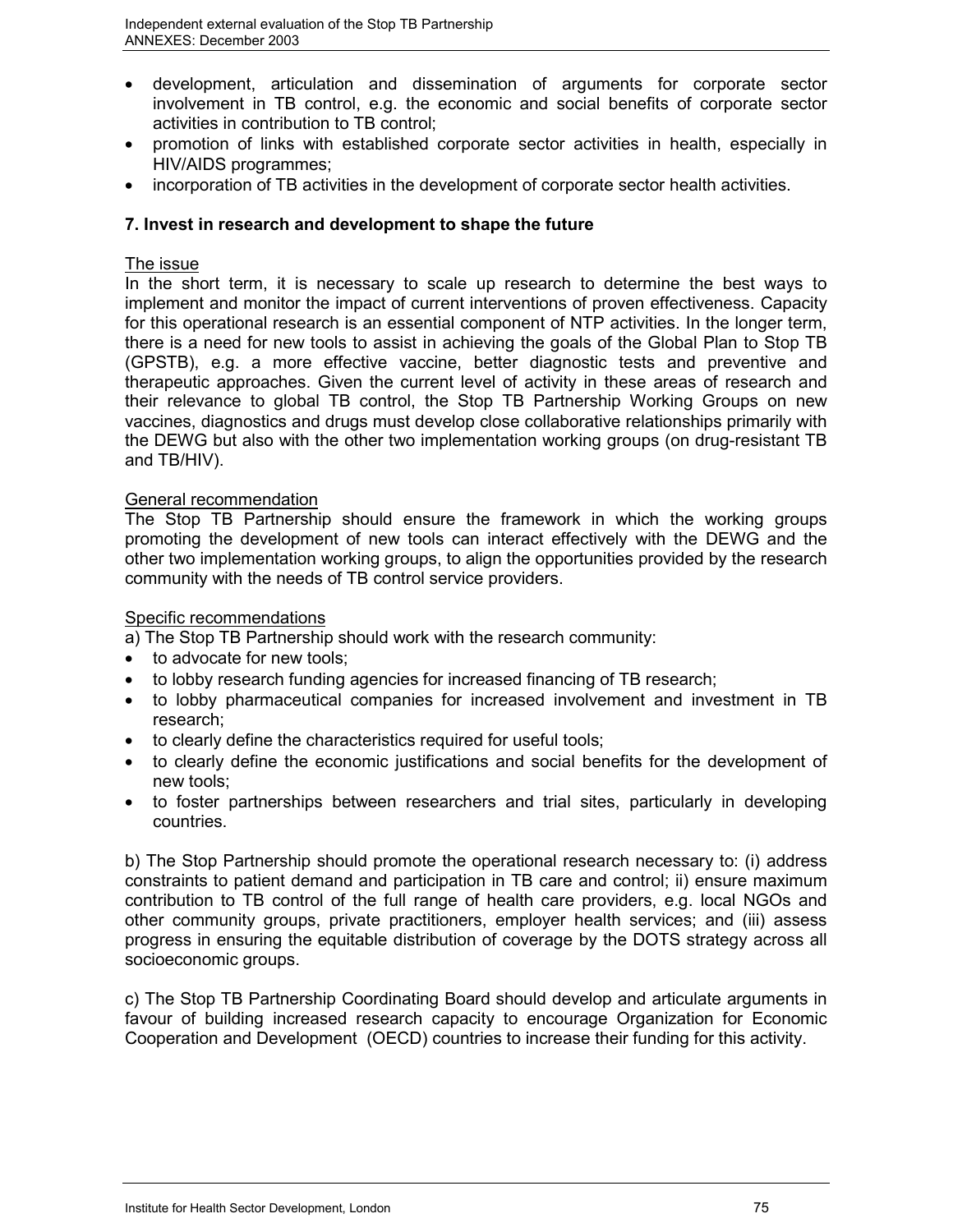# **Conclusion: next steps**

The DOTS Expansion Working Group and Stop TB Partnership Coordinating Board endorsed the second *ad hoc* Committee's report at their meetings in The Hague on 7-8 October and 10 October 2003 respectively. The Stop TB Partnership secretariat will ensure wide dissemination of the report and the background document prepared for the Committee meeting and coordinate the process of identifying the main stakeholders responsible for putting into action its recommendations. This will involve all the Stop TB Partnership Working Groups. The Stop TB Partners' Forum in New Delhi early in 2004 provides the opportunity for all partners to indicate their contribution to putting the recommendations into action. The report will feed into the work of the Millennium Development Goals Project and to the revision of the GPSTB. As the lead UN agency for health, WHO has a particular role in disseminating the report to the governments of the UN member states, through the WHO regional offices.

# **Annex: Members of the second ad hoc Committee on the TB epidemic**

Dr N Billo, International Union Against Tuberculosis and Lung Disease, Paris, France Dr A Bloom, United States Agency for International Development Dr J Broekmans, Royal Netherlands Tuberculosis Association (2nd *ad hoc* Committee Chair) Dr M Dayrit, Secretary for Health, Philippines Ms F Dumelle, American Lung Association, Washington DC, USA Dr G Elzinga, National Institute of Public Health and Environmental Protection, Netherlands (Chair, TB/HIV Working Group) Dr S England, Stop TB Partnership Secretariat, Switzerland Dr M Espinal, Executive Secretary, Stop TB Partnership Secretariat, Switzerland Dr A Kutwa, National Tuberculosis and Leprosy Programme, Kenya Dr D Maher, Stop TB Department, World Health Organization, Switzerland Dr PR Narayanan, Tuberculosis Research Centre, Chennai, India Professor F Omaswa, Ministry of Health, Uganda Dr M Raviglione, Stop TB Department, World Health Organization, Switzerland (Chair, DOTS Expansion Working Group) Dr A Robb, United Kingdom Department for International Development Dr K Shah, National Tuberculosis Programme, Pakistan Dr R Tapia, National Tuberculosis Programme, Mexico Dr K Vink, Estonia (Chair, DOTS-Plus Working Group) Ms D Weil, World Bank, Washington DC, USA Professor D Young, Imperial College, London, UK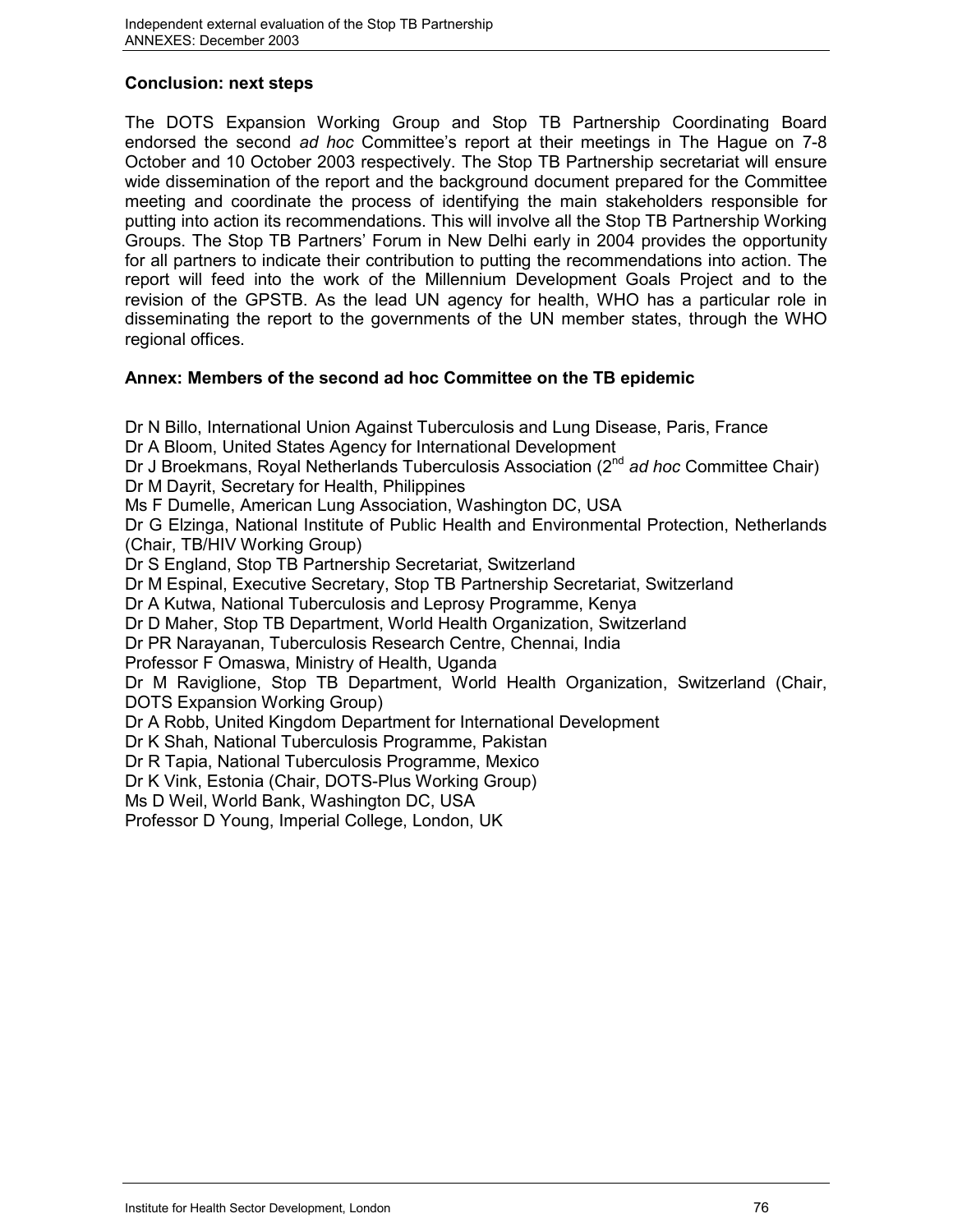# **ANNEX Q: LIST OF REPORT RECOMMENDATIONS**

# **Independent external evaluation of the Stop TB Partnership**: **Recommendations**

- 1. Progress in reaching the Partnership's targets has been extremely mixed, with only 16 countries having achieved the global targets. Much more will need to be done in actual implementation in the countries affected, including those not considered high burden countries, if the targets for 2005 are to be reached.
- 2. Internationally, significant progress has been made in engaging the corporate sector in the fight against TB. This relationship now needs to be expanded and institutionalised in the Coordinating Board and Working Groups.
- 3. At country level more intensive action is needed to improve only modest gains in recruiting the private for profit and non-formal health sectors into the national TB control programmes
- 4. In countries, the focus to date has mainly been on developing partnerships at national level. In future the emphasis will need to shift towards regional and sub-national levels and to supporting operational activities.
- 5. The heart of the Partnership lies in the long-term commitment of individual partners of all kinds to work in concert to achieve the agreed goals. Interviewees overwhelmingly made clear to the evaluation team their continuing deep-rooted support for the Partnership. While this is certainly sincere, it does need to be fully realised in terms of active participation (e.g. in the Partners' Forum) and resource mobilisation.
- 6. The Partnership should play an active role in looking at the overall sustainability issues at country level raised by the various global health initiatives collectively, and in developing concerted approaches to country-based strategies for alleviating system-wide barriers to improved health services.
- 7. Broad approaches to improving the management of the Global Drug Facility include:
	- a. improving the information base upon which decisions can be made
	- b. implementation of more realistic planning approaches, including a plan to address the current short to medium-term financial problems
	- c. actions to limit liabilities and maximise income with appropriate communications strategies.

Specific recommendations are set out below.

- 8. The GDF should establish a regular reporting system which identifies (a) when obligations are likely to fall due and (b) if, or when, the Partnership might be unable to meet its GDF commitments. This analysis needs to clearly spell out when and how much additional funding is required, when new procurement contracts (or extensions of the existing one) will need to be signed and when orders need to be placed and deliveries made if stock outs at the country level are to be avoided.
- 9. During the course of the evaluation, the Secretariat has prepared a revised financial statement which clearly spells out the financing requirements to meet existing commitments. It is understood that CIDA has signalled its intention to cover these funding gaps and its wish for Technical Review Committees to be resumed. The financial report should be updated and recommendations put to the Board.
- 10. The evaluation recommended to the Board in October 2003 that, as recommended by McKinsey, a Board Task Force should be charged to take immediate action to raise new resources to enable existing DOTS expansion commitments made through the GDF to be met. The Board has since established a Proto-Resource Mobilisation Task Force.
- 11. These actions should be complemented by: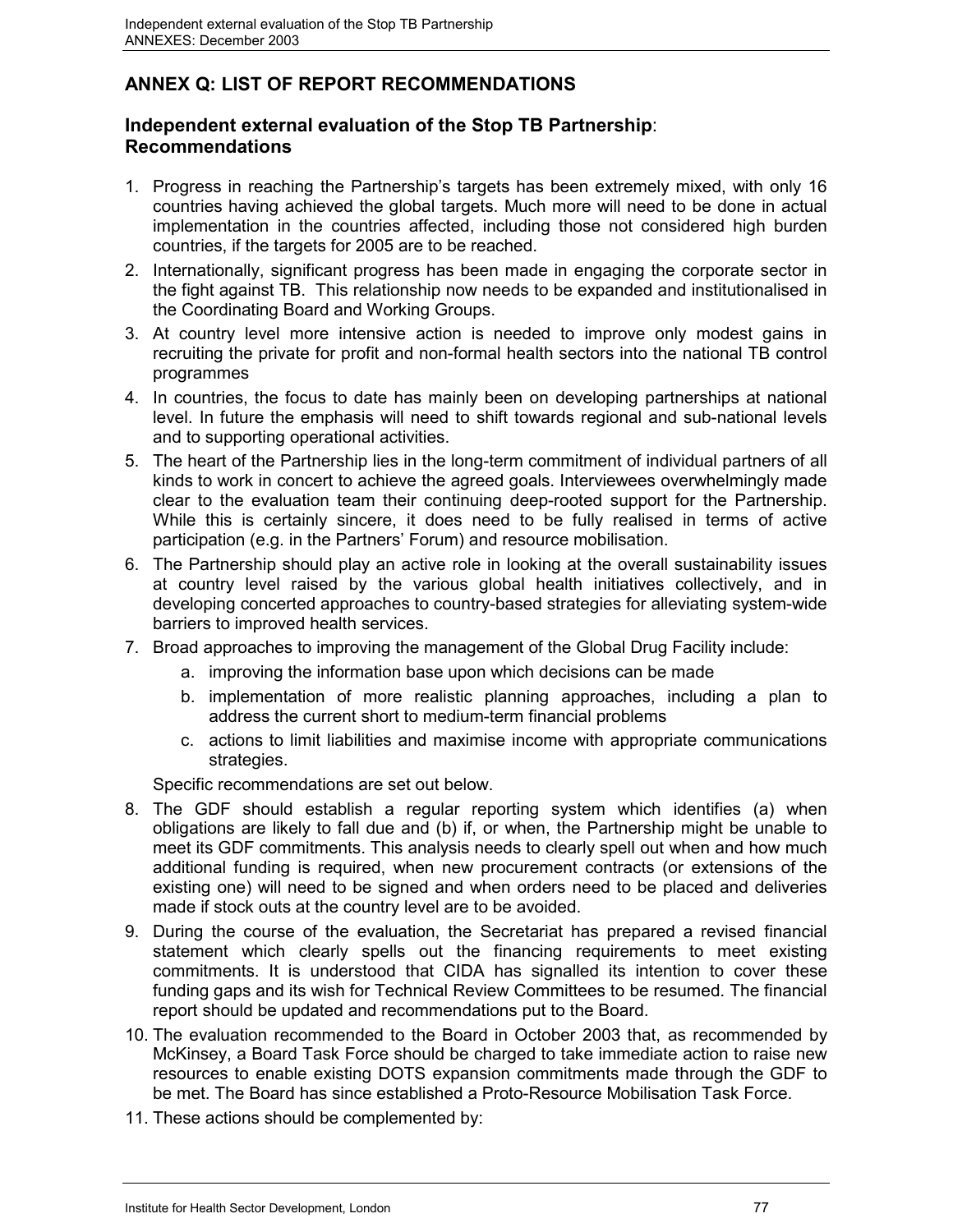- a. a strengthened communications strategy, aimed at existing and potential donors, challenging misconceptions about access to GFATM resources, and outlining possible repercussions of a failure of the Partnership to fund its GDF commitments.
- b. Board agreement that approval of new DOTS expansion projects under the GDF grant facility should not be considered unless there is a reasonable likelihood that the requisite funds can be secured.
- 12. The GDF's Strategic Plan targets need to be reappraised and reflect more realistic assumptions about resource flows and other factors which may have changed since the Plan was approved.
- 13. The evaluation recommended in October that funding principles or guidelines to prevent excessive exposure in the medium term and a financial plan to comply with such principles should be developed. An initial draft has been prepared by the Secretariat. Once agreed, it will be important to consider what implications these guidelines have for the size of future TRC approvals and to reflect this in communication strategies.
- 14. Future financial statements on the GDF provided to the Board should include a detailed presentation of the medium term cash flow situation until the position has stabilised and should also monitor progress against any agreed principles or guidelines as set by the Board.
- 15. The GDF should strengthen the empirical base on which it makes its arguments for accessing GFATM resources.
- 16. The Stop TB Partnership could give guidance to the LFAs on criteria for assessing procurement plans for TB drugs.
- 17. Increasing the share of GFATM resources for TB is more likely to be achieved by actions at country level, aimed at CCMs, to push for inclusion of TB in GFATM proposals rather than trying to persuade GFATM to earmark specific amounts to TB. Notwithstanding this, relevant Board members might usefully try to hold the GFATM accountable to its principle of "operat(ing) in a balanced manner in terms of different regions, diseases and interventions" especially as the share of GFATM funds allocated to TB has declined during successive rounds.
- 18. The report recommends a five-year cycle of planning, budgeting and reporting with a mid-term review of the Global Plan and an evaluation towards the end of the cycle to provide the platform for the next five-year Global Plan. Both the outcome of the mid-term review and the next cycle's draft Global Plan should be put to the Partners' Forum for endorsement, in line with practice to date. This suggests two Partners' Forum meetings in each five-year cycle. The Basic Framework should be amended to allow the Partners' Forum to meet at least once every three years rather than every two years.
- 19. Each member of the Coordinating Board should take responsibility for mobilising participation in the Forum at the appropriate levels within their respective constituencies.
- 20. The forthcoming Partners' Forum should be used to explore mechanisms for making the various constituencies more operational.
- 21. A late session at the Partners' Forum in March 2004 could provide opportunity for participants to review the effectiveness of the gathering, lessons learned for the future and possible alternatives or additions, e.g. regional mini-partners' fora, piggybacking on WHO Regional Committee meetings.
- 22. The question of the extent to which the Coordinating Board has a steering and/or coordinating function among Partnership constituencies and components is a sensitive issue to be handled with care, but the Board should now address it in plenary.
- 23. The evaluation team recognises the divided views on this matter. Its recommendation to the Board is that the Basic Framework be amended to include as Board functions "to guide and provide oversight of the implementation of agreed policies, plans and activities of the Partnership; and to ensure coordination among partnership components".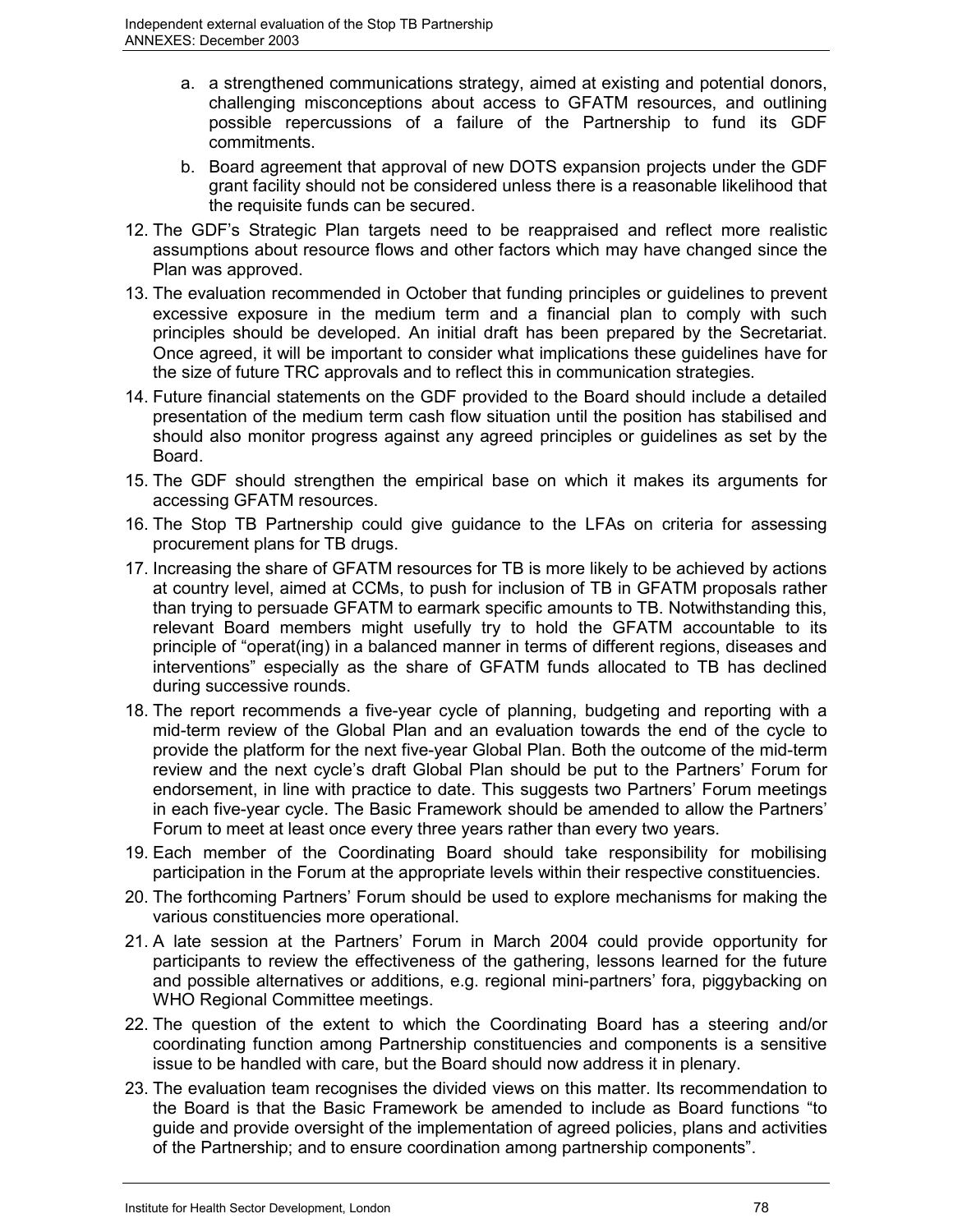- 24. The Board's exercise of these functions should be conducted with an emphasis on influence and consensus-seeking appropriate to a partnership of this nature. It will be appropriately conscious of the technical expertise of the Working Groups and other relevant technical bodies.
- 25. The relationship between the Partners' Forum and the Board should be more explicitly defined. The evaluation team sees no reason to amend the functions of the Partners' Forum which envisage the Forum providing recommendations to the Board on progress towards implementation of the Partnership. It should be explicit that strategic and operational decision-making rests formally with the Board.
- 26. The Board needs to address more aggressively its substantive function to mobilise adequate resources for the various activities of the Stop TB Partnership.
- 27. Advocacy by the Partnership should include advocacy for research activities, from basic research to operations research. The Board should ensure some contribution to the cost of New Tools Working Groups' partnership activities through the budget of the Partnership Secretariat.
- 28. The current composition of the Board in the Basic Framework should be amended to accommodate representation from people with TB or TB/HIV, the corporate sector, the foundations separately from financial donors, and the GFATM formally. All except the GFATM seat should rotate, with a maximum of two terms.
- 29. To avoid increasing commensurately an already sizeable Board, the number of seats for regional representatives should be reduced from six to three, rotating through all six regions.
- 30. Given four dedicated seats for high-burden countries, preference for regional seats should be given to appropriately qualified individuals from non-high burden countries.
- 31. WHO and the World Bank should have permanent seats but the third member for international agencies with a health mandate should be elected by the constituency rather than designated for UNICEF. WHO should take responsibility for supporting an active constituency.
- 32. While the Chair of the Board will want to brief all new Board members, the outgoing Board member should take responsibility for a seamless handover to his or her successor.
- 33. The public Stop TB website should carry a simple table of current Coordinating Board members and terms of office.
- 34. The processes to select Board members for rotating Board seats should be timely, transparent, fair and open. The criteria for selection should be explicit. Processes will need to be tailored to the needs of the individual constituency but should ideally include Stop TB website publication of an invitation notice with full details.
- 35. To refresh the Board, a working assumption of rotation after the first three year term is advisable.
- 36. Before each round of rotations, the Board should agree an overall assessment of the ideal balance of diversity and expertise being sought, including broader skills in, for example, advocacy or financial management.
- 37. In making new appointments, the Board/constituency should positively seek a balance of new blood.
- 38. With the transition to sustainable operations, the Board should consider and determine options for strengthening Board oversight mechanisms, streamlining Board consideration of issues through pre-processing by Board members, and delegating authority for decision-making on routine matters within agreed limits.
- 39. To handle these functions, the evaluation team recommends the establishment of a Executive Committee of the Board with defined delegated authority for decision-making.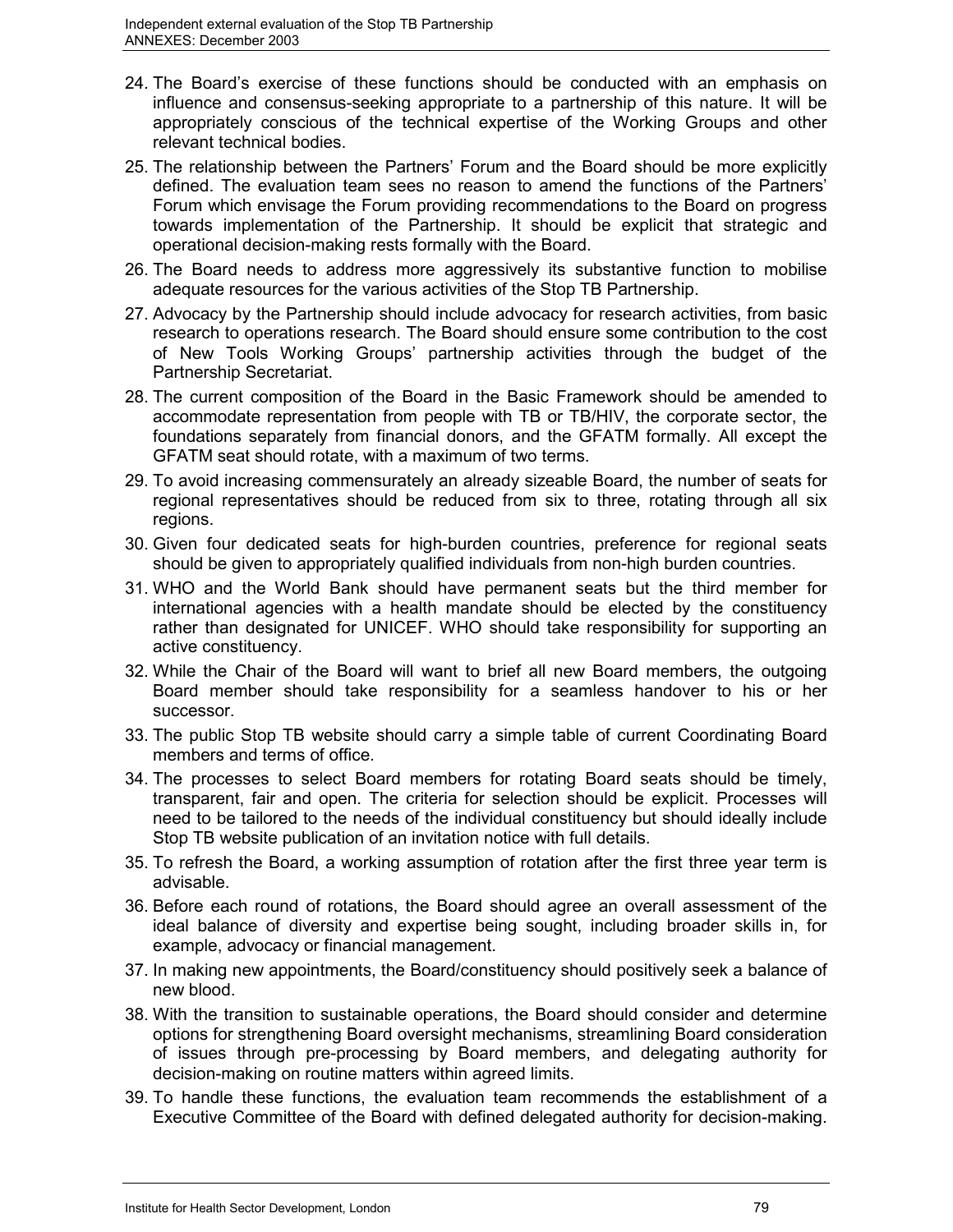The Executive Committee should be composed of seven Board members, with a quorum of five needed to take decisions. The current Working Committee would be dissolved.

- 40. After appointing the members of the Committee, the Board should elect the Chair of the Executive Committee for a fixed term of two years renewable.
- 41. If the Board accepts the recommendation for an Executive Committee, it should establish an ad hoc Board Task Force to develop proposals for the extent of the Executive Committee's and Executive Secretary's delegated powers, to be considered at the Board's meeting in Spring 2004. It is critical that Board members have ownership of this process.
- 42. Working Groups should be limited to the term of each 5-year Global Plan with an automatic sun-setting clause, subject to review of relevance and efficacy for the next Global Plan.
- 43. The positions of Working Group Chair and Secretary should not be held simultaneously by people from the same institution.
- 44. A comprehensive and cohesive vision of how the various Working Group streams of activity come together is urgently required.
- 45. The evaluation team endorses the recommendations from his project presented by Dr Hopewell to the October 2003 Board meeting, in particular that:
	- a. the potential contributions of new tools and approaches should be incorporated into descriptions of overall strategies to meet global targets. Where feasible, estimates of their impact should be included in disease trends.
	- b. Progress towards reaching targets for development of new tools should be included in annual Partnership reports.
	- c. There should be an annual meeting of the Chairs and focal points of all six Working Groups.
- 46. These activities should be supported by the Secretariat. A full-time position to provide support and facilitation to the Working Groups is just being established.
- 47. Core Partnership activities requiring active and continuing Board engagement and oversight should be eligible to be Working Groups, regardless of whether their functions are cross-cutting.
- 48. Task Forces should be used for ad hoc tasks or activities which do not require direct and continuous Board engagement.
- 49. The Terms of Reference for all Task Forces should set clear time-limits for the life of the body. Any long-running Task Forces should, like Working Groups, be limited to the term of each 5-year Global Plan with an automatic sun-setting clause, subject to review of relevance and efficacy for the next Plan.
- 50. Appointment of members to Task Forces should be transparent and fair.
- 51. Task Forces should be accountable to the Coordinating Board.
- 52. Advocacy, communications and social mobilisation need a higher profile and more effective handling within the Partnership.
- 53. The evaluation endorses the recommendation of the 2<sup>nd</sup> Ad Hoc Committee that global level structures must be strengthened and formalised.
- 54. Specifically the Advocacy and Communications Task Force should be reconstituted as a formal Working Group of the Stop TB Partnership with representation on the Coordinating Board in the person of its Chair. Given the Board's function to coordinate and promote advocacy, the Terms of Reference of this Working Group should specify that it reports to the Coordinating Board.
- 55. The Working Group should develop a more detailed plan for advocacy and communications. It should identify areas of need and potential collaboration with active global partners specialising in communications and advocacy, like the Johns Hopkins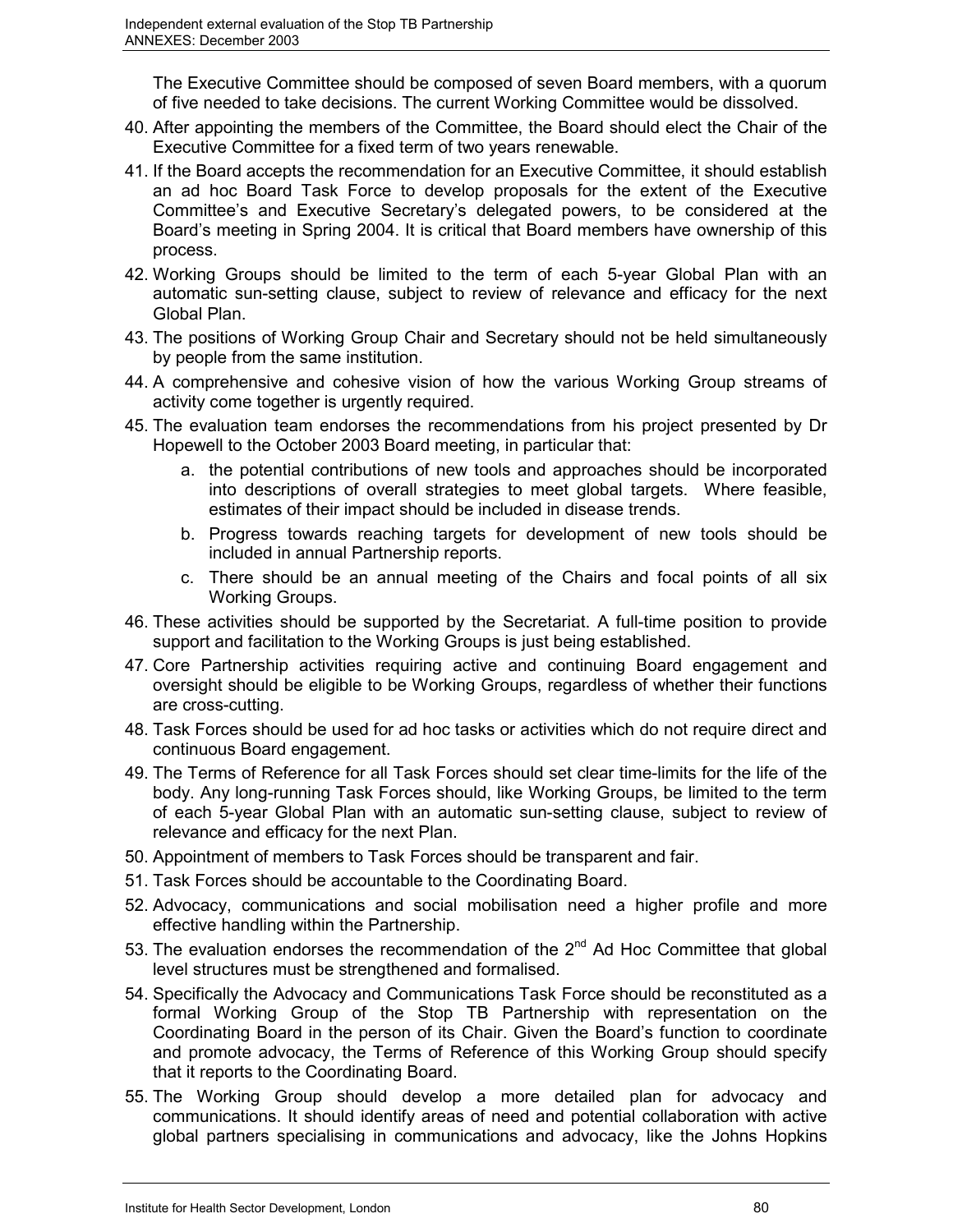University's Health Communications Partnership (JHU-CCP), the Rockefeller Communication for Social Change Consortium, the Massive Effort Campaign, Results and Tb Alert. Greater involvement in this area from other more technical orientated agencies such as CDC, KNCV and the IUATLD should be encouraged.

- 56. The ideas on developing and expanding partnerships especially involving NGOs and civil society as set out in the draft Stop TB/WHO document "The Power of Partnerships" should be explored at regional and country level.
- 57. The Secretariat's functions are broadly appropriate, subject to incorporating in the Basic Framework definition a greater emphasis on resource mobilisation, advocacy and communications, and on accountability mechanisms. The development of strategies for resource mobilisation, advocacy and communication must be underpinned by a clear delineation of the respective roles and responsibilities of the Board, of any relevant Working Group or Task Force and of the Secretariat.
- 58. The function specified in the Basic Framework in relation to coordination should be clarified. An alternative wording of the function might be "to support the Board in coordinating and monitoring activities of Partnership bodies, in pursuit of Partnership targets".
- 59. Board members look to the Secretariat to play an activist role in shaping strategies, securing consensus and implementing initiatives. The scope for any greater delegation of formal authority should be considered by the Board in the context of considering delegation of authority to an Executive Committee.
- 60. The evaluation endorses the Board's decision that the GDF, which is managed in tandem with the Green Light Committee, should continue to function as part of the Partnership Secretariat and to report to the Executive Secretary. Filling the vacant GDF manager position with a suitably experienced candidate is an immediate priority.
- 61. The location of the Secretariat in WHO benefits both parties, despite the administrative frustrations encountered. Technical relationships are strong, without compromising the Partnership's independence. WHO has played a relatively hands-off and constructive role in governance. Preliminary analysis suggests that its Programme Support Charge broadly offsets indirect costs incurred in hosting the Secretariat and that WHO makes a substantial net contribution to the Partnership. However outstanding legal and administrative difficulties now need to be resolved, including signing of a general MOU between the Partnership and WHO to reinforce provisions in the Basic Framework, and a renewal of the specific MOU for the GDF if separate MOUs are required.
- 62. The innovative process used recently to appoint a new Partnership Executive Secretary could be a model for other Partnerships housed in WHO.
- 63. Ideally the Executive Secretary of the Stop TB Partnership should report to the Chair of the Partnership's Coordinating Board as representative of the whole Board. However, on current WHO advice, the Executive Secretary of the Stop TB Partnership must, under the guidance of the Stop TB Coordinating Board, report formally to the WHO Director of Stop TB, so long as s/he is a WHO employee. This position should be reconsidered if a different outcome is adopted in relation to the RBM Executive Secretary since the posts are directly analogous.
- 64. There should be an early review of the grading of the post of Stop TB Partnership Executive Secretary, with a view to upgrading to D1 as a minimum (or D2 if that is the grading confirmed for the post of RBM Executive Secretary with its broadly analogous responsibilities).
- 65. Staff in the Secretariat are deeply committed to the mission to Stop TB. After a difficult period involving loss of key staff and serious funding challenges, the Secretariat urgently needs clear and effective leadership, a more strategic approach, stronger management and decision-taking, and better internal communications. These are key issues to be addressed by the new Executive Secretary, in close cooperation with the Board.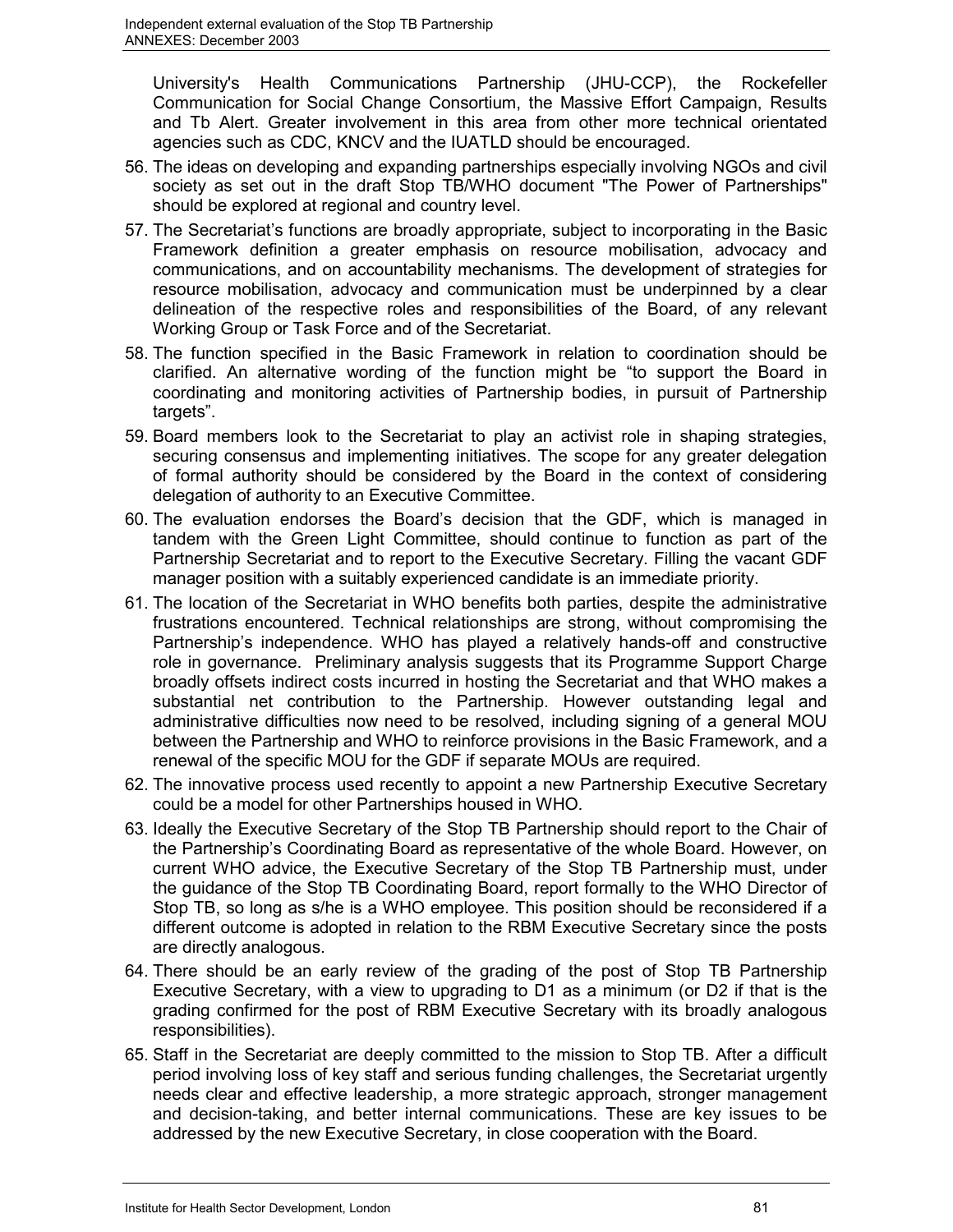- 66. The summary picture of Secretariat human resources is that staff numbers may be a little too high, grades too low, contracts too uncertain and turnover too rapid. A comprehensive human resources strategy for the Secretariat should be developed as a matter of urgency, in concert with WHO's HRS and the MSU. It should address forecast staffing requirements, taking account of numbers, experience and skillsets, and succession planning; staffing structure; action to reduce exceptionally high turnover rates (35% over the last 12 months); and appraisal and development.
- 67. The GDF's staffing needs will depend on the Board's forthcoming strategic decisions on the future of the GDF. Detailed discussions with the Executive Secretary suggest there is some limited scope for staff savings (say, three positions) in the rest of the Secretariat.
- 68. There is urgent need to shift the balance away from so great a reliance on temporary staff and to fill more positions with fixed term staff to provide a central core for the Secretariat. This is critical at team leader level, but selected fixed term appointments at all grades, including secretaries, are important to the efficient and effective conduct of business.
- 69. To free more of the Executive Secretary's attention for his external functions, he should be supported by a strong management structure within the Secretariat. The obvious immediate option would be three team leaders for Partnership/Support and Innovations, the GDF and Advocacy and Communications, plus a new senior Finance and Administration Officer position to ensure the effective management of financial and human resources across the Secretariat (including the GDF).
- 70. The Secretariat is relatively strong on technical TB skills but there is need to develop a more managerial culture and strengthen expertise in advocacy and communications, resource mobilisation and planning/performance management.
- 71. Some critical issues in the HR strategy will require agreement with the MSU or WHO's central HRS. The Stop TB Partnership and its MSU need to adopt a similar approach as in the Polio Eradication Initiative, working together to find ways to reduce delays and negotiate flexibilities for core Secretariat staff.
- 72. Accepting the need for due process, WHO should take urgent steps to reduce the unjustifiable delay in processing fixed-term recruitments – not just for the Partnership Secretariat but for the whole of HQ. Equally, the Stop TB Partnership Secretariat need to ensure that systems are in place to ensure that the relevant paper work and applications are entered into the system and followed up.
- 73. The Board should agree and make available on the partnership website a full set of processes for the election of Board officers. This report makes detailed recommendations for the election of the Chair and the Vice-Chair, drawing on the experience of selecting a Chair in October 2003.
- 74. The Basic Framework should be amended to specify that the Vice-Chair should be elected to serve a two-year term, rather than for each session. No individual should serve more than two consecutive terms.
- 75. The Basic Framework should be amended to specify voting on a one member, one vote basis as a last resort, if consensus proves unachievable.
- 76. The Basic Framework should be amended to make explicit that each of the recognised constituencies may raise issues for consideration by the Board, either through the Secretariat or through their representative on the Board.
- 77. For each substantive Board meeting item, Board members should be provided with a concise paper giving key facts (including resource implications if relevant), issues, options and, wherever appropriate, recommendations.
- 78. The Board has already agreed at its October meeting that the first page of Board papers should highlight a brief précis of the issues, the recommendations and the action required of the Board.
- 79. Board members should receive all Board papers at least ten days before the meeting.